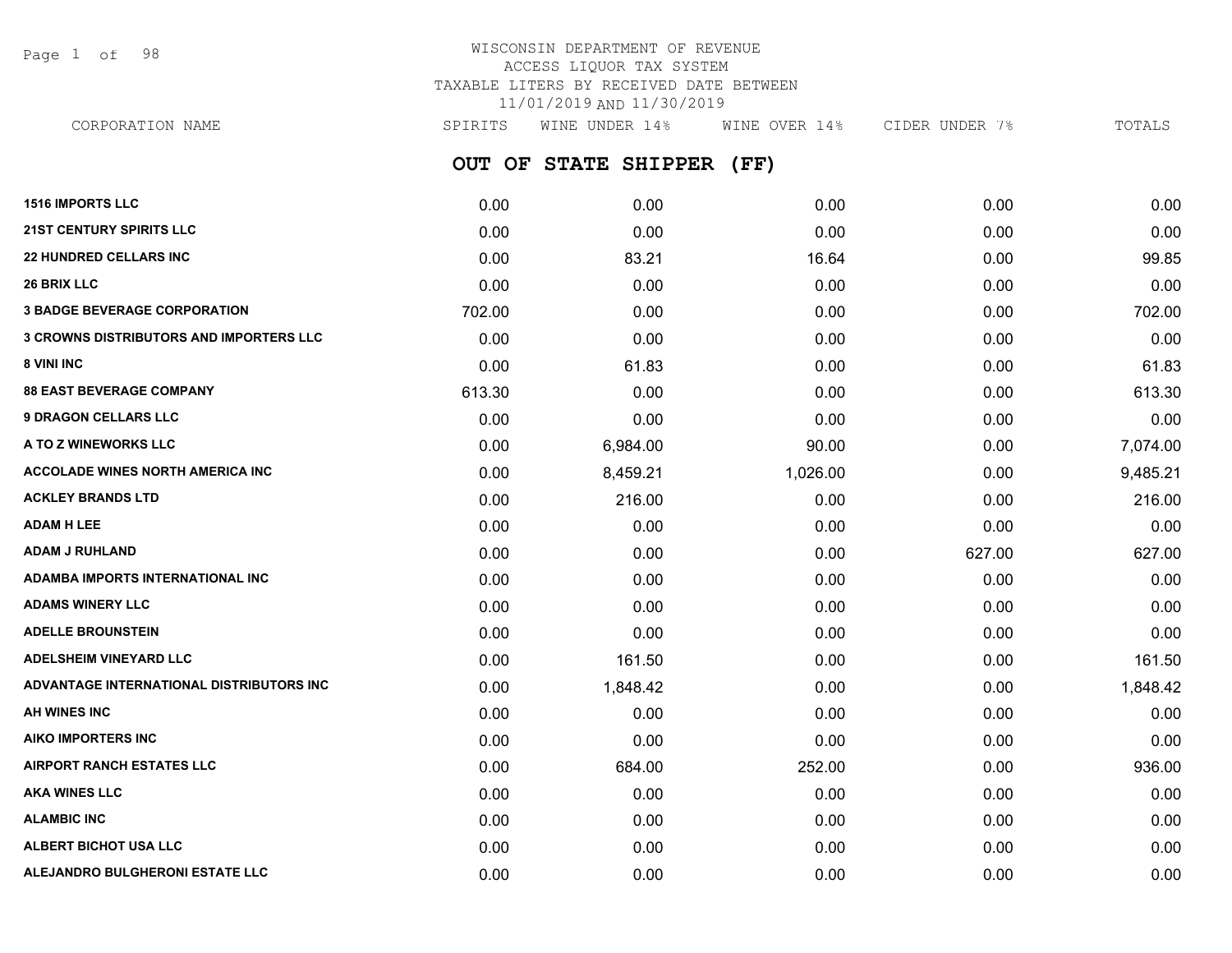| CORPORATION NAME                       | SPIRITS | WINE UNDER 14% | WINE OVER 14% | CIDER UNDER 7% | TOTALS    |
|----------------------------------------|---------|----------------|---------------|----------------|-----------|
| ALEXANDRIA NICOLE CELLARS LLC          | 0.00    | 0.00           | 405.00        | 0.00           | 405.00    |
| ALL BRAZILIAN IMPORT & EXPORT INC      | 0.00    | 0.00           | 0.00          | 0.00           | 0.00      |
| <b>ALLIED IMPORTERS USA LTD</b>        | 0.00    | 432.00         | 0.00          | 0.00           | 432.00    |
| <b>ALLORO VINEYARD INC</b>             | 0.00    | 0.00           | 0.00          | 0.00           | 0.00      |
| <b>ALLTECH'S BEVERAGE DIVISION LLC</b> | 144.00  | 0.00           | 0.00          | 0.00           | 144.00    |
| <b>ALPHA &amp; OMEGA WINERY LLC</b>    | 0.00    | 0.00           | 0.00          | 0.00           | 0.00      |
| ALPHA MARKETING NETWORK INC            | 0.00    | 0.00           | 0.00          | 0.00           | 0.00      |
| <b>ALTAMAR BRANDS LLC</b>              | 36.00   | 0.00           | 0.00          | 0.00           | 36.00     |
| <b>ALTAMURA WINERY INC</b>             | 0.00    | 0.00           | 0.00          | 0.00           | 0.00      |
| <b>AMAVI CELLARS LLC</b>               | 0.00    | 0.00           | 0.00          | 0.00           | 0.00      |
| <b>AMBRABEV LLC</b>                    | 252.00  | 0.00           | 0.00          | 0.00           | 252.00    |
| <b>AMERICAN BEVERAGE CORP</b>          | 0.00    | 2,484.18       | 0.00          | 0.00           | 2,484.18  |
| <b>AMERICAN ESTATES WINES INC</b>      | 0.00    | 0.00           | 0.00          | 0.00           | 0.00      |
| AMERICAN NORTHWEST DISTRIBUTORS INC    | 0.00    | 108.00         | 18.00         | 0.00           | 126.00    |
| AMERICAN VINTAGE BEVERAGE INC.         | 0.00    | 0.00           | 0.00          | 0.00           | 0.00      |
| <b>AMERICAN VINTNERS LLC</b>           | 0.00    | 360.00         | 963.00        | 0.00           | 1,323.00  |
| <b>AMERICAN WINE TRADE INC</b>         | 0.00    | 315.00         | 0.00          | 0.00           | 315.00    |
| <b>AMIR PEAY</b>                       | 0.00    | 0.00           | 0.00          | 0.00           | 0.00      |
| AMRUSS, INC.                           | 0.00    | 0.00           | 0.00          | 0.00           | 0.00      |
| <b>AMUSE BOUCHE LLC</b>                | 0.00    | 0.00           | 0.00          | 0.00           | 0.00      |
| <b>ANCIEN WINES INC</b>                | 0.00    | 0.00           | 144.00        | 0.00           | 144.00    |
| <b>ANCIENT PEAK INC</b>                | 0.00    | 0.00           | 0.00          | 0.00           | 0.00      |
| ANDERSONS CONN VALLEY WINERY INC       | 0.00    | 0.00           | 0.00          | 0.00           | 0.00      |
| <b>ANDIS WINES LLC</b>                 | 0.00    | 0.00           | 0.00          | 0.00           | 0.00      |
| <b>ANDREW FOX</b>                      | 0.00    | 0.00           | 0.00          | 0.00           | 0.00      |
| <b>ANDREW T BECKSTOFFER</b>            | 0.00    | 0.00           | 504.00        | 0.00           | 504.00    |
| <b>ANGELA OSBORNE</b>                  | 0.00    | 0.00           | 0.00          | 0.00           | 0.00      |
| <b>ANHEUSER-BUSCH COMPANIES LLC</b>    | 0.00    | 0.00           | 0.00          | 13,906.00      | 13,906.00 |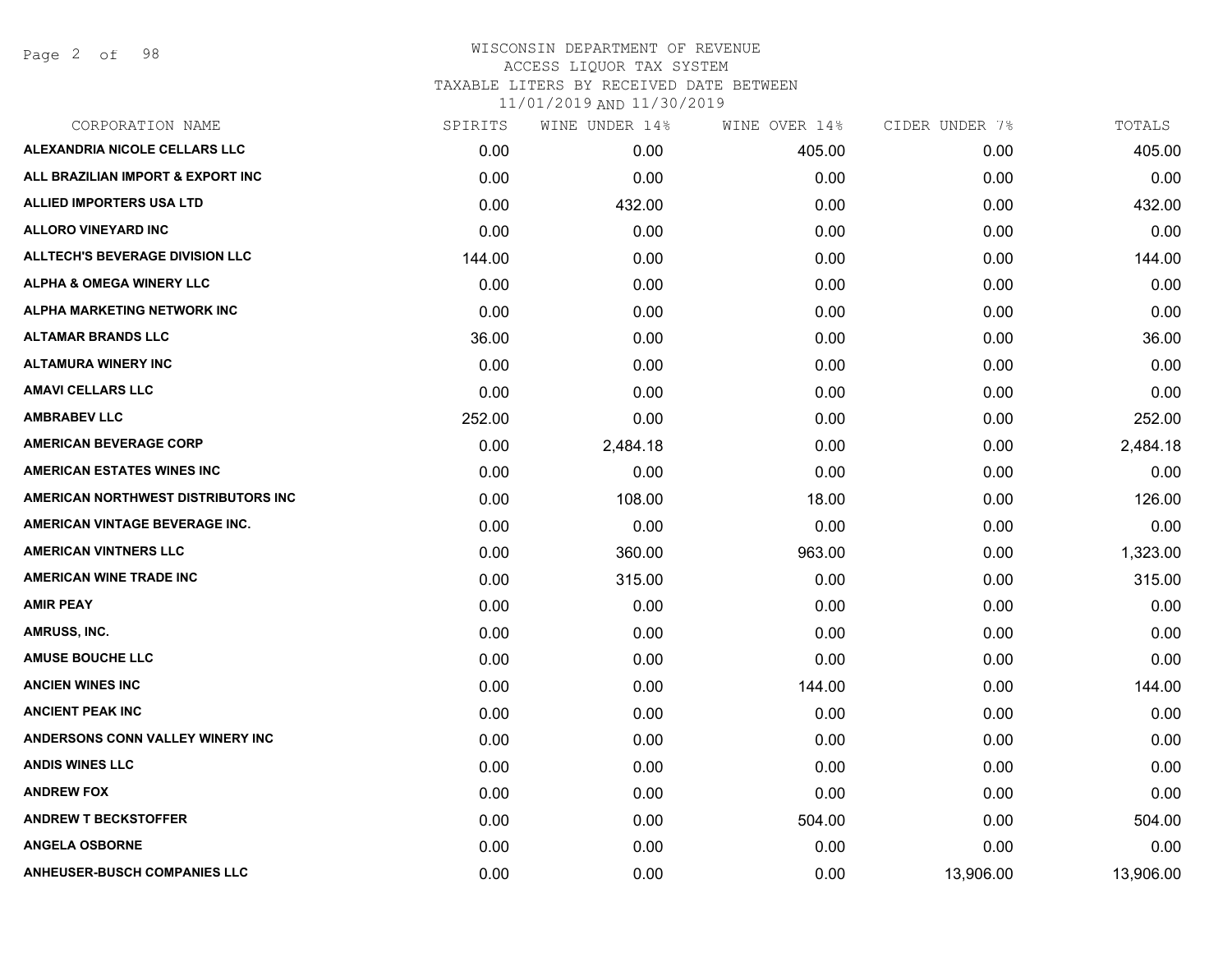Page 3 of 98

## WISCONSIN DEPARTMENT OF REVENUE ACCESS LIQUOR TAX SYSTEM TAXABLE LITERS BY RECEIVED DATE BETWEEN

| CORPORATION NAME                       | SPIRITS  | WINE UNDER 14% | WINE OVER 14% | CIDER UNDER 7% | TOTALS   |
|----------------------------------------|----------|----------------|---------------|----------------|----------|
| <b>ANNE HUBATCH</b>                    | 0.00     | 0.00           | 0.00          | 0.00           | 0.00     |
| <b>ANTHONY BOZZANO</b>                 | 0.00     | 0.00           | 0.00          | 0.00           | 0.00     |
| <b>ANTHONY M TRUCHARD</b>              | 0.00     | 0.00           | 252.00        | 0.00           | 252.00   |
| <b>ANTIPODEAN WINES LLC</b>            | 0.00     | 0.00           | 0.00          | 0.00           | 0.00     |
| <b>APOLOGUE LLC</b>                    | 0.00     | 0.00           | 0.00          | 0.00           | 0.00     |
| <b>APOSTROPHE BRANDS LLC</b>           | 0.00     | 0.00           | 0.00          | 0.00           | 0.00     |
| <b>APPELLATION TRADING COMPANY LLC</b> | 0.00     | 0.00           | 0.00          | 0.00           | 0.00     |
| <b>APPELLATIONS LP</b>                 | 0.00     | 0.00           | 0.00          | 0.00           | 0.00     |
| <b>ARANO LLC</b>                       | 0.00     | 2,416.50       | 0.00          | 0.00           | 2,416.50 |
| <b>ARCHANA A DAVE</b>                  | 0.00     | 0.00           | 0.00          | 0.00           | 0.00     |
| <b>ARCHER ROOSE INC</b>                | 0.00     | 282.66         | 0.00          | 0.00           | 282.66   |
| AREL GROUP WINE & SPIRITS INC          | 0.00     | 0.00           | 0.00          | 0.00           | 0.00     |
| <b>ARETE WINES LLC</b>                 | 0.00     | 0.00           | 0.00          | 0.00           | 0.00     |
| <b>ARIETTA INC</b>                     | 0.00     | 0.00           | 0.00          | 0.00           | 0.00     |
| <b>ARNOLD ANTON CARLSON</b>            | 0.00     | 342.00         | 0.00          | 0.00           | 342.00   |
| <b>ARNOT-ROBERTS LLC</b>               | 0.00     | 0.00           | 0.00          | 0.00           | 0.00     |
| <b>ARPENT LLC</b>                      | 0.00     | 0.00           | 0.00          | 0.00           | 0.00     |
| <b>ARTISANAL DISTILLATES INC.</b>      | 0.00     | 0.00           | 0.00          | 0.00           | 0.00     |
| <b>ARTISANAL IMPORTS INC</b>           | 4.50     | 0.00           | 0.00          | 0.00           | 4.50     |
| <b>ASAP IMPORTS CO.</b>                | 186.32   | 261.03         | 27.00         | 0.00           | 474.35   |
| <b>ASCENT WINES INC</b>                | 0.00     | 126.00         | 0.00          | 0.00           | 126.00   |
| <b>ASSOCIATED BREWING COMPANY</b>      | 0.00     | 0.00           | 0.00          | 0.00           | 0.00     |
| <b>ASV WINES INC</b>                   | 0.00     | 819.00         | 126.00        | 0.00           | 945.00   |
| ATHENEE IMPORTERS & DISTRIBUTORS LTD   | 0.00     | 0.00           | 0.00          | 0.00           | 0.00     |
| ATLAS WINE COMPANY LLC                 | 0.00     | 567.00         | 0.00          | 0.00           | 567.00   |
| <b>ATOMIC BRANDS INC</b>               | 1,771.57 | 0.00           | 0.00          | 0.00           | 1,771.57 |
| <b>AUGUST WINE GROUP LLC</b>           | 0.00     | 2,119.50       | 0.00          | 0.00           | 2,119.50 |
| <b>AUSTIN WHISKEY COMPANY, LLC</b>     | 0.00     | 0.00           | 0.00          | 0.00           | 0.00     |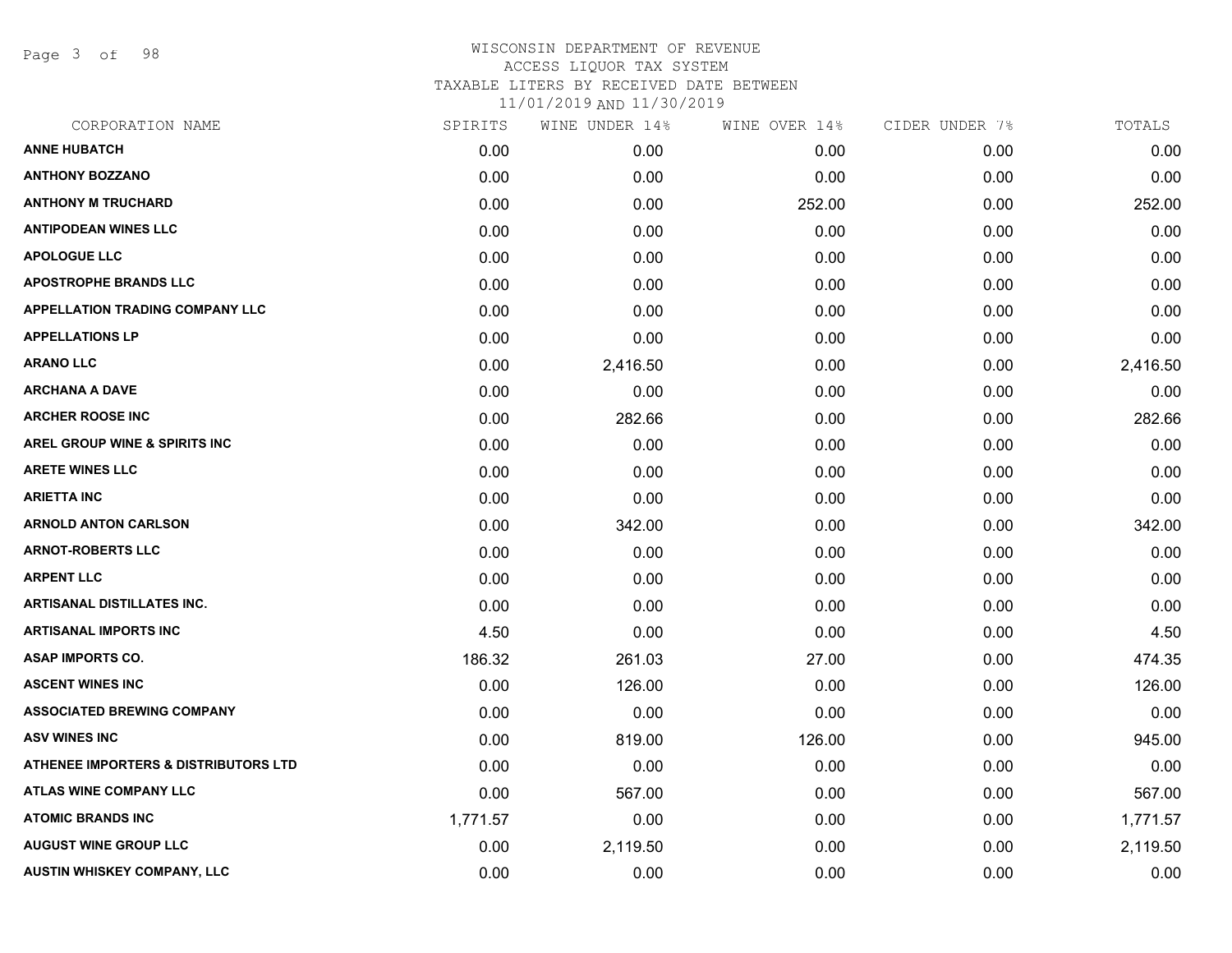Page 4 of 98

#### WISCONSIN DEPARTMENT OF REVENUE ACCESS LIQUOR TAX SYSTEM TAXABLE LITERS BY RECEIVED DATE BETWEEN

| CORPORATION NAME                           | SPIRITS    | WINE UNDER 14% | WINE OVER 14% | CIDER UNDER 7% | TOTALS     |
|--------------------------------------------|------------|----------------|---------------|----------------|------------|
| <b>AUSTRAL WINES LLC</b>                   | 0.00       | 0.00           | 0.00          | 0.00           | 0.00       |
| AV BRANDS INC                              | 0.00       | 0.00           | 0.00          | 0.00           | 0.00       |
| AVA FOOD LABS, INC                         | 427.50     | 0.00           | 0.00          | 0.00           | 427.50     |
| AVV WINERY CO LLC                          | 0.00       | 441.00         | 18.00         | 0.00           | 459.00     |
| <b>AXIOS INC</b>                           | 0.00       | 0.00           | 0.00          | 0.00           | 0.00       |
| <b>AZAR DISTILLING LLC</b>                 | 0.00       | 0.00           | 0.00          | 0.00           | 0.00       |
| <b>AZZURRE SPIRITS CORPORATION</b>         | 0.00       | 0.00           | 0.00          | 0.00           | 0.00       |
| <b>B &amp; I OVERSEAS TRADING INC</b>      | 54.00      | 0.00           | 0.00          | 0.00           | 54.00      |
| <b>B UNITED INTERNATIONAL INC</b>          | 0.00       | 0.00           | 468.82        | 0.00           | 468.82     |
| <b>B. NEKTAR LLC</b>                       | 0.00       | 180.00         | 0.00          | 690.00         | 870.00     |
| <b>BACARDI U.S.A., INC.</b>                | 228,043.50 | 11,113.94      | 979.52        | 0.00           | 240,136.96 |
| <b>BACCHUS TECHNOLOGIES LLC</b>            | 0.00       | 1,688.50       | 162.00        | 0.00           | 1,850.50   |
| <b>BACIO DIVINO CELLARS LLC</b>            | 0.00       | 0.00           | 0.00          | 0.00           | 0.00       |
| <b>BADGER MOUNTAIN INC</b>                 | 0.00       | 522.00         | 0.00          | 0.00           | 522.00     |
| <b>BALCONES DISTILLING LLC</b>             | 0.00       | 0.00           | 0.00          | 0.00           | 0.00       |
| <b>BANFI PRODUCTS CORPORATION</b>          | 4.50       | 948.00         | 0.00          | 0.00           | 952.50     |
| <b>BANSHEE WINES LLC</b>                   | 0.00       | 1,594.50       | 378.00        | 0.00           | 1,972.50   |
| <b>BANVILLE &amp; JONES WINE MERCHANTS</b> | 9.00       | 2,022.00       | 18.00         | 0.00           | 2,049.00   |
| <b>BANZAI BEVERAGE CORPORATION</b>         | 0.00       | 0.00           | 0.00          | 0.00           | 0.00       |
| <b>BARGETTOS SANTA CRUZ WINERY INC</b>     | 0.00       | 0.00           | 0.00          | 0.00           | 0.00       |
| <b>BARLOW VINEYARDS LLC</b>                | 0.00       | 0.00           | 0.00          | 0.00           | 0.00       |
| <b>BARNARD GRIFFIN INC</b>                 | 0.00       | 0.00           | 0.00          | 0.00           | 0.00       |
| <b>BARNETT VINEYARDS LP</b>                | 0.00       | 0.00           | 0.00          | 0.00           | 0.00       |
| <b>BARON FRANCOIS LTD</b>                  | 0.00       | 0.00           | 0.00          | 0.00           | 0.00       |
| BATTAGLIA DISTRIBUTING CORP INC            | 0.00       | 0.00           | 0.00          | 0.00           | 0.00       |
| <b>BAUM WINE IMPORTS INC</b>               | 90.00      | 5,542.50       | 540.00        | 0.00           | 6,172.50   |
| <b>BEATBOX BEVERAGES LLC</b>               | 0.00       | 0.00           | 0.00          | 0.00           | 0.00       |
| <b>BEATBOX BEVERAGES LLC</b>               | 0.00       | 0.00           | 0.00          | 0.00           | 0.00       |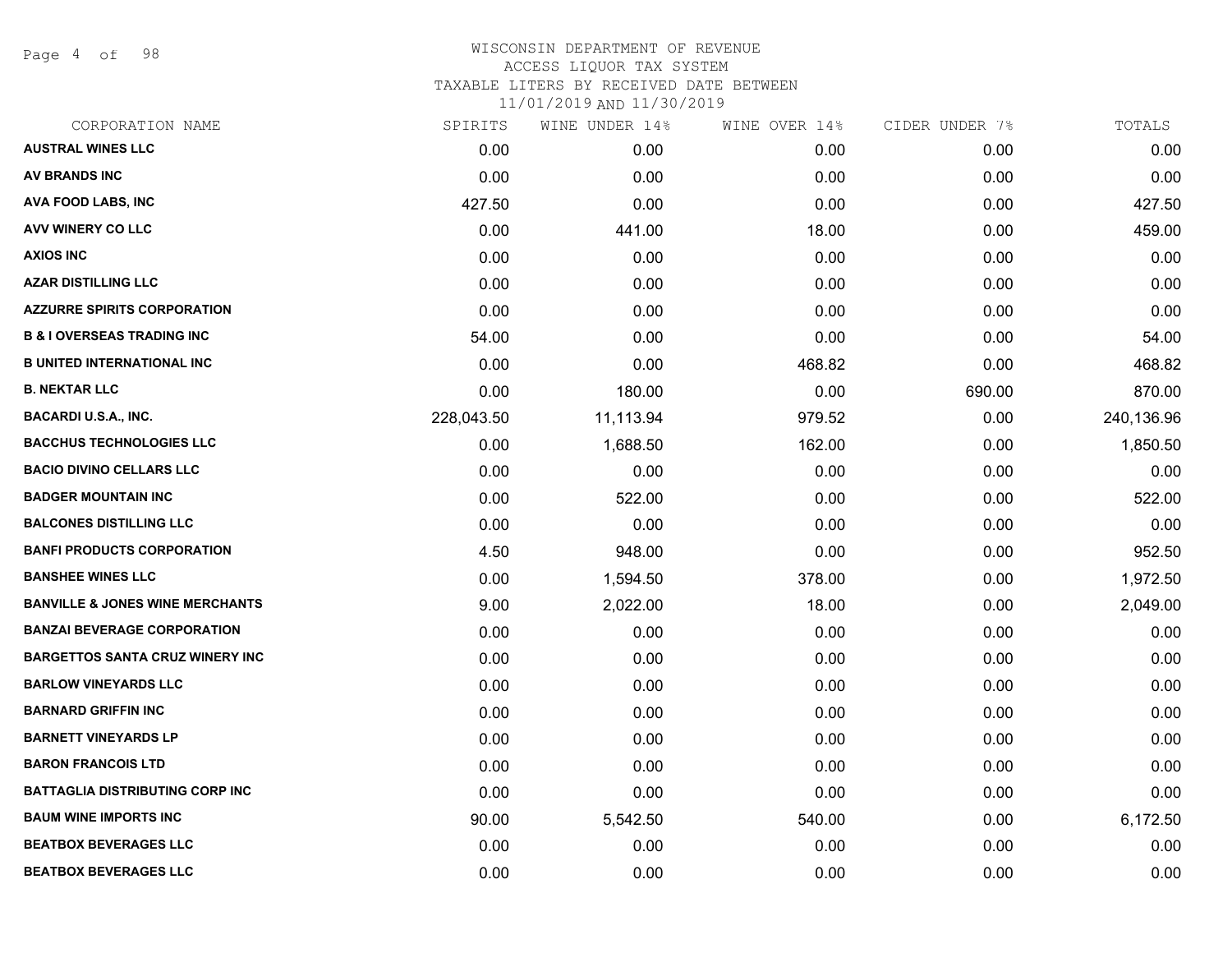Page 5 of 98

| CORPORATION NAME                                       | SPIRITS | WINE UNDER 14% | WINE OVER 14% | CIDER UNDER 7% | TOTALS   |
|--------------------------------------------------------|---------|----------------|---------------|----------------|----------|
| <b>BEAUX FRERES LLC</b>                                | 0.00    | 0.00           | 0.00          | 0.00           | 0.00     |
| <b>BEDFORD &amp; GROVE LLC</b>                         | 0.00    | 0.00           | 0.00          | 0.00           | 0.00     |
| <b>BEDROCK WINE COMPANY LP</b>                         | 0.00    | 0.00           | 66.57         | 0.00           | 66.57    |
| <b>BENDISTILLERY INC</b>                               | 0.00    | 0.00           | 0.00          | 0.00           | 0.00     |
| <b>BENNETT LANE WINERY LLC</b>                         | 0.00    | 0.00           | 0.00          | 0.00           | 0.00     |
| <b>BENOVIA WINERY LLC</b>                              | 0.00    | 0.00           | 0.00          | 0.00           | 0.00     |
| <b>BEPPE &amp; THE ARCHITECT LLC</b>                   | 0.00    | 0.00           | 0.00          | 0.00           | 0.00     |
| <b>BERGSTROM WINES LLC</b>                             | 0.00    | 45.00          | 0.00          | 0.00           | 45.00    |
| <b>BERNARDUS LLC</b>                                   | 0.00    | 0.00           | 0.00          | 0.00           | 0.00     |
| <b>BETHEL HEIGHTS VINEYARD INC</b>                     | 0.00    | 256.50         | 0.00          | 0.00           | 256.50   |
| BETTER BRANDS INTERNATIONAL                            | 0.00    | 0.00           | 0.00          | 0.00           | 0.00     |
| <b>BETZ CELLARS LLC</b>                                | 0.00    | 0.00           | 0.00          | 0.00           | 0.00     |
| <b>BEVAN CELLARS, LLC</b>                              | 0.00    | 0.00           | 0.00          | 0.00           | 0.00     |
| <b>BEVERAGE BROTHERS INC</b>                           | 0.00    | 0.00           | 0.00          | 0.00           | 0.00     |
| BEVERAGE GROUP INTERNATIONAL LLC                       | 0.00    | 414.00         | 0.00          | 0.00           | 414.00   |
| <b>BEVERAGE SOLUTIONS &amp; LOGISTICS INC</b>          | 0.00    | 0.00           | 0.00          | 0.00           | 0.00     |
| <b>BIAGIO CRU &amp; ESTATE WINES LLC</b>               | 0.00    | 0.00           | 0.00          | 0.00           | 0.00     |
| BIEN NACIDO VINEYARDS OF RANCHO TEPUSQUET<br><b>LP</b> | 0.00    | 0.00           | 0.00          | 0.00           | 0.00     |
| <b>BIGHORN CELLARS LLC</b>                             | 0.00    | 0.00           | 0.00          | 0.00           | 0.00     |
| <b>BILTMORE ESTATE WINE COMPANY</b>                    | 0.00    | 0.00           | 0.00          | 0.00           | 0.00     |
| <b>BLACK ROCK SPIRITS LLC</b>                          | 162.00  | 0.00           | 0.00          | 0.00           | 162.00   |
| <b>BLACKBIRD VINEYARDS LLC</b>                         | 0.00    | 630.00         | 1,390.50      | 0.00           | 2,020.50 |
| <b>BLAKE FARMS HARD APPLE CIDER LLC</b>                | 0.00    | 117.34         | 0.00          | 7,368.63       | 7,485.97 |
| <b>BLAUM BROS DISTILLING CO LLC</b>                    | 0.00    | 0.00           | 0.00          | 0.00           | 0.00     |
| <b>BLUE RIDGE DISTILLING CO INC</b>                    | 126.00  | 0.00           | 0.00          | 0.00           | 126.00   |
| <b>BLUE ROCK VINEYARD LLC</b>                          | 0.00    | 0.00           | 0.00          | 0.00           | 0.00     |
| <b>BNA WINE GROUP LLC</b>                              | 0.00    | 58.50          | 31.50         | 0.00           | 90.00    |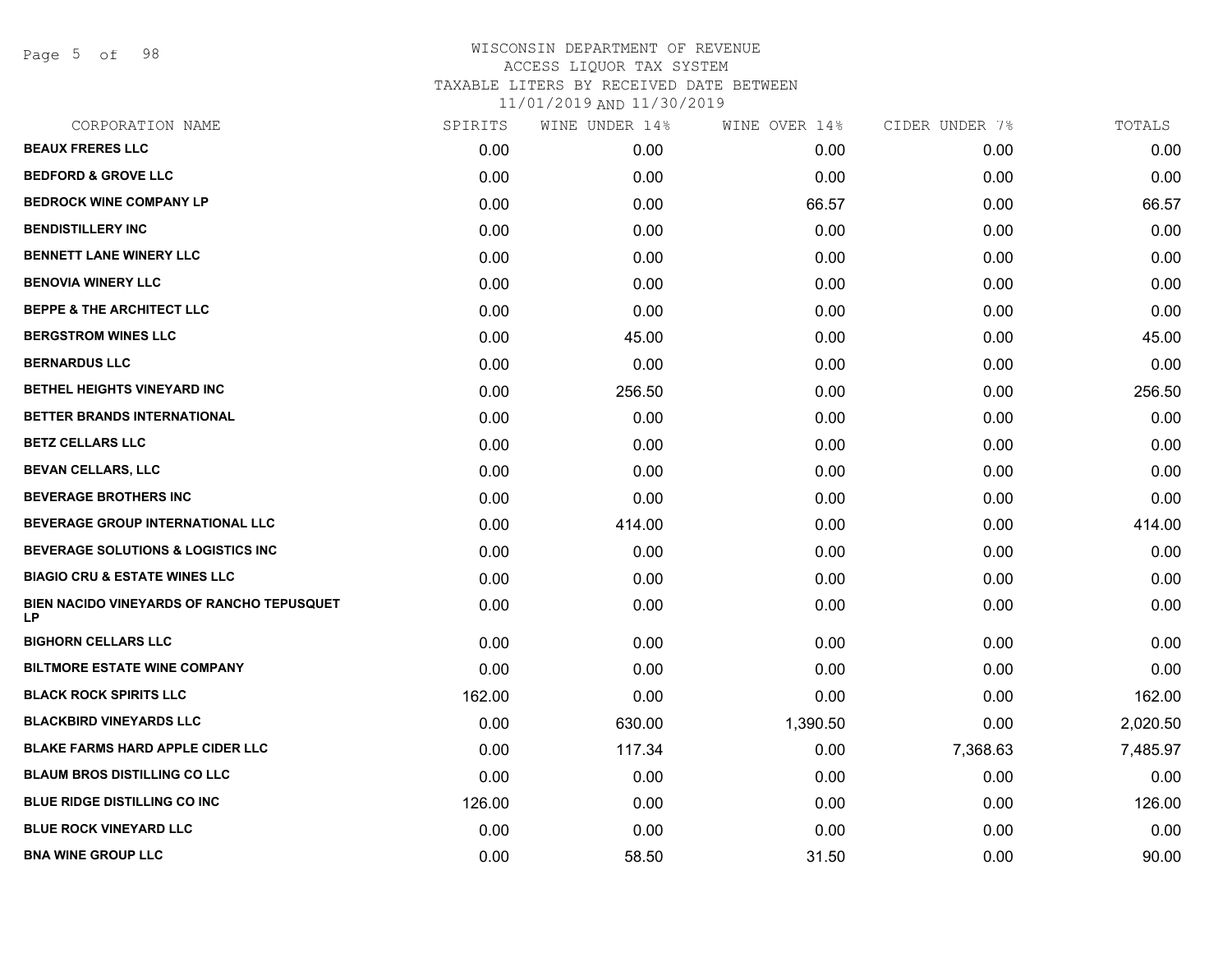Page 6 of 98

| CORPORATION NAME                        | SPIRITS    | WINE UNDER 14% | WINE OVER 14% | CIDER UNDER 7% | TOTALS     |
|-----------------------------------------|------------|----------------|---------------|----------------|------------|
| <b>BOEGER WINERY INC</b>                | 0.00       | 36.00          | 0.00          | 0.00           | 36.00      |
| <b>BOGLE VINEYARDS INC</b>              | 0.00       | 12,600.00      | 7,344.00      | 0.00           | 19,944.00  |
| <b>BONANNO VINTNERS LLC</b>             | 0.00       | 252.00         | 252.00        | 0.00           | 504.00     |
| <b>BONNY DOON WINERY INC</b>            | 0.00       | 72.00          | 0.00          | 0.00           | 72.00      |
| <b>BOOKER VINEYARD &amp; WINERY</b>     | 0.00       | 0.00           | 0.00          | 0.00           | 0.00       |
| <b>BOSTON BEER CORPORATION</b>          | 0.00       | 0.00           | 0.00          | 133,704.53     | 133,704.53 |
| <b>BOUCHAINE VINEYARDS INC</b>          | 0.00       | 0.00           | 0.00          | 0.00           | 0.00       |
| <b>BOUNDARY BREAKS LLC</b>              | 0.00       | 126.00         | 0.00          | 0.00           | 126.00     |
| <b>BOURGET IMPORTS LLC</b>              | 0.00       | 0.00           | 0.00          | 0.00           | 0.00       |
| <b>BOUTINOT USA INC</b>                 | 0.00       | 0.00           | 0.00          | 0.00           | 0.00       |
| <b>BRASSFIELD ESTATE WINERY LLC</b>     | 0.00       | 0.00           | 540.00        | 0.00           | 540.00     |
| <b>BRAZOS WINE IMPORTS LLC</b>          | 0.00       | 120.00         | 136.50        | 0.00           | 256.50     |
| <b>BRIAN CARTER CELLARS LLC</b>         | 0.00       | 0.00           | 0.00          | 0.00           | 0.00       |
| <b>BRICKELL WINES LLC</b>               | 0.00       | 0.00           | 0.00          | 0.00           | 0.00       |
| <b>BRIDGEVIEW VINEYARDS INC</b>         | 0.00       | 252.00         | 0.00          | 0.00           | 252.00     |
| <b>BRIGHT CELLARS INC</b>               | 0.00       | 0.00           | 0.00          | 0.00           | 0.00       |
| <b>BROADBENT SELECTIONS INC</b>         | 0.00       | 630.00         | 63.00         | 0.00           | 693.00     |
| <b>BRONCO WINE COMPANY</b>              | 0.00       | 92,905.53      | 1,341.00      | 0.00           | 94,246.53  |
| BROTHERS INTERNATIONAL FOOD CORPORATION | 0.00       | 0.00           | 0.00          | 0.00           | 0.00       |
| <b>BROVO SPIRITS LLC</b>                | 0.00       | 0.00           | 0.00          | 0.00           | 0.00       |
| <b>BROWNE FAMILY WINES LLC</b>          | 0.00       | 0.00           | 0.00          | 0.00           | 0.00       |
| <b>BROWN-FORMAN CORPORATION</b>         | 384,419.28 | 33,748.32      | 0.00          | 0.00           | 418,167.60 |
| <b>BRUTOCAO CELLARS LP</b>              | 0.00       | 0.00           | 0.00          | 0.00           | 0.00       |
| <b>BRYN MAWR VINEYARDS INC</b>          | 0.00       | 2.25           | 0.00          | 0.00           | 2.25       |
| <b>BUCKLER FAMILY VINEYARDS LLC</b>     | 0.00       | 0.00           | 0.00          | 0.00           | 0.00       |
| <b>BUEHLER VINEYARDS INC</b>            | 0.00       | 0.00           | 0.00          | 0.00           | 0.00       |
| <b>BULLY HILL VINEYARDS INC</b>         | 0.00       | 0.00           | 0.00          | 0.00           | 0.00       |
| <b>BUONCRISTIANI WINE CO LLC</b>        | 0.00       | 0.00           | 0.00          | 0.00           | 0.00       |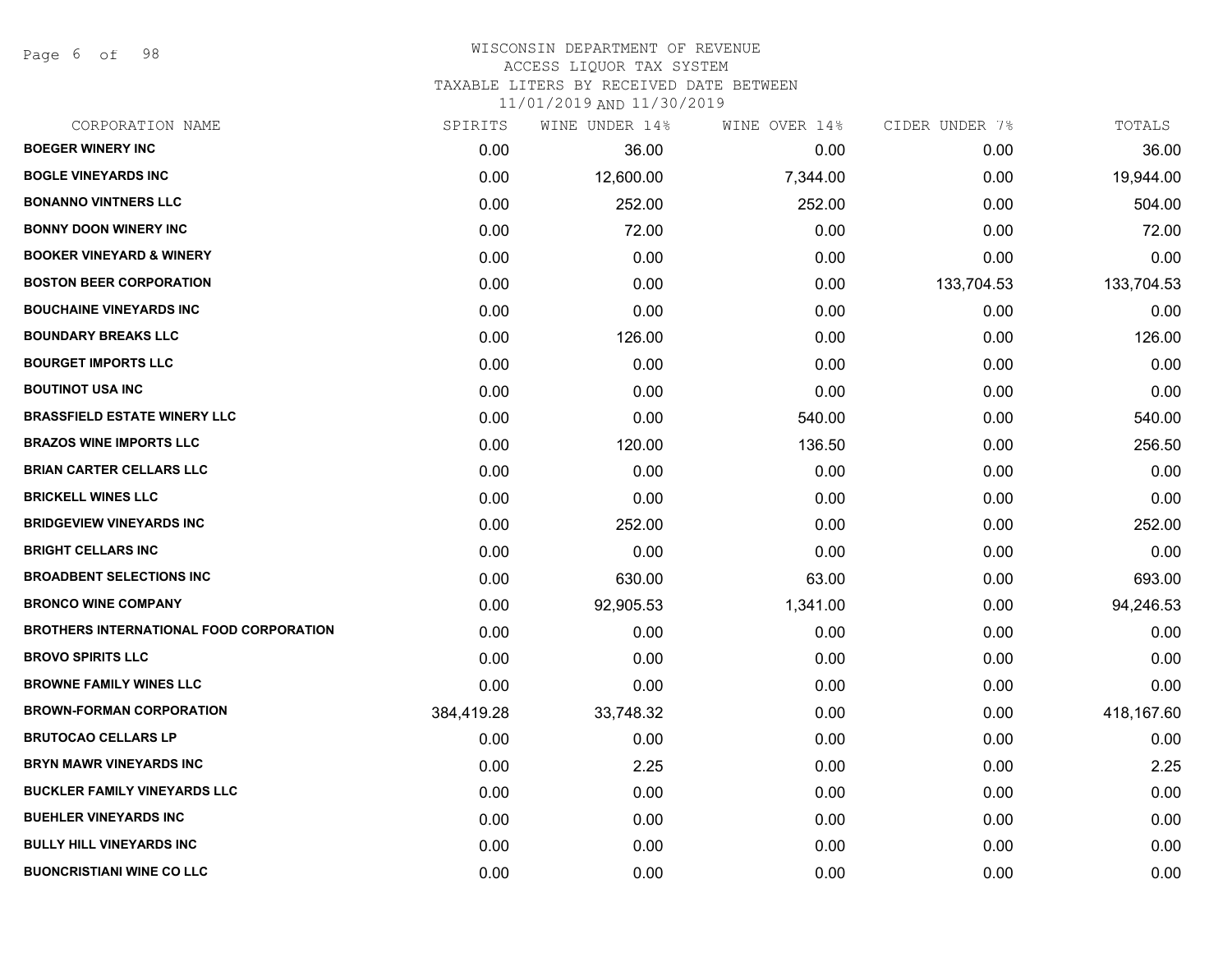Page 7 of 98

## WISCONSIN DEPARTMENT OF REVENUE ACCESS LIQUOR TAX SYSTEM TAXABLE LITERS BY RECEIVED DATE BETWEEN

| CORPORATION NAME                            | SPIRITS   | WINE UNDER 14% | WINE OVER 14% | CIDER UNDER 7% | TOTALS    |
|---------------------------------------------|-----------|----------------|---------------|----------------|-----------|
| <b>BURGESS CELLARS INC</b>                  | 0.00      | 0.00           | 441.00        | 0.00           | 441.00    |
| <b>BUZZBALLZ LLC</b>                        | 0.00      | 0.00           | 0.00          | 0.00           | 0.00      |
| <b>BUZZBOX BEVERAGES INC</b>                | 0.00      | 0.00           | 0.00          | 0.00           | 0.00      |
| <b>BWSC LLC</b>                             | 0.00      | 0.00           | 0.00          | 0.00           | 0.00      |
| <b>BYMOFO LLC</b>                           | 0.00      | 0.00           | 0.00          | 0.00           | 0.00      |
| <b>C &amp; C WINE SERVICES INC</b>          | 0.00      | 0.00           | 0.00          | 0.00           | 0.00      |
| <b>C MONDAVI &amp; SONS</b>                 | 0.00      | 20,484.00      | 1,260.00      | 0.00           | 21,744.00 |
| <b>CABERNET CORP</b>                        | 0.00      | 576.00         | 54.00         | 0.00           | 630.00    |
| <b>CAFFO BEVERAGES INC</b>                  | 18.00     | 0.00           | 0.00          | 0.00           | 18.00     |
| <b>CAL VIN ENTERPRISES CORPORATION</b>      | 0.00      | 0.00           | 0.00          | 0.00           | 0.00      |
| <b>CALCAREOUS VINEYARD LLC</b>              | 0.00      | 0.00           | 0.00          | 0.00           | 0.00      |
| <b>CALIFORNIA CIDER COMPANY</b>             | 0.00      | 0.00           | 0.00          | 0.00           | 0.00      |
| <b>CALIFORNIA VINEYARDS INC</b>             | 0.00      | 0.00           | 0.00          | 0.00           | 0.00      |
| <b>CALIFORNIA WINE WORKS LLC</b>            | 0.00      | 0.00           | 0.00          | 0.00           | 0.00      |
| <b>CALLUNA VINEYARDS LLC</b>                | 0.00      | 0.00           | 0.00          | 0.00           | 0.00      |
| <b>CAMARDA CORP</b>                         | 0.00      | 0.00           | 0.00          | 0.00           | 0.00      |
| <b>CAMARENA IMPORTS LLC</b>                 | 0.00      | 0.00           | 0.00          | 0.00           | 0.00      |
| <b>CAMPARI AMERICA LLC</b>                  | 66,798.00 | 0.00           | 0.00          | 0.00           | 66,798.00 |
| <b>CAMPBELL &amp; MCGILL SELECTIONS LLC</b> | 0.00      | 63.00          | 162.00        | 0.00           | 225.00    |
| <b>CANNON RIVER WINERY LLC</b>              | 0.00      | 0.00           | 0.00          | 0.00           | 0.00      |
| <b>CAPARONE WINERY LLC</b>                  | 0.00      | 0.00           | 0.00          | 0.00           | 0.00      |
| <b>CAPE CLASSICS INC</b>                    | 0.00      | 2,619.00       | 351.00        | 0.00           | 2,970.00  |
| <b>CARDINAL SPIRITS LLC</b>                 | 27.00     | 0.00           | 0.00          | 0.00           | 27.00     |
| <b>CARDINAL WINE GROUP LLC</b>              | 0.00      | 0.00           | 0.00          | 0.00           | 0.00      |
| <b>CARDWELL HILL CELLARS LLC</b>            | 0.00      | 45.00          | 0.00          | 0.00           | 45.00     |
| <b>CARIBBEAN DISTILLERS LLC</b>             | 288.00    | 4,994.98       | 0.00          | 0.00           | 5,282.98  |
| <b>CARIBBEAN SPIRITS INC</b>                | 450.00    | 0.00           | 0.00          | 0.00           | 450.00    |
| <b>CARL THOMA</b>                           | 0.00      | 756.00         | 0.00          | 0.00           | 756.00    |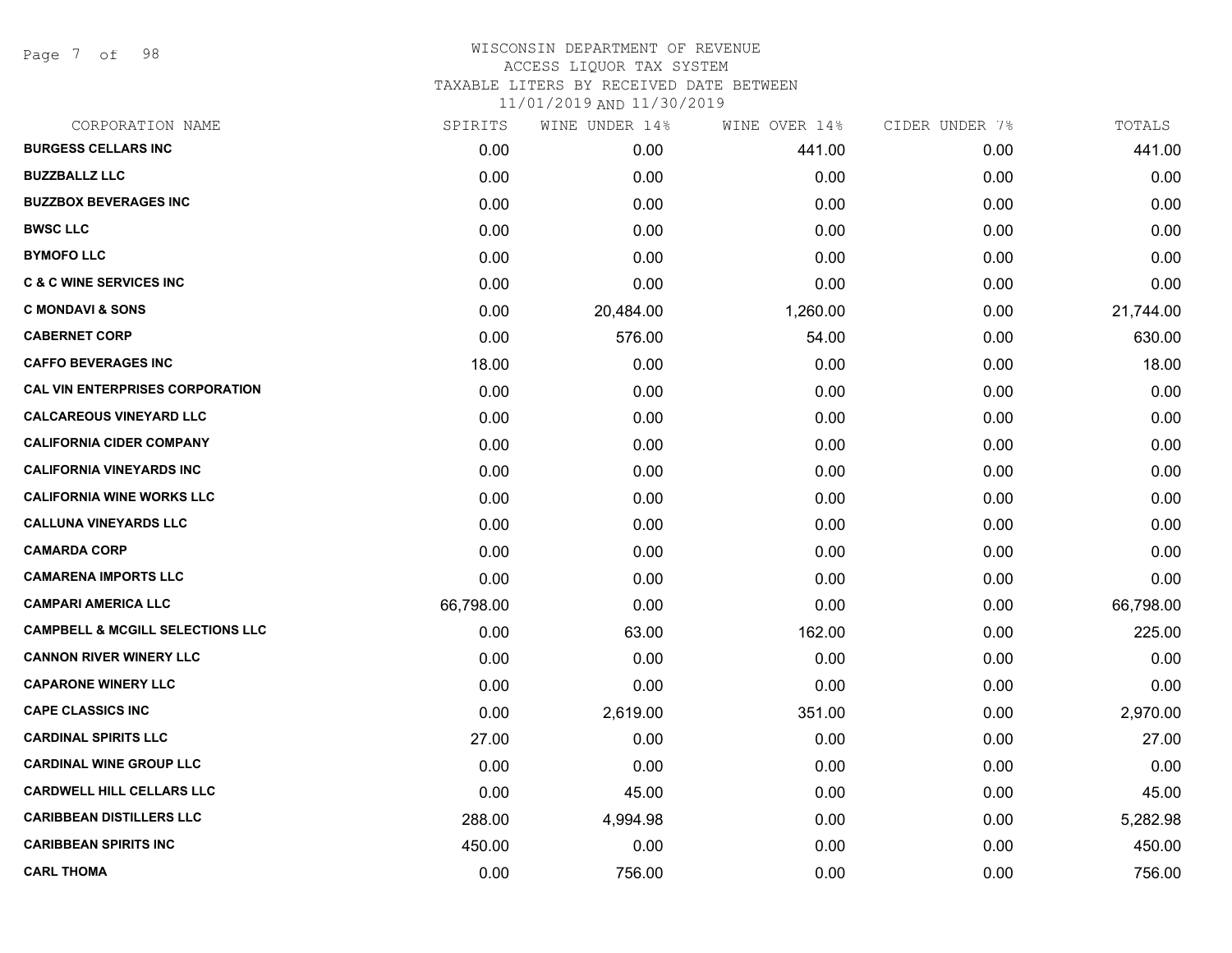| CORPORATION NAME                            | SPIRITS   | WINE UNDER 14% | WINE OVER 14% | CIDER UNDER 7% | TOTALS    |
|---------------------------------------------|-----------|----------------|---------------|----------------|-----------|
| <b>CARLOS HUBNER-ARTETA</b>                 | 0.00      | 978.00         | 0.00          | 0.00           | 978.00    |
| <b>CARLSON VINEYARDS INC</b>                | 0.00      | 0.00           | 0.00          | 0.00           | 0.00      |
| <b>CAROLINA DISTRIBUTION LLC</b>            | 0.00      | 0.00           | 0.00          | 0.00           | 0.00      |
| <b>CARRIAGE HOUSE IMPORTS, LTD.</b>         | 180.00    | 0.00           | 0.00          | 0.00           | 180.00    |
| <b>CASTLE BRANDS USA CORP</b>               | 5,203.50  | 0.00           | 0.00          | 0.00           | 5,203.50  |
| <b>CASTORO CELLARS</b>                      | 0.00      | 0.00           | 0.00          | 0.00           | 0.00      |
| <b>CAYMUS VINEYARDS INC</b>                 | 0.00      | 0.00           | 0.00          | 0.00           | 0.00      |
| <b>CEDAR KNOLL VINEYARDS INC</b>            | 0.00      | 0.00           | 0.00          | 0.00           | 0.00      |
| <b>CELEBRATION DISTILLATION CORPORATION</b> | 0.00      | 0.00           | 0.00          | 0.00           | 0.00      |
| <b>CELLARS INTERNATIONAL INC</b>            | 0.00      | 0.00           | 0.00          | 0.00           | 0.00      |
| <b>CELLIER WINES DISTRIBUTING INC</b>       | 0.00      | 0.00           | 0.00          | 0.00           | 0.00      |
| <b>CENTER VALLEY ORCHARDS LLC</b>           | 0.00      | 0.00           | 0.00          | 0.00           | 0.00      |
| <b>CHAISE VENTURES INC</b>                  | 0.00      | 0.00           | 0.00          | 0.00           | 0.00      |
| <b>CHANNING DAUGHTERS WINERY LLC</b>        | 0.00      | 335.00         | 24.00         | 0.00           | 359.00    |
| <b>CHAPPELLET WINERY INC</b>                | 0.00      | 0.00           | 0.00          | 0.00           | 0.00      |
| <b>CHARBAUT AMERICA INC</b>                 | 0.00      | 36.00          | 0.00          | 0.00           | 36.00     |
| <b>CHARLES &amp; MARTHA BARRA</b>           | 0.00      | 45.00          | 63.00         | 0.00           | 108.00    |
| <b>CHARLES JACQUIN ET CIE INC</b>           | 36,066.25 | 0.00           | 575.90        | 0.00           | 36,642.15 |
| <b>CHARLES NEAL SELECTIONS INC</b>          | 0.00      | 0.00           | 0.00          | 0.00           | 0.00      |
| <b>CHARLES REININGER LLC</b>                | 0.00      | 0.00           | 0.00          | 0.00           | 0.00      |
| <b>CHATEAU BARNABY LLC</b>                  | 0.00      | 45.00          | 0.00          | 0.00           | 45.00     |
| <b>CHATEAU DIANA LLC</b>                    | 0.00      | 1,066.34       | 135.00        | 0.00           | 1,201.34  |
| <b>CHATHAM IMPORTS INC</b>                  | 900.00    | 0.00           | 0.00          | 0.00           | 900.00    |
| <b>CHEHALEM INC</b>                         | 0.00      | 0.00           | 0.00          | 0.00           | 0.00      |
| <b>CHICAGO DISTILLING COMPANY LLC</b>       | 0.00      | 0.00           | 0.00          | 0.00           | 0.00      |
| <b>CHITOWN SPIRITS COMPANY</b>              | 0.00      | 0.00           | 0.00          | 0.00           | 0.00      |
| <b>CHOYA UMESHU USA INC</b>                 | 0.00      | 0.00           | 0.00          | 0.00           | 0.00      |
| <b>CHRISTIAN P SCHAEFER</b>                 | 0.00      | 7,407.00       | 0.00          | 6,132.36       | 13,539.36 |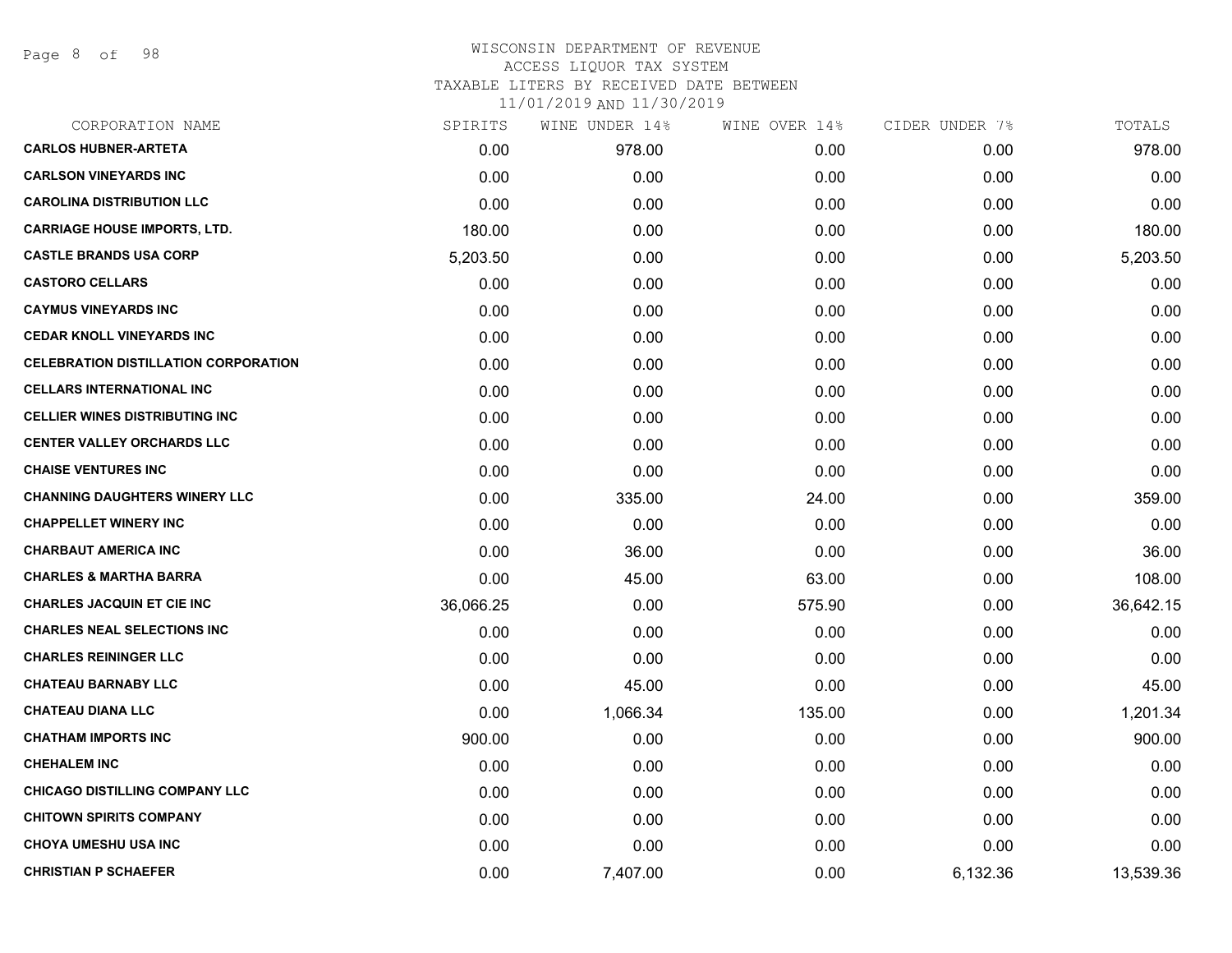| CORPORATION NAME                             | SPIRITS   | WINE UNDER 14% | WINE OVER 14% | CIDER UNDER 7% | TOTALS     |
|----------------------------------------------|-----------|----------------|---------------|----------------|------------|
| <b>CHRISTOPHER F PITTENGER</b>               | 0.00      | 0.00           | 0.00          | 0.00           | 0.00       |
| <b>CHRISTOPHER FIGGINS</b>                   | 0.00      | 0.00           | 0.00          | 0.00           | 0.00       |
| <b>CHRISTOPHER J BROCKWAY</b>                | 0.00      | 0.00           | 0.00          | 0.00           | 0.00       |
| <b>CHRISTOPHER MICHAEL WINES LLC</b>         | 0.00      | 153.00         | 0.00          | 0.00           | 153.00     |
| CIV (USA) INC                                | 0.00      | 0.00           | 0.00          | 0.00           | 0.00       |
| <b>CLAAR CELLARS LLC</b>                     | 0.00      | 142.68         | 0.00          | 0.00           | 142.68     |
| <b>CLASSIC WINES INC</b>                     | 0.00      | 117.00         | 0.00          | 0.00           | 117.00     |
| <b>CLASSICAL WINES FROM SPAIN LTD</b>        | 0.00      | 0.00           | 0.00          | 0.00           | 0.00       |
| <b>CLENDENENLINDQUIST VINTNERS</b>           | 0.00      | 0.00           | 0.00          | 0.00           | 0.00       |
| <b>CLINE CELLARS INC</b>                     | 0.00      | 3,906.00       | 1,512.00      | 0.00           | 5,418.00   |
| <b>CLINE SISTERS IMPORTS LLC</b>             | 0.00      | 126.00         | 0.00          | 0.00           | 126.00     |
| <b>CLOS LACHANCE WINES LLC</b>               | 0.00      | 0.00           | 0.00          | 0.00           | 0.00       |
| <b>COCKERELL WINE CONSULTING LLC</b>         | 0.00      | 0.00           | 189.00        | 0.00           | 189.00     |
| <b>CODIPRAL, LLC</b>                         | 0.00      | 0.00           | 0.00          | 0.00           | 0.00       |
| <b>CODY T WRIGHT</b>                         | 0.00      | 0.00           | 0.00          | 0.00           | 0.00       |
| <b>COHO WINES LLC</b>                        | 0.00      | 0.00           | 0.00          | 0.00           | 0.00       |
| <b>COLORADO GOLD DISTILLERY LLC</b>          | 0.00      | 0.00           | 0.00          | 0.00           | 0.00       |
| <b>COMPASSPOINT IMPORTS</b>                  | 0.00      | 0.00           | 0.00          | 0.00           | 0.00       |
| <b>CONSTELLATION BRANDS INC</b>              | 52,540.20 | 252,872.57     | 14,628.00     | 0.00           | 320,040.77 |
| <b>COOL HAND VINEYARDS LLC</b>               | 0.00      | 153.00         | 27.00         | 0.00           | 180.00     |
| <b>COPA FINA WINE IMPORTS LLC</b>            | 0.00      | 441.00         | 0.00          | 0.00           | 441.00     |
| <b>COPPER &amp; KINGS AMERICAN BRANDY CO</b> | 427.50    | 0.00           | 0.00          | 0.00           | 427.50     |
| <b>COPPER CANE LLC</b>                       | 0.00      | 3,024.00       | 243.00        | 0.00           | 3,267.00   |
| <b>CORA IMPORTS LTD</b>                      | 9.51      | 0.00           | 0.00          | 0.00           | 9.51       |
| <b>CORDELINA WINE COMPANY LLC</b>            | 0.00      | 1,336.13       | 0.00          | 0.00           | 1,336.13   |
| <b>CORK ALLIANCE INC</b>                     | 0.00      | 639.00         | 0.00          | 0.00           | 639.00     |
| <b>CORNERSTONE CELLARS LLC</b>               | 0.00      | 0.00           | 0.00          | 0.00           | 0.00       |
| <b>CORNERSTONE U.S. WINE IMPORTS INC.</b>    | 0.00      | 0.00           | 0.00          | 0.00           | 0.00       |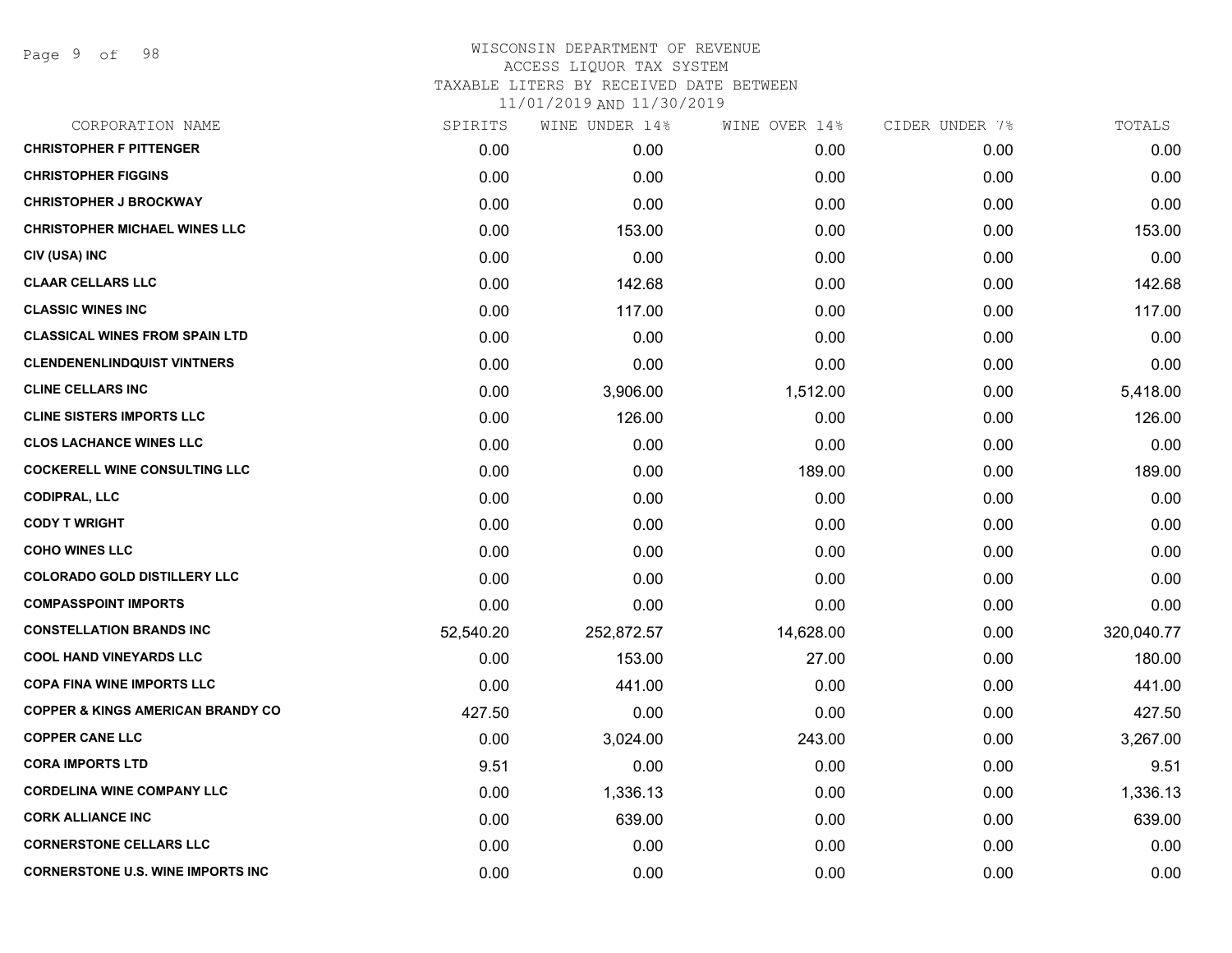Page 10 of 98

#### WISCONSIN DEPARTMENT OF REVENUE ACCESS LIQUOR TAX SYSTEM

TAXABLE LITERS BY RECEIVED DATE BETWEEN

| CORPORATION NAME                                   | SPIRITS  | WINE UNDER 14% | WINE OVER 14% | CIDER UNDER 7% | TOTALS   |
|----------------------------------------------------|----------|----------------|---------------|----------------|----------|
| <b>CORY J MICHAL</b>                               | 0.00     | 24.75          | 0.00          | 0.00           | 24.75    |
| <b>COUNTRY HERITAGE WINERY &amp; VINEYARD INC.</b> | 0.00     | 720.00         | 0.00          | 0.00           | 720.00   |
| <b>COUP DE FOUDRE LLC</b>                          | 0.00     | 9.00           | 0.00          | 0.00           | 9.00     |
| <b>COURAGEOUS INC</b>                              | 0.00     | 0.00           | 0.00          | 0.00           | 0.00     |
| <b>CRACOVIA BRANDS INC</b>                         | 76.50    | 22.50          | 40.50         | 0.00           | 139.50   |
| <b>CRAFTED ARTISAN MEADERY LLC</b>                 | 0.00     | 0.00           | 0.00          | 0.00           | 0.00     |
| <b>CRAIG S HANDLY</b>                              | 0.00     | 0.00           | 121.50        | 0.00           | 121.50   |
| <b>CREATIVE WINE CONCEPTS INC</b>                  | 0.00     | 0.00           | 0.00          | 0.00           | 0.00     |
| <b>CREW WINE COMPANY LLC</b>                       | 0.00     | 1,932.00       | 81.00         | 0.00           | 2,013.00 |
| <b>CRIBARI VINEYARDS INC</b>                       | 0.00     | 0.00           | 0.00          | 0.00           | 0.00     |
| <b>CRIMSON WINE GROUP LTD</b>                      | 0.00     | 0.00           | 0.00          | 0.00           | 0.00     |
| <b>CRISPIN CIDER COMPANY</b>                       | 0.00     | 0.00           | 0.00          | 0.00           | 0.00     |
| <b>CRISTOM VINEYARDS INC</b>                       | 0.00     | 270.00         | 0.00          | 0.00           | 270.00   |
| <b>CROSSLAND VINEYARDS</b>                         | 0.00     | 0.00           | 0.00          | 0.00           | 0.00     |
| <b>CROWN POINT WINERY LLC</b>                      | 0.00     | 0.00           | 0.00          | 0.00           | 0.00     |
| <b>CRUSE WINE COMPANY, LLC</b>                     | 0.00     | 0.00           | 0.00          | 0.00           | 0.00     |
| <b>CULT OF 8</b>                                   | 0.00     | 2,227.50       | 180.00        | 0.00           | 2,407.50 |
| <b>CUNAT PREMIUM VINEYARDS LLC</b>                 | 0.00     | 0.00           | 0.00          | 0.00           | 0.00     |
| <b>CUSHMAN WINERY CORPORATION</b>                  | 0.00     | 0.00           | 0.00          | 0.00           | 0.00     |
| <b>CUTWATER SPIRITS LLC</b>                        | 5,719.50 | 0.00           | 0.00          | 0.00           | 5,719.50 |
| <b>CUVAISON INC</b>                                | 0.00     | 0.00           | 0.00          | 0.00           | 0.00     |
| <b>D &amp; D VINEYARDS INC</b>                     | 0.00     | 0.00           | 0.00          | 0.00           | 0.00     |
| <b>D MYERS LLC</b>                                 | 0.00     | 1.50           | 0.00          | 0.00           | 1.50     |
| <b>D.G.L. DISTRIBUTORS, INC</b>                    | 0.00     | 0.00           | 0.00          | 0.00           | 0.00     |
| <b>DAEDALUS CELLARS CO</b>                         | 0.00     | 0.00           | 0.00          | 0.00           | 0.00     |
| <b>DAN CAREY</b>                                   | 0.00     | 0.00           | 0.00          | 0.00           | 0.00     |
| <b>DANCING COYOTE WINES</b>                        | 0.00     | 0.00           | 0.00          | 0.00           | 0.00     |
| <b>DANICA PATRICK</b>                              | 0.00     | 0.00           | 0.00          | 0.00           | 0.00     |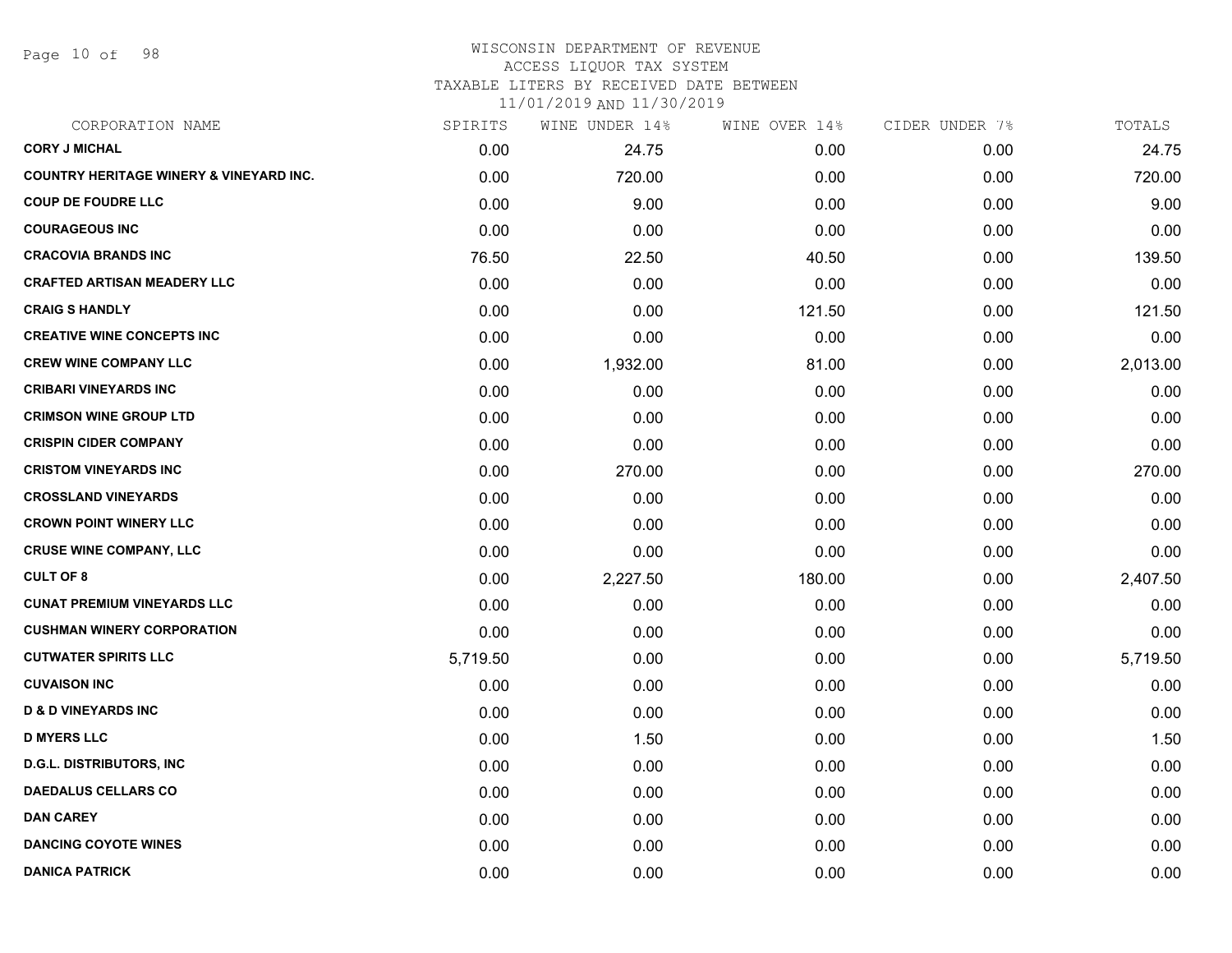Page 11 of 98

## WISCONSIN DEPARTMENT OF REVENUE ACCESS LIQUOR TAX SYSTEM TAXABLE LITERS BY RECEIVED DATE BETWEEN

| CORPORATION NAME                   | SPIRITS    | WINE UNDER 14% | WINE OVER 14% | CIDER UNDER 7% | TOTALS     |
|------------------------------------|------------|----------------|---------------|----------------|------------|
| <b>DANIEL A LASNER</b>             | 326.60     | 0.00           | 0.00          | 0.00           | 326.60     |
| <b>DANIEL SCHOENFELD</b>           | 0.00       | 0.00           | 0.00          | 0.00           | 0.00       |
| <b>DANNY RAKOVIC</b>               | 0.00       | 0.00           | 0.00          | 0.00           | 0.00       |
| <b>DAOU VINEYARDS LLC</b>          | 0.00       | 63.00          | 3,748.50      | 0.00           | 3,811.50   |
| DAQUINO ITALIAN IMPORTING CO INC   | 0.00       | 0.00           | 0.00          | 0.00           | 0.00       |
| <b>DARIOUSH KHALEDI WINERY LLC</b> | 0.00       | 0.00           | 31.50         | 0.00           | 31.50      |
| <b>DAVID ARTHUR VINEYARDS LLC</b>  | 0.00       | 0.00           | 0.00          | 0.00           | 0.00       |
| <b>DAVID B POTTER</b>              | 0.00       | 189.00         | 0.00          | 0.00           | 189.00     |
| <b>DAVID BOWLER LLC</b>            | 15.75      | 314.75         | 0.00          | 0.00           | 330.50     |
| <b>DAVID L DENNIGMANN</b>          | 0.00       | 36.00          | 126.00        | 0.00           | 162.00     |
| <b>DAVID MEIER</b>                 | 0.00       | 0.00           | 0.00          | 0.00           | 0.00       |
| <b>DAVID N RAYNE</b>               | 2,252.31   | 43,171.16      | 15,556.89     | 0.00           | 60,980.36  |
| <b>DAVID R BARNES</b>              | 0.00       | 0.00           | 1,944.00      | 0.00           | 1,944.00   |
| <b>DAVOS BRANDS LLC</b>            | 1,056.00   | 225.36         | 233.64        | 0.00           | 1,515.00   |
| DAYLIGHT WINE COMPANY LLC          | 0.00       | 0.00           | 0.00          | 0.00           | 0.00       |
| DE MAISON SELECTIONS INC           | 0.00       | 1,683.50       | 165.00        | 81.00          | 1,929.50   |
| <b>DEANNA BASTIANICH</b>           | 0.00       | 0.00           | 0.00          | 0.00           | 0.00       |
| DEL RIO VINEYARDS LLC              | 0.00       | 0.00           | 0.00          | 0.00           | 0.00       |
| <b>DELEGAT USA INC</b>             | 0.00       | 0.00           | 0.00          | 0.00           | 0.00       |
| <b>DELICATO VINEYARDS INC</b>      | 0.00       | 188,169.72     | 57,129.00     | 0.00           | 245,298.72 |
| <b>DELILLE CELLARS LLC</b>         | 0.00       | 0.00           | 0.00          | 0.00           | 0.00       |
| DEMERARA DISTILLERS (USA) INC      | 0.00       | 0.00           | 0.00          | 0.00           | 0.00       |
| <b>DEMON SPIRITS LLC</b>           | 180.00     | 0.00           | 0.00          | 0.00           | 180.00     |
| <b>DENISON CELLARS LLC</b>         | 0.00       | 0.00           | 0.00          | 0.00           | 0.00       |
| <b>DEROSE WINERY INC</b>           | 0.00       | 0.00           | 378.00        | 0.00           | 378.00     |
| <b>DERRICK C MANCINI</b>           | 0.00       | 0.00           | 0.00          | 0.00           | 0.00       |
| <b>DESTILADOS DE MEXICO LLC</b>    | 0.00       | 0.00           | 0.00          | 0.00           | 0.00       |
| <b>DIAGEO AMERICAS, INC.</b>       | 789,148.55 | 0.00           | 0.00          | 0.00           | 789,148.55 |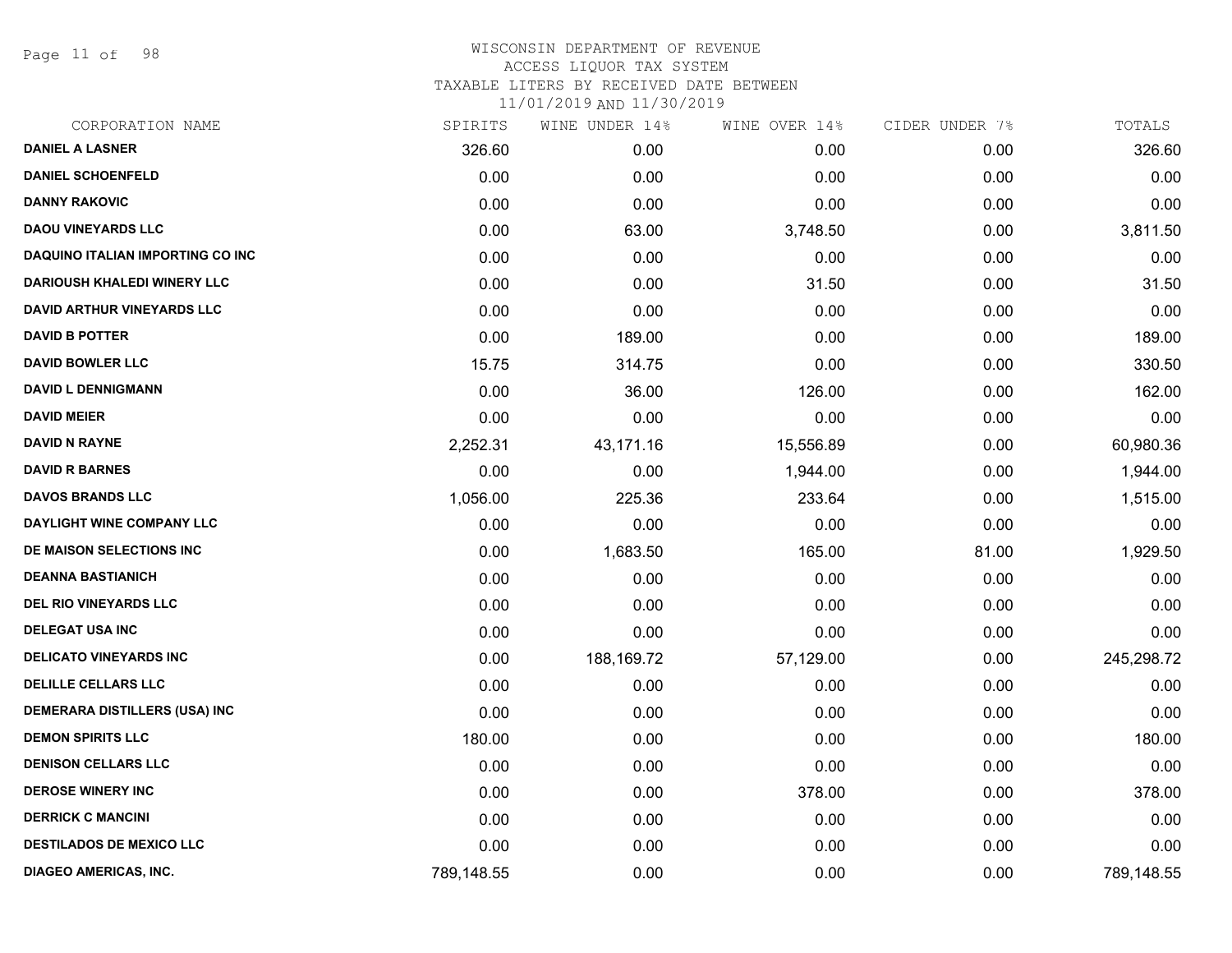Page 12 of 98

# WISCONSIN DEPARTMENT OF REVENUE

ACCESS LIQUOR TAX SYSTEM

TAXABLE LITERS BY RECEIVED DATE BETWEEN

| CORPORATION NAME                                              | SPIRITS  | WINE UNDER 14% | WINE OVER 14% | CIDER UNDER 7% | TOTALS    |
|---------------------------------------------------------------|----------|----------------|---------------|----------------|-----------|
| <b>DIAMOND IMPORTERS INC</b>                                  | 0.00     | 0.00           | 0.00          | 0.00           | 0.00      |
| <b>DISARONNO INTERNATIONAL LLC</b>                            | 9,007.50 | 4,311.00       | 0.00          | 0.00           | 13,318.50 |
| <b>DISTILLERS WAY, LLC</b>                                    | 0.00     | 0.00           | 0.00          | 0.00           | 0.00      |
| <b>DIVOT ENTERPRISES LLC</b>                                  | 0.00     | 0.00           | 0.00          | 0.00           | 0.00      |
| <b>DOMACE VINO LLC</b>                                        | 0.00     | 0.00           | 0.00          | 0.00           | 0.00      |
| DOMAINE DE LA TERRE ROUGE LTD                                 | 0.00     | 0.00           | 126.00        | 0.00           | 126.00    |
| <b>DOMAINE DE MARIA SOTER LLC</b>                             | 0.00     | 0.00           | 0.00          | 0.00           | 0.00      |
| <b>DOMAINE SERENE VINEYARDS &amp; WINERY INC</b>              | 0.00     | 0.00           | 108.00        | 0.00           | 108.00    |
| <b>DOMAINE ST GEORGE</b>                                      | 0.00     | 0.00           | 0.00          | 0.00           | 0.00      |
| DON SEBASTIANI & SONS INTERNATIONAL WINE<br><b>NEGOCIANTS</b> | 0.00     | 4,986.00       | 630.00        | 0.00           | 5,616.00  |
| <b>DONALD ALDRIDGE</b>                                        | 2,538.12 | 0.00           | 0.00          | 0.00           | 2,538.12  |
| <b>DONATI FAMILY VINEYARD, INC</b>                            | 0.00     | 0.00           | 0.00          | 0.00           | 0.00      |
| <b>DOUBLE DIAMOND DISTILLERY LLC</b>                          | 0.00     | 0.00           | 0.00          | 0.00           | 0.00      |
| <b>DOUBLE DOWN SPIRITS LLC</b>                                | 0.00     | 0.00           | 0.00          | 0.00           | 0.00      |
| <b>DOYNA LTD</b>                                              | 0.00     | 0.00           | 0.00          | 0.00           | 0.00      |
| DRAKE MAKES WINE, INC.                                        | 0.00     | 0.00           | 0.00          | 0.00           | 0.00      |
| <b>DREYER WINE LLC</b>                                        | 0.00     | 252.00         | 252.00        | 0.00           | 504.00    |
| <b>DREYFUS ASHBY INC</b>                                      | 0.00     | 2,119.50       | 171.00        | 0.00           | 2,290.50  |
| <b>DRG IMPORTS LLC</b>                                        | 0.00     | 316.50         | 0.00          | 0.00           | 316.50    |
| DRY CREEK VINEYARD INC                                        | 0.00     | 461.25         | 1,120.50      | 0.00           | 1,581.75  |
| DRY FLY DISTILLING INC                                        | 0.00     | 0.00           | 0.00          | 0.00           | 0.00      |
| <b>DUCKHORN WINE COMPANY</b>                                  | 0.00     | 126.00         | 2,907.00      | 0.00           | 3,033.00  |
| <b>DUGGANS DISTILLERS PRODUCTS CORPORATION</b>                | 180.00   | 0.00           | 0.00          | 0.00           | 180.00    |
| <b>DUMOL WINERY LLC</b>                                       | 0.00     | 0.00           | 117.00        | 0.00           | 117.00    |
| <b>DUNHAM CELLARS LLC</b>                                     | 0.00     | 0.00           | 0.00          | 0.00           | 0.00      |
| <b>DUNN VINEYARDS LLC</b>                                     | 0.00     | 0.00           | 0.00          | 0.00           | 0.00      |
| <b>DUVEL MOORTGAT USA LTD</b>                                 | 1,192.40 | 0.00           | 0.00          | 255.52         | 1,447.92  |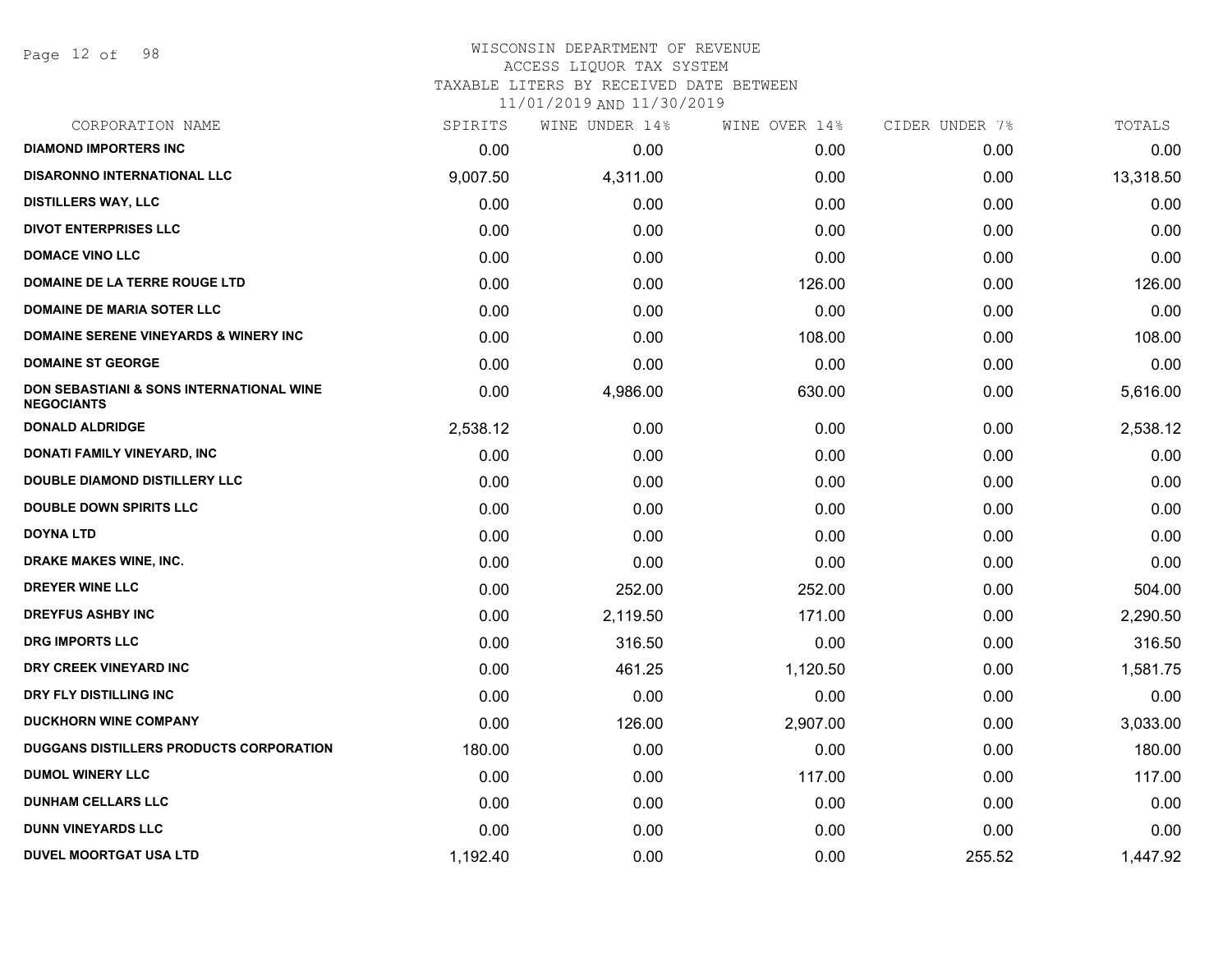Page 13 of 98

## WISCONSIN DEPARTMENT OF REVENUE

#### ACCESS LIQUOR TAX SYSTEM

TAXABLE LITERS BY RECEIVED DATE BETWEEN

| CORPORATION NAME                          | SPIRITS    | WINE UNDER 14% | WINE OVER 14% | CIDER UNDER 7% | TOTALS       |
|-------------------------------------------|------------|----------------|---------------|----------------|--------------|
| DV SPIRITS LLC                            | 0.00       | 0.00           | 0.00          | 0.00           | 0.00         |
| <b>E &amp; J GALLO WINERY</b>             | 214,080.08 | 1,157,477.62   | 50,967.00     | 0.00           | 1,422,524.70 |
| <b>EAGLE EYE IMPORTS LLC</b>              | 0.00       | 702.00         | 0.00          | 0.00           | 702.00       |
| <b>EAGLE ROCK INVESTMENTS INC.</b>        | 0.00       | 0.00           | 0.00          | 0.00           | 0.00         |
| <b>EAGLES LANDING WINERY LLC</b>          | 0.00       | 1,013.25       | 0.00          | 0.00           | 1,013.25     |
| <b>EASTERN LIQUORS USA INC</b>            | 0.00       | 0.00           | 0.00          | 0.00           | 0.00         |
| <b>EBERLE WINERY LP</b>                   | 0.00       | 0.00           | 0.00          | 0.00           | 0.00         |
| <b>ECOSUR GROUP LLC</b>                   | 0.00       | 0.00           | 0.00          | 0.00           | 0.00         |
| EHREN JORDAN WINE CELLARS LLC             | 0.00       | 108.00         | 0.00          | 0.00           | 108.00       |
| <b>EIGHT BOTTLES LLC</b>                  | 0.00       | 0.00           | 0.00          | 0.00           | 0.00         |
| <b>ELK COVE VINEYARDS INC</b>             | 0.00       | 0.00           | 0.00          | 0.00           | 0.00         |
| <b>ELLEN FORREST</b>                      | 0.00       | 0.00           | 0.00          | 0.00           | 0.00         |
| <b>ELV-OREGON LLC</b>                     | 0.00       | 0.00           | 0.00          | 0.00           | 0.00         |
| <b>ELYSE WINERY LLC</b>                   | 0.00       | 0.00           | 0.00          | 0.00           | 0.00         |
| <b>EMCO CHEMICAL DISTRIBUTORS, INC.</b>   | 0.00       | 0.00           | 0.00          | 0.00           | 0.00         |
| <b>EMERINE ESTATES INC</b>                | 0.00       | 0.00           | 0.00          | 0.00           | 0.00         |
| <b>EMILIO GUGLIELMO WINERY INC</b>        | 0.00       | 0.00           | 0.00          | 0.00           | 0.00         |
| <b>EMPSON USA INC</b>                     | 0.00       | 1,152.00       | 3.00          | 0.00           | 1,155.00     |
| <b>ENOS VINEYARDS INC</b>                 | 0.00       | 0.00           | 252.00        | 0.00           | 252.00       |
| <b>ENOTEC IMPORTS INC</b>                 | 0.00       | 1,638.00       | 279.00        | 0.00           | 1,917.00     |
| <b>ENOVATION BRANDS INC</b>               | 0.00       | 954.00         | 0.00          | 0.00           | 954.00       |
| <b>ENTENTE SPIRITS LLC</b>                | 0.00       | 0.00           | 0.00          | 0.00           | 0.00         |
| <b>EOLA HILLS WINE CELLARS INC</b>        | 0.00       | 467.99         | 0.00          | 0.00           | 467.99       |
| <b>EPICUREAN WINES LLC</b>                | 45.00      | 414.00         | 54.00         | 0.00           | 513.00       |
| <b>ERIC FLANAGAN</b>                      | 0.00       | 0.00           | 0.00          | 0.00           | 0.00         |
| <b>ERIC TRUMP WINE MANUFACTURING LLC</b>  | 0.00       | 0.00           | 0.00          | 0.00           | 0.00         |
| <b>EUROPEAN IMPORTS &amp; EXPORTS LLC</b> | 0.00       | 0.00           | 0.00          | 0.00           | 0.00         |
| <b>EVAKI INC</b>                          | 0.00       | 0.00           | 0.00          | 0.00           | 0.00         |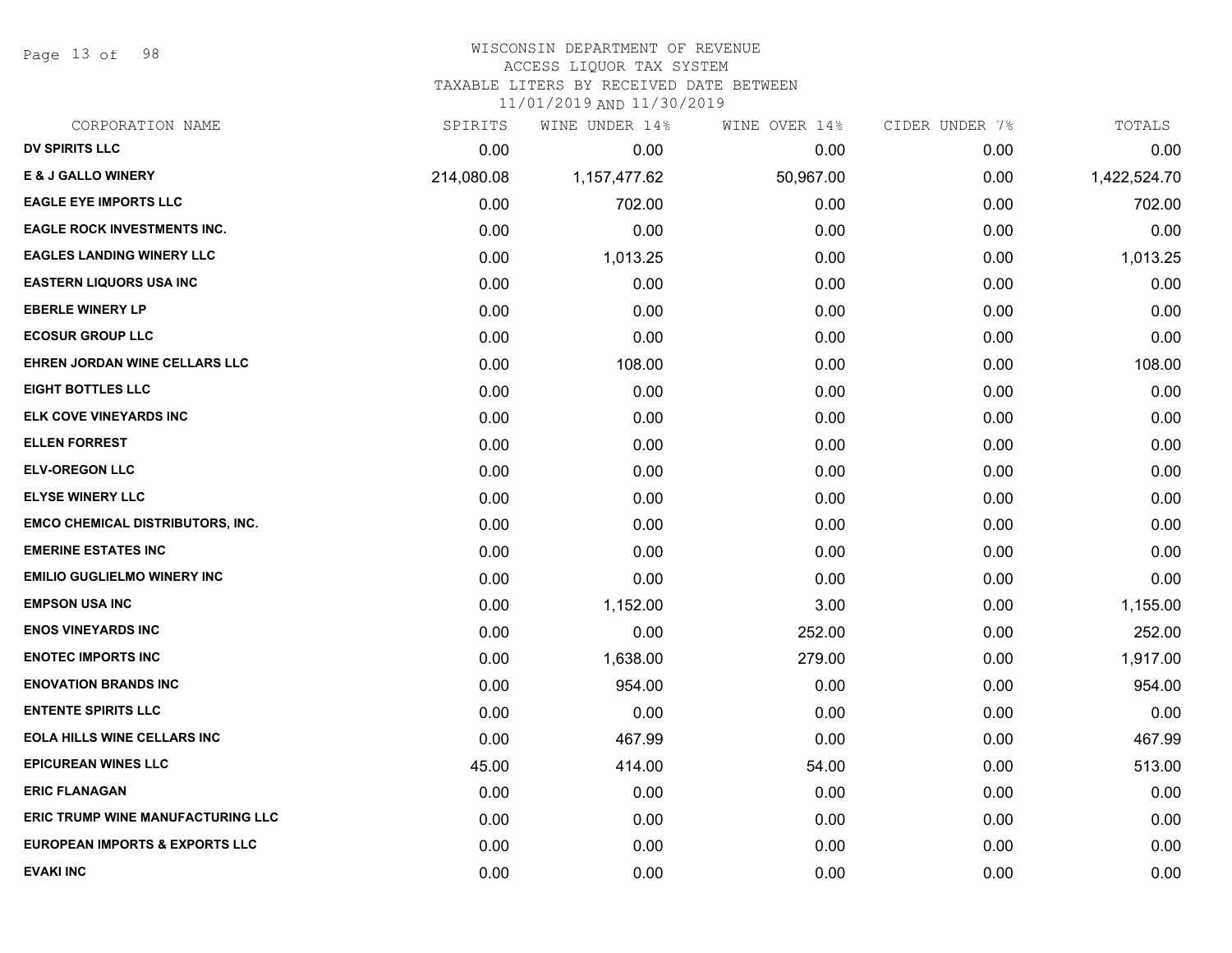Page 14 of 98

#### WISCONSIN DEPARTMENT OF REVENUE ACCESS LIQUOR TAX SYSTEM TAXABLE LITERS BY RECEIVED DATE BETWEEN

| CORPORATION NAME                                 | SPIRITS    | WINE UNDER 14% | WINE OVER 14% | CIDER UNDER 7% | TOTALS     |
|--------------------------------------------------|------------|----------------|---------------|----------------|------------|
| <b>EVAN FRAZIER</b>                              | 0.00       | 0.00           | 0.00          | 0.00           | 0.00       |
| <b>EVATON INC</b>                                | 157.50     | 594.00         | 1,584.00      | 0.00           | 2,335.50   |
| EVESHAM WOOD VINEYARD AND WINERY LLC             | 0.00       | 0.00           | 0.00          | 0.00           | 0.00       |
| <b>EXPERIENCE WINES LLC</b>                      | 0.00       | 0.00           | 0.00          | 0.00           | 0.00       |
| <b>F KORBEL &amp; BROS INC</b>                   | 0.00       | 0.00           | 0.00          | 0.00           | 0.00       |
| <b>FL NAVARRO LIMITED</b>                        | 0.00       | 126.00         | 0.00          | 45.00          | 171.00     |
| <b>F&amp;F FINE WINES INTERNATIONAL INC</b>      | 0.00       | 252.00         | 9.00          | 0.00           | 261.00     |
| <b>FAMILY &amp; FARMERS LLC</b>                  | 0.00       | 126.00         | 0.00          | 0.00           | 126.00     |
| <b>FAMOUS BRANDS LLC</b>                         | 0.00       | 0.00           | 0.00          | 0.00           | 0.00       |
| <b>FANTIS IMPORTS INC</b>                        | 0.00       | 406.47         | 61.81         | 0.00           | 468.28     |
| <b>FAR NORTH SPIRITS INC</b>                     | 0.00       | 0.00           | 0.00          | 0.00           | 0.00       |
| <b>FASEL SHENSTONE LLC</b>                       | 12.00      | 0.00           | 745.50        | 0.00           | 757.50     |
| <b>FERMENTED SCIENCES II INC</b>                 | 0.00       | 0.00           | 0.00          | 0.00           | 0.00       |
| <b>FERRARI CARANO VINEYARDS &amp; WINERY LLC</b> | 0.00       | 0.00           | 504.00        | 0.00           | 504.00     |
| <b>FETZER VINEYARDS</b>                          | 0.00       | 32,195.45      | 2,520.00      | 0.00           | 34,715.45  |
| <b>FIFTH GENERATION INC</b>                      | 226,024.80 | 0.00           | 0.00          | 0.00           | 226,024.80 |
| FIFTY FOURTH STREET ENTERPRISES LLC              | 0.00       | 0.00           | 0.00          | 0.00           | 0.00       |
| <b>FINO TEQUILA LLC</b>                          | 0.00       | 0.00           | 0.00          | 0.00           | 0.00       |
| FIOR DI SOLE, LLC                                | 0.00       | 225.00         | 0.00          | 0.00           | 225.00     |
| <b>FIRESTEED CORPORATION</b>                     | 0.00       | 0.00           | 0.00          | 0.00           | 0.00       |
| <b>FISHER VINEYARDS</b>                          | 0.00       | 0.00           | 0.00          | 0.00           | 0.00       |
| <b>FITVINE LLC</b>                               | 0.00       | 0.00           | 3,492.00      | 0.00           | 3,492.00   |
| <b>FIVE GRAPES LLC</b>                           | 0.00       | 0.00           | 0.00          | 0.00           | 0.00       |
| <b>FJN FINE WINES LLC</b>                        | 0.00       | 0.00           | 0.00          | 0.00           | 0.00       |
| <b>FLORA SPRINGS WINE COMPANY</b>                | 0.00       | 0.00           | 360.00        | 0.00           | 360.00     |
| <b>FLORIDA ORANGE GROVES INC</b>                 | 0.00       | 0.00           | 0.00          | 0.00           | 0.00       |
| FN CELLARS LLC                                   | 0.00       | 0.00           | 378.00        | 0.00           | 378.00     |
| <b>FOLEY FAMILY WINES INC</b>                    | 9.00       | 23,274.00      | 3,451.50      | 0.00           | 26,734.50  |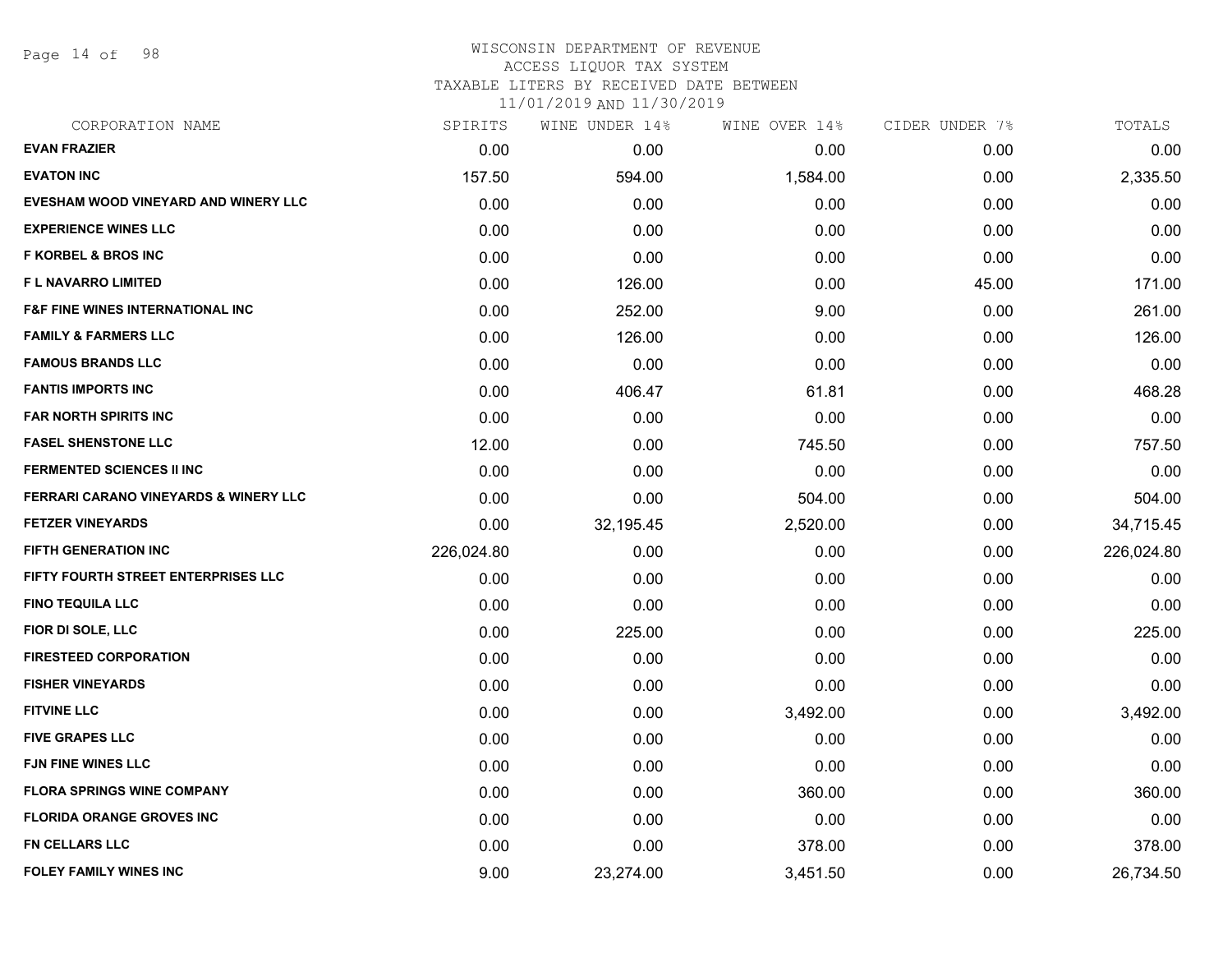## WISCONSIN DEPARTMENT OF REVENUE

#### ACCESS LIQUOR TAX SYSTEM

TAXABLE LITERS BY RECEIVED DATE BETWEEN

| CORPORATION NAME                         | SPIRITS  | WINE UNDER 14% | WINE OVER 14% | CIDER UNDER 7% | TOTALS    |
|------------------------------------------|----------|----------------|---------------|----------------|-----------|
| <b>FOLIO WINE COMPANY LLC</b>            | 0.00     | 2,308.34       | 0.00          | 0.00           | 2,308.34  |
| FORT ROSS VINEYARD & WINERY LLC          | 0.00     | 0.00           | 63.00         | 0.00           | 63.00     |
| <b>FORWARD CIDER LLC</b>                 | 0.00     | 0.00           | 0.00          | 0.00           | 0.00      |
| <b>FOUR BEARS WINERY LLC</b>             | 0.00     | 0.00           | 0.00          | 0.00           | 0.00      |
| FOUR DAUGHTERS VINEYARD AND WINERY LLC   | 0.00     | 0.00           | 0.00          | 10,695.87      | 10,695.87 |
| FOUR ROSES DISTILLERY LLC                | 5,341.50 | 0.00           | 0.00          | 0.00           | 5,341.50  |
| <b>FOWLES WINE USA INC</b>               | 0.00     | 45.00          | 0.00          | 0.00           | 45.00     |
| <b>FOXEN VINEYARD INC</b>                | 0.00     | 0.00           | 0.00          | 0.00           | 0.00      |
| <b>FRANCIS COPPOLA WINERY LLC</b>        | 0.00     | 5,672.59       | 5,238.00      | 0.00           | 10,910.59 |
| <b>FRANK FAMILY VINEYARDS LLC</b>        | 0.00     | 0.00           | 679.50        | 0.00           | 679.50    |
| <b>FRANK LIN DISTILLERS PRODUCTS LTD</b> | 7,096.51 | 0.00           | 0.00          | 0.00           | 7,096.51  |
| <b>FRED C SCHERRER</b>                   | 0.00     | 0.00           | 0.00          | 0.00           | 0.00      |
| <b>FREDERICK WILDMAN &amp; SONS LTD</b>  | 177.00   | 2,610.00       | 112.50        | 0.00           | 2,899.50  |
| <b>FREIXENET USA INC</b>                 | 0.00     | 0.00           | 0.00          | 0.00           | 0.00      |
| <b>FREY VINEYARDS LTD</b>                | 0.00     | 1,998.00       | 0.00          | 0.00           | 1,998.00  |
| <b>FRITZ CELLARS INC</b>                 | 0.00     | 0.00           | 0.00          | 0.00           | 0.00      |
| <b>FROGS LEAP WINERY</b>                 | 0.00     | 315.00         | 126.00        | 0.00           | 441.00    |
| <b>FRONTIER CORPORATION</b>              | 0.00     | 396.00         | 18.00         | 0.00           | 414.00    |
| <b>FRUIT OF THE VINES INC</b>            | 0.00     | 3,251.58       | 18.00         | 0.00           | 3,269.58  |
| FULL THROTTLE SLOON SHINE LLC            | 1,089.00 | 0.00           | 0.00          | 0.00           | 1,089.00  |
| <b>FULTON STREET BREWERY LLC</b>         | 0.00     | 0.00           | 0.00          | 0.00           | 0.00      |
| <b>FUSED WINES LP</b>                    | 0.00     | 0.00           | 0.00          | 0.00           | 0.00      |
| <b>G K SKAGGS INC</b>                    | 0.00     | 0.00           | 0.00          | 0.00           | 0.00      |
| G.S.W.C. INC.                            | 0.00     | 0.00           | 0.00          | 0.00           | 0.00      |
| <b>GALENA AVIATION, LLC</b>              | 0.00     | 0.00           | 0.00          | 0.00           | 0.00      |
| <b>GAMBA VINEYARDS AND WINERY LLC</b>    | 0.00     | 0.00           | 378.00        | 0.00           | 378.00    |
| <b>GAMBLE FAMILY VINEYARDS LLC</b>       | 0.00     | 0.00           | 252.00        | 0.00           | 252.00    |
| <b>GARBER &amp; COMPANY INC</b>          | 0.00     | 0.00           | 0.00          | 0.00           | 0.00      |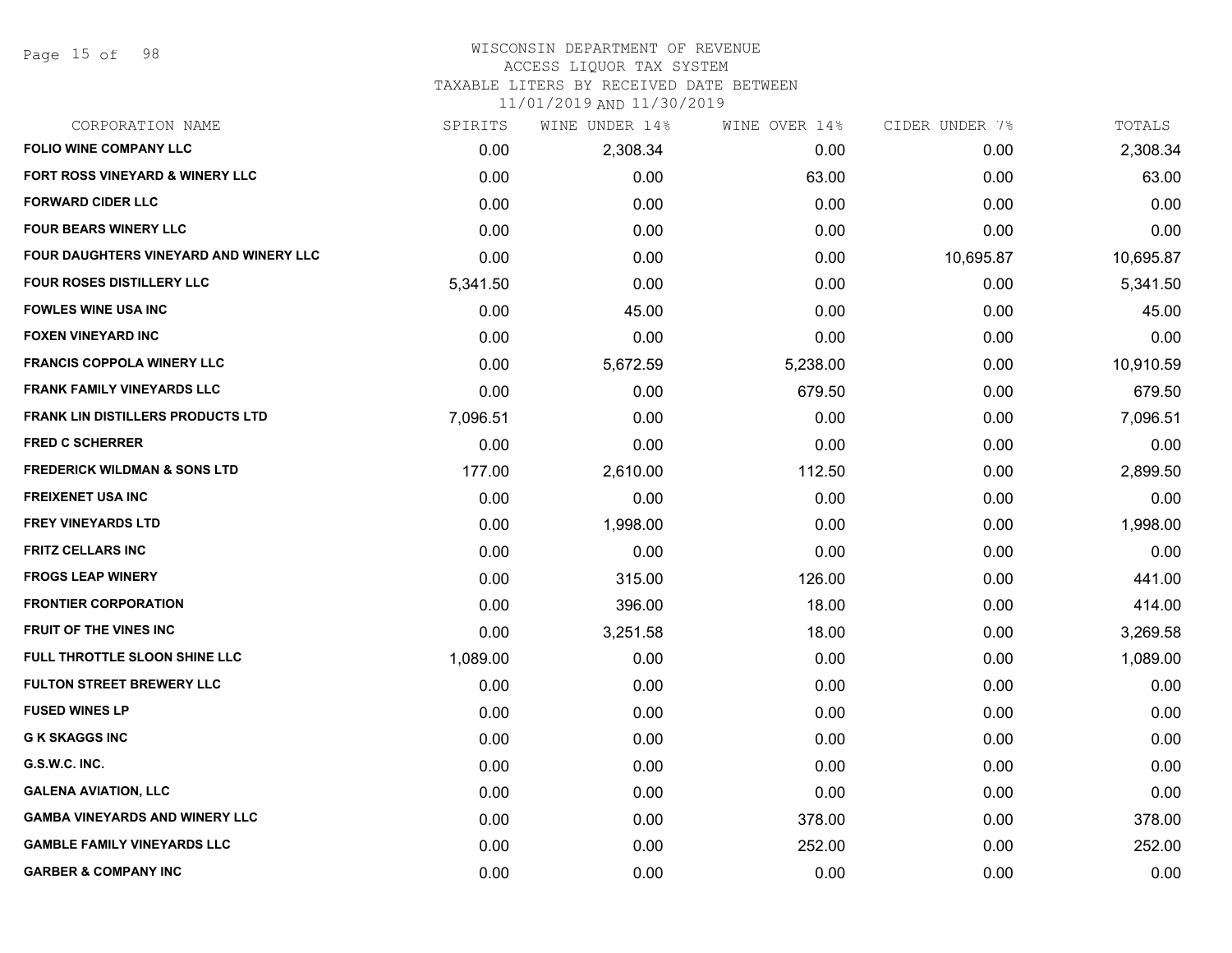Page 16 of 98

#### WISCONSIN DEPARTMENT OF REVENUE ACCESS LIQUOR TAX SYSTEM

TAXABLE LITERS BY RECEIVED DATE BETWEEN

| CORPORATION NAME                                    | SPIRITS  | WINE UNDER 14% | WINE OVER 14% | CIDER UNDER 7% | TOTALS   |
|-----------------------------------------------------|----------|----------------|---------------|----------------|----------|
| <b>GEORGE BOZIC JR</b>                              | 0.00     | 0.00           | 0.00          | 0.00           | 0.00     |
| <b>GERBER, GERBER &amp; GERBER DISCLAIMER TRUST</b> | 0.00     | 756.00         | 0.00          | 0.00           | 756.00   |
| <b>GF WINES LLC</b>                                 | 0.00     | 189.00         | 0.00          | 0.00           | 189.00   |
| <b>GH HOLDINGS LP</b>                               | 0.00     | 0.00           | 0.00          | 0.00           | 0.00     |
| <b>GIBSON WINE COMPANY</b>                          | 0.00     | 0.00           | 405.00        | 0.00           | 405.00   |
| <b>GILBERT CELLARS LLC</b>                          | 0.00     | 0.00           | 0.00          | 0.00           | 0.00     |
| <b>GILDARDO PARTIDA LLC</b>                         | 0.00     | 0.00           | 0.00          | 0.00           | 0.00     |
| <b>GLOBAL SPIRITS USA LLC</b>                       | 3,316.00 | 0.00           | 0.00          | 0.00           | 3,316.00 |
| <b>GLOBAL VINEYARD IMPORTERS INC</b>                | 0.00     | 249.00         | 76.50         | 0.00           | 325.50   |
| <b>GLUNZ FAMILY WINERY &amp; CELLARS INC</b>        | 0.00     | 0.00           | 0.00          | 0.00           | 0.00     |
| <b>GNEKOW FAMILY WINERY LLC</b>                     | 0.00     | 0.00           | 0.00          | 0.00           | 0.00     |
| <b>GOAMERICAGO BEVERAGES LLC</b>                    | 396.00   | 0.00           | 0.00          | 0.00           | 396.00   |
| <b>GOLDSCHMIDT VINEYARDS LLC</b>                    | 0.00     | 378.00         | 1,134.00      | 0.00           | 1,512.00 |
| <b>GOOSE EGG, LLC</b>                               | 0.00     | 0.00           | 0.00          | 0.00           | 0.00     |
| <b>GOOSE RIDGE LLC</b>                              | 0.00     | 1,098.00       | 0.00          | 0.00           | 1,098.00 |
| <b>GORDON BROTHERS CELLARS INC</b>                  | 0.00     | 1,134.00       | 0.00          | 0.00           | 1,134.00 |
| <b>GRAPE EXPECTATIONS, INC</b>                      | 0.00     | 0.00           | 0.00          | 0.00           | 0.00     |
| <b>GRAPE VISIONS LLC</b>                            | 0.00     | 0.00           | 0.00          | 0.00           | 0.00     |
| <b>GRAPES &amp; BARLEY LLC</b>                      | 0.00     | 315.00         | 0.00          | 0.00           | 315.00   |
| <b>GRAPES OF SPAIN INC</b>                          | 0.00     | 0.00           | 0.00          | 0.00           | 0.00     |
| <b>GRATON SPIRITS COMPANY LLC</b>                   | 0.00     | 0.00           | 0.00          | 0.00           | 0.00     |
| <b>GRAY DUCK SPIRITS LLC</b>                        | 0.00     | 0.00           | 0.00          | 0.00           | 0.00     |
| <b>GREAT SMOKY MTS DISTILLERY, INC</b>              | 0.00     | 0.00           | 0.00          | 0.00           | 0.00     |
| <b>GREENFIELD GLOBAL USA INC</b>                    | 0.00     | 0.00           | 0.00          | 0.00           | 0.00     |
| <b>GREG &amp; GREG INC</b>                          | 0.00     | 0.00           | 0.00          | 0.00           | 0.00     |
| <b>GREG &amp; PAM HARRINGTON WINES LLC</b>          | 0.00     | 0.00           | 0.00          | 0.00           | 0.00     |
| <b>GREG SANDERS</b>                                 | 0.00     | 0.00           | 0.00          | 0.00           | 0.00     |
| <b>GREGORY F BUONOCORE</b>                          | 0.00     | 0.00           | 0.00          | 0.00           | 0.00     |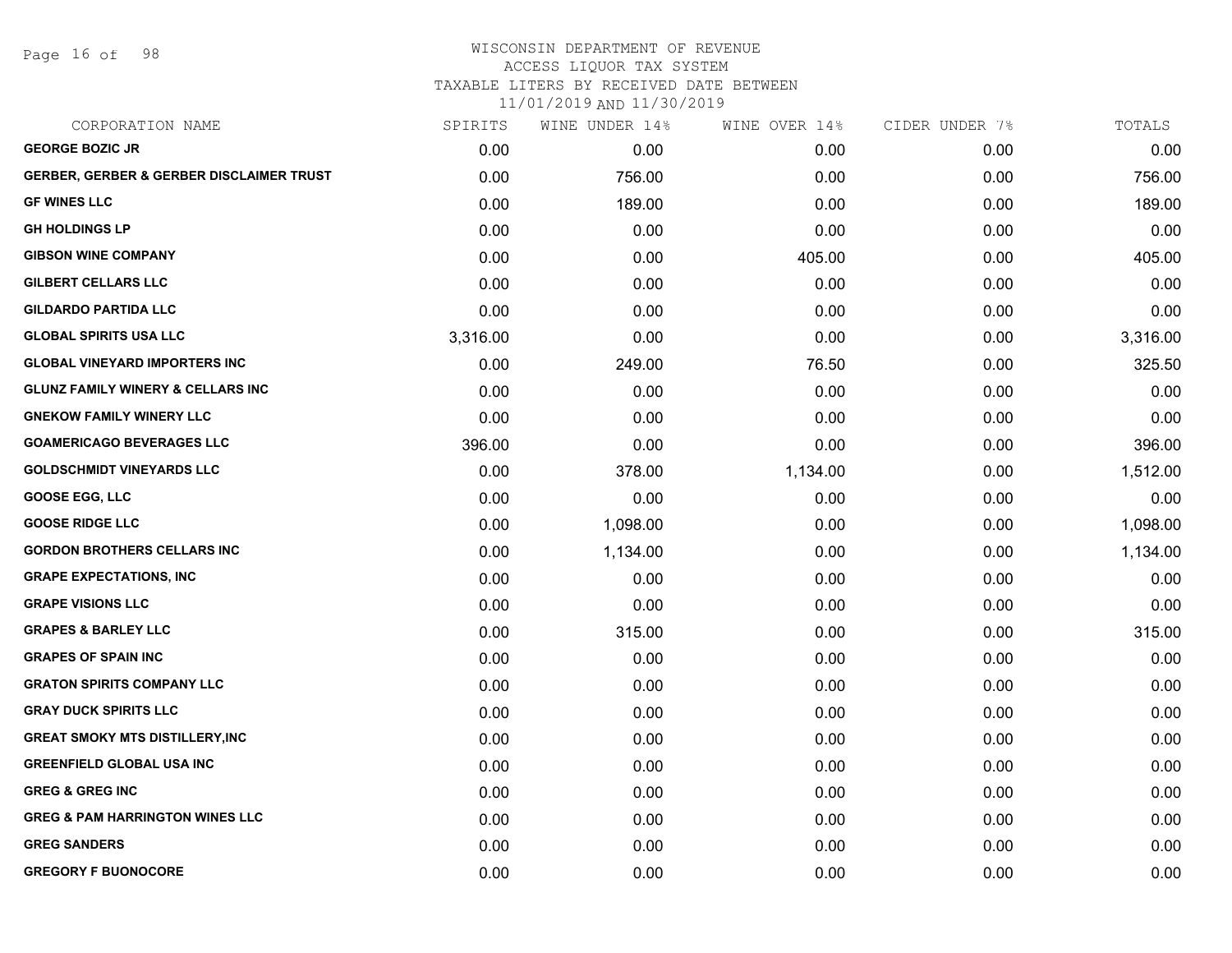Page 17 of 98

| CORPORATION NAME                        | SPIRITS    | WINE UNDER 14% | WINE OVER 14% | CIDER UNDER 7% | TOTALS     |
|-----------------------------------------|------------|----------------|---------------|----------------|------------|
| <b>GREGORY GRAZIANO</b>                 | 0.00       | 0.00           | 0.00          | 0.00           | 0.00       |
| <b>GRGICH HILLS CELLAR</b>              | 0.00       | 0.00           | 981.00        | 0.00           | 981.00     |
| <b>GRIEB OPTIMAL WINECRAFTING LLC</b>   | 0.00       | 0.00           | 0.00          | 0.00           | 0.00       |
| <b>GROTH VINEYARDS &amp; WINERY LLC</b> | 0.00       | 0.10           | 504.00        | 0.00           | 504.10     |
| <b>GUARACHI WINE PARTNERS INC</b>       | 0.00       | 1,710.00       | 252.00        | 0.00           | 1,962.00   |
| <b>H ERIK ZETTERSTROM</b>               | 0.00       | 0.00           | 0.00          | 0.00           | 0.00       |
| <b>H2 VINO LLC</b>                      | 0.00       | 0.00           | 0.00          | 0.00           | 0.00       |
| <b>HAAS BROTHERS INC</b>                | 369.00     | 0.00           | 0.00          | 0.00           | 369.00     |
| <b>HAHN ESTATE</b>                      | 0.00       | 0.00           | 0.00          | 0.00           | 0.00       |
| <b>HALBY MARKETING INC</b>              | 0.00       | 420.00         | 0.00          | 0.00           | 420.00     |
| <b>HALCYON SYNDICATE LTD LLC</b>        | 0.00       | 0.00           | 0.00          | 0.00           | 0.00       |
| <b>HALCYON WINES LLC</b>                | 0.00       | 0.00           | 0.00          | 0.00           | 0.00       |
| <b>HALL WINES LLC</b>                   | 0.00       | 0.00           | 315.00        | 0.00           | 315.00     |
| <b>HAMEL FAMILY WINES LLC</b>           | 0.00       | 18.00          | 18.00         | 0.00           | 36.00      |
| <b>HAND PICKED SELECTIONS INC</b>       | 0.00       | 252.00         | 0.00          | 0.00           | 252.00     |
| <b>HANSJOERG WYSS</b>                   | 0.00       | 0.00           | 0.00          | 0.00           | 0.00       |
| <b>HARDY USA LTD</b>                    | 0.00       | 0.00           | 0.00          | 0.00           | 0.00       |
| <b>HARLAN ESTATE WINERY INC</b>         | 0.00       | 0.00           | 0.00          | 0.00           | 0.00       |
| <b>HARRIS &amp; HARRIS</b>              | 0.00       | 0.00           | 0.00          | 0.00           | 0.00       |
| <b>HAWAII SEA SPIRITS LLC</b>           | 255.00     | 0.00           | 0.00          | 0.00           | 255.00     |
| <b>HDD LLC</b>                          | 0.00       | 0.00           | 0.00          | 0.00           | 0.00       |
| <b>HEADFRAME SPIRITS INC</b>            | 0.00       | 0.00           | 0.00          | 0.00           | 0.00       |
| <b>HEARTLAND DISTILLERS LLC</b>         | 0.00       | 0.00           | 0.00          | 0.00           | 0.00       |
| <b>HEAVEN HILL SALES CO.</b>            | 298,807.95 | 0.00           | 1,143.00      | 0.00           | 299,950.95 |
| <b>HEINEKEN USA INCORPORATED</b>        | 0.00       | 0.00           | 0.00          | 10,948.00      | 10,948.00  |
| <b>HEITZ WINE CELLARS</b>               | 0.00       | 72.00          | 225.00        | 0.00           | 297.00     |
| <b>HEMINGWAY RUM COMPANY LLC</b>        | 0.00       | 0.00           | 0.00          | 0.00           | 0.00       |
| <b>HEMISPHERE WINE COMPANY INC</b>      | 0.00       | 0.00           | 0.00          | 0.00           | 0.00       |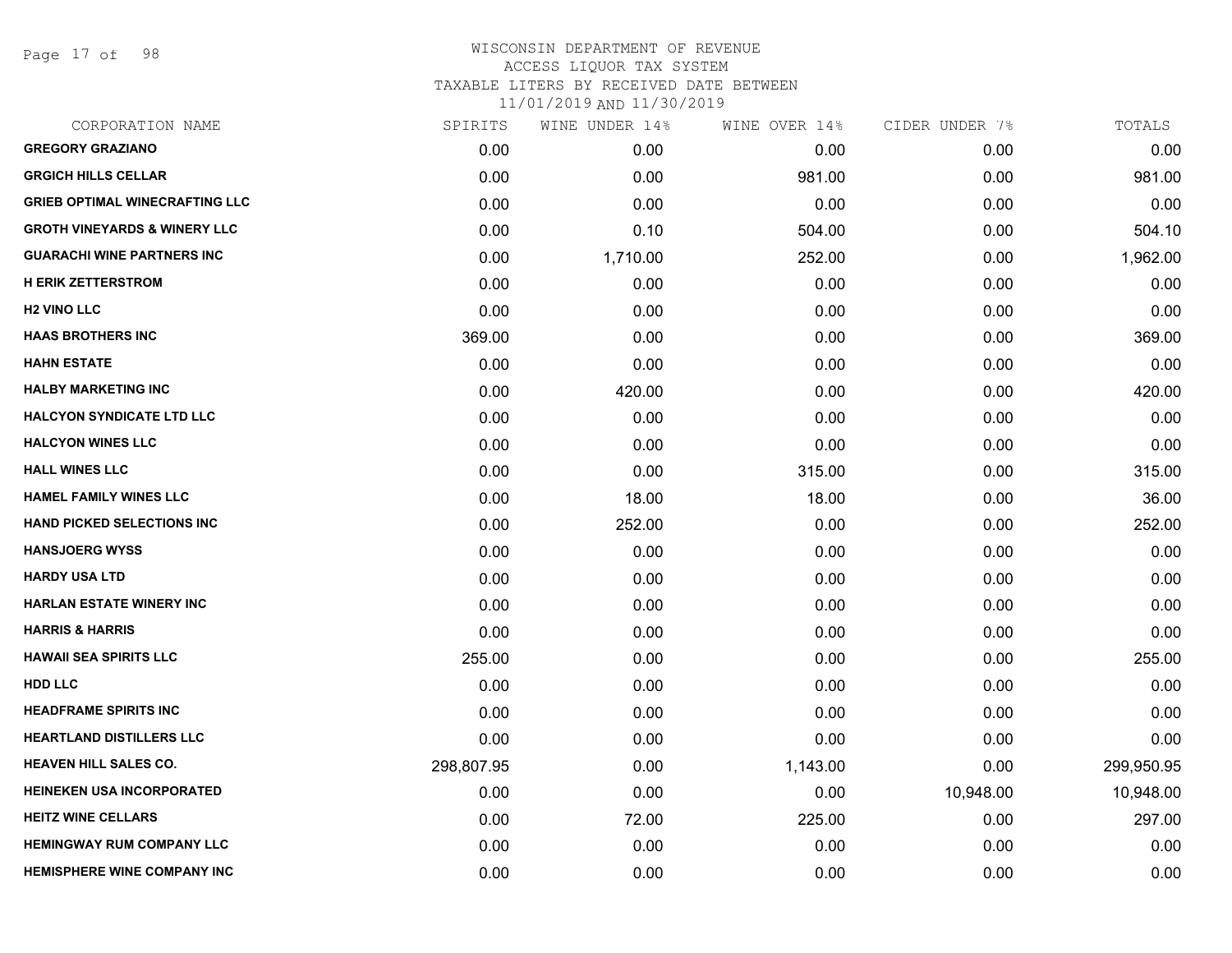Page 18 of 98

#### WISCONSIN DEPARTMENT OF REVENUE ACCESS LIQUOR TAX SYSTEM

TAXABLE LITERS BY RECEIVED DATE BETWEEN

| CORPORATION NAME                       | SPIRITS  | WINE UNDER 14% | WINE OVER 14% | CIDER UNDER 7% | TOTALS   |
|----------------------------------------|----------|----------------|---------------|----------------|----------|
| <b>HEMISPHERES LLC</b>                 | 0.00     | 0.00           | 0.00          | 0.00           | 0.00     |
| <b>HENDRY PREMIUM IMPORTS INC</b>      | 0.00     | 0.00           | 0.00          | 0.00           | 0.00     |
| <b>HENRIOT INC</b>                     | 0.00     | 2,844.00       | 0.00          | 0.00           | 2,844.00 |
| <b>HENRY CORNELL</b>                   | 0.00     | 0.00           | 0.00          | 0.00           | 0.00     |
| HENRY STEELE IMPORTS LLC               | 0.00     | 0.00           | 0.00          | 0.00           | 0.00     |
| <b>HERITAGE DISTILLING COMPANY INC</b> | 540.00   | 0.00           | 0.00          | 0.00           | 540.00   |
| <b>HERITAGE WINE CELLARS LTD</b>       | 0.00     | 990.00         | 0.00          | 0.00           | 990.00   |
| <b>HERMAN STORY WINES INC</b>          | 0.00     | 0.00           | 342.00        | 0.00           | 342.00   |
| <b>HERON WINES INC</b>                 | 0.00     | 0.00           | 0.00          | 0.00           | 0.00     |
| <b>HIDALGO IMPORTS LLC</b>             | 0.00     | 1,597.70       | 0.00          | 0.00           | 1,597.70 |
| <b>HILL ESTATES INC</b>                | 0.00     | 0.00           | 0.00          | 0.00           | 0.00     |
| <b>HIRSCH WINERY LLC</b>               | 0.00     | 0.00           | 0.00          | 0.00           | 0.00     |
| <b>HIWWS INC</b>                       | 0.00     | 0.00           | 0.00          | 0.00           | 0.00     |
| HONEOYE FALLS DISTILLERY LLC           | 0.00     | 0.00           | 0.00          | 0.00           | 0.00     |
| <b>HONEYWOOD INC</b>                   | 0.00     | 0.00           | 0.00          | 0.00           | 0.00     |
| HONIG VINEYARD AND WINERY LLC          | 0.00     | 270.00         | 85.50         | 0.00           | 355.50   |
| <b>HOOD RIVER DISTILLERS INC</b>       | 2,754.00 | 0.00           | 0.00          | 0.00           | 2,754.00 |
| <b>HOPE WINE LLC</b>                   | 0.00     | 632.61         | 0.00          | 0.00           | 632.61   |
| <b>HOTALING &amp; CO., LLC</b>         | 0.00     | 0.00           | 0.00          | 0.00           | 0.00     |
| <b>HOTCOOP LLC</b>                     | 0.00     | 0.00           | 0.00          | 0.00           | 0.00     |
| HOTEL TANGO DISTILLERY                 | 0.00     | 0.00           | 0.00          | 0.00           | 0.00     |
| <b>HOURGLASS WINE COMPANY INC</b>      | 0.00     | 0.00           | 63.00         | 0.00           | 63.00    |
| <b>HPS EPICUREAN</b>                   | 0.00     | 0.00           | 0.00          | 0.00           | 0.00     |
| <b>HUA YUAN</b>                        | 0.00     | 0.00           | 0.00          | 0.00           | 0.00     |
| <b>HUBER ORCHARDS INC</b>              | 310.50   | 0.00           | 0.00          | 0.00           | 310.50   |
| <b>HUDSON WINE BROKERS LLC</b>         | 0.00     | 0.00           | 0.00          | 0.00           | 0.00     |
| <b>HUNEEUS VINTNERS LLC</b>            | 0.00     | 135.00         | 220.50        | 0.00           | 355.50   |
| <b>HUSCH VINEYARDS INC</b>             | 0.00     | 117.00         | 0.00          | 0.00           | 117.00   |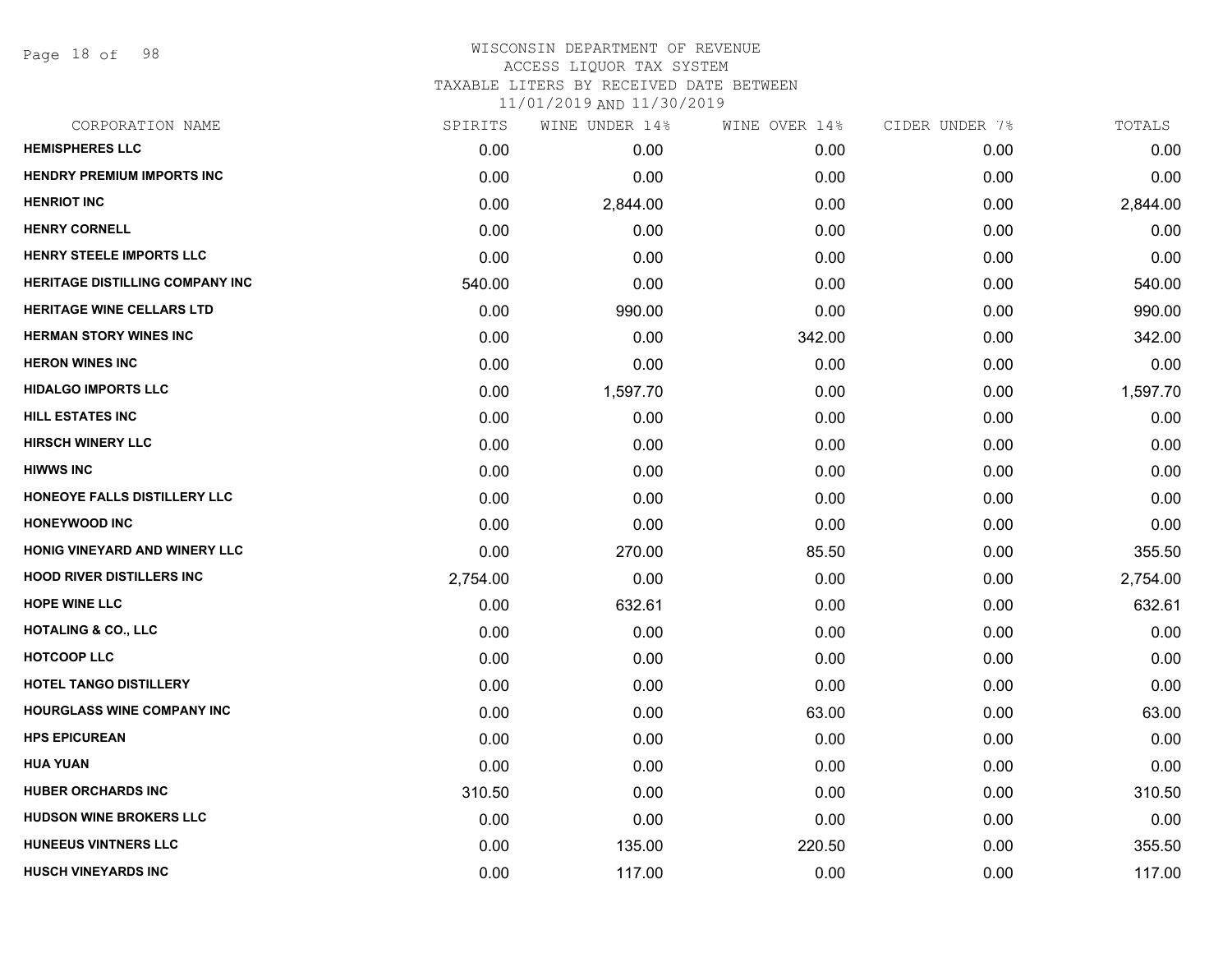Page 19 of 98

| CORPORATION NAME                                  | SPIRITS   | WINE UNDER 14% | WINE OVER 14% | CIDER UNDER 7% | TOTALS    |
|---------------------------------------------------|-----------|----------------|---------------|----------------|-----------|
| <b>HYATT FARM PARTNERSHIP</b>                     | 0.00      | 14.27          | 0.00          | 0.00           | 14.27     |
| <b>IAN BRAND</b>                                  | 0.00      | 0.00           | 0.00          | 0.00           | 0.00      |
| <b>IDEAL WINE &amp; SPIRITS CO INC</b>            | 0.00      | 0.00           | 0.00          | 0.00           | 0.00      |
| <b>ILLAHE VINEYARDS AND WINERY INC</b>            | 0.00      | 0.00           | 0.00          | 0.00           | 0.00      |
| <b>ILLYRIAN IMPORT INC</b>                        | 0.00      | 0.00           | 0.00          | 0.00           | 0.00      |
| <b>IMPERIAL BRANDS INC</b>                        | 1,212.00  | 0.00           | 0.00          | 0.00           | 1,212.00  |
| <b>IMPEX BEVERAGES INC</b>                        | 306.00    | 0.00           | 0.00          | 0.00           | 306.00    |
| IN AGAVE WE TRUST LLC                             | 104.40    | 0.00           | 0.00          | 0.00           | 104.40    |
| <b>INDIGENOUS SELECTIONS LLC</b>                  | 0.00      | 360.00         | 13.50         | 0.00           | 373.50    |
| <b>INDIGO WINE GROUP LLC</b>                      | 0.00      | 2,317.50       | 27.00         | 0.00           | 2,344.50  |
| <b>INFINIUM SPIRITS INC.</b>                      | 39,980.70 | 0.00           | 0.00          | 0.00           | 39,980.70 |
| INNO VINO INTERNATIONAL INC                       | 0.00      | 0.00           | 0.00          | 0.00           | 0.00      |
| <b>INTERNATIONAL DISTILLERS &amp; VINTERS LTD</b> | 0.00      | 0.00           | 0.00          | 0.00           | 0.00      |
| <b>INTERNATIONAL VINES INC</b>                    | 0.00      | 630.00         | 0.00          | 0.00           | 630.00    |
| <b>INTERSECT BEVERAGE LLC</b>                     | 0.00      | 0.00           | 0.00          | 0.00           | 0.00      |
| <b>INTERTRADE USA COMPANY</b>                     | 165.90    | 54.00          | 0.00          | 0.00           | 219.90    |
| <b>INVESTOR'S OF AMERICA LP</b>                   | 0.00      | 0.00           | 0.00          | 0.00           | 0.00      |
| <b>INVOER EKKE LLC</b>                            | 0.00      | 585.00         | 0.00          | 0.00           | 585.00    |
| <b>IRON HORSE VINEYARDS LP</b>                    | 0.00      | 0.00           | 0.00          | 0.00           | 0.00      |
| <b>ISANTI SPIRITS LLC</b>                         | 0.00      | 0.00           | 0.00          | 0.00           | 0.00      |
| <b>J LOHR WINERY CORP</b>                         | 0.00      | 16,254.00      | 488.25        | 0.00           | 16,742.25 |
| <b>J PEDRONCELLI WINERY</b>                       | 0.00      | 0.00           | 0.00          | 0.00           | 0.00      |
| <b>J WILLETT COMPANIES</b>                        | 0.00      | 0.00           | 0.00          | 0.00           | 0.00      |
| <b>JACK POUST &amp; COMPANY INC</b>               | 0.00      | 2,025.00       | 40.50         | 0.00           | 2,065.50  |
| <b>JACKSON FAMILY ENTERPRISES INC</b>             | 0.00      | 28,035.00      | 4,092.00      | 0.00           | 32,127.00 |
| <b>JACUZZI FAMILY VINEYARDS LLC</b>               | 0.00      | 0.00           | 27.00         | 0.00           | 27.00     |
| <b>JAM CELLARS INC</b>                            | 0.00      | 198.00         | 9,054.00      | 0.00           | 9,252.00  |
| <b>JAMES E COSMA</b>                              | 0.00      | 4,950.00       | 0.00          | 0.00           | 4,950.00  |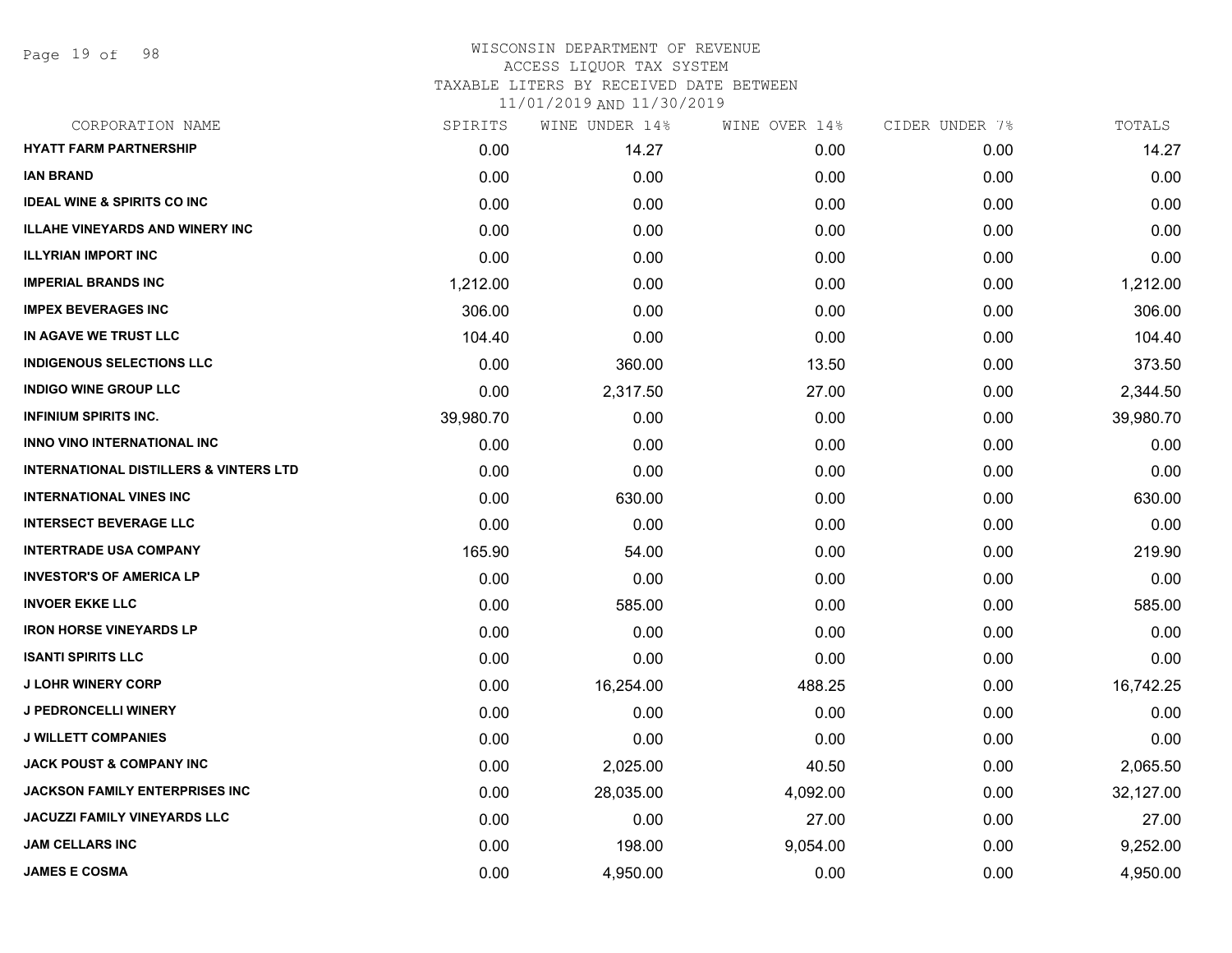Page 20 of 98

#### WISCONSIN DEPARTMENT OF REVENUE ACCESS LIQUOR TAX SYSTEM

TAXABLE LITERS BY RECEIVED DATE BETWEEN

| CORPORATION NAME                             | SPIRITS    | WINE UNDER 14% | WINE OVER 14% | CIDER UNDER 7% | TOTALS     |
|----------------------------------------------|------------|----------------|---------------|----------------|------------|
| <b>JAMES L LAMBERT</b>                       | 0.00       | 252.00         | 36.00         | 0.00           | 288.00     |
| <b>JAMES MORONEY INC</b>                     | 0.00       | 0.00           | 0.00          | 0.00           | 0.00       |
| <b>JAMES RICKER</b>                          | 0.00       | 0.00           | 0.00          | 0.00           | 0.00       |
| <b>JAPAN PRESTIGE SAKE INTERNATIONAL INC</b> | 0.00       | 25.92          | 133.44        | 0.00           | 159.36     |
| <b>JARVIS</b>                                | 0.00       | 0.00           | 0.00          | 0.00           | 0.00       |
| <b>JASON DRISCOLL</b>                        | 0.00       | 252.00         | 36.00         | 0.00           | 288.00     |
| <b>JAX VINEYARDS LLC</b>                     | 0.00       | 0.00           | 40.42         | 0.00           | 40.42      |
| <b>JAY J HEMINWAY</b>                        | 0.00       | 0.00           | 0.00          | 0.00           | 0.00       |
| <b>JAY MIDWEST INC</b>                       | 189.00     | 0.00           | 205.00        | 0.00           | 394.00     |
| <b>JB GEORGE LLC</b>                         | 0.00       | 0.00           | 0.00          | 0.00           | 0.00       |
| <b>JC CELLARS INC</b>                        | 0.00       | 0.00           | 0.00          | 0.00           | 0.00       |
| JDSO, INC.                                   | 0.00       | 0.00           | 0.00          | 0.00           | 0.00       |
| JEAN CLAUDE BOISSET WINES USA INC            | 0.00       | 2,016.00       | 2,830.50      | 0.00           | 4,846.50   |
| <b>JEFF QUINT</b>                            | 495.00     | 0.00           | 0.00          | 0.00           | 495.00     |
| <b>JEM BEVERAGE COMPANY</b>                  | 1,274.22   | 0.00           | 0.00          | 0.00           | 1,274.22   |
| JFC INTERNATIONAL INC                        | 45.05      | 1,935.10       | 2,768.64      | 0.00           | 4,748.79   |
| <b>JIM BEAM BRANDS CO</b>                    | 654,981.12 | 270.00         | 0.00          | 0.00           | 655,251.12 |
| <b>J-NH WINE GROUP LLC</b>                   | 0.00       | 0.00           | 0.00          | 0.00           | 0.00       |
| <b>JNJ INTERNATIONAL INC</b>                 | 0.00       | 0.00           | 0.00          | 0.00           | 0.00       |
| <b>JOHAN VINEYARDS LLC</b>                   | 0.00       | 0.00           | 0.00          | 0.00           | 0.00       |
| JOHN ANTHONY VINEYARDS LLC                   | 0.00       | 0.00           | 0.00          | 0.00           | 0.00       |
| <b>JOHN C BAKER</b>                          | 0.00       | 0.00           | 0.00          | 0.00           | 0.00       |
| <b>JOHN MONROE LINTVET</b>                   | 0.00       | 390.66         | 0.00          | 0.00           | 390.66     |
| <b>JOHN R LUCAS</b>                          | 0.00       | 0.00           | 0.00          | 0.00           | 0.00       |
| <b>JOSE PASTOR</b>                           | 0.00       | 270.00         | 0.00          | 0.00           | 270.00     |
| <b>JOSEPH DEHNER</b>                         | 24,560.10  | 0.00           | 0.00          | 0.00           | 24,560.10  |
| JOSEPH PHELPS VINEYARDS LLC                  | 0.00       | 99.00          | 49.50         | 0.00           | 148.50     |
| <b>JOSEPH VICTORI WINES, INC.</b>            | 0.00       | 324.00         | 0.00          | 0.00           | 324.00     |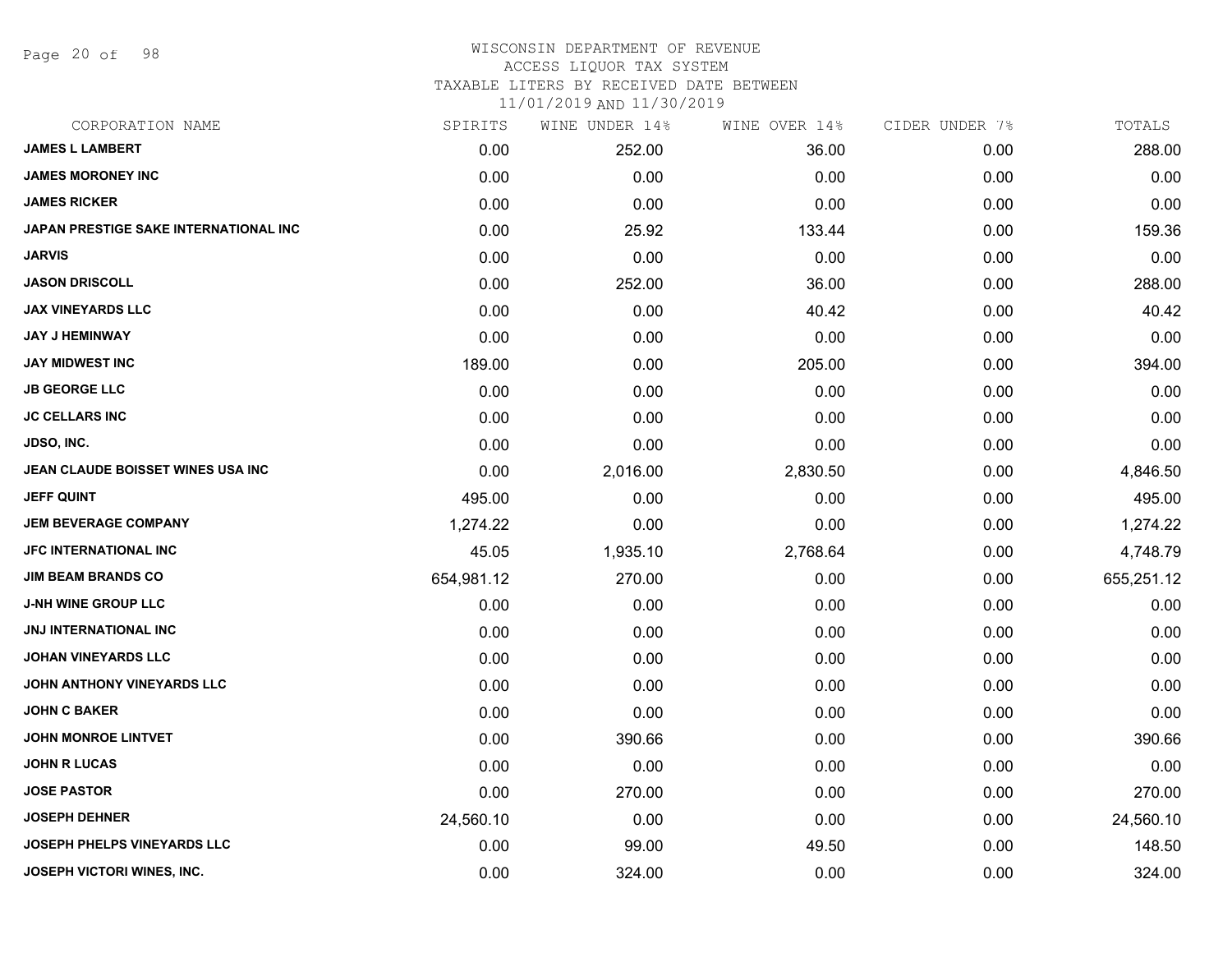Page 21 of 98

## WISCONSIN DEPARTMENT OF REVENUE ACCESS LIQUOR TAX SYSTEM TAXABLE LITERS BY RECEIVED DATE BETWEEN

| CORPORATION NAME                         | SPIRITS  | WINE UNDER 14% | WINE OVER 14% | CIDER UNDER 7% | TOTALS    |
|------------------------------------------|----------|----------------|---------------|----------------|-----------|
| <b>JOSU GALDOS</b>                       | 0.00     | 126.00         | 504.00        | 0.00           | 630.00    |
| <b>JOURNEYMAN DISTILLERY LLC</b>         | 380.70   | 0.00           | 0.00          | 0.00           | 380.70    |
| <b>JUSTIN VINEYARDS &amp; WINERY LLC</b> | 0.00     | 3,937.50       | 0.00          | 0.00           | 3,937.50  |
| <b>JVS WINES IMPORTS IL CORP</b>         | 0.00     | 252.00         | 18.00         | 0.00           | 270.00    |
| <b>JVW CORPORATION</b>                   | 0.00     | 1,296.00       | 0.00          | 0.00           | 1,296.00  |
| <b>JZ WINE COMPANY</b>                   | 0.00     | 0.00           | 0.00          | 0.00           | 0.00      |
| <b>K VINTNERS LLC</b>                    | 0.00     | 1,809.00       | 513.00        | 0.00           | 2,322.00  |
| <b>KAITRIN N COOPER</b>                  | 0.00     | 0.00           | 0.00          | 0.00           | 0.00      |
| <b>KALIN CELLARS INC</b>                 | 0.00     | 0.00           | 0.00          | 0.00           | 0.00      |
| <b>KAY OLSEN</b>                         | 107.10   | 0.00           | 0.00          | 0.00           | 107.10    |
| <b>KEEPER'S QUEST INC</b>                | 841.50   | 0.00           | 0.00          | 0.00           | 841.50    |
| <b>KEN WRIGHT CELLARS CO</b>             | 0.00     | 702.00         | 0.00          | 0.00           | 702.00    |
| <b>KENNETH S LIKITPRAKONG</b>            | 0.00     | 350.00         | 0.00          | 0.00           | 350.00    |
| <b>KENT HUMPHREY</b>                     | 0.00     | 0.00           | 0.00          | 0.00           | 0.00      |
| <b>KENT RASMUSSEN WINERY</b>             | 0.00     | 819.00         | 0.00          | 0.00           | 819.00    |
| <b>KENTUCKY BOURBON DISTILLERS LTD</b>   | 1,387.50 | 0.00           | 0.00          | 0.00           | 1,387.50  |
| <b>KERMIT LYNCH WINE MERCHANTS</b>       | 156.00   | 2,896.50       | 180.00        | 0.00           | 3,232.50  |
| <b>KERWIN ESTATE LLC</b>                 | 0.00     | 0.00           | 18.00         | 0.00           | 18.00     |
| <b>KIMBERTON WINES LLC</b>               | 0.00     | 0.00           | 0.00          | 0.00           | 0.00      |
| KINDRED SPIRITS NORTH AMERICA INC        | 0.00     | 0.00           | 0.00          | 0.00           | 0.00      |
| KINDRED VINES IMPORT CO LLC              | 0.00     | 582.00         | 0.00          | 0.00           | 582.00    |
| <b>KING ESTATE WINERY LP</b>             | 0.00     | 0.00           | 0.00          | 0.00           | 0.00      |
| KINGS COUNTY DISTILLERY LLC              | 191.34   | 0.00           | 0.00          | 0.00           | 191.34    |
| KIONA VINEYARDS LLC                      | 0.00     | 126.00         | 0.00          | 0.00           | 126.00    |
| KISMET WINE, INC.                        | 0.00     | 0.00           | 0.00          | 0.00           | 0.00      |
| <b>KISTLER VINEYARDS, LLC</b>            | 0.00     | 0.00           | 72.00         | 0.00           | 72.00     |
| <b>KITFOX VINEYARDS LLC</b>              | 0.00     | 0.00           | 0.00          | 0.00           | 0.00      |
| <b>KLEIN FOODS INC</b>                   | 0.00     | 4,284.00       | 5,908.50      | 0.00           | 10,192.50 |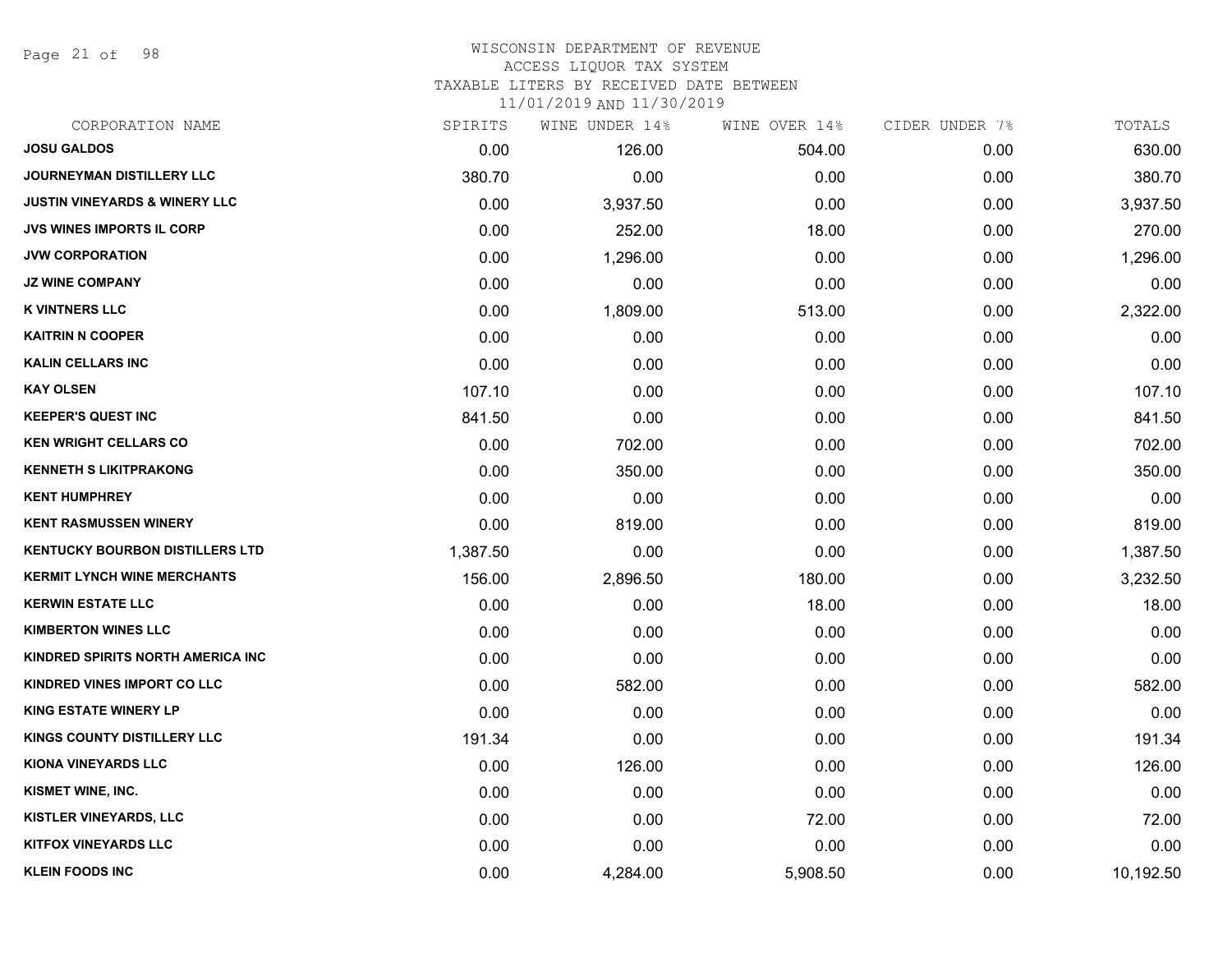Page 22 of 98

#### WISCONSIN DEPARTMENT OF REVENUE ACCESS LIQUOR TAX SYSTEM

TAXABLE LITERS BY RECEIVED DATE BETWEEN

| CORPORATION NAME                                     | SPIRITS | WINE UNDER 14% | WINE OVER 14% | CIDER UNDER 7% | TOTALS   |
|------------------------------------------------------|---------|----------------|---------------|----------------|----------|
| <b>KLIN SPIRITS LLC</b>                              | 0.00    | 0.00           | 0.00          | 0.00           | 0.00     |
| <b>KLINKER BRICK WINERY INC</b>                      | 0.00    | 0.00           | 931.50        | 0.00           | 931.50   |
| <b>KNIGHTS BRIDGE WINERY LLC</b>                     | 0.00    | 0.00           | 0.00          | 0.00           | 0.00     |
| <b>KOBRAND CORPORATION</b>                           | 0.00    | 6,465.30       | 2,345.16      | 0.00           | 8,810.46 |
| KOJIMA & INTERNATIONAL ASSOCIATES INC                | 0.00    | 0.00           | 0.00          | 0.00           | 0.00     |
| <b>KOLOA RUM CORP</b>                                | 0.00    | 0.00           | 0.00          | 0.00           | 0.00     |
| <b>KONGSGAARD WINE LLC</b>                           | 0.00    | 0.00           | 0.00          | 0.00           | 0.00     |
| <b>KONSTANTIN D FRANK &amp; SONS</b>                 | 0.00    | 270.00         | 0.00          | 0.00           | 270.00   |
| <b>KOPRI INC</b>                                     | 0.00    | 0.00           | 0.00          | 0.00           | 0.00     |
| <b>KORE WINE COMPANY, LLC</b>                        | 0.00    | 0.00           | 0.00          | 0.00           | 0.00     |
| <b>KOVAL INC</b>                                     | 553.50  | 0.00           | 0.00          | 0.00           | 553.50   |
| <b>KRUPP BROTHERS LLC</b>                            | 0.00    | 0.00           | 0.00          | 0.00           | 0.00     |
| <b>KYSELA PERE ET FILS LTD</b>                       | 0.00    | 0.00           | 0.00          | 0.00           | 0.00     |
| <b>L &amp; F BRANDS INC</b>                          | 0.00    | 0.00           | 0.00          | 0.00           | 0.00     |
| <b>L C WINE</b>                                      | 0.00    | 0.00           | 90.00         | 0.00           | 90.00    |
| <b>L&amp;C WINE COUNTRY OPERATIONS LLC</b>           | 0.00    | 0.00           | 0.00          | 0.00           | 0.00     |
| L. MAWBY, LLC                                        | 0.00    | 0.00           | 0.00          | 0.00           | 0.00     |
| <b>L18 HOLDINGS, INC.</b>                            | 0.00    | 630.00         | 0.00          | 0.00           | 630.00   |
| <b>LADERA WINERY LLC</b>                             | 0.00    | 0.00           | 0.00          | 0.00           | 0.00     |
| <b>LADY HILL LLC</b>                                 | 0.00    | 0.00           | 0.00          | 0.00           | 0.00     |
| <b>LAIRD &amp; COMPANY</b>                           | 981.00  | 0.00           | 76.50         | 0.00           | 1,057.50 |
| <b>LAIRD FAMILY ESTATE LLC</b>                       | 0.00    | 0.00           | 0.00          | 0.00           | 0.00     |
| LAKE COUNTRY LIBARE DISTILLING LLC                   | 0.00    | 0.00           | 0.00          | 0.00           | 0.00     |
| <b>LANCE C RANDOLPH</b>                              | 0.00    | 306.00         | 126.00        | 0.00           | 432.00   |
| <b>LANGDON SHIVERICK INC</b>                         | 0.00    | 63.00          | 0.00          | 0.00           | 63.00    |
| <b>LANGE WINERY LLC</b>                              | 0.00    | 0.00           | 0.00          | 0.00           | 0.00     |
| <b>LATITUDE BEVERAGE COMPANY</b>                     | 0.00    | 0.00           | 72.00         | 0.00           | 72.00    |
| <b>LAUREATE IMPORTS &amp; MARKETING COMPANY, INC</b> | 0.00    | 0.00           | 0.00          | 0.00           | 0.00     |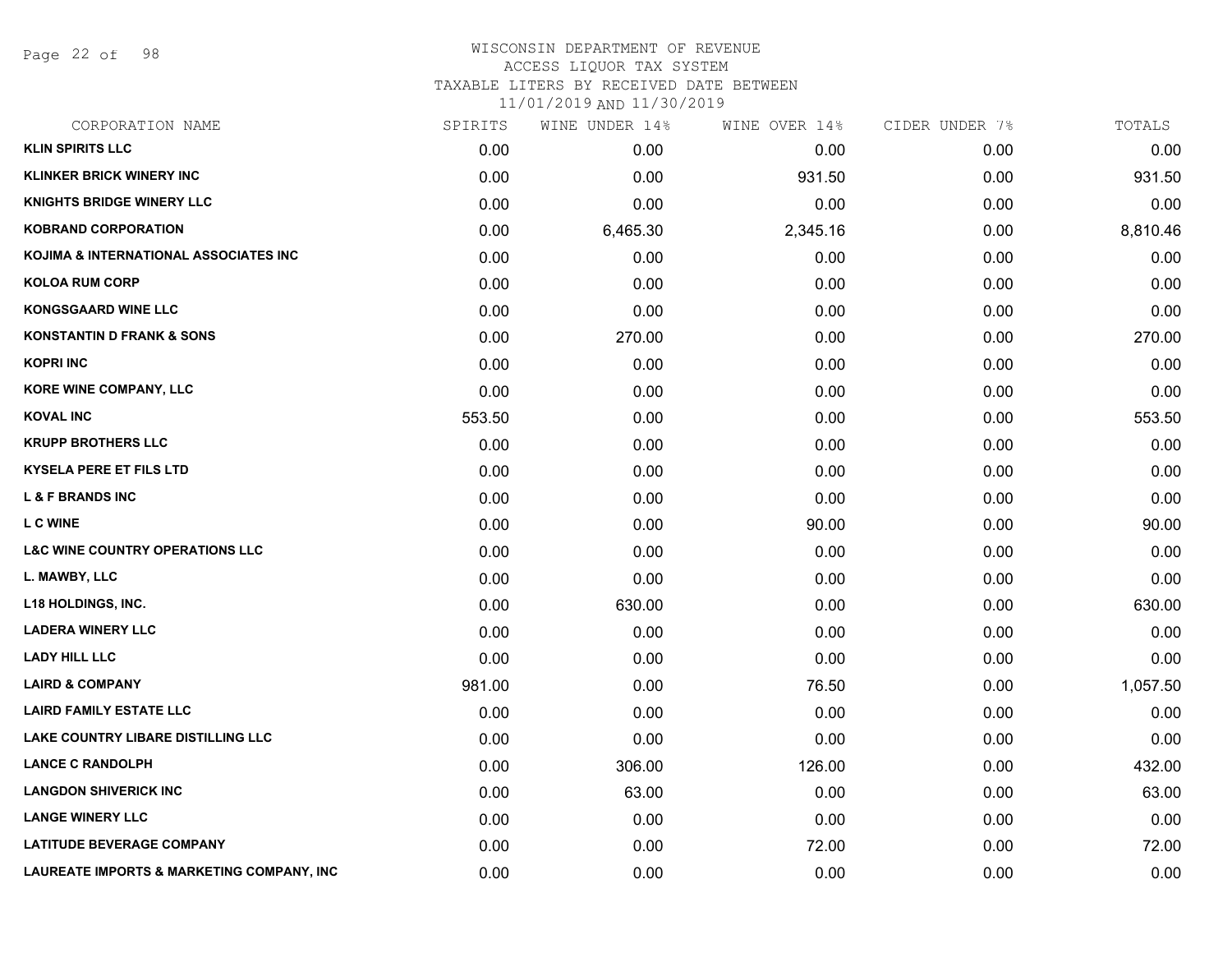Page 23 of 98

## WISCONSIN DEPARTMENT OF REVENUE ACCESS LIQUOR TAX SYSTEM TAXABLE LITERS BY RECEIVED DATE BETWEEN

| CORPORATION NAME                         | SPIRITS   | WINE UNDER 14% | WINE OVER 14% | CIDER UNDER 7% | TOTALS    |
|------------------------------------------|-----------|----------------|---------------|----------------|-----------|
| <b>LAVA SPRINGS INC</b>                  | 0.00      | 0.00           | 0.00          | 0.00           | 0.00      |
| <b>LAWER FAMILY WINERY INC</b>           | 0.00      | 0.00           | 0.00          | 0.00           | 0.00      |
| <b>LAWLESS DISTILLING COMPANY LLC</b>    | 0.00      | 0.00           | 0.00          | 0.00           | 0.00      |
| <b>LCF WINE COMPANY LLC</b>              | 0.00      | 1,512.00       | 504.00        | 0.00           | 2,016.00  |
| LE CEP II INC                            | 0.00      | 0.00           | 0.00          | 0.00           | 0.00      |
| LE GRAND COURTAGE LLC                    | 0.00      | 440.83         | 0.00          | 0.00           | 440.83    |
| LE RAISIN IMPORTS LLC                    | 0.00      | 0.00           | 0.00          | 0.00           | 0.00      |
| LEFT COAST CELLARS LLC                   | 0.00      | 0.00           | 0.00          | 0.00           | 0.00      |
| <b>LEMELSON WINERY LLC</b>               | 0.00      | 0.00           | 0.00          | 0.00           | 0.00      |
| <b>LEONARD KREUSCH INC</b>               | 0.00      | 135.14         | 0.00          | 0.00           | 135.14    |
| <b>LEONARDINI FAMILY WINERY LLC</b>      | 0.00      | 0.00           | 0.00          | 0.00           | 0.00      |
| <b>LEONETTI CELLAR LLC</b>               | 0.00      | 0.00           | 0.00          | 0.00           | 0.00      |
| <b>LES LUNES WINE LLC</b>                | 0.00      | 0.00           | 0.00          | 0.00           | 0.00      |
| <b>LEVECKE CORPORATION</b>               | 71,326.50 | 0.00           | 0.00          | 0.00           | 71,326.50 |
| <b>LIDESTRI BEVERAGES LLC</b>            | 0.00      | 0.00           | 0.00          | 0.00           | 0.00      |
| <b>LIMERICK LANE CELLARS INC</b>         | 0.00      | 0.00           | 0.00          | 0.00           | 0.00      |
| LINCOLN SQUARE WINE COMPANY LLC          | 0.00      | 126.00         | 0.00          | 0.00           | 126.00    |
| LINGUA FRANCA-LS VINEYARDS HOLDINGS, LLC | 0.00      | 0.00           | 0.00          | 0.00           | 0.00      |
| <b>LIOCO WINE COMPANY LLC</b>            | 0.00      | 0.00           | 0.00          | 0.00           | 0.00      |
| <b>LION NATHAN USA INC</b>               | 0.00      | 3,042.00       | 963.00        | 0.00           | 4,005.00  |
| <b>LISA CHASE</b>                        | 0.00      | 0.00           | 0.00          | 0.00           | 0.00      |
| <b>LISA LISA INCORPORATED</b>            | 0.00      | 108.00         | 18.00         | 0.00           | 126.00    |
| <b>LISA MARLOW</b>                       | 0.00      | 0.00           | 0.00          | 0.00           | 0.00      |
| <b>LIVING FOODS. LLC</b>                 | 0.00      | 0.00           | 0.00          | 0.00           | 0.00      |
| <b>LLOYD CARUSO LLC</b>                  | 0.00      | 0.00           | 0.00          | 0.00           | 0.00      |
| <b>LLOYD CELLARS INC</b>                 | 0.00      | 0.00           | 63.00         | 0.00           | 63.00     |
| <b>LOCAL DISTILLING INC</b>              | 3,336.00  | 0.00           | 0.00          | 0.00           | 3,336.00  |
| <b>LOEST &amp; MCNAMEE INC</b>           | 0.00      | 63.00          | 0.00          | 0.00           | 63.00     |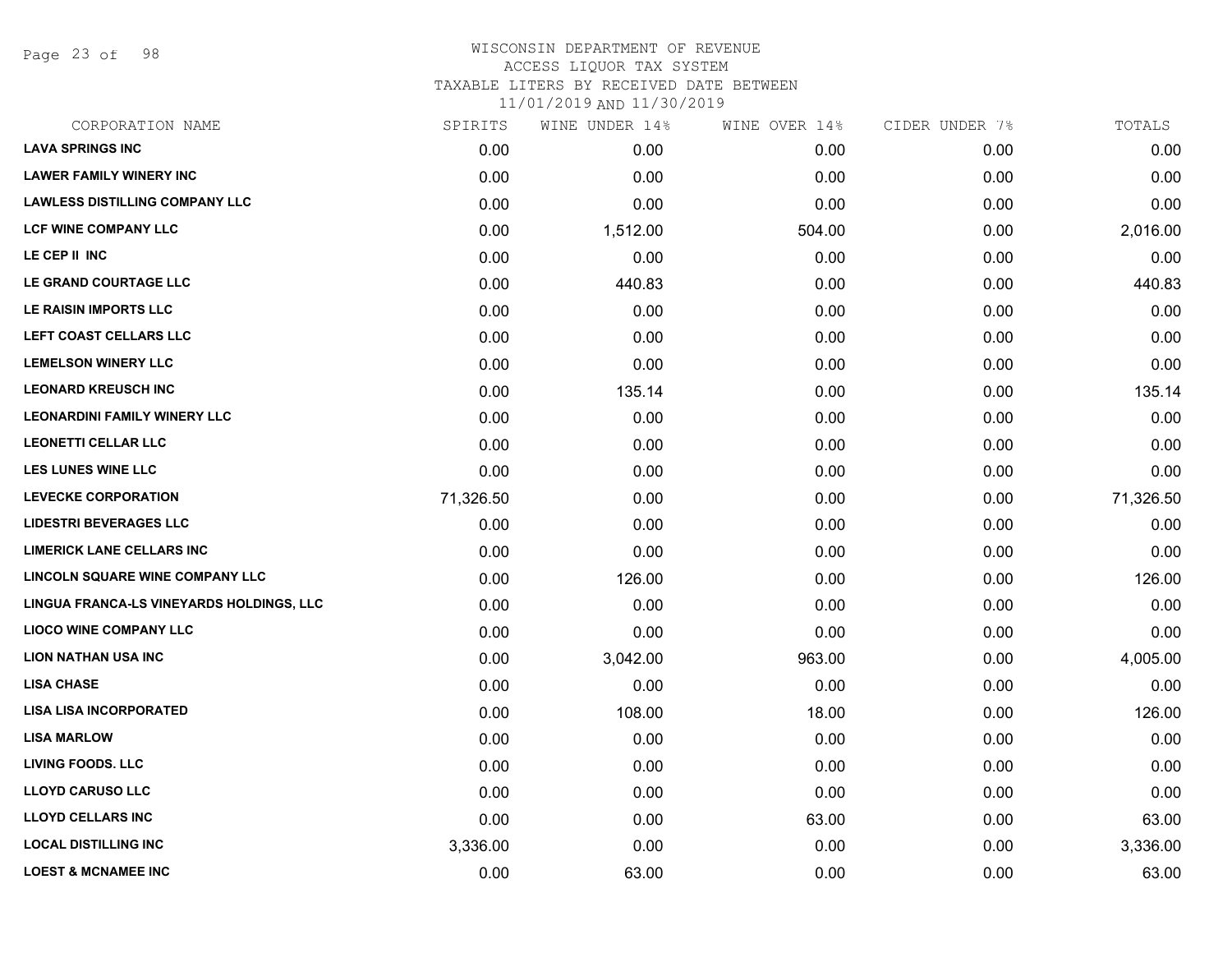Page 24 of 98

#### WISCONSIN DEPARTMENT OF REVENUE ACCESS LIQUOR TAX SYSTEM

TAXABLE LITERS BY RECEIVED DATE BETWEEN

| CORPORATION NAME                              | SPIRITS   | WINE UNDER 14% | WINE OVER 14% | CIDER UNDER 7% | TOTALS    |
|-----------------------------------------------|-----------|----------------|---------------|----------------|-----------|
| <b>LONG MEADOW RANCH WINERY INC</b>           | 0.00      | 504.00         | 0.00          | 0.00           | 504.00    |
| <b>LONG SHADOWS VINTNERS LLC</b>              | 0.00      | 67.50          | 0.00          | 0.00           | 67.50     |
| <b>LONZ WINERY INC</b>                        | 0.00      | 0.00           | 0.00          | 0.00           | 0.00      |
| <b>LOOSEN BROS USA LTD</b>                    | 0.00      | 1,755.00       | 0.00          | 0.00           | 1,755.00  |
| <b>LORING WINE COMPANY LLC</b>                | 0.00      | 0.00           | 0.00          | 0.00           | 0.00      |
| <b>LOUIS GLUNZ BEER INC</b>                   | 0.00      | 0.00           | 0.00          | 270.00         | 270.00    |
| <b>LOUIS LATOUR INC</b>                       | 0.00      | 0.00           | 0.00          | 0.00           | 0.00      |
| <b>LOWDEN SCHOOLHOUSE CORPORATION</b>         | 0.00      | 126.00         | 378.00        | 0.00           | 504.00    |
| <b>LUNA VINEYARDS INC</b>                     | 0.00      | 252.00         | 0.00          | 0.00           | 252.00    |
| <b>LUNEAU USA INC</b>                         | 0.00      | 7,497.00       | 0.00          | 0.00           | 7,497.00  |
| <b>LUXCO INC</b>                              | 76,743.10 | 549.00         | 1,500.00      | 0.00           | 78,792.10 |
| <b>LYNMAR WINERY LLC</b>                      | 0.00      | 0.00           | 0.00          | 0.00           | 0.00      |
| M.A.C. WINES, LLC                             | 0.00      | 0.00           | 0.00          | 0.00           | 0.00      |
| <b>MACH FLYNT INC</b>                         | 11,088.00 | 38,808.00      | 0.00          | 0.00           | 49,896.00 |
| <b>MACK &amp; SCHUHLE INC</b>                 | 0.00      | 0.00           | 0.00          | 0.00           | 0.00      |
| <b>MAD CAR WINE CO LLC</b>                    | 0.00      | 0.00           | 0.00          | 0.00           | 0.00      |
| <b>MAGAVE TEQUILA INC</b>                     | 0.00      | 3,456.00       | 0.00          | 0.00           | 3,456.00  |
| <b>MAISONS MARQUES &amp; DOMAINES USA INC</b> | 0.00      | 1,606.50       | 117.00        | 0.00           | 1,723.50  |
| <b>MAMMOTH DISTILLING LLC</b>                 | 0.00      | 0.00           | 0.00          | 0.00           | 0.00      |
| <b>MANCAN WINE LLC</b>                        | 0.00      | 0.00           | 0.00          | 0.00           | 0.00      |
| <b>MANO'S INC</b>                             | 0.00      | 0.00           | 0.00          | 0.00           | 0.00      |
| <b>MARIETTA CELLARS INC</b>                   | 0.00      | 252.00         | 63.00         | 0.00           | 315.00    |
| <b>MARIPOSA WINE COMPANY LLC</b>              | 0.00      | 0.00           | 0.00          | 0.00           | 0.00      |
| <b>MARK ANTHONY BRANDS INC</b>                | 0.00      | 0.00           | 0.00          | 0.00           | 0.00      |
| <b>MARK SZUMOWSKI</b>                         | 0.00      | 0.00           | 0.00          | 0.00           | 0.00      |
| <b>MARKETING GLOBAL BRANDS CORP</b>           | 0.00      | 0.00           | 0.00          | 0.00           | 0.00      |
| <b>MARKO J KARAKASEVIC</b>                    | 0.00      | 0.00           | 0.00          | 0.00           | 0.00      |
| <b>MARTELLOTTO INC.</b>                       | 0.00      | 225.00         | 0.00          | 0.00           | 225.00    |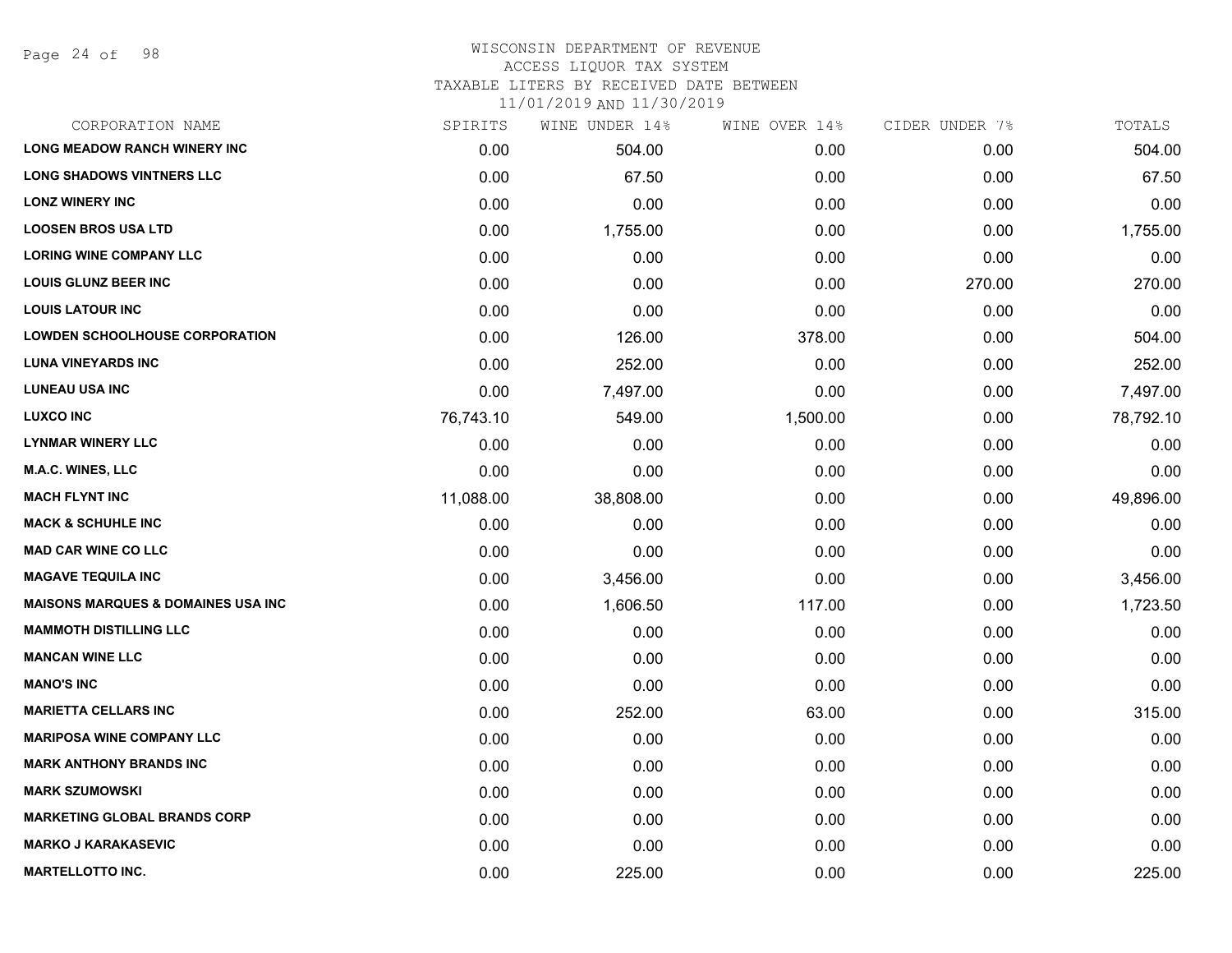## WISCONSIN DEPARTMENT OF REVENUE ACCESS LIQUOR TAX SYSTEM TAXABLE LITERS BY RECEIVED DATE BETWEEN

| CORPORATION NAME                        | SPIRITS   | WINE UNDER 14% | WINE OVER 14% | CIDER UNDER 7% | TOTALS    |
|-----------------------------------------|-----------|----------------|---------------|----------------|-----------|
| <b>MARTIN &amp; COMPANY WINES, INC</b>  | 0.00      | 0.00           | 0.00          | 0.00           | 0.00      |
| <b>MARTIN RAY WINERY INC</b>            | 0.00      | 0.00           | 0.00          | 0.00           | 0.00      |
| <b>MARTINELLI WINERY INC</b>            | 0.00      | 0.00           | 279.00        | 0.00           | 279.00    |
| <b>MARTINEZ DISTRIBUTING CO INC</b>     | 0.00      | 0.00           | 0.00          | 0.00           | 0.00      |
| <b>MASSANOIS LLC</b>                    | 0.00      | 1,772.75       | 504.00        | 0.00           | 2,276.75  |
| <b>MAST-JAEGERMEISTER US INC</b>        | 12,131.40 | 0.00           | 0.00          | 0.00           | 12,131.40 |
| <b>MATCHVINO LLC</b>                    | 0.00      | 760.50         | 0.00          | 0.00           | 760.50    |
| <b>MATHY WINERY LLC</b>                 | 0.00      | 0.00           | 0.00          | 0.00           | 0.00      |
| <b>MATRICK HOLDINGS CORPORATION</b>     | 0.00      | 0.00           | 0.00          | 0.00           | 0.00      |
| <b>MATT PREIS</b>                       | 0.00      | 0.00           | 0.00          | 0.00           | 0.00      |
| <b>MATTHEW C VILLARD</b>                | 0.00      | 0.00           | 63.00         | 0.00           | 63.00     |
| <b>MATTHEW RORICK WINES INC</b>         | 0.00      | 189.00         | 63.00         | 0.00           | 252.00    |
| <b>MATTHIASSON FAMILY VINEYARDS LLC</b> | 0.00      | 135.00         | 0.00          | 0.00           | 135.00    |
| <b>MAURITSON FAMILY WINERY</b>          | 0.00      | 0.00           | 0.00          | 0.00           | 0.00      |
| <b>MAYACAMAS VINEYARDS INC</b>          | 0.00      | 0.00           | 0.00          | 0.00           | 0.00      |
| <b>MAYNARD JAMES KEENAN</b>             | 0.00      | 0.00           | 0.00          | 0.00           | 0.00      |
| <b>MC CORMICK DISTILLING CO INC</b>     | 45,548.40 | 0.00           | 0.00          | 0.00           | 45,548.40 |
| <b>MCBRIDE SISTERS COLLECTIONS INC</b>  | 0.00      | 252.00         | 0.00          | 0.00           | 252.00    |
| <b>MCKENZIE'S BEVERAGES INC</b>         | 0.00      | 0.00           | 0.00          | 0.00           | 0.00      |
| <b>MCNAB RIDGE WINERY LLC</b>           | 0.00      | 0.00           | 180.00        | 0.00           | 180.00    |
| <b>MEDCO ATLANTIC INC</b>               | 0.00      | 0.00           | 0.00          | 0.00           | 0.00      |
| <b>MEIERS WINE CELLARS INC</b>          | 0.00      | 0.00           | 0.00          | 0.00           | 0.00      |
| <b>MENDOCINO WINE GROUP LLC</b>         | 0.00      | 945.00         | 189.00        | 0.00           | 1,134.00  |
| <b>MERCER WINE ESTATES LLC</b>          | 0.00      | 0.00           | 0.00          | 0.00           | 0.00      |
| <b>MERCHANT DU VIN CORPORATION</b>      | 0.00      | 0.00           | 0.00          | 98.42          | 98.42     |
| <b>METEOR VINEYARD LLC</b>              | 0.00      | 0.00           | 0.00          | 0.00           | 0.00      |
| <b>METROWINE DISTRIBUTION CO INC</b>    | 0.00      | 0.00           | 0.00          | 0.00           | 0.00      |
| <b>METTLER WINES LLC</b>                | 0.00      | 0.00           | 1,026.00      | 0.00           | 1,026.00  |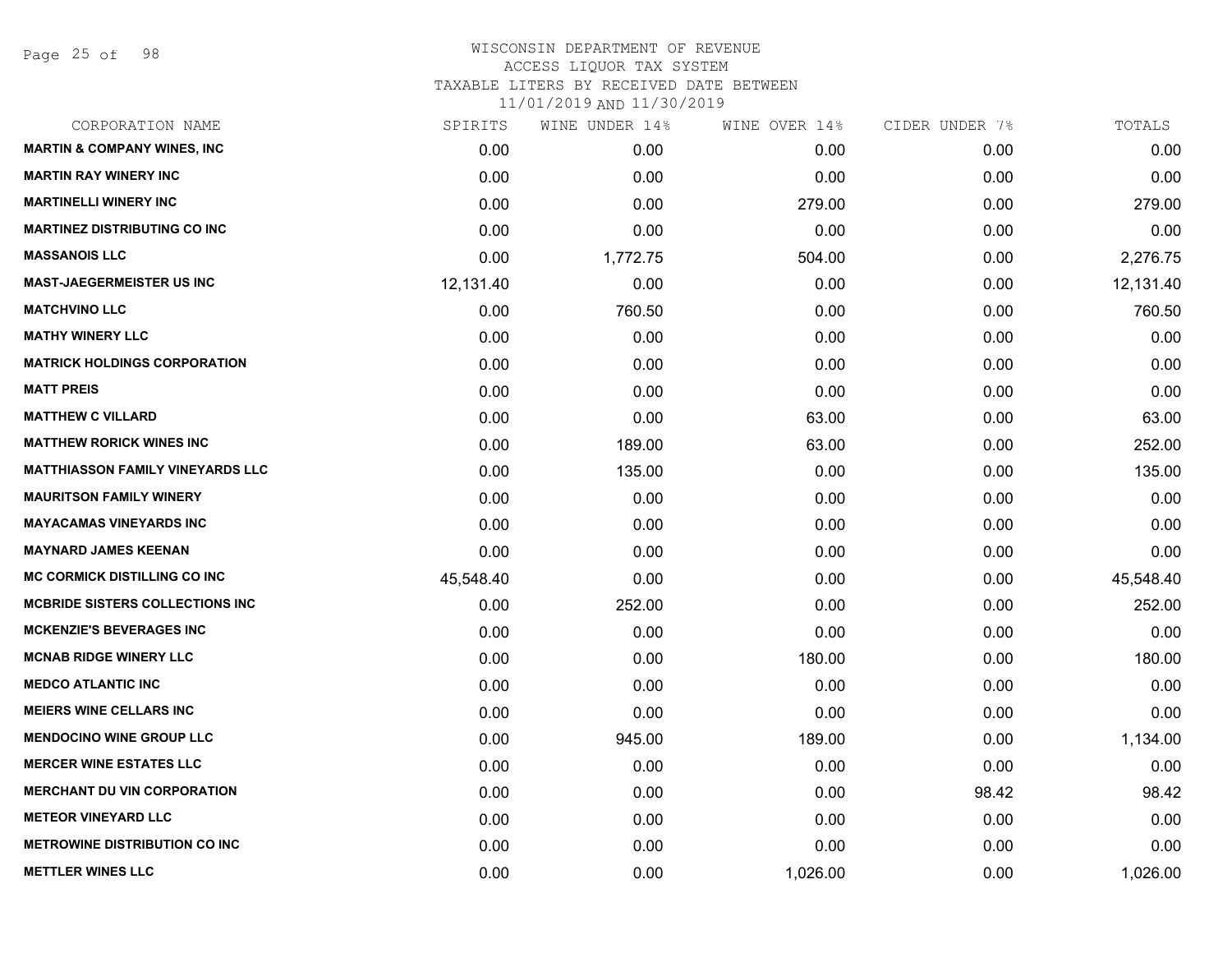Page 26 of 98

#### WISCONSIN DEPARTMENT OF REVENUE ACCESS LIQUOR TAX SYSTEM

TAXABLE LITERS BY RECEIVED DATE BETWEEN

| CORPORATION NAME                                  | SPIRITS   | WINE UNDER 14% | WINE OVER 14% | CIDER UNDER 7% | TOTALS    |
|---------------------------------------------------|-----------|----------------|---------------|----------------|-----------|
| <b>MEV CORPORATION</b>                            | 0.00      | 0.00           | 0.00          | 0.00           | 0.00      |
| <b>MEXCOR INC</b>                                 | 1,897.50  | 0.00           | 1,320.00      | 0.00           | 3,217.50  |
| <b>MEYER CELLARS LLC</b>                          | 0.00      | 0.00           | 0.00          | 0.00           | 0.00      |
| <b>MHW LTD</b>                                    | 10,025.40 | 6,417.00       | 2,960.25      | 0.00           | 19,402.65 |
| <b>MICHAEL BELLO</b>                              | 0.00      | 0.00           | 0.00          | 0.00           | 0.00      |
| <b>MICHAEL HOUGH</b>                              | 0.00      | 4,171.50       | 1,341.00      | 0.00           | 5,512.50  |
| <b>MICHAEL KUSH</b>                               | 0.00      | 0.00           | 0.00          | 0.00           | 0.00      |
| <b>MICHAEL SKURNIK WINES INC</b>                  | 4.50      | 1,524.00       | 0.00          | 0.00           | 1,528.50  |
| <b>MICHEAL DASHE</b>                              | 0.00      | 0.00           | 0.00          | 0.00           | 0.00      |
| <b>MIDDLETON FAMILY WINES LLC</b>                 | 0.00      | 0.00           | 0.00          | 0.00           | 0.00      |
| <b>MIDNIGHT CELLARS INC</b>                       | 0.00      | 0.00           | 0.00          | 0.00           | 0.00      |
| <b>MID-OAK DISTILLERY INC</b>                     | 0.00      | 0.00           | 0.00          | 0.00           | 0.00      |
| MIGHTY SWELL COCKTAIL COMPANY LLC                 | 0.00      | 0.00           | 0.00          | 0.00           | 0.00      |
| <b>MILBRANDT FAMILY WINES LLC</b>                 | 0.00      | 756.00         | 0.00          | 0.00           | 756.00    |
| <b>MILLER SQUARED INC</b>                         | 0.00      | 0.00           | 0.00          | 0.00           | 0.00      |
| <b>MILLERCOORS LLC</b>                            | 0.00      | 0.00           | 0.00          | 20,352.34      | 20,352.34 |
| <b>MILTONS DISTRIBUTING CO INC</b>                | 0.00      | 2,566.46       | 270.00        | 0.00           | 2,836.46  |
| <b>MINER FAMILY WINERY LLC</b>                    | 0.00      | 0.00           | 189.00        | 0.00           | 189.00    |
| <b>MINNESOTAS FINEST FERMENTED PRODUCTS</b>       | 0.00      | 0.00           | 0.00          | 0.00           | 0.00      |
| <b>MIONETTO USA INC</b>                           | 0.00      | 1,084.45       | 0.00          | 0.00           | 1,084.45  |
| <b>MIRA WINERY LLC</b>                            | 0.00      | 0.00           | 0.00          | 0.00           | 0.00      |
| <b>MIRAMONT ESTATE VINEYARDS &amp; WINERY INC</b> | 0.00      | $-99.00$       | 0.00          | 0.00           | $-99.00$  |
| <b>MIRASOL WINE LLC</b>                           | 0.00      | 126.00         | 36.00         | 0.00           | 162.00    |
| MIRER MANAGEMENT COMPANY LLC                      | 0.00      | 0.00           | 0.00          | 0.00           | 0.00      |
| <b>MIROSLAV IVANOV TCHOLAKOV</b>                  | 0.00      | 0.00           | 0.00          | 0.00           | 0.00      |
| <b>MISA IMPORTS INC</b>                           | 43,227.00 | 13,603.44      | 450.00        | 0.00           | 57,280.44 |
| <b>MISSISSIPPI RIVER DISTILLING COMPANY</b>       | 121.50    | 0.00           | 0.00          | 0.00           | 121.50    |
| <b>MISTARR WINE IMPORTERS</b>                     | 0.00      | 252.00         | 0.00          | 0.00           | 252.00    |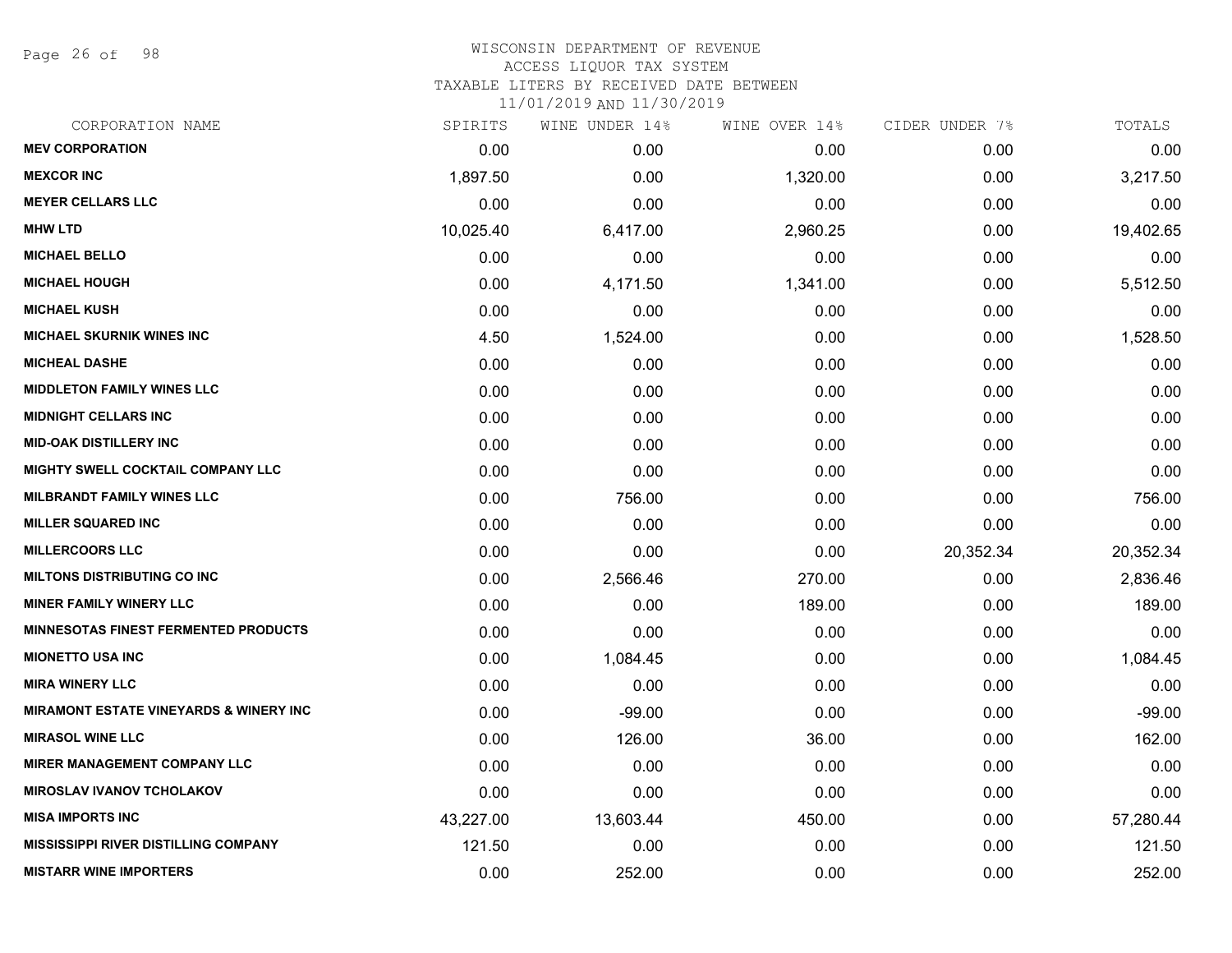#### WISCONSIN DEPARTMENT OF REVENUE ACCESS LIQUOR TAX SYSTEM

TAXABLE LITERS BY RECEIVED DATE BETWEEN

| CORPORATION NAME                                                                   | SPIRITS   | WINE UNDER 14% | WINE OVER 14% | CIDER UNDER 7% | TOTALS    |
|------------------------------------------------------------------------------------|-----------|----------------|---------------|----------------|-----------|
| <b>MODERN DEVELOPMENT COMPANY</b>                                                  | 0.00      | 0.00           | 0.00          | 0.00           | 0.00      |
| <b>MODERN SPIRITS LLC</b>                                                          | 49.50     | 0.00           | 45.00         | 0.00           | 94.50     |
| MOET HENNESSY USA, INC.                                                            | 36,911.40 | 24,948.00      | 513.00        | 0.00           | 62,372.40 |
| <b>MOLLYDOOKER INTERNATIONAL LLC</b>                                               | 0.00      | 0.00           | 598.50        | 0.00           | 598.50    |
| <b>MOLLY'S WINERY INC</b>                                                          | 0.00      | 0.00           | 0.00          | 0.00           | 0.00      |
| <b>MONICA NOGUES</b>                                                               | 0.00      | 423.00         | 81.00         | 0.00           | 504.00    |
| <b>MONSIEUR TOUTON SELECTION LTD / ORIGIN USA</b>                                  | 0.00      | 0.00           | 0.00          | 0.00           | 0.00      |
| <b>MONTE CRISTO BLOCK IV LLC</b>                                                   | 0.00      | 0.00           | 0.00          | 0.00           | 0.00      |
| <b>MONTEREY WINE COMPANY LLC</b>                                                   | 0.00      | 1,008.00       | 0.00          | 0.00           | 1,008.00  |
| <b>MONTICELLO CELLARS INC</b>                                                      | 0.00      | 0.00           | 0.00          | 0.00           | 0.00      |
| <b>MORE THAN GRAPES, LLC</b>                                                       | 0.00      | 1,525.00       | 247.50        | 0.00           | 1,772.50  |
| <b>MORGADO CELLARS LLC</b>                                                         | 0.00      | 0.00           | 0.00          | 0.00           | 0.00      |
| <b>MORGAN WINERY INC</b>                                                           | 0.00      | 0.00           | 378.00        | 0.00           | 378.00    |
| <b>MOUNT VEEDER FARMS LLC</b>                                                      | 0.00      | 0.00           | 0.00          | 0.00           | 0.00      |
| <b>MOUNTAIN VIEW VINTNERS LLC</b>                                                  | 0.00      | 0.00           | 0.00          | 0.00           | 0.00      |
| <b>MPL BRANDS NV INC</b>                                                           | 0.00      | 0.00           | 0.00          | 0.00           | 0.00      |
| <b>MS WALKER INC</b>                                                               | 3,417.00  | 0.00           | 0.00          | 0.00           | 3,417.00  |
| <b>MUTUAL WHOLESALE LIQUOR INC</b>                                                 | 0.00      | 0.00           | 0.00          | 0.00           | 0.00      |
| <b>NAPA VALLEY SPECIALTY WINES INC</b>                                             | 0.00      | 4,689.00       | 756.00        | 0.00           | 5,445.00  |
| <b>NATIONAL CONSUMER CREDIT GUARANTEE</b><br><b>ASSOCIATION OF CONNECTICUT INC</b> | 0.00      | 0.00           | 0.00          | 0.00           | 0.00      |
| <b>NATURAL MERCHANTS INC</b>                                                       | 0.00      | 630.00         | 0.00          | 0.00           | 630.00    |
| <b>NATUREL WEST CORP</b>                                                           | 0.00      | 0.00           | 0.00          | 0.00           | 0.00      |
| <b>NAVARRO VINEYARDS, LLC</b>                                                      | 0.00      | 0.00           | 0.00          | 0.00           | 0.00      |
| <b>NBI ACQUISITION LLC</b>                                                         | 0.00      | 0.00           | 0.00          | 0.00           | 0.00      |
| <b>NDC SYSTEMS LP</b>                                                              | 3,373.50  | 52,321.50      | 7,014.00      | 0.00           | 62,709.00 |
| <b>NEGOCIANTS USA INC</b>                                                          | 0.00      | 0.00           | 0.00          | 0.00           | 0.00      |
| <b>NESTOR IMPORTS INC</b>                                                          | 306.00    | 378.00         | 153.00        | 0.00           | 837.00    |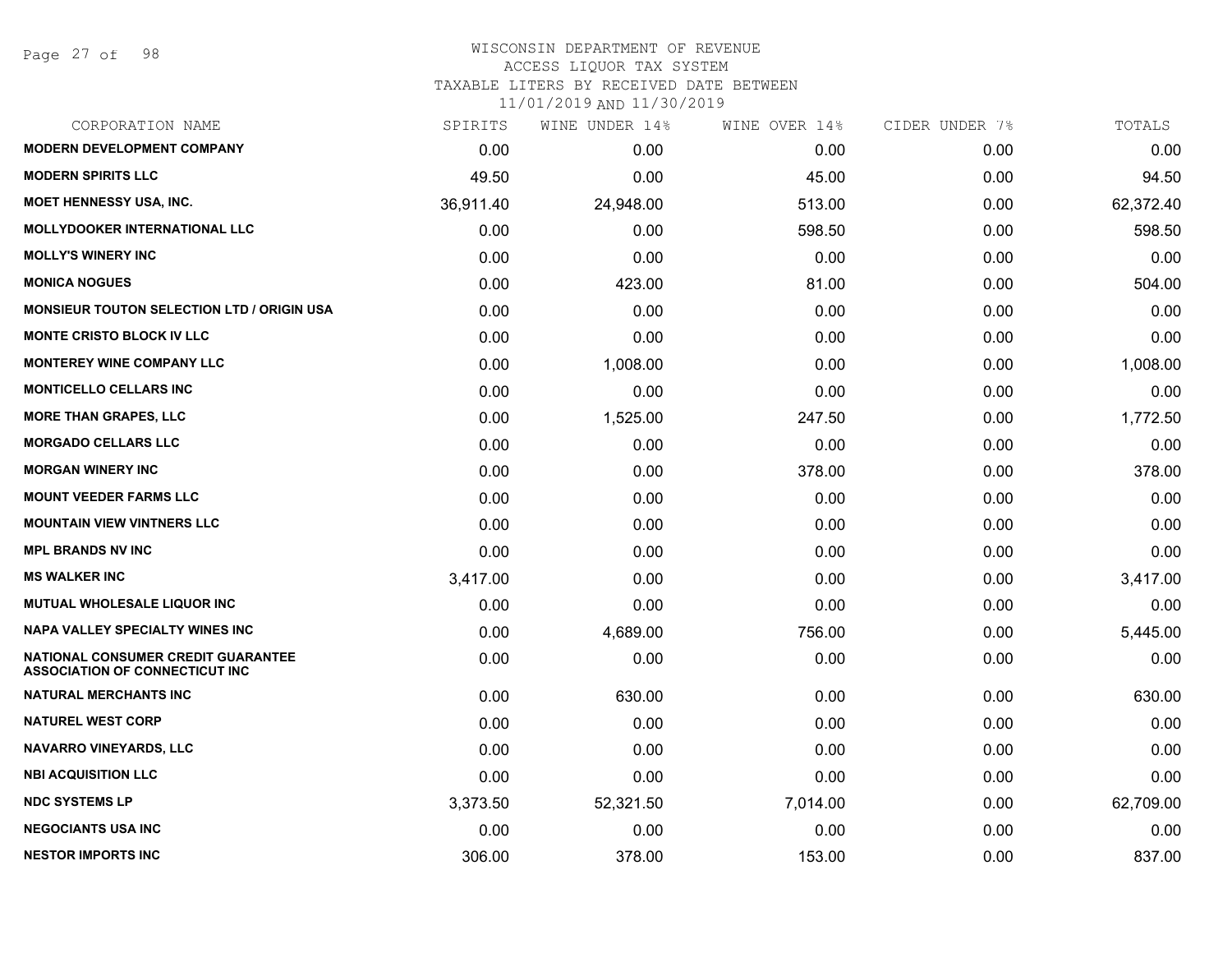Page 28 of 98

# WISCONSIN DEPARTMENT OF REVENUE ACCESS LIQUOR TAX SYSTEM

TAXABLE LITERS BY RECEIVED DATE BETWEEN

| CORPORATION NAME                      | SPIRITS   | WINE UNDER 14% | WINE OVER 14% | CIDER UNDER 7% | TOTALS    |
|---------------------------------------|-----------|----------------|---------------|----------------|-----------|
| <b>NEW HOLLAND BREWING CO LLC</b>     | 0.00      | 0.00           | 0.00          | 0.00           | 0.00      |
| <b>NEW MEXICO WINERIES INC.</b>       | 0.00      | 0.00           | 0.00          | 0.00           | 0.00      |
| <b>NEW PARROTT &amp; CO</b>           | 0.00      | 7,333.50       | 616.50        | 0.00           | 7,950.00  |
| <b>NEW VAVIN INC</b>                  | 0.00      | 0.00           | 0.00          | 0.00           | 0.00      |
| <b>NEW YORK MUTUAL TRADING CO INC</b> | 0.00      | 0.00           | 82.20         | 0.00           | 82.20     |
| <b>NEXUS BRANDS LLC</b>               | 0.00      | 108.00         | 0.00          | 0.00           | 108.00    |
| <b>NICHE IMPORT CO</b>                | 845.10    | 0.00           | 0.00          | 0.00           | 845.10    |
| NIEBAUM-COPPOLA ESTATE WINERY LP      | 0.00      | 0.00           | 0.00          | 0.00           | 0.00      |
| <b>NLV TEQUILA BOTTLING LLC</b>       | 0.00      | 0.00           | 0.00          | 0.00           | 0.00      |
| <b>NOLET SPIRITS USA INC</b>          | 0.00      | 0.00           | 0.00          | 0.00           | 0.00      |
| <b>NORTH SHORE DISTILLERY LLC</b>     | 0.00      | 0.00           | 0.00          | 0.00           | 0.00      |
| <b>NORTHERN EMPIRE LLC</b>            | 0.00      | 0.00           | 0.00          | 0.00           | 0.00      |
| <b>NOVA WINES, INC.</b>               | 0.00      | 63.00          | 0.00          | 0.00           | 63.00     |
| <b>NUCCIO &amp; WISE</b>              | 0.00      | 252.00         | 630.00        | 0.00           | 882.00    |
| <b>NV AWG LTD</b>                     | 0.00      | 0.00           | 9.00          | 0.00           | 9.00      |
| <b>NW WINE COMPANY LLC</b>            | 0.00      | 630.00         | 0.00          | 0.00           | 630.00    |
| OAK RIDGE WINERY LLC                  | 0.00      | 504.00         | 504.00        | 0.00           | 1,008.00  |
| <b>OLD BRIDGE CELLARS</b>             | 0.00      | 4,875.00       | 711.00        | 0.00           | 5,586.00  |
| OLD DOMINICK DISTILLERY LLC           | 0.00      | 0.00           | 0.00          | 0.00           | 0.00      |
| <b>OLD ELK HOLDINGS LLC</b>           | 585.00    | 0.00           | 0.00          | 0.00           | 585.00    |
| OLE SMOKY DISTILLERY LLC              | 12,709.50 | 0.00           | 0.00          | 0.00           | 12,709.50 |
| OLIVER WINE COMPANY INC               | 0.00      | 2,403.00       | 0.00          | 0.00           | 2,403.00  |
| ONE TRUE VINE LLC                     | 0.00      | 0.00           | 0.00          | 0.00           | 0.00      |
| <b>O'NEILL BEVERAGES CO LLC</b>       | 0.00      | 5,607.00       | 1,687.50      | 0.00           | 7,294.50  |
| <b>OPICI IMPORT COMPANY</b>           | 333.00    | 1,922.25       | 0.00          | 0.00           | 2,255.25  |
| <b>OPOLO WINES LP</b>                 | 0.00      | 0.00           | 0.00          | 0.00           | 0.00      |
| OPUS ONE WINERY LLC                   | 0.00      | 0.00           | 0.00          | 0.00           | 0.00      |
| <b>ORCA PROPERTIES LLC</b>            | 0.00      | 0.00           | 0.00          | 0.00           | 0.00      |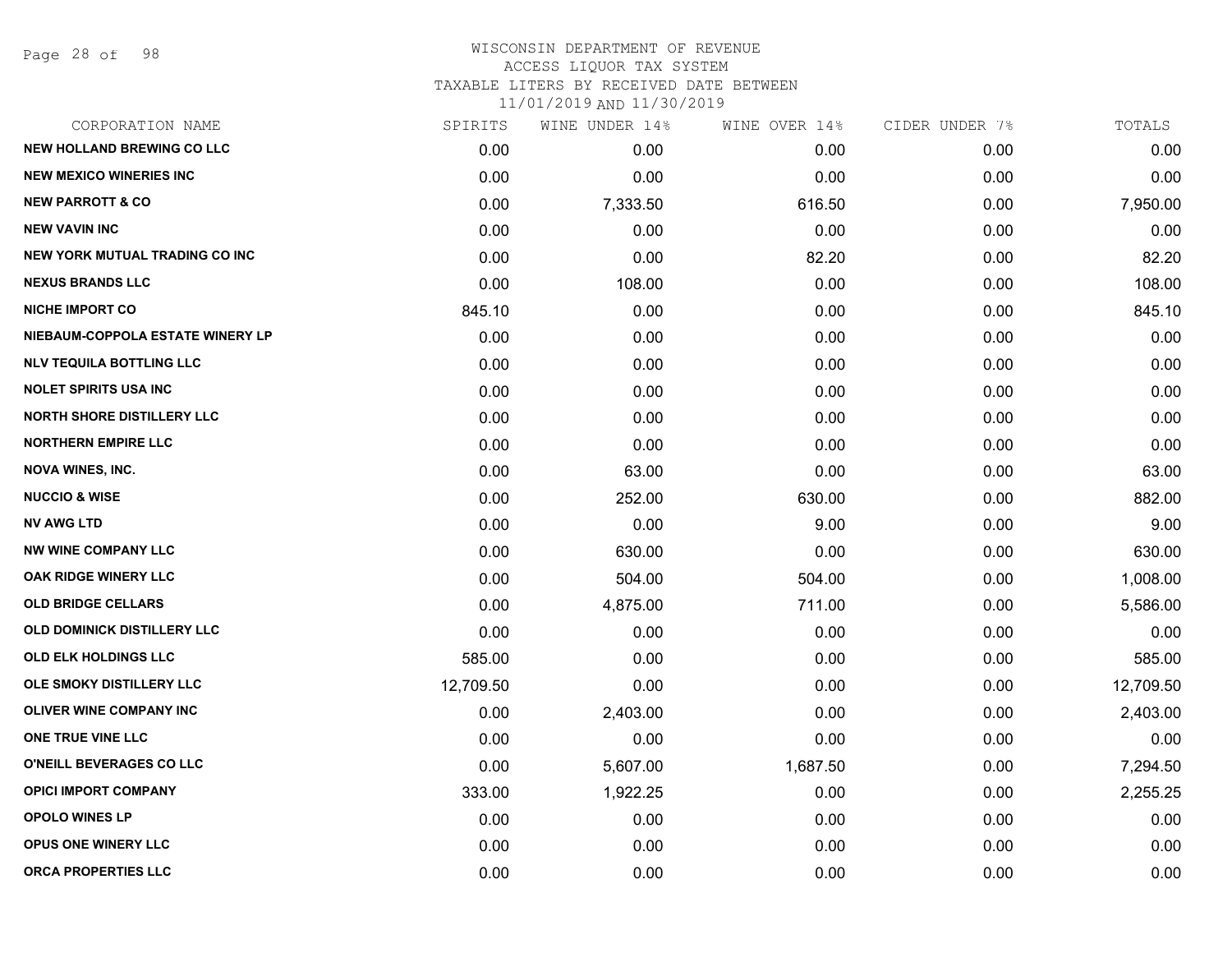Page 29 of 98

| SPIRITS   | WINE UNDER 14% | WINE OVER 14% | CIDER UNDER 7% | TOTALS    |
|-----------|----------------|---------------|----------------|-----------|
| 0.00      | 0.00           | 0.00          | 0.00           | 0.00      |
| 0.00      | 0.00           | 0.00          | 0.00           | 0.00      |
| 0.00      | 0.00           | 0.00          | 0.00           | 0.00      |
| 0.00      | 0.00           | 0.00          | 0.00           | 0.00      |
| 0.00      | 720.00         | 162.00        | 0.00           | 882.00    |
| 0.00      | 0.00           | 0.00          | 0.00           | 0.00      |
| 307.50    | 0.00           | 0.00          | 0.00           | 307.50    |
| 0.00      | 171.36         | 252.72        | 0.00           | 424.08    |
| 0.00      | 0.00           | 0.00          | 0.00           | 0.00      |
| 0.00      | 252.00         | 252.00        | 0.00           | 504.00    |
| 67.50     | 4,301.94       | 318.00        | 0.00           | 4,687.44  |
| 0.00      | 252.00         | 0.00          | 0.00           | 252.00    |
| 0.00      | 0.00           | 0.00          | 0.00           | 0.00      |
| 0.00      | 0.00           | 0.00          | 0.00           | 0.00      |
| 0.00      | 0.00           | 0.00          | 0.00           | 0.00      |
| 0.00      | 0.00           | 0.00          | 0.00           | 0.00      |
| 0.00      | 63.00          | 252.00        | 0.00           | 315.00    |
| 8,255.50  | 4,918.42       | 1,239.00      | 0.00           | 14,412.92 |
| 0.00      | 0.00           | 252.00        | 0.00           | 252.00    |
| 0.00      | 252.00         | 1,021.50      | 0.00           | 1,273.50  |
| 0.00      | 0.00           | 0.00          | 0.00           | 0.00      |
| 0.00      | 0.00           | 0.00          | 0.00           | 0.00      |
| 1,239.00  | 23,027.25      | 10,233.00     | 0.00           | 34,499.25 |
| 0.00      | 747.00         | 45.50         | 0.00           | 792.50    |
| 22,104.75 | 0.00           | 0.00          | 0.00           | 22,104.75 |
| 0.00      | 0.00           | 0.00          | 0.00           | 0.00      |
| 0.00      | 0.00           | 0.00          | 0.00           | 0.00      |
| 0.00      | 0.00           | 0.00          | 0.00           | 0.00      |
|           |                |               |                |           |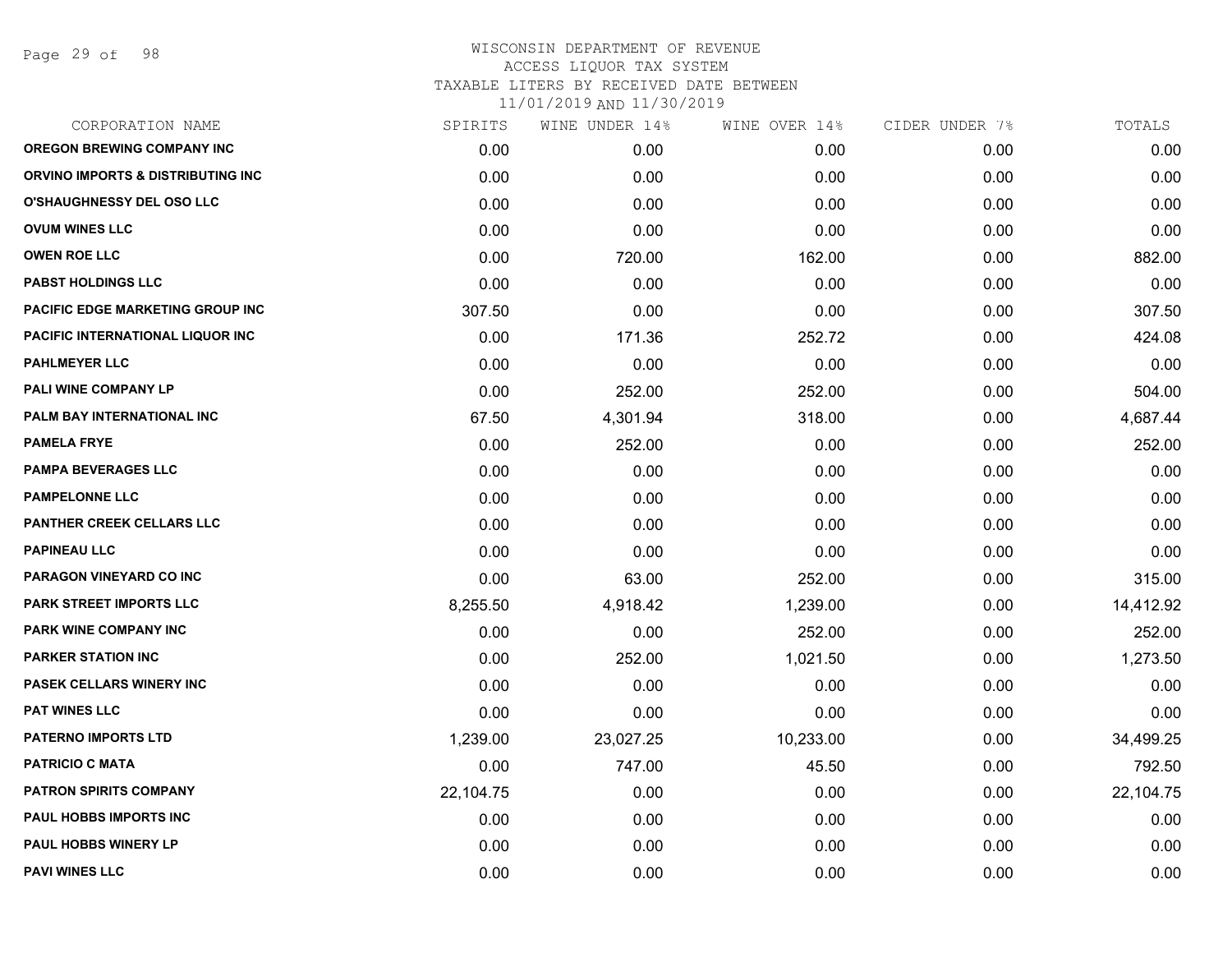Page 30 of 98

| CORPORATION NAME                     | SPIRITS    | WINE UNDER 14% | WINE OVER 14% | CIDER UNDER 7% | TOTALS     |
|--------------------------------------|------------|----------------|---------------|----------------|------------|
| <b>PAWEL LATO</b>                    | 0.00       | 0.00           | 0.00          | 0.00           | 0.00       |
| PEACHY CANYON WINERY                 | 0.00       | 0.00           | 0.00          | 0.00           | 0.00       |
| PEJU FAMILY OPERATING PARTNERSHIP LP | 0.00       | 0.00           | 0.00          | 0.00           | 0.00       |
| PENELOPE BOURBON LLC                 | 360.00     | 0.00           | 0.00          | 0.00           | 360.00     |
| <b>PENROSE HILL, LIMITED</b>         | 0.00       | 0.00           | 0.00          | 0.00           | 0.00       |
| PEPPER BRIDGE WINERY LLC             | 0.00       | 0.00           | 0.00          | 0.00           | 0.00       |
| PERNOD RICARD USA LLC                | 113,672.55 | 12,395.22      | 459.00        | 0.00           | 126,526.77 |
| PETER ANDREW LLC                     | 0.00       | 0.00           | 0.00          | 0.00           | 0.00       |
| <b>PETER ROSBACK</b>                 | 0.00       | 27.00          | 175.00        | 0.00           | 202.00     |
| PETERSON WINERY LLC                  | 0.00       | 414.00         | 9.00          | 0.00           | 423.00     |
| PETIT HAMEAU LLC                     | 0.00       | 0.00           | 45.00         | 0.00           | 45.00      |
| <b>PHILIP LAROCCA</b>                | 0.00       | 0.00           | 0.00          | 0.00           | 0.00       |
| PHILIP TOGNI VINEYARD LP             | 0.00       | 0.00           | 0.00          | 0.00           | 0.00       |
| <b>PHILLIP STEINSCHREIBER</b>        | 0.00       | 0.00           | 0.00          | 0.00           | 0.00       |
| PHILLIPS FARMS LLC                   | 0.00       | 0.00           | 11,317.50     | 0.00           | 11,317.50  |
| <b>PHUSION PROJECTS LLC</b>          | 225.00     | 0.00           | 0.00          | 0.00           | 225.00     |
| PICNIC WINE COMPANY LLC              | 0.00       | 0.00           | 0.00          | 0.00           | 0.00       |
| PIEDMONT DISTILLERS INC              | 980.10     | 0.00           | 0.00          | 0.00           | 980.10     |
| <b>PINA CELLARS LP</b>               | 0.00       | 0.00           | 0.00          | 0.00           | 0.00       |
| PINE RIDGE WINERY LLC                | 0.00       | 714.00         | 1,698.00      | 0.00           | 2,412.00   |
| PLATA WINE PARTNERS LLC              | 0.00       | 0.00           | 0.00          | 0.00           | 0.00       |
| PLUME RIDGE IRREVOCABLE TRUST        | 0.00       | 144.00         | 0.00          | 0.00           | 144.00     |
| POPCORN DESIGN LLC                   | 0.00       | 0.00           | 0.00          | 0.00           | 0.00       |
| PORT WASHINGTON IMPORTS LLC          | 0.00       | 0.00           | 0.00          | 0.00           | 0.00       |
| PORTOVINO LLC                        | 0.00       | 585.00         | 0.00          | 0.00           | 585.00     |
| <b>POST WINERY INC</b>               | 0.00       | 0.00           | 0.00          | 0.00           | 0.00       |
| <b>POUR MANAGEMENT LLC</b>           | 0.00       | 0.00           | 0.00          | 0.00           | 0.00       |
| PRAGER WINERY & PORT WORKS, INC.     | 0.00       | 0.00           | 0.00          | 0.00           | 0.00       |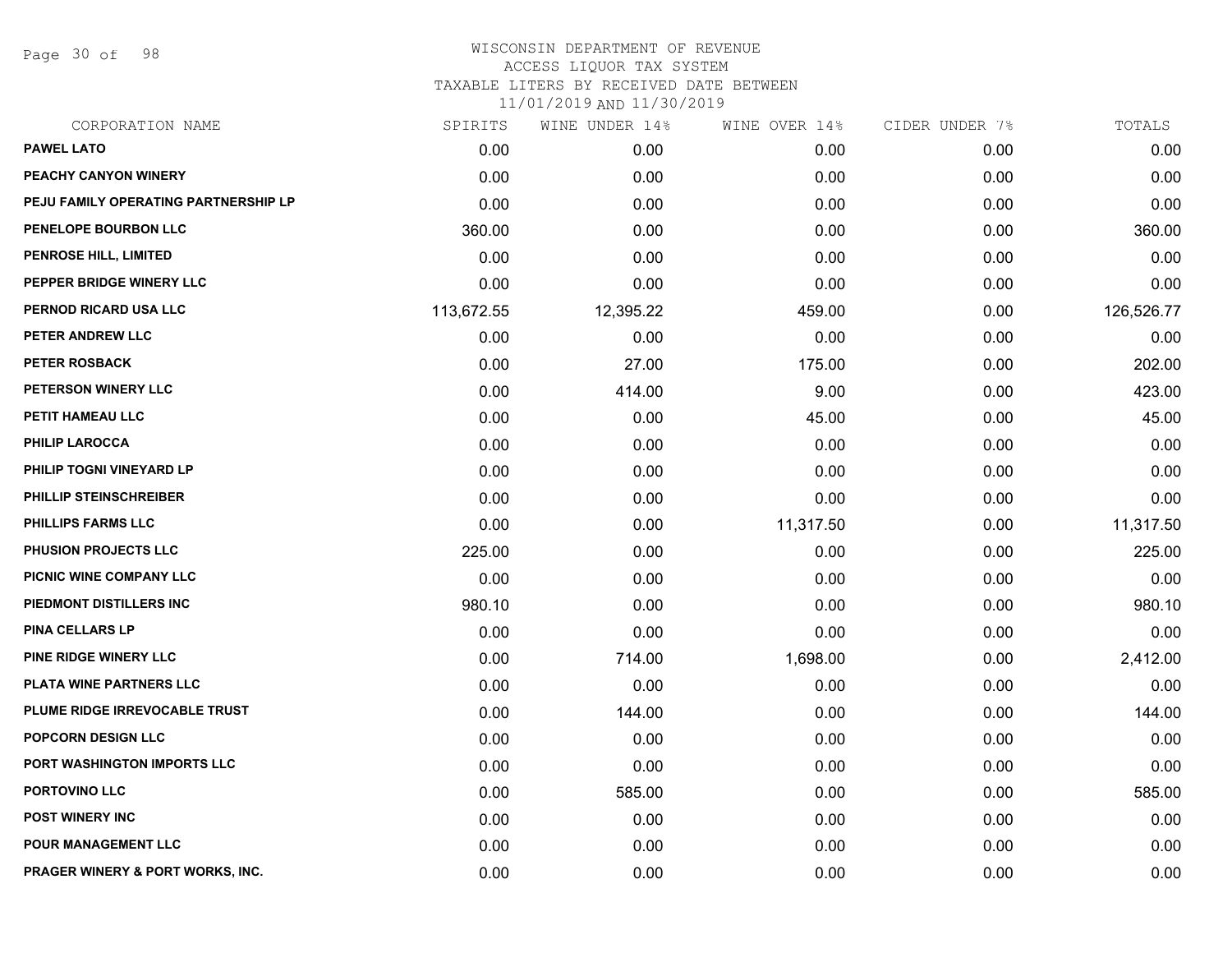Page 31 of 98

#### WISCONSIN DEPARTMENT OF REVENUE ACCESS LIQUOR TAX SYSTEM

TAXABLE LITERS BY RECEIVED DATE BETWEEN

| CORPORATION NAME                     | SPIRITS    | WINE UNDER 14% | WINE OVER 14% | CIDER UNDER 7% | TOTALS     |
|--------------------------------------|------------|----------------|---------------|----------------|------------|
| PRECEPT BRANDS LLC                   | 0.00       | 9,867.00       | 8,751.00      | 660.00         | 19,278.00  |
| PREMIER WINE GROUP, LLC              | 0.00       | 0.00           | 0.00          | 0.00           | 0.00       |
| PREMIERE DISTILLERY LLC              | 0.00       | 0.00           | 0.00          | 0.00           | 0.00       |
| PREMIUM PORT WINES INC               | 0.00       | 261.00         | 1,789.50      | 0.00           | 2,050.50   |
| PRESQU'ILE WINERY                    | 0.00       | 0.00           | 0.00          | 0.00           | 0.00       |
| PRESTIGE IMPORTS LLC                 | 0.00       | 0.00           | 0.00          | 0.00           | 0.00       |
| <b>PRESTIGE WINE IMPORTS CORP</b>    | 0.00       | 13,548.00      | 0.00          | 0.00           | 13,548.00  |
| PRICHARDS DISTILLERY INC             | 0.00       | 0.00           | 0.00          | 0.00           | 0.00       |
| PRIDE MOUNTAIN VINEYARDS LLC         | 0.00       | 0.00           | 0.00          | 0.00           | 0.00       |
| PROLETARIAT WINE COMPANY, LLC        | 0.00       | 97.66          | 292.99        | 0.00           | 390.65     |
| <b>PRO-LIQUITECH LLC</b>             | 0.00       | 0.00           | 0.00          | 0.00           | 0.00       |
| PROOF ARTISAN DISTILLERS, LLC        | 0.00       | 0.00           | 0.00          | 0.00           | 0.00       |
| PROST BEVERAGE COMPANY LLC           | 1,080.00   | 0.00           | 0.00          | 0.00           | 1,080.00   |
| <b>PROXIMO SPIRITS INC</b>           | 146,258.10 | 0.00           | 0.00          | 0.00           | 146,258.10 |
| PUENTE-INTERNACIONAL INC             | 0.00       | 0.00           | 0.00          | 0.00           | 0.00       |
| PURPLE WINE COMPANY LLC              | 0.00       | 2,610.00       | 0.00          | 0.00           | 2,610.00   |
| <b>QUADY SOUTH WINERY LLC</b>        | 0.00       | 504.00         | 0.00          | 0.00           | 504.00     |
| QUILCEDA CREEK VINTNERS INC          | 0.00       | 0.00           | 0.00          | 0.00           | 0.00       |
| <b>QUINTESSENTIAL LLC</b>            | 0.00       | 13,365.00      | 1,150.50      | 0.00           | 14,515.50  |
| <b>R &amp; G SCHATZ FARMS INC</b>    | 0.00       | 348.98         | 743.98        | 0.00           | 1,092.96   |
| <b>R &amp; M BRANDS INC</b>          | 996.00     | 0.00           | 0.00          | 0.00           | 996.00     |
| <b>RH KEENAN CO</b>                  | 0.00       | 0.00           | 0.00          | 0.00           | 0.00       |
| R.F. BEVERAGE, LLC                   | 0.00       | 0.00           | 0.00          | 0.00           | 0.00       |
| <b>RABBIT HOLE SPIRITS LLC</b>       | 0.00       | 0.00           | 0.00          | 0.00           | 0.00       |
| <b>RACINE WINE CO LLC</b>            | 0.00       | 513.00         | 0.00          | 0.00           | 513.00     |
| <b>RADIO-COTEAU WINE CELLARS LLC</b> | 0.00       | 0.00           | 0.00          | 0.00           | 0.00       |
| <b>RAMEY WINE CELLARS INC</b>        | 0.00       | 0.00           | 225.00        | 0.00           | 225.00     |
| <b>RANSOM SPIRITS LLC</b>            | 36.00      | 0.00           | 4.50          | 0.00           | 40.50      |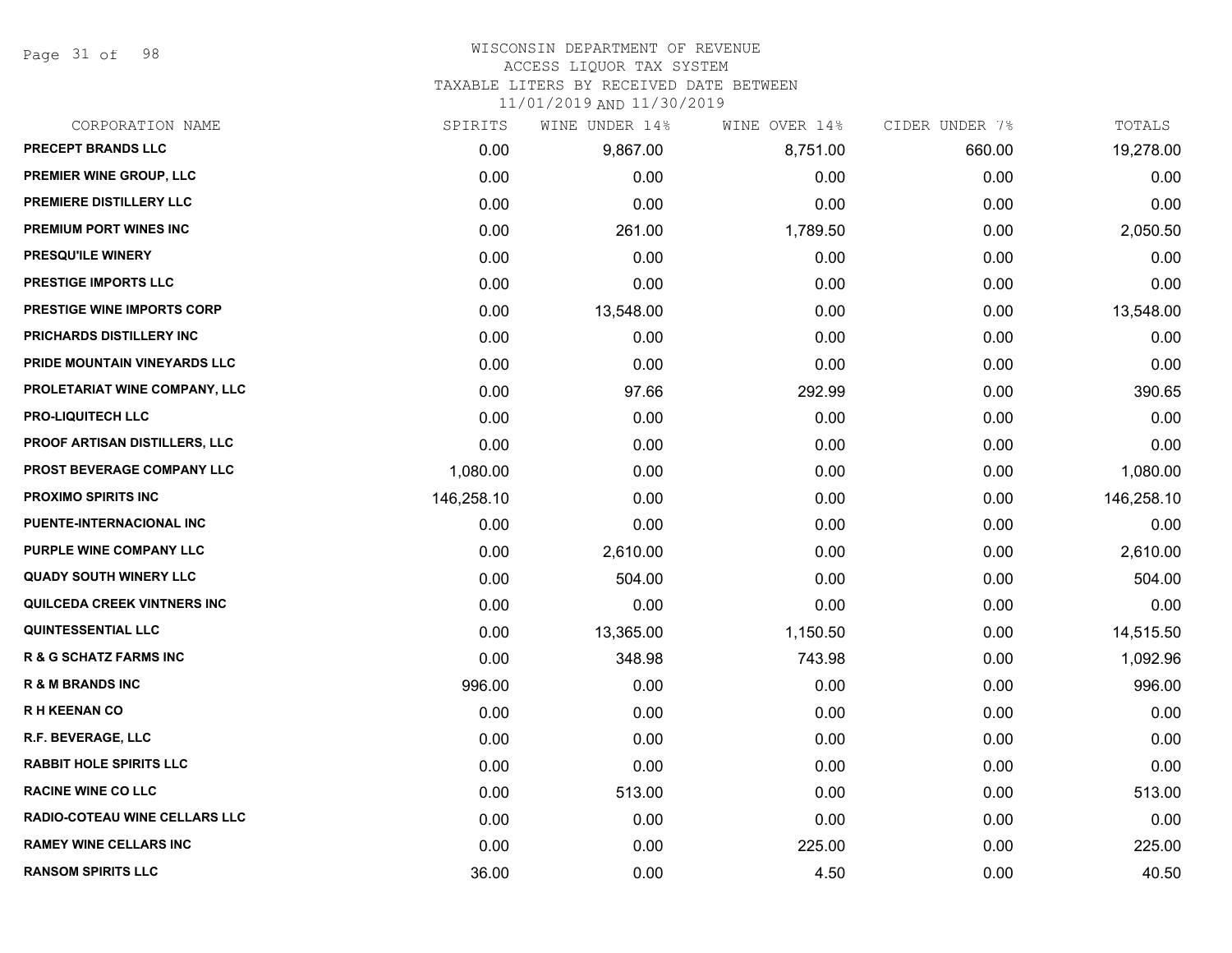Page 32 of 98

# WISCONSIN DEPARTMENT OF REVENUE ACCESS LIQUOR TAX SYSTEM TAXABLE LITERS BY RECEIVED DATE BETWEEN

| CORPORATION NAME                                 | SPIRITS  | WINE UNDER 14% | WINE OVER 14% | CIDER UNDER 7% | TOTALS   |
|--------------------------------------------------|----------|----------------|---------------|----------------|----------|
| <b>RAYMOND SIGNORELLO</b>                        | 0.00     | 0.00           | 0.00          | 0.00           | 0.00     |
| <b>RB WINE ASSOCIATES LLC</b>                    | 0.00     | 0.00           | 0.00          | 0.00           | 0.00     |
| <b>RBZ VINEYARDS LLC</b>                         | 0.00     | 0.00           | 0.00          | 0.00           | 0.00     |
| <b>RED CAR WINE COMPANY LLC</b>                  | 0.00     | 0.00           | 0.00          | 0.00           | 0.00     |
| <b>RED NEWT CELLARS INC</b>                      | 0.00     | 126.00         | 0.00          | 0.00           | 126.00   |
| <b>RED TAIL RIDGE INC</b>                        | 0.00     | 0.00           | 0.00          | 0.00           | 0.00     |
| <b>REDEMPTION SPIRITS LLC</b>                    | 207.00   | 0.00           | 0.00          | 0.00           | 207.00   |
| <b>REDWOOD SPIRITS INC</b>                       | 0.00     | 0.00           | 0.00          | 0.00           | 0.00     |
| <b>REGAL WINE IMPORTS INC</b>                    | 0.00     | 3,114.00       | 0.00          | 0.00           | 3,114.00 |
| <b>REMY COINTREAU AMERIQUE USA</b>               | 4,122.20 | 0.00           | 0.00          | 0.00           | 4,122.20 |
| <b>REN ACQUISITION INC</b>                       | 0.00     | 0.00           | 0.00          | 0.00           | 0.00     |
| <b>RENO G FARINELLI &amp; JOSEF H SHEBL</b>      | 0.00     | 0.00           | 0.00          | 0.00           | 0.00     |
| <b>RENT A BBQ</b>                                | 0.00     | 0.00           | 0.00          | 0.00           | 0.00     |
| <b>RESERVA WINES LLC</b>                         | 0.00     | 0.00           | 0.00          | 0.00           | 0.00     |
| <b>RESTLESS SPIRITS DISTILLING COMPANY LLC</b>   | 0.00     | 0.00           | 0.00          | 0.00           | 0.00     |
| <b>REVELRY VINTNERS LLC</b>                      | 0.00     | 1,071.00       | 0.00          | 0.00           | 1,071.00 |
| <b>REYNOLDS CREATIVE PRODUCTS INC</b>            | 0.00     | 0.00           | 0.00          | 0.00           | 0.00     |
| <b>RGI BRANDS LLC</b>                            | 495.00   | 0.00           | 0.00          | 0.00           | 495.00   |
| <b>RHYS VINEYARDS LLC</b>                        | 0.00     | 0.00           | 0.00          | 0.00           | 0.00     |
| <b>RIDGE VINEYARDS INC</b>                       | 0.00     | 0.00           | 189.00        | 0.00           | 189.00   |
| <b>RO SALES &amp; DISTRIBUTION SERVICES INC</b>  | 0.00     | 0.00           | 0.00          | 0.00           | 0.00     |
| <b>RO SALES &amp; DISTRIBUTION SERVICES INC.</b> | 0.00     | 1,062.00       | 126.00        | 0.00           | 1,188.00 |
| <b>ROBERT A CUTTER</b>                           | 0.00     | 562.50         | 23.22         | 0.00           | 585.72   |
| <b>ROBERT FOLEY LLC</b>                          | 0.00     | 0.00           | 0.00          | 0.00           | 0.00     |
| <b>ROBERT J GROSS</b>                            | 0.00     | 0.00           | 0.00          | 0.00           | 0.00     |
| <b>ROBERT L HUDSON</b>                           | 0.00     | 0.00           | 0.00          | 0.00           | 0.00     |
| <b>ROBERT YOUNG ESTATE WINERY LLC</b>            | 0.00     | 0.00           | 31.50         | 0.00           | 31.50    |
| <b>ROBERTS &amp; ROGERS LLC</b>                  | 0.00     | 0.00           | 0.00          | 0.00           | 0.00     |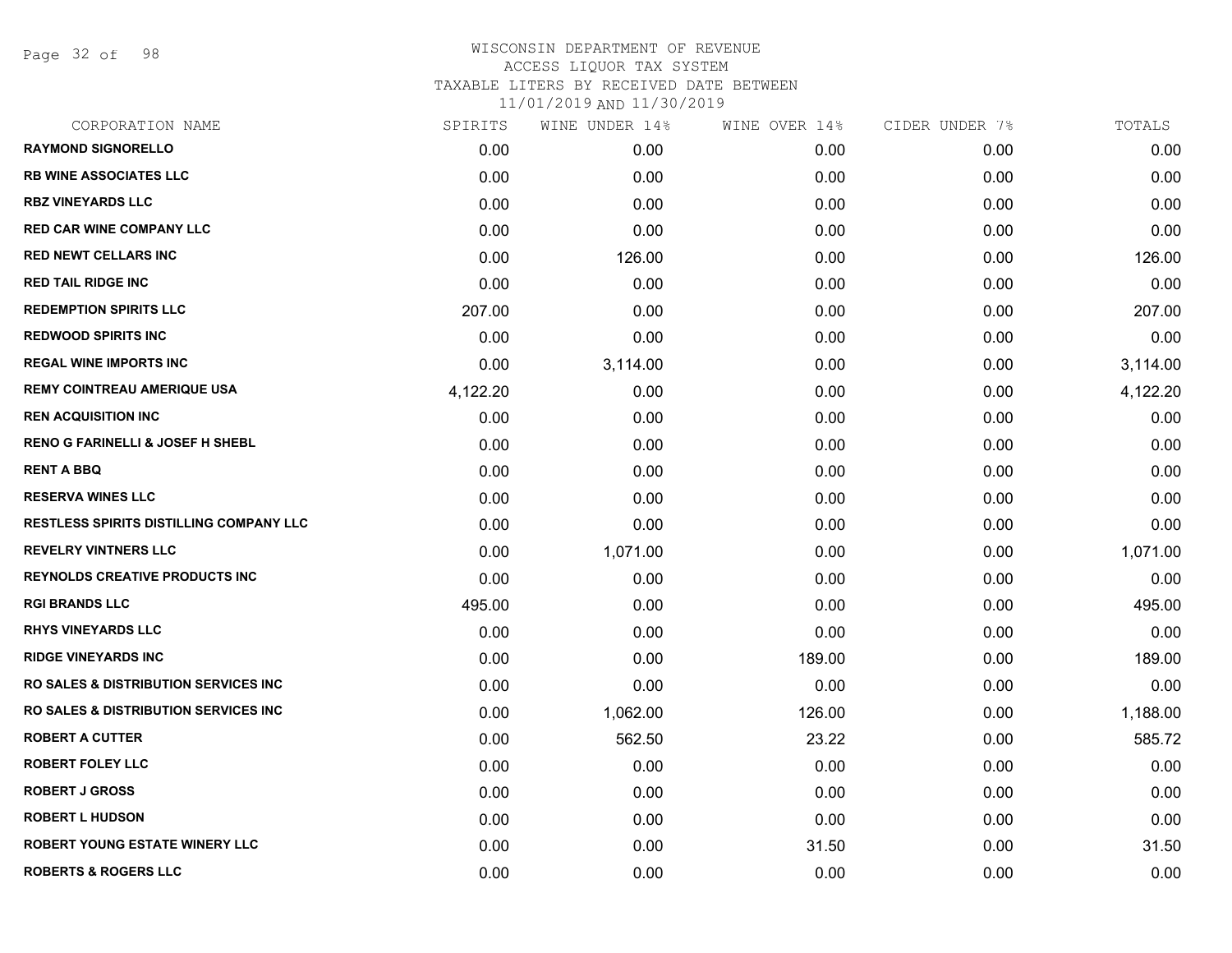Page 33 of 98

| CORPORATION NAME                             | SPIRITS | WINE UNDER 14% | WINE OVER 14% | CIDER UNDER 7% | TOTALS    |
|----------------------------------------------|---------|----------------|---------------|----------------|-----------|
| <b>ROCK SAKE LLC</b>                         | 0.00    | 0.00           | 0.00          | 0.00           | 0.00      |
| ROCK WALL WINE COMPANY INC                   | 0.00    | 0.00           | 0.00          | 0.00           | 0.00      |
| <b>ROCKWOOD &amp; HINES IMPORTERS INC.</b>   | 0.00    | 0.00           | 0.00          | 0.00           | 0.00      |
| <b>ROGER PENG</b>                            | 0.00    | 0.00           | 0.00          | 0.00           | 0.00      |
| <b>ROMBAUER VINEYARDS INC</b>                | 0.00    | 0.00           | 400.50        | 0.00           | 400.50    |
| <b>RONALD J WICKER</b>                       | 0.00    | 0.00           | 0.00          | 0.00           | 0.00      |
| <b>RONALD T RUBIN</b>                        | 0.00    | 0.00           | 0.00          | 0.00           | 0.00      |
| <b>ROOTS RUN DEEP LLC</b>                    | 0.00    | 0.00           | 369.00        | 0.00           | 369.00    |
| ROSE CITY DISTILLING CO.                     | 0.00    | 0.00           | 0.00          | 0.00           | 0.00      |
| <b>ROSE IMPORTING &amp; DISTRIBUTING LLC</b> | 0.00    | 396.00         | 0.00          | 0.00           | 396.00    |
| ROSENTHAL WINE MERCHANT NY LTD               | 0.00    | 64.75          | 0.00          | 0.00           | 64.75     |
| <b>ROSS PANGERE</b>                          | 0.00    | 0.00           | 0.00          | 0.00           | 0.00      |
| <b>ROTTA WINERY LLC</b>                      | 0.00    | 0.00           | 0.00          | 0.00           | 0.00      |
| <b>ROUND HILL CELLARS</b>                    | 0.00    | 1,611.00       | 0.00          | 0.00           | 1,611.00  |
| <b>ROUND POND ESTATE LLC</b>                 | 0.00    | 0.00           | 90.00         | 0.00           | 90.00     |
| ROYAL WINE CORPORATION                       | 9.00    | 2,259.00       | 19.50         | 0.00           | 2,287.50  |
| <b>RUSH CREEK DISTILLING, LLC</b>            | 0.00    | 0.00           | 0.00          | 0.00           | 0.00      |
| RUSSIAN STANDARD VODKA (USA) INC             | 0.00    | 0.00           | 0.00          | 0.00           | 0.00      |
| <b>RWG USA LLC</b>                           | 0.00    | 0.00           | 0.00          | 0.00           | 0.00      |
| <b>S &amp; R WINES LLC</b>                   | 0.00    | 0.00           | 0.00          | 0.00           | 0.00      |
| <b>SLJ GROUP INC</b>                         | 0.00    | 7,356.59       | 4,518.54      | 0.00           | 11,875.13 |
| <b>SAGAMORE WHISKEY LLC</b>                  | 0.00    | 0.00           | 0.00          | 0.00           | 0.00      |
| <b>SAKEONE CORPORATION</b>                   | 27.00   | 299.16         | 390.60        | 0.00           | 716.76    |
| <b>SALOON SPIRITS LLC</b>                    | 0.00    | 0.00           | 0.00          | 0.00           | 0.00      |
| <b>SALVESTRIN WINE CO LLC</b>                | 0.00    | 16.67          | 0.00          | 0.00           | 16.67     |
| <b>SAMANTHA SHEEHAN IMPORTS</b>              | 0.00    | 0.00           | 0.00          | 0.00           | 0.00      |
| <b>SAMUEL P BAXTER</b>                       | 0.00    | 0.00           | 0.00          | 0.00           | 0.00      |
| <b>SAN ANTONIO WINERY INC</b>                | 0.00    | 43,140.00      | 503.00        | 0.00           | 43,643.00 |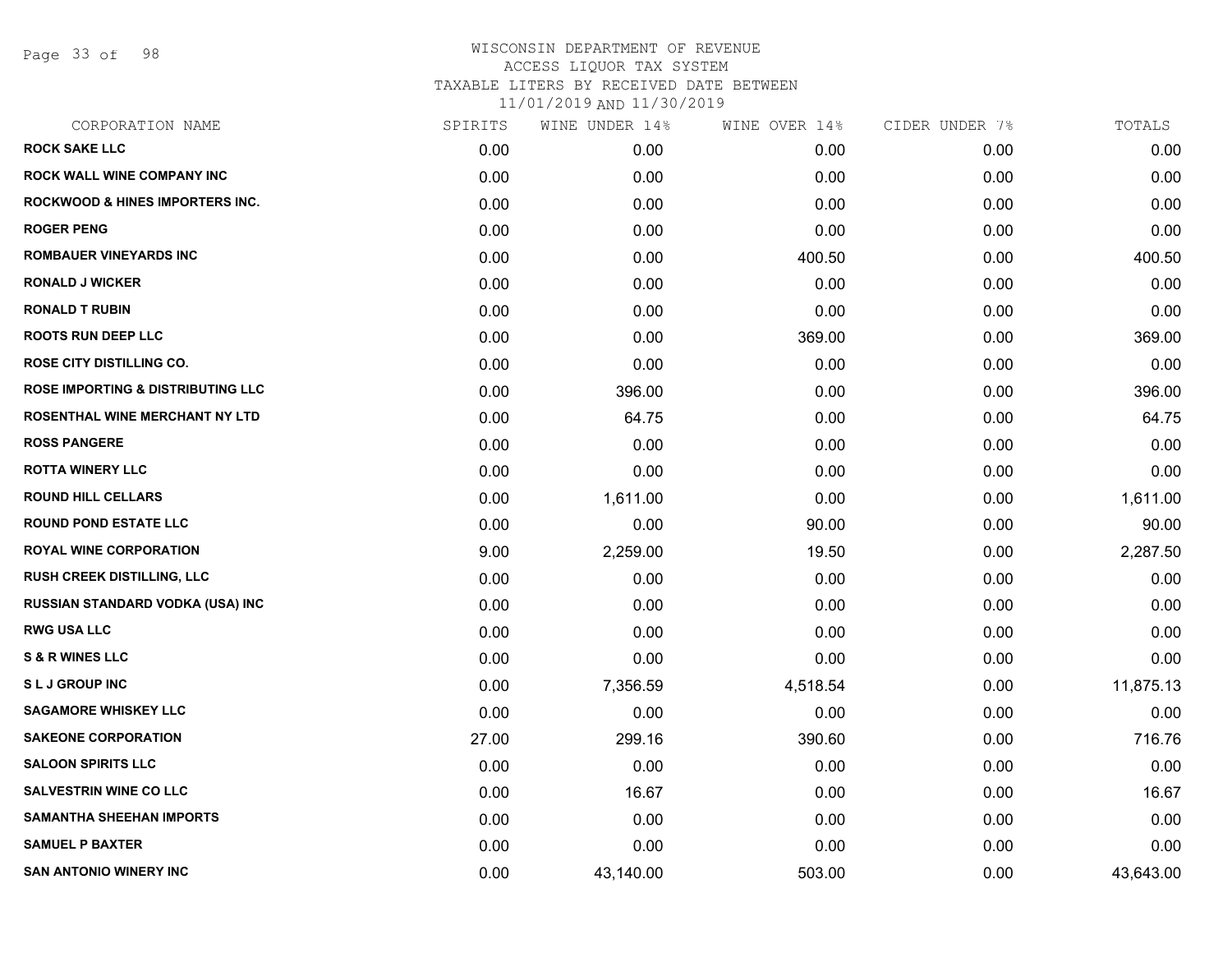## WISCONSIN DEPARTMENT OF REVENUE ACCESS LIQUOR TAX SYSTEM TAXABLE LITERS BY RECEIVED DATE BETWEEN

| CORPORATION NAME                                      | SPIRITS    | WINE UNDER 14% | WINE OVER 14% | CIDER UNDER 7% | TOTALS     |
|-------------------------------------------------------|------------|----------------|---------------|----------------|------------|
| <b>SAN FRANCISCO WINE EXCHANGE INC</b>                | 0.00       | 0.00           | 0.00          | 0.00           | 0.00       |
| <b>SAN GABRIEL VALLEY WAREHOUSE &amp; STORAGE INC</b> | 0.00       | 0.00           | 0.00          | 0.00           | 0.00       |
| <b>SAN JOAQUIN WINE COMPANY INC</b>                   | 0.00       | 244.80         | 24.00         | 0.00           | 268.80     |
| <b>SAN LUIS SPIRITS DISTILLING CO LLC</b>             | 2,496.00   | 0.00           | 0.00          | 0.00           | 2,496.00   |
| <b>SAN MARTINO IMPORTS INC</b>                        | 0.00       | 0.00           | 0.00          | 0.00           | 0.00       |
| <b>SANGLIER SELECTIONS LLC</b>                        | 4.50       | 225.00         | 0.00          | 0.00           | 229.50     |
| <b>SANS LIEGE INC</b>                                 | 0.00       | 0.00           | 0.00          | 0.00           | 0.00       |
| <b>SANS WINE &amp; SPIRITS CO</b>                     | 0.00       | 0.00           | 0.00          | 0.00           | 0.00       |
| <b>SANTA CROCE LLC</b>                                | 549.00     | 0.00           | 0.00          | 0.00           | 549.00     |
| <b>SANTA MARGHERITA USA INC</b>                       | 0.00       | 112.50         | 0.00          | 0.00           | 112.50     |
| <b>SANTA RITA USA CORPORATION</b>                     | 0.00       | 189.00         | 0.00          | 0.00           | 189.00     |
| <b>SAPSUCKER FARMS LLC</b>                            | 0.00       | 0.00           | 0.00          | 0.00           | 0.00       |
| <b>SARMENTO'S IMPORTS &amp; EXPORTS INC</b>           | 0.00       | 0.00           | 0.00          | 0.00           | 0.00       |
| <b>SAVIAH ROSE WINERY LLC</b>                         | 0.00       | 0.00           | 0.00          | 0.00           | 0.00       |
| <b>SAZERAC COMPANY INC</b>                            | 457,112.10 | 233.99         | 131.99        | 0.00           | 457,478.08 |
| <b>SAZERAC NORTH AMERICA INC</b>                      | 556,279.65 | 1,355.33       | 0.00          | 0.00           | 557,634.98 |
| <b>SB WINE CO LLC</b>                                 | 0.00       | 0.00           | 0.00          | 0.00           | 0.00       |
| <b>SBRAGIA FAMILY VINEYARDS LLC</b>                   | 0.00       | 0.00           | 126.00        | 0.00           | 126.00     |
| <b>SCENIC ROOT WINEGROWERS LLC</b>                    | 0.00       | 0.00           | 0.00          | 0.00           | 0.00       |
| <b>SCHEID VINEYARDS CALIFORNIA INC.</b>               | 0.00       | 11,303.00      | 450.00        | 0.00           | 11,753.00  |
| <b>SCHILLING CIDER LLC</b>                            | 0.00       | 0.00           | 0.00          | 0.00           | 0.00       |
| <b>SCHUG WINERY LLC</b>                               | 0.00       | 306.00         | 49.50         | 0.00           | 355.50     |
| <b>SCHWEIGER VINEYARDS INC</b>                        | 0.00       | 0.00           | 0.00          | 0.00           | 0.00       |
| <b>SCOPERTA IMPORTING CO INC</b>                      | 0.00       | 4,158.00       | 12.00         | 0.00           | 4,170.00   |
| <b>SEA SMOKE INC</b>                                  | 0.00       | 0.00           | 0.00          | 0.00           | 0.00       |
| SEATTLE CIDER COMPANY LLC                             | 0.00       | 0.00           | 0.00          | 0.00           | 0.00       |
| <b>SEAVEY VINEYARD LP</b>                             | 0.00       | 0.00           | 0.00          | 0.00           | 0.00       |
| SELECTIVE WINE ESTATES INC                            | 0.00       | 0.00           | 0.00          | 0.00           | 0.00       |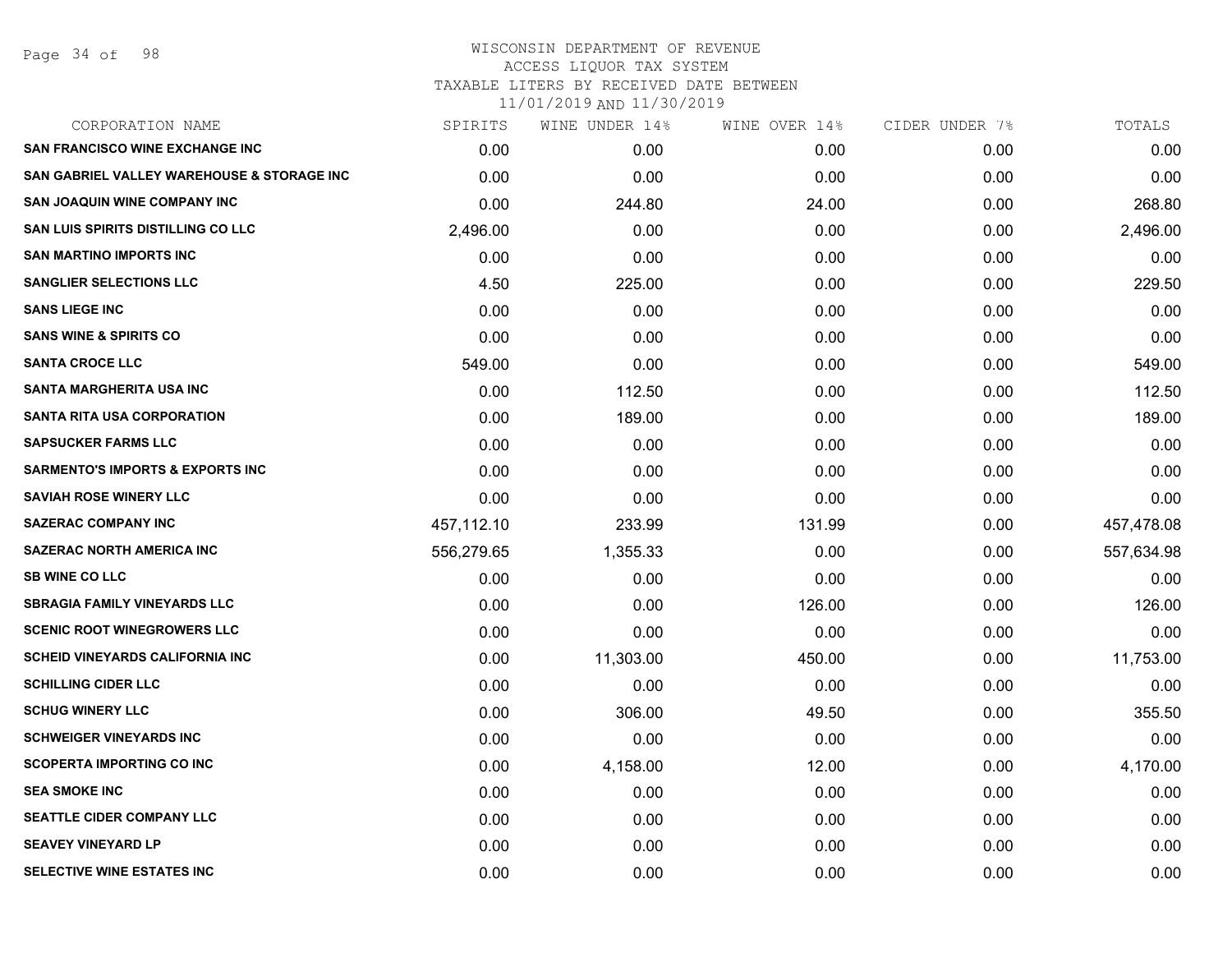Page 35 of 98

# WISCONSIN DEPARTMENT OF REVENUE ACCESS LIQUOR TAX SYSTEM TAXABLE LITERS BY RECEIVED DATE BETWEEN

| CORPORATION NAME                      | SPIRITS  | WINE UNDER 14% | WINE OVER 14% | CIDER UNDER 7% | TOTALS    |
|---------------------------------------|----------|----------------|---------------|----------------|-----------|
| <b>SERENDIPITY WINES LLC</b>          | 0.00     | 0.00           | 0.00          | 0.00           | 0.00      |
| <b>SERGEY CHISTOV</b>                 | 0.00     | 0.00           | 0.00          | 0.00           | 0.00      |
| <b>SERRALLES USA LLC</b>              | 1,996.50 | 0.00           | 0.00          | 0.00           | 1,996.50  |
| <b>SHAFER VINEYARDS INC</b>           | 0.00     | 0.00           | 423.00        | 0.00           | 423.00    |
| <b>SHANNON RIDGE INC</b>              | 0.00     | 1,053.00       | 1,152.00      | 0.00           | 2,205.00  |
| <b>SHAW-ROSS HOLDING CO LLC</b>       | 1,868.96 | 4,365.70       | 2,558.20      | 0.00           | 8,792.86  |
| SHEA WINE CELLARS LLC                 | 0.00     | 0.00           | 0.00          | 0.00           | 0.00      |
| <b>SHELTON-MACKENZIE WINE COMPANY</b> | 0.00     | 0.00           | 0.00          | 0.00           | 0.00      |
| <b>SHORTS BREWING COMPANY</b>         | 0.00     | 0.00           | 0.00          | 4,868.40       | 4,868.40  |
| SIERRA NEVADA BREWING COMPANY         | 0.00     | 0.00           | 0.00          | 0.00           | 0.00      |
| SILVER OAK WINE CELLARS LLC           | 0.00     | 0.00           | 765.00        | 0.00           | 765.00    |
| SILVER TRIDENT WINERY LLC             | 0.00     | 0.00           | 0.00          | 0.00           | 0.00      |
| <b>SINSKEY VINEYARDS INC</b>          | 0.00     | 63.00          | 0.00          | 0.00           | 63.00     |
| <b>SKINNER-DAVENA LLC</b>             | 0.00     | 45.00          | 27.00         | 0.00           | 72.00     |
| <b>SLIM CHILLERS INC</b>              | 0.00     | 0.00           | 0.00          | 0.00           | 0.00      |
| <b>SLO DOWN WINES LLC</b>             | 0.00     | 0.00           | 0.00          | 0.00           | 0.00      |
| <b>SLURP LLC</b>                      | 2,400.00 | 0.00           | 0.00          | 0.00           | 2,400.00  |
| <b>SMALL VINES WINES INC</b>          | 0.00     | 0.00           | 0.00          | 0.00           | 0.00      |
| <b>SMART VENDING LLC</b>              | 1,954.00 | 0.00           | 0.00          | 0.00           | 1,954.00  |
| <b>SMT ACQUISITIONS LLC</b>           | 0.00     | 587.00         | 205.50        | 0.00           | 792.50    |
| <b>SOCIAL ENJOYMENTS LLC</b>          | 0.00     | 234.00         | 0.00          | 0.00           | 234.00    |
| SOGEVINUS FINE WINES USA INC          | 0.00     | 0.00           | 0.00          | 0.00           | 0.00      |
| <b>SOKOL BLOSSER LTD</b>              | 0.00     | 2,016.00       | 0.00          | 0.00           | 2,016.00  |
| <b>SOLBERG DISTILLING LLC</b>         | 0.00     | 0.00           | 0.00          | 0.00           | 0.00      |
| <b>SOLENA CELLARS LLC</b>             | 0.00     | 504.00         | 0.00          | 0.00           | 504.00    |
| <b>SOMERSTON WINE COMPANY, LLC</b>    | 0.00     | 0.00           | 504.00        | 0.00           | 504.00    |
| SOURCE CODE BEVERAGE LLC              | 0.00     | 0.00           | 0.00          | 0.00           | 0.00      |
| <b>SOUTH BAY WINE GROUP LLC</b>       | 0.00     | 16,425.00      | 927.00        | 0.00           | 17,352.00 |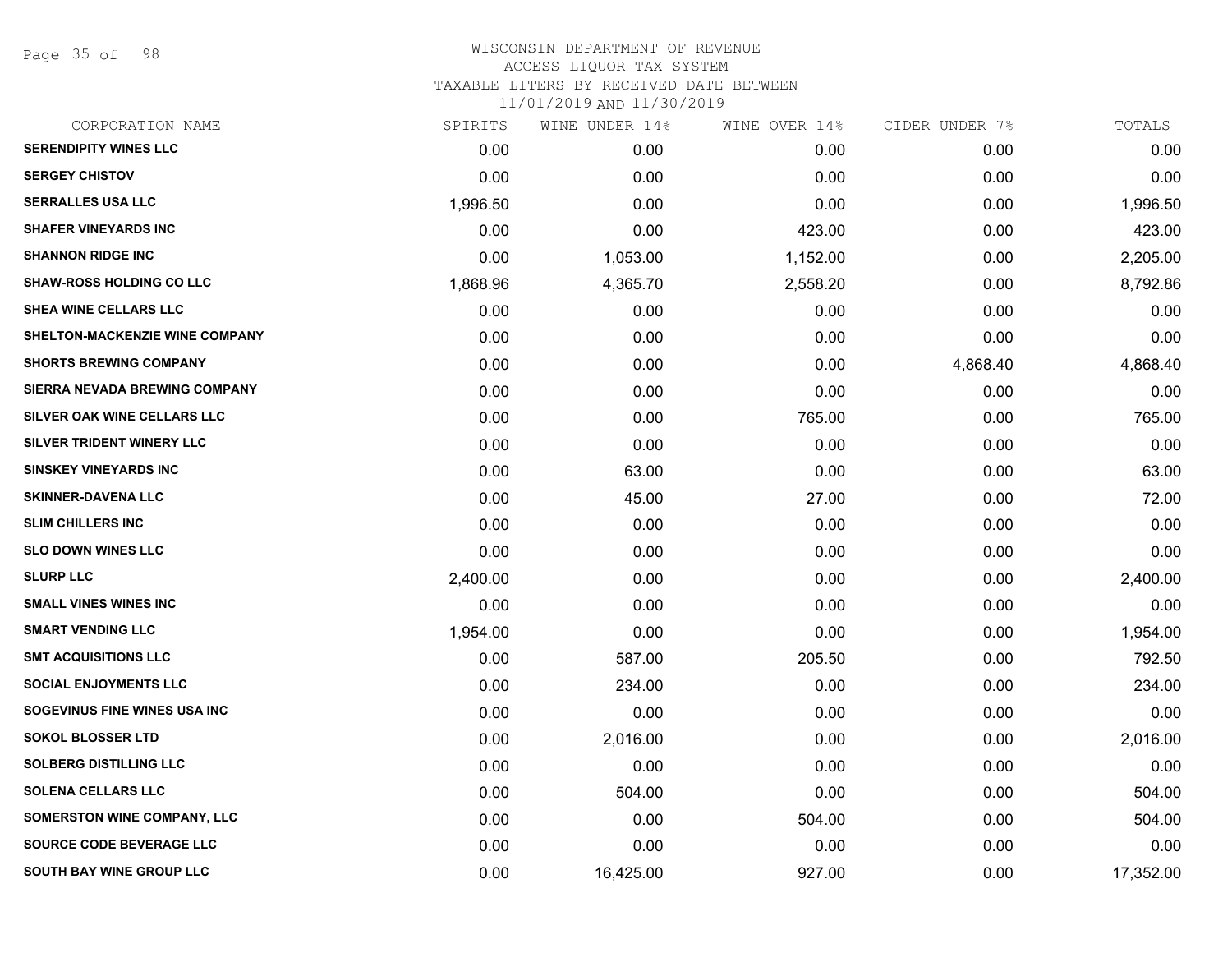Page 36 of 98

## WISCONSIN DEPARTMENT OF REVENUE ACCESS LIQUOR TAX SYSTEM TAXABLE LITERS BY RECEIVED DATE BETWEEN

| CORPORATION NAME                        | SPIRITS  | WINE UNDER 14% | WINE OVER 14% | CIDER UNDER 7% | TOTALS     |
|-----------------------------------------|----------|----------------|---------------|----------------|------------|
| <b>SOUTHERN STARZ INC</b>               | 0.00     | 287.68         | 121.25        | 0.00           | 408.93     |
| <b>SOUTHERN WINE GROUP LLC</b>          | 0.00     | 0.00           | 45.00         | 0.00           | 45.00      |
| <b>SOUTHWEST SPIRITS &amp; WINE LLC</b> | 328.50   | 0.00           | 0.00          | 0.00           | 328.50     |
| <b>SOVEREIGN BRANDS LLC</b>             | 378.00   | 2,955.48       | 0.00          | 0.00           | 3,333.48   |
| <b>SPA GIRL COCKTAILS LLC</b>           | 0.00     | 0.00           | 0.00          | 0.00           | 0.00       |
| <b>SPANN VINEYARDS INC</b>              | 0.00     | 0.00           | 0.00          | 0.00           | 0.00       |
| <b>SPARKLING OREGON LLC</b>             | 0.00     | 0.00           | 0.00          | 0.00           | 0.00       |
| <b>SPEAKEASY SPIRITS LLC</b>            | 165.00   | 0.00           | 0.00          | 0.00           | 165.00     |
| <b>SPENCER HOOPES</b>                   | 0.00     | 126.00         | 126.00        | 0.00           | 252.00     |
| SPIRITS OF TENNESSEE, LLC               | 4,275.00 | 0.00           | 0.00          | 0.00           | 4,275.00   |
| <b>SPLINTER GROUP NAPA LLC</b>          | 54.00    | 0.00           | 0.00          | 0.00           | 54.00      |
| <b>SPOTTSWOODE WINERY INC</b>           | 0.00     | 0.00           | 0.00          | 0.00           | 0.00       |
| <b>SPRING MOUNTAIN VINEYARD INC</b>     | 0.00     | 0.00           | 0.00          | 0.00           | 0.00       |
| <b>SQZ BEVS LLC</b>                     | 0.00     | 0.00           | 0.00          | 0.00           | 0.00       |
| <b>ST GEORGE SPIRITS INC</b>            | 223.20   | 0.00           | 0.00          | 0.00           | 223.20     |
| <b>ST HELENA ESTATE LLC</b>             | 0.00     | 54.00          | 0.00          | 0.00           | 54.00      |
| <b>ST INNOCENT LTD</b>                  | 0.00     | 0.00           | 0.00          | 0.00           | 0.00       |
| ST JULIAN WINE COMPANY INC              | 0.00     | 1,188.00       | 0.00          | 0.00           | 1,188.00   |
| ST KILLIAN IMPORTING CO INC             | 234.00   | 0.00           | 0.00          | 0.00           | 234.00     |
| <b>ST SUPERY INC</b>                    | 0.00     | 252.00         | 0.00          | 0.00           | 252.00     |
| <b>STAGLIN FAMILY VINEYARD LLC</b>      | 0.00     | 0.00           | 63.00         | 0.00           | 63.00      |
| <b>STANLEY STAWSKI DIST CO INC</b>      | 0.00     | 0.00           | 0.00          | 0.00           | 0.00       |
| STE. MICHELLE WINE ESTATES LTD.         | 0.00     | 131,268.00     | 22,204.50     | 0.00           | 153,472.50 |
| <b>STEELE WINES INC</b>                 | 0.00     | 0.00           | 0.00          | 0.00           | 0.00       |
| <b>STEFFENS FAMILY WINES LLC</b>        | 0.00     | 0.00           | 0.00          | 0.00           | 0.00       |
| <b>STELLAR IMPORTING COMPANY LLC</b>    | 0.00     | 0.00           | 0.00          | 0.00           | 0.00       |
| <b>STEM CIDERS LLC</b>                  | 0.00     | 0.00           | 0.00          | 934.82         | 934.82     |
| <b>STEPHAN VINEYARD INC</b>             | 0.00     | 0.00           | 0.00          | 0.00           | 0.00       |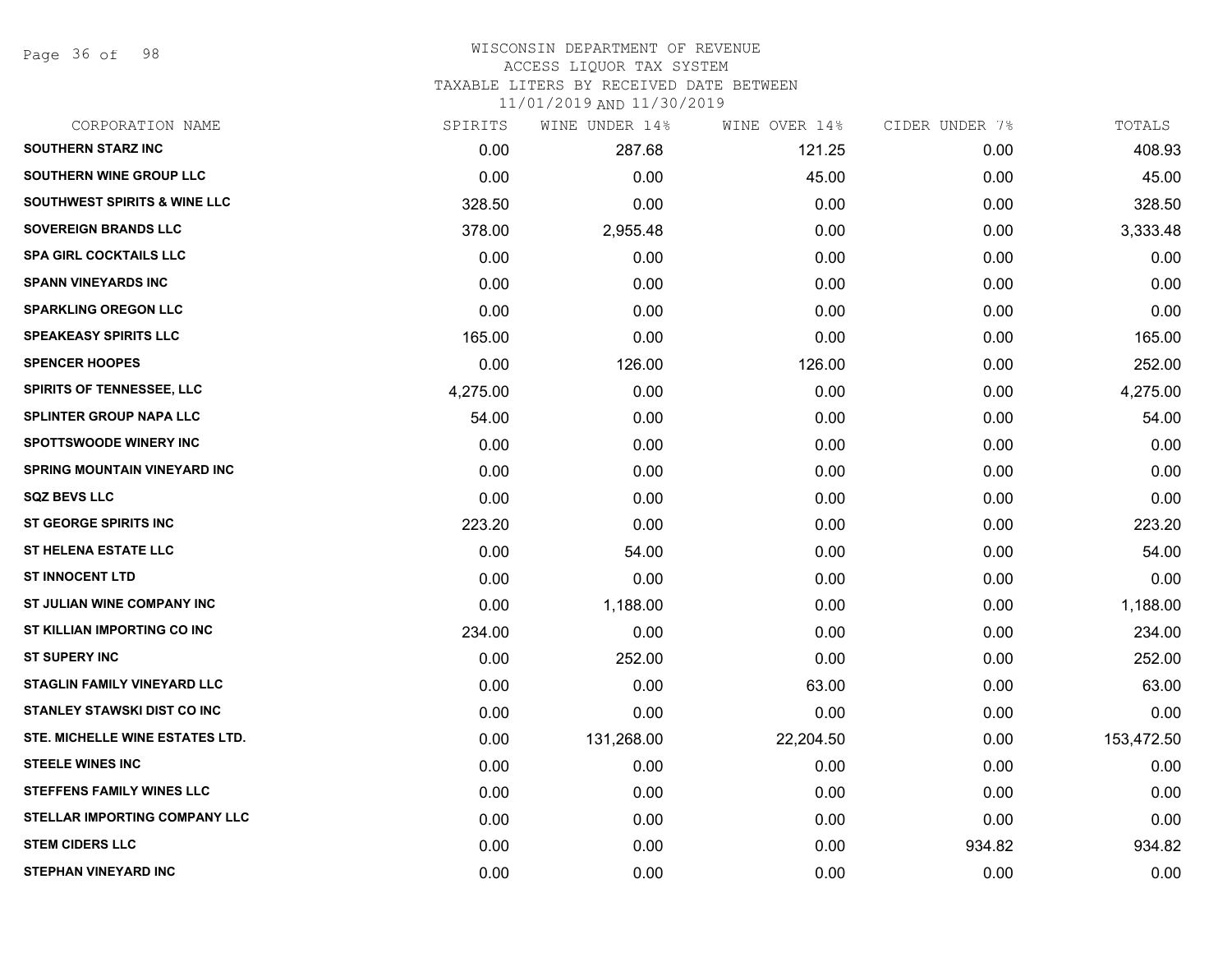Page 37 of 98

| CORPORATION NAME                             | SPIRITS   | WINE UNDER 14% | WINE OVER 14% | CIDER UNDER 7% | TOTALS     |
|----------------------------------------------|-----------|----------------|---------------|----------------|------------|
| <b>STEVEN EDMUNDS &amp; CORNELIA ST JOHN</b> | 0.00      | 0.00           | 0.00          | 0.00           | 0.00       |
| <b>STEWART CELLARS, LLC</b>                  | 0.00      | 90.00          | 0.00          | 0.00           | 90.00      |
| <b>STEZ &amp; BOWER</b>                      | 0.00      | 0.00           | 0.00          | 0.00           | 0.00       |
| <b>STOLI GROUP (USA) LLC</b>                 | 23,874.00 | 126.00         | 0.00          | 0.00           | 24,000.00  |
| <b>STOLLER IMPORTS INC</b>                   | 1,796.00  | 0.00           | 0.00          | 0.00           | 1,796.00   |
| <b>STOLLER VINEYARDS INC</b>                 | 0.00      | 630.00         | 0.00          | 0.00           | 630.00     |
| <b>STOLPMAN VINEYARDS LLC</b>                | 0.00      | 0.00           | 0.00          | 0.00           | 0.00       |
| <b>STONEBRAKER-SOLES INC</b>                 | 0.00      | 504.00         | 0.00          | 0.00           | 504.00     |
| <b>STONECUSHION INC</b>                      | 0.00      | 0.00           | 0.00          | 0.00           | 0.00       |
| STRALA VINEYARDS, LLC                        | 0.00      | 0.00           | 0.00          | 0.00           | 0.00       |
| <b>STUART BOSSOM</b>                         | 0.00      | 0.00           | 252.00        | 0.00           | 252.00     |
| SUGARLANDS DISTILLING COMPANY LLC            | 846.00    | 0.00           | 0.00          | 0.00           | 846.00     |
| <b>SUPERSTITION MEADERY</b>                  | 0.00      | 0.00           | 0.00          | 0.00           | 0.00       |
| <b>SURVILLE ENTERPRISES CORP</b>             | 90.00     | 5,938.09       | 0.00          | 0.00           | 6,028.09   |
| <b>SUTTER HOME WINERY INC</b>                | 427.50    | 431,134.41     | 4,617.00      | 0.00           | 436,178.91 |
| <b>SVENSKA FOOD &amp; BEVERAGE LLC</b>       | 0.00      | 0.00           | 0.00          | 0.00           | 0.00       |
| <b>SVP WINERY LLC</b>                        | 0.00      | 252.00         | 0.00          | 0.00           | 252.00     |
| <b>SWISH BEVERAGES LLC</b>                   | 0.00      | 0.00           | 0.00          | 0.00           | 0.00       |
| <b>T ELENTENY HOLDINGS LLC</b>               | 0.00      | 956.25         | 0.00          | 0.00           | 956.25     |
| T. EDWARD WINES, LTD                         | 204.00    | 126.00         | 0.00          | 0.00           | 330.00     |
| <b>TAFT STREET INC</b>                       | 0.00      | 0.00           | 0.00          | 0.00           | 0.00       |
| <b>TAKARA SAKE USA INC</b>                   | 0.00      | 1,272.60       | 729.00        | 0.00           | 2,001.60   |
| <b>TALLEY VINEYARDS INC</b>                  | 0.00      | 189.00         | 0.00          | 0.00           | 189.00     |
| <b>TAMBER BEY VINEYARDS LLC</b>              | 0.00      | 0.00           | 72.00         | 0.00           | 72.00      |
| <b>TATOMER INC</b>                           | 0.00      | 0.00           | 0.00          | 0.00           | 0.00       |
| <b>TATTERSALL COMPANIES LLC</b>              | 677.25    | 0.00           | 0.00          | 0.00           | 677.25     |
| <b>TEMPERANCE DISTILLING COMPANY</b>         | 346.30    | 69.70          | 0.00          | 0.00           | 416.00     |
| <b>TEQUILAS PREMIUM, INC</b>                 | 0.00      | 0.00           | 0.00          | 0.00           | 0.00       |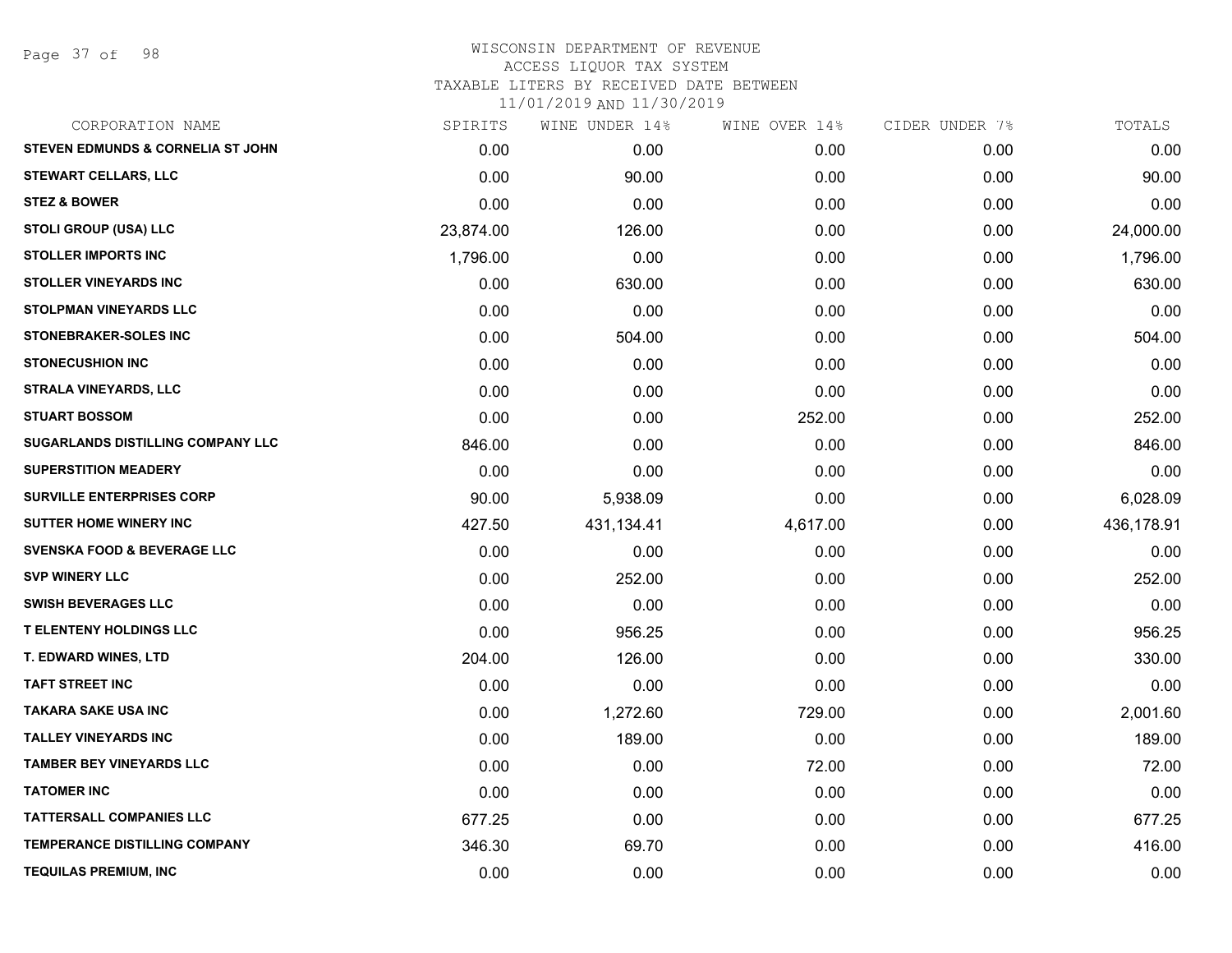Page 38 of 98

| CORPORATION NAME                        | SPIRITS  | WINE UNDER 14% | WINE OVER 14% | CIDER UNDER 7% | TOTALS     |
|-----------------------------------------|----------|----------------|---------------|----------------|------------|
| <b>TERRA SANCTA TRADING COMPANY LLC</b> | 0.00     | 0.00           | 0.00          | 0.00           | 0.00       |
| <b>TERRANEO MERCHANTS INC</b>           | 0.00     | 0.00           | 0.00          | 0.00           | 0.00       |
| <b>TERRAVANT WINE COMPANY LLC</b>       | 0.00     | 0.00           | 0.00          | 0.00           | 0.00       |
| <b>TERRESSENTIA CORPORATION</b>         | 0.00     | 0.00           | 0.00          | 0.00           | 0.00       |
| <b>TERRIZZI VINO INC</b>                | 0.00     | 0.00           | 0.00          | 0.00           | 0.00       |
| <b>TERROIR CSS, LLC</b>                 | 0.00     | 0.00           | 0.00          | 0.00           | 0.00       |
| <b>TEXACELLO, LLC</b>                   | 0.00     | 0.00           | 0.00          | 0.00           | 0.00       |
| <b>TGE LLC</b>                          | 0.00     | 846.90         | 0.00          | 0.00           | 846.90     |
| THE 11 WELLS SPIRITS COMPANY LLC        | 0.00     | 0.00           | 0.00          | 0.00           | 0.00       |
| THE AUSTRALIAN WINE CONNECTION INC      | 0.00     | $-66.57$       | 252.00        | 0.00           | 185.43     |
| THE BIALE ESTATE                        | 0.00     | 0.00           | 0.00          | 0.00           | 0.00       |
| THE BRANDER VINEYARD                    | 0.00     | 0.00           | 0.00          | 0.00           | 0.00       |
| THE EDRINGTON GROUP USA LLC             | 5,894.25 | 0.00           | 0.00          | 0.00           | 5,894.25   |
| THE GIRLS IN THE VINEYARD               | 0.00     | 0.00           | 0.00          | 0.00           | 0.00       |
| THE HARVEST IMPORTING                   | 0.00     | 0.00           | 0.00          | 0.00           | 0.00       |
| THE HESS COLLECTION WINERY              | 0.00     | 2,268.00       | 4,977.00      | 0.00           | 7,245.00   |
| THE INFINITE MONKEY THEOREM INC         | 0.00     | 0.00           | 0.00          | 0.00           | 0.00       |
| THE MEEKER VINEYARD                     | 0.00     | 0.00           | 0.00          | 0.00           | 0.00       |
| THE MORLET SELECTION INC                | 0.00     | 0.00           | 0.00          | 0.00           | 0.00       |
| THE MORNE WINE COMPANY                  | 0.00     | 0.00           | 0.00          | 0.00           | 0.00       |
| THE OJAI VINEYARD INC                   | 0.00     | 387.00         | 0.00          | 0.00           | 387.00     |
| THE R.S. LIPMAN COMPANY                 | 0.00     | 0.00           | 0.00          | 0.00           | 0.00       |
| THE RIVER WINE INC                      | 0.00     | 0.00           | 0.00          | 0.00           | 0.00       |
| THE SECOND GENERATION TRUST             | 0.00     | 15,501.74      | 1,350.00      | 0.00           | 16,851.74  |
| THE SILVERADO VINEYARDS                 | 0.00     | 0.00           | 0.00          | 0.00           | 0.00       |
| THE SORTING TABLE LLC                   | 0.00     | 652.50         | 18.00         | 0.00           | 670.50     |
| THE TRITON COLLECTION INC               | 0.00     | 540.00         | 0.00          | 0.00           | 540.00     |
| THE WINE GROUP INC                      | 0.00     | 845,022.76     | 28,132.50     | 0.00           | 873,155.26 |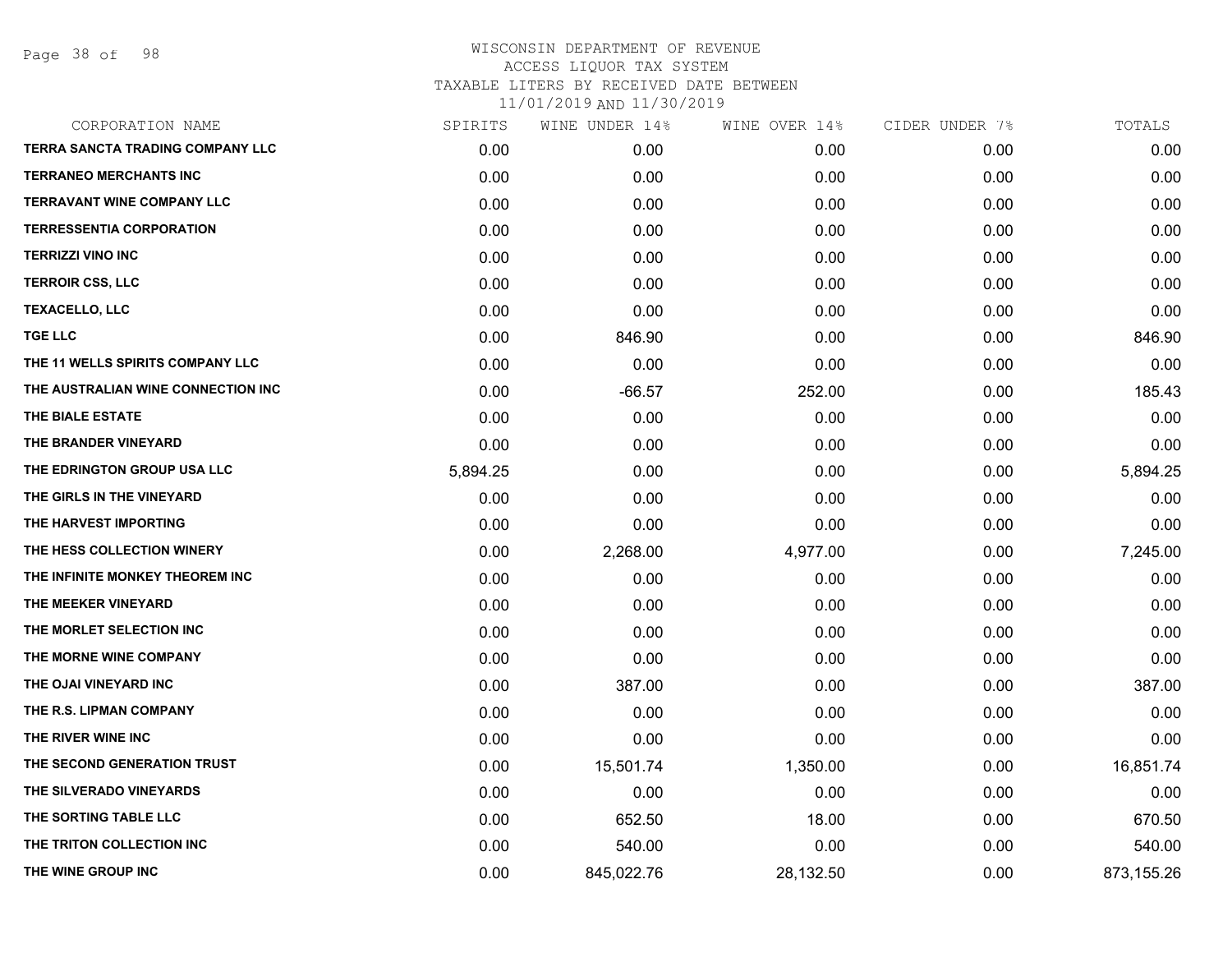Page 39 of 98

#### WISCONSIN DEPARTMENT OF REVENUE ACCESS LIQUOR TAX SYSTEM TAXABLE LITERS BY RECEIVED DATE BETWEEN

| CORPORATION NAME                              | SPIRITS  | WINE UNDER 14% | WINE OVER 14% | CIDER UNDER 7% | TOTALS    |
|-----------------------------------------------|----------|----------------|---------------|----------------|-----------|
| THE WINE SOURCE INC                           | 0.00     | 810.00         | 27.00         | 0.00           | 837.00    |
| THE WOODMAR GROUP LLC                         | 0.00     | 1,890.00       | 126.00        | 0.00           | 2,016.00  |
| THIRD LEAF WINES LLC                          | 0.00     | 126.00         | 0.00          | 0.00           | 126.00    |
| THOMAS ALLEN VINEYARDS & WINERY, LLC          | 0.00     | 0.00           | 882.00        | 0.00           | 882.00    |
| <b>THOMAS WILLIAM INC</b>                     | 0.00     | 0.00           | 0.00          | 0.00           | 0.00      |
| THREE FAT GUYS WINE LLC                       | 0.00     | 0.00           | 0.00          | 0.00           | 0.00      |
| THREE RING PRODUCTIONS LLC                    | 0.00     | 126.00         | 0.00          | 0.00           | 126.00    |
| <b>THURMAN J RODGERS</b>                      | 0.00     | 0.00           | 0.00          | 0.00           | 0.00      |
| TIGERS USA GLOBAL LOGISTICS INC               | 0.00     | 0.00           | 0.00          | 0.00           | 0.00      |
| <b>TITUS &amp; TITUS</b>                      | 0.00     | 0.00           | 0.00          | 0.00           | 0.00      |
| TMR WINE COMPANY LLC                          | 0.00     | 0.00           | 0.00          | 0.00           | 0.00      |
| TOAD HOLLOW VINEYARDS INC                     | 0.00     | 124.00         | 18.00         | 0.00           | 142.00    |
| <b>TOBIN JAMES CELLARS</b>                    | 0.00     | 0.00           | 0.00          | 0.00           | 0.00      |
| <b>TOBY BEALL</b>                             | 0.00     | 0.00           | 0.00          | 0.00           | 0.00      |
| <b>TOLLIVER RANCH BRANDS LLC</b>              | 0.00     | 0.00           | 522.00        | 0.00           | 522.00    |
| <b>TOM MEADOWCROFT</b>                        | 0.00     | 0.00           | 0.00          | 0.00           | 0.00      |
| <b>TREANA WINERY LLC</b>                      | 0.00     | 1,008.00       | 3,917.00      | 0.00           | 4,925.00  |
| <b>TREASURY WINE ESTATES AMERICAS COMPANY</b> | 0.00     | 67,802.76      | 9,702.00      | 0.00           | 77,504.76 |
| TREFETHEN VINEYARDS WINERY INC                | 0.00     | 0.00           | 274.50        | 0.00           | 274.50    |
| <b>TREMAINE ATKINSON</b>                      | 1,170.00 | 0.00           | 0.00          | 0.00           | 1,170.00  |
| <b>TRENTADUE WINERY LLC</b>                   | 0.00     | 63.00          | 378.00        | 0.00           | 441.00    |
| <b>TREVOR J SHEEHAN</b>                       | 0.00     | 0.00           | 0.00          | 0.00           | 0.00      |
| TRI VIN IMPORTS INC                           | 0.00     | 25,262.83      | 18.00         | 0.00           | 25,280.83 |
| <b>TRIM WINES LLC</b>                         | 0.00     | 252.00         | 0.00          | 0.00           | 252.00    |
| <b>TRINITAS CELLARS LLC</b>                   | 0.00     | 0.00           | 0.00          | 0.00           | 0.00      |
| <b>TRIONE VINEYARDS LLC</b>                   | 0.00     | 0.00           | 45.00         | 0.00           | 45.00     |
| <b>TRI-STAR MARKETING INC</b>                 | 0.00     | 5,202.00       | 378.00        | 0.00           | 5,580.00  |
| TRUJILLO WINES, LLC                           | 0.00     | 0.00           | 0.00          | 0.00           | 0.00      |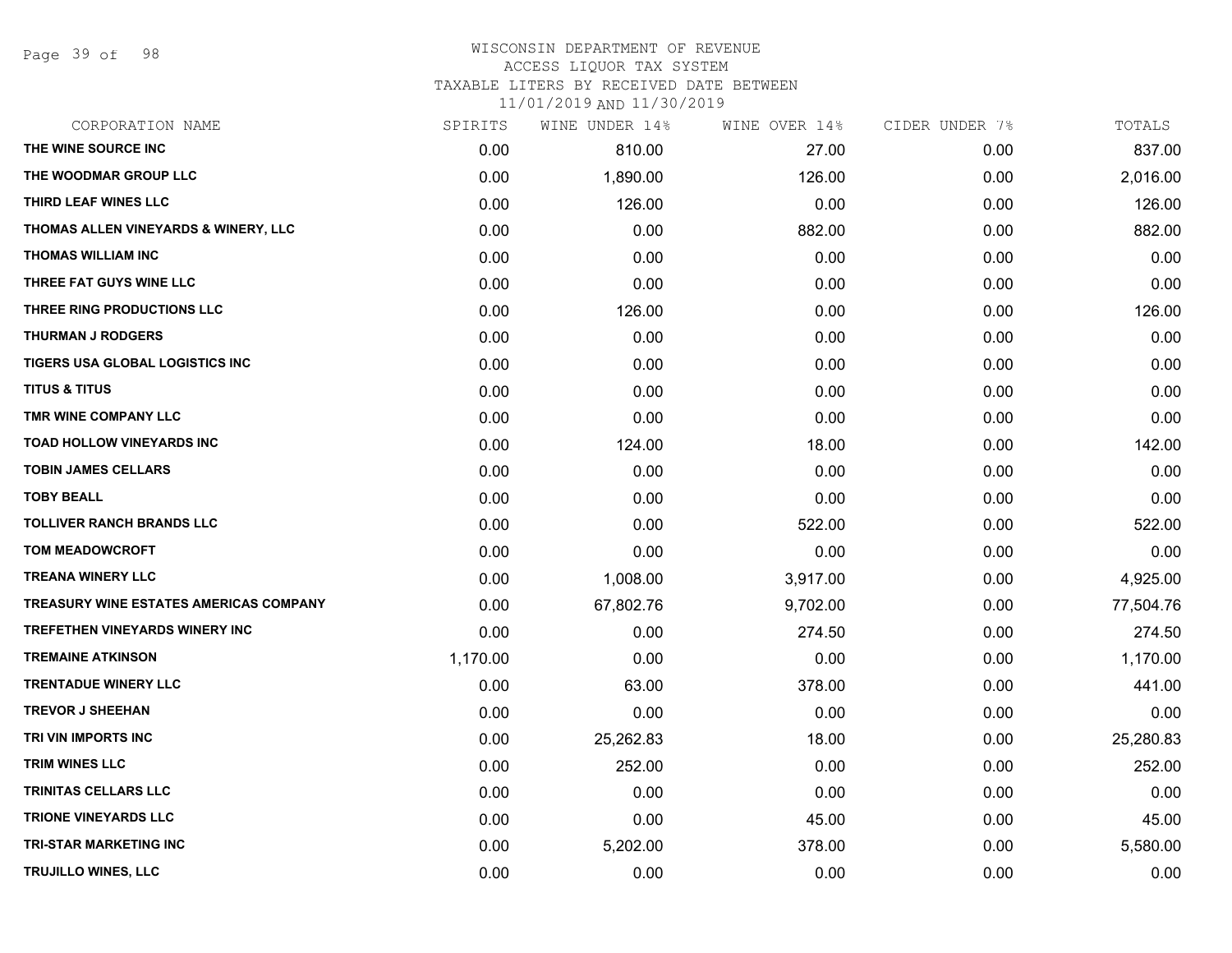Page 40 of 98

#### WISCONSIN DEPARTMENT OF REVENUE ACCESS LIQUOR TAX SYSTEM

TAXABLE LITERS BY RECEIVED DATE BETWEEN

| CORPORATION NAME                            | SPIRITS    | WINE UNDER 14% | WINE OVER 14% | CIDER UNDER 7% | TOTALS     |
|---------------------------------------------|------------|----------------|---------------|----------------|------------|
| <b>TRUVINO INC</b>                          | 0.00       | 1,954.50       | 0.00          | 0.00           | 1,954.50   |
| TURLEY WINE CELLARS INC                     | 0.00       | 18.00          | 504.00        | 0.00           | 522.00     |
| TURN KEY WINE BRANDS LLC                    | 0.00       | 252.00         | 144.00        | 0.00           | 396.00     |
| <b>TURNBULL WINE CELLARS</b>                | 0.00       | 0.00           | 0.00          | 0.00           | 0.00       |
| TWIN PEAKS WINERY INC                       | 0.00       | 0.00           | 139.50        | 0.00           | 139.50     |
| <b>TWO BROTHERS ARTISAN SPIRITS COMPANY</b> | 1,703.44   | 0.00           | 0.00          | 0.00           | 1,703.44   |
| <b>TWO SONS IMPORTS LLC</b>                 | 0.00       | 0.00           | 0.00          | 0.00           | 0.00       |
| TWO WORLDS WINE COMPANY, LLC                | 0.00       | 0.00           | 0.00          | 0.00           | 0.00       |
| UGLY DOG DISTILLERY, LLC                    | 0.00       | 0.00           | 0.00          | 0.00           | 0.00       |
| <b>UMPQUA WINE WORKS LLC</b>                | 0.00       | 0.00           | 0.00          | 0.00           | 0.00       |
| UNCLE JOHN'S FRUIT HOUSE WINERY LLC         | 0.00       | 0.00           | 0.00          | 0.00           | 0.00       |
| UNDERGROUND WINE PROJECT LLC                | 0.00       | 0.00           | 0.00          | 0.00           | 0.00       |
| <b>UNION WINE COMPANY</b>                   | 0.00       | 2,645.40       | 0.00          | 0.00           | 2,645.40   |
| <b>UNITED SPIRITS INC</b>                   | 0.00       | 0.00           | 0.00          | 0.00           | 0.00       |
| UNITED STATES DISTILLED PRODUCTS CO.        | 277,987.95 | 58,363.34      | 1,947.00      | 0.00           | 338,298.29 |
| UNTI WINE CO LLC                            | 0.00       | 0.00           | 0.00          | 0.00           | 0.00       |
| UPCHURCH VINEYARD LLC                       | 0.00       | 0.00           | 0.00          | 0.00           | 0.00       |
| <b>USA WINE IMPORTS INC</b>                 | 0.00       | 1,338.75       | 0.00          | 0.00           | 1,338.75   |
| <b>USA WINE WEST LLC</b>                    | 2,916.00   | 13,560.19      | 2,479.50      | 0.00           | 18,955.69  |
| <b>UVE ENTERPRISES INC</b>                  | 0.00       | 2,466.00       | 526.50        | 0.00           | 2,992.50   |
| V & C LLC                                   | 0.00       | 0.00           | 0.00          | 0.00           | 0.00       |
| <b>V2 WINE GROUP LLC</b>                    | 0.00       | 0.00           | 0.00          | 0.00           | 0.00       |
| <b>VALCKENBERG INTERNATIONAL INC</b>        | 0.00       | 0.00           | 0.00          | 0.00           | 0.00       |
| <b>VALOR WINE CO LLC</b>                    | 0.00       | 0.00           | 0.00          | 0.00           | 0.00       |
| VAN RUITEN FAMILY WINERY LLC                | 0.00       | 0.00           | 0.00          | 0.00           | 0.00       |
| <b>VANDER MILL LLC</b>                      | 0.00       | 0.00           | 0.00          | 1,468.11       | 1,468.11   |
| <b>VELOCITY DISTRIBUTION COMPANY, LLC</b>   | 0.00       | 0.00           | 0.00          | 0.00           | 0.00       |
| <b>VEN CAL RANCHES LLC</b>                  | 0.00       | 0.00           | 0.00          | 0.00           | 0.00       |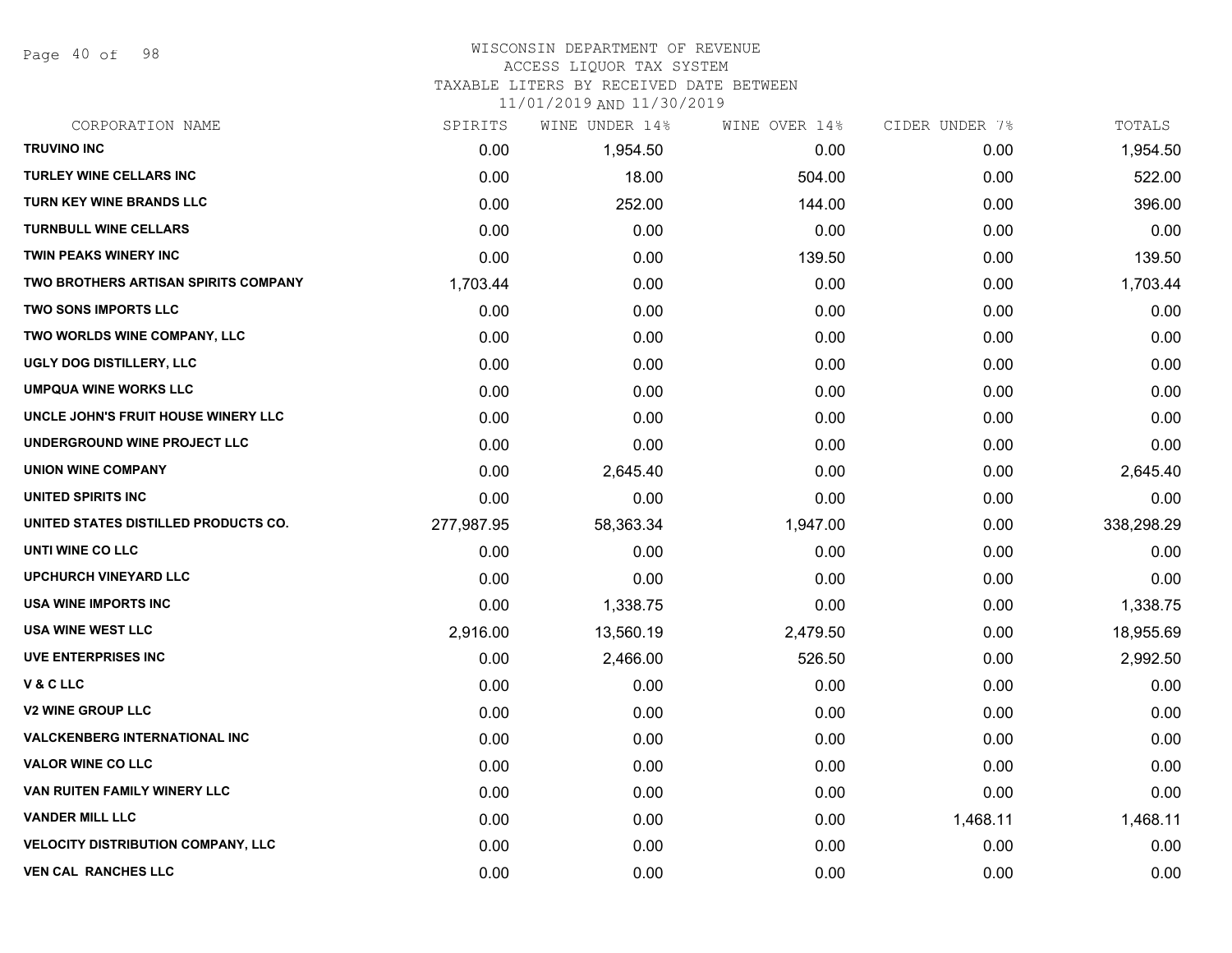Page 41 of 98

### WISCONSIN DEPARTMENT OF REVENUE ACCESS LIQUOR TAX SYSTEM TAXABLE LITERS BY RECEIVED DATE BETWEEN

| CORPORATION NAME                      | SPIRITS  | WINE UNDER 14% | WINE OVER 14% | CIDER UNDER 7% | TOTALS    |
|---------------------------------------|----------|----------------|---------------|----------------|-----------|
| <b>VENGE VINEYARDS INC</b>            | 0.00     | 0.00           | 189.00        | 0.00           | 189.00    |
| <b>VERITY WINES LLC</b>               | 0.00     | 0.00           | 0.00          | 0.00           | 0.00      |
| <b>VERMEIL WINE GROUP LLC</b>         | 0.00     | 0.00           | 0.00          | 0.00           | 0.00      |
| <b>VERMONT HARD CIDER COMPANY LLC</b> | 0.00     | 0.00           | 0.00          | 3,117.00       | 3,117.00  |
| VI. SCO. INC                          | 0.00     | 0.00           | 0.00          | 0.00           | 0.00      |
| <b>VIAS IMPORTS LTD</b>               | 0.00     | 0.00           | 0.00          | 0.00           | 0.00      |
| <b>VICENTE GANDIA USA INC</b>         | 0.00     | 0.00           | 0.00          | 0.00           | 0.00      |
| <b>VIEUX VINS INC</b>                 | 0.00     | 216.00         | 319.50        | 0.00           | 535.50    |
| <b>VIKRE DISTILLERY LLC</b>           | 1,165.50 | 0.00           | 0.00          | 0.00           | 1,165.50  |
| <b>VILLA CREEK INC</b>                | 0.00     | 0.00           | 0.00          | 0.00           | 0.00      |
| <b>VILLA ENCINAL PARTNERS LP</b>      | 0.00     | 0.00           | 0.00          | 0.00           | 0.00      |
| <b>VILLA SAN JULIETTE INC</b>         | 0.00     | 0.00           | 0.00          | 0.00           | 0.00      |
| VIN DE ZO LLC                         | 0.00     | 0.00           | 0.00          | 0.00           | 0.00      |
| <b>VIN DIVINO LTD</b>                 | 387.00   | 135.00         | 27.00         | 0.00           | 549.00    |
| <b>VINA ROBLES INC</b>                | 0.00     | 36.00          | 351.00        | 0.00           | 387.00    |
| <b>VINAMERICAS INC</b>                | 0.00     | 332.92         | 0.00          | 0.00           | 332.92    |
| <b>VINCENZO PADULA</b>                | 0.00     | 0.00           | 0.00          | 0.00           | 0.00      |
| <b>VINE CLIFF WINERY INC</b>          | 0.00     | 0.00           | 0.00          | 0.00           | 0.00      |
| <b>VINE CONNECTIONS LLC</b>           | 0.00     | 907.20         | 373.32        | 0.00           | 1,280.52  |
| <b>VINEBURG LLC</b>                   | 0.00     | 0.00           | $-27.00$      | 0.00           | $-27.00$  |
| <b>VINEYARD 29 LLC</b>                | 0.00     | 0.00           | 0.00          | 0.00           | 0.00      |
| <b>VINEYARD BRANDS LLC</b>            | 0.00     | 11,539.50      | 234.00        | 0.00           | 11,773.50 |
| VINO DEL SOL INC                      | 0.00     | 1,071.00       | 225.00        | 0.00           | 1,296.00  |
| <b>VINO LOGICS CORPORATION</b>        | 0.00     | 189.00         | 216.00        | 0.00           | 405.00    |
| <b>VINO.COM LLC</b>                   | 0.00     | 3,870.00       | 308.00        | 3,524.00       | 7,702.00  |
| <b>VINOANDES LLC</b>                  | 0.00     | 47.00          | 19.00         | 0.00           | 66.00     |
| <b>VINOVIA WINE GROUP INC</b>         | 0.00     | 540.00         | 0.00          | 0.00           | 540.00    |
| <b>VINTAGE '59 IMPORTS LLC</b>        | 0.00     | 270.00         | 0.00          | 0.00           | 270.00    |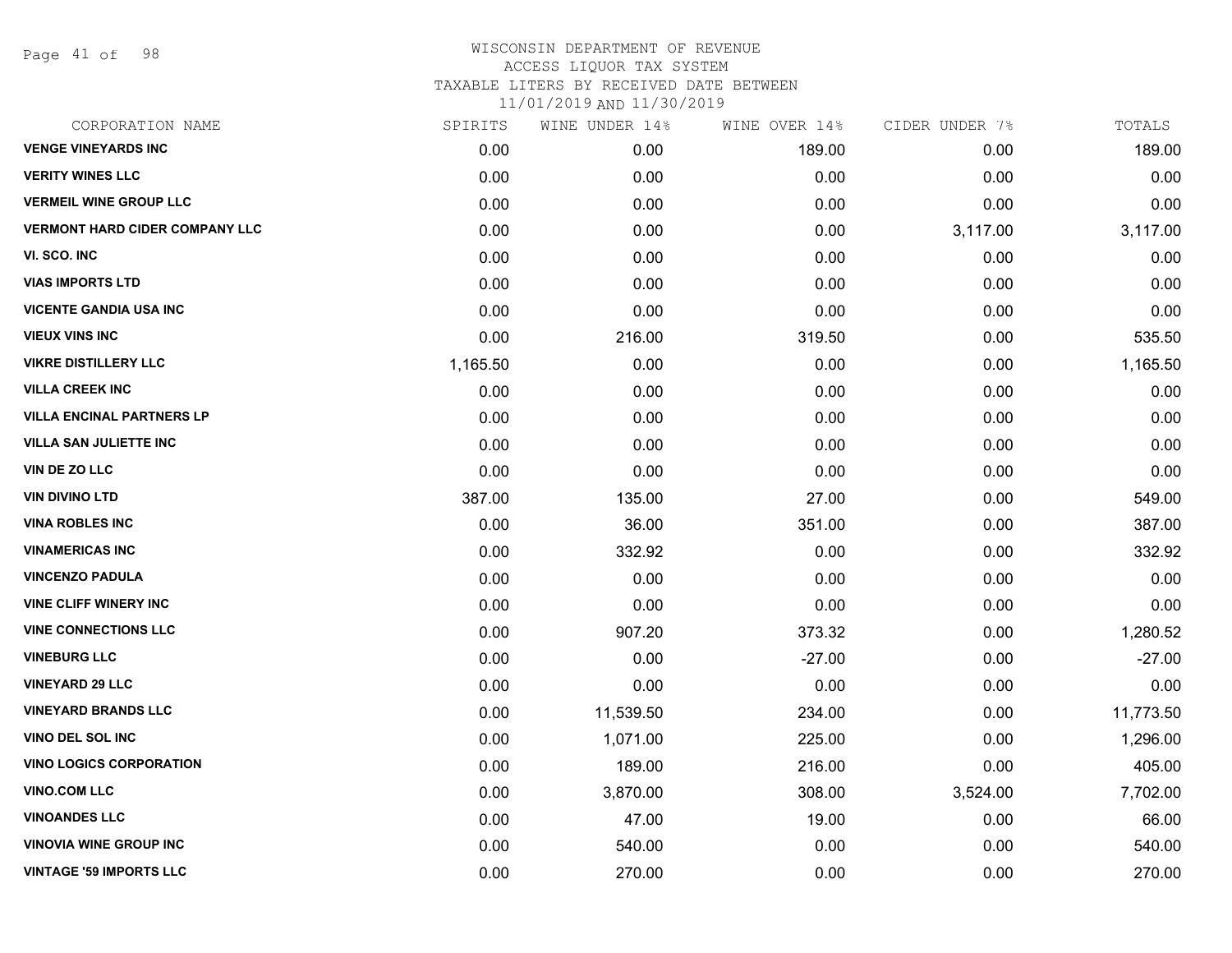Page 42 of 98

#### WISCONSIN DEPARTMENT OF REVENUE ACCESS LIQUOR TAX SYSTEM TAXABLE LITERS BY RECEIVED DATE BETWEEN

| CORPORATION NAME                        | SPIRITS   | WINE UNDER 14% | WINE OVER 14% | CIDER UNDER 7% | TOTALS     |
|-----------------------------------------|-----------|----------------|---------------|----------------|------------|
| <b>VINTAGE POINT LLC</b>                | 0.00      | 0.00           | 126.00        | 0.00           | 126.00     |
| <b>VINTAGE WINE ESTATES, INC.</b>       | 0.00      | 2,547.00       | 2,531.25      | 0.00           | 5,078.25   |
| <b>VINTURE WINE COMPANY LLC</b>         | 0.00      | 0.00           | 126.00        | 0.00           | 126.00     |
| <b>VINTUS LLC</b>                       | 0.00      | 0.00           | 0.00          | 0.00           | 0.00       |
| <b>VISION WINE &amp; SPIRITS LLC</b>    | 45.00     | 175.50         | 27.00         | 0.00           | 247.50     |
| <b>VITANI SPIRITS LLC</b>               | 0.00      | 0.00           | 0.00          | 0.00           | 0.00       |
| <b>VOLIO VINO IMPORTS, INC.</b>         | 0.00      | 9.00           | 0.00          | 0.00           | 9.00       |
| <b>VOTTO VINES IMPORTING INC</b>        | 0.00      | 0.00           | 0.00          | 0.00           | 0.00       |
| <b>VTPR INC</b>                         | 0.00      | 0.00           | 0.00          | 0.00           | 0.00       |
| <b>W J DEUTSCH &amp; SONS LTD</b>       | 15,164.50 | 151,614.84     | 9,902.24      | 0.00           | 176,681.58 |
| <b>WAGNER WINE COMPANY LLC</b>          | 0.00      | 5,526.00       | 10,656.00     | 0.00           | 16,182.00  |
| <b>WAGNER WINERY LLC</b>                | 0.00      | 0.00           | 0.00          | 0.00           | 0.00       |
| <b>WALTER NOVOSEL</b>                   | 0.00      | 0.00           | 0.00          | 0.00           | 0.00       |
| <b>WEBSTER BARNES LLC</b>               | 0.00      | 0.00           | 0.00          | 0.00           | 0.00       |
| <b>WEIBEL INCORPORATED</b>              | 0.00      | 495.00         | 0.00          | 0.00           | 495.00     |
| <b>WEIN BAUER INC</b>                   | 0.00      | 25,274.53      | 0.00          | 0.00           | 25,274.53  |
| <b>WELL OILED WINE COMPANY LLC</b>      | 0.00      | 0.00           | 0.00          | 0.00           | 0.00       |
| <b>WEST COAST WINE PARTNERS LLC</b>     | 0.00      | 0.00           | 0.00          | 0.00           | 0.00       |
| WEST MICHIGAN RUM COMPANY, LLC          | 0.00      | 0.00           | 0.00          | 0.00           | 0.00       |
| <b>WESTERN SPIRITS BEVERAGE CO LLC</b>  | 3,372.00  | 0.00           | 0.00          | 0.00           | 3,372.00   |
| <b>WEYGANDT-METZLER IMPORTING LTD</b>   | 0.00      | 486.72         | 0.00          | 0.00           | 486.72     |
| <b>WHISKEY ACRES DISTILLING CO</b>      | 0.00      | 0.00           | 0.00          | 0.00           | 0.00       |
| WHYTE AND MACKAY (AMERICAS) LIMITED LLC | 0.00      | 0.00           | 0.00          | 0.00           | 0.00       |
| <b>WI INC</b>                           | 211.50    | 0.00           | 0.00          | 0.00           | 211.50     |
| <b>WILD AGAVE IMPORTS LLC</b>           | 0.00      | 0.00           | 0.00          | 0.00           | 0.00       |
| <b>WILLAMETTE VALLEY VINEYARDS INC</b>  | 0.00      | 252.00         | 0.00          | 0.00           | 252.00     |
| <b>WILLIAM GRANT &amp; SONS INC</b>     | 41,555.25 | 0.00           | 0.00          | 0.00           | 41,555.25  |
| <b>WILLIAM P KNUTTEL</b>                | 0.00      | 0.00           | 0.00          | 0.00           | 0.00       |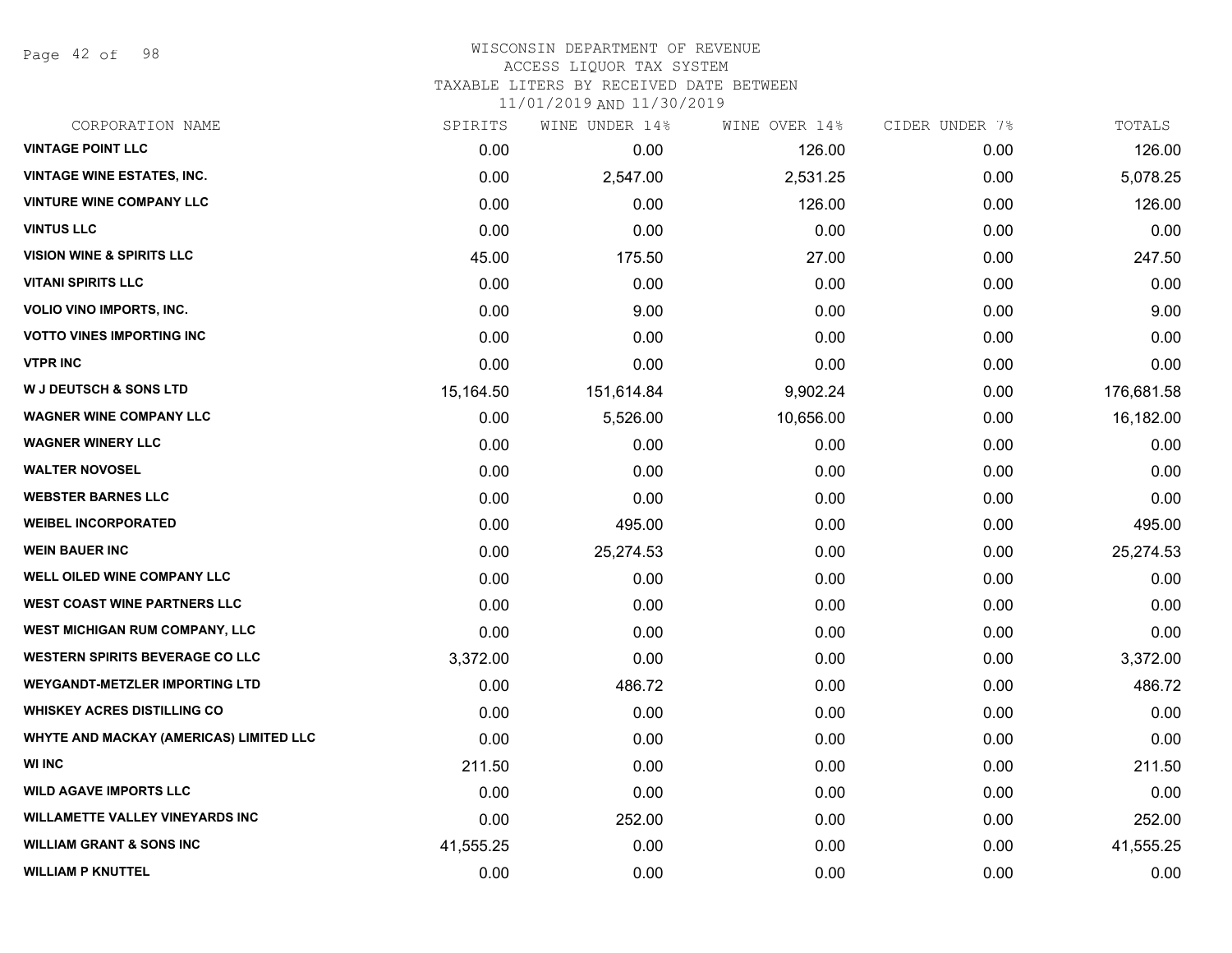Page 43 of 98

#### WISCONSIN DEPARTMENT OF REVENUE ACCESS LIQUOR TAX SYSTEM

TAXABLE LITERS BY RECEIVED DATE BETWEEN

| CORPORATION NAME                               | SPIRITS | WINE UNDER 14% | WINE OVER 14% | CIDER UNDER 7% | TOTALS    |
|------------------------------------------------|---------|----------------|---------------|----------------|-----------|
| <b>WILLIAM PRICE III</b>                       | 0.00    | 0.00           | 0.00          | 0.00           | 0.00      |
| <b>WILLIAM T HOLLORAN</b>                      | 0.00    | 531.10         | 0.00          | 0.00           | 531.10    |
| <b>WILLIAM TIMOTHY EDWARDS</b>                 | 0.00    | 0.00           | 0.00          | 0.00           | 0.00      |
| <b>WILLIAM WOLF BRAND LLC</b>                  | 0.00    | 0.00           | 0.00          | 0.00           | 0.00      |
| <b>WILLIAM WOODRUFF</b>                        | 0.00    | 0.00           | 0.00          | 0.00           | 0.00      |
| <b>WILLIAMS &amp; SELYEM LLC</b>               | 0.00    | 0.00           | 0.00          | 0.00           | 0.00      |
| <b>WILSON CREEK WINERY &amp; VINEYARDS INC</b> | 0.00    | 0.00           | 0.00          | 0.00           | 0.00      |
| <b>WILSON DANIELS LLC</b>                      | 0.00    | 2,995.33       | 816.75        | 0.00           | 3,812.08  |
| <b>WINDY CITY DISTILLING INC</b>               | 0.00    | 0.00           | 0.00          | 0.00           | 0.00      |
| <b>WINE BRIDGE IMPORTS INC</b>                 | 0.00    | 504.00         | 0.00          | 0.00           | 504.00    |
| WINE COUNTRY INTERNATIONAL INC                 | 0.00    | 522.00         | 0.00          | 0.00           | 522.00    |
| <b>WINE CREEK LLC</b>                          | 0.00    | 0.00           | 0.00          | 0.00           | 0.00      |
| <b>WINE HOOLIGANS LLC</b>                      | 0.00    | 783.00         | 36.00         | 0.00           | 819.00    |
| <b>WINE SPOTS CELLARS, INC.</b>                | 0.00    | 0.00           | 0.00          | 0.00           | 0.00      |
| <b>WINE WINE SITUATION LLC</b>                 | 0.00    | 0.00           | 0.00          | 0.00           | 0.00      |
| <b>WINEPLAYGROUND.COM INC</b>                  | 0.00    | 0.00           | 216.00        | 0.00           | 216.00    |
| <b>WINERIES &amp; SELECT PRODUCTS LLC</b>      | 0.00    | 837.00         | 225.00        | 0.00           | 1,062.00  |
| <b>WINERY EXCHANGE, INC.</b>                   | 0.00    | 36,726.75      | 0.00          | 0.00           | 36,726.75 |
| <b>WINES OF FRANCE INC</b>                     | 0.00    | 225.00         | 0.00          | 0.00           | 225.00    |
| <b>WINES UNLIMITED INC</b>                     | 0.00    | 5,242.50       | 0.00          | 0.00           | 5,242.50  |
| <b>WINESELLERS LTD</b>                         | 0.00    | 9,823.00       | 132.00        | 36.00          | 9,991.00  |
| <b>WINNESHIEK WILDBERRY WINERY LLC</b>         | 0.00    | 0.00           | 0.00          | 0.00           | 0.00      |
| <b>WISD LLC</b>                                | 0.00    | 126.00         | 72.00         | 0.00           | 198.00    |
| <b>WOLFFER ESTATE VINEYARDS INC</b>            | 0.00    | 0.00           | 0.00          | 0.00           | 0.00      |
| <b>WOODSON WINES LLC</b>                       | 0.00    | 0.00           | 0.00          | 0.00           | 0.00      |
| <b>WOOLER BRANDS INC</b>                       | 63.00   | 0.00           | 0.00          | 0.00           | 63.00     |
| <b>WORLD TRAVELER IMPORTS LLC</b>              | 0.00    | 0.00           | 0.00          | 0.00           | 0.00      |
| <b>WORLDWIDE CELLARS INC</b>                   | 0.00    | 2,070.00       | 0.00          | 0.00           | 2,070.00  |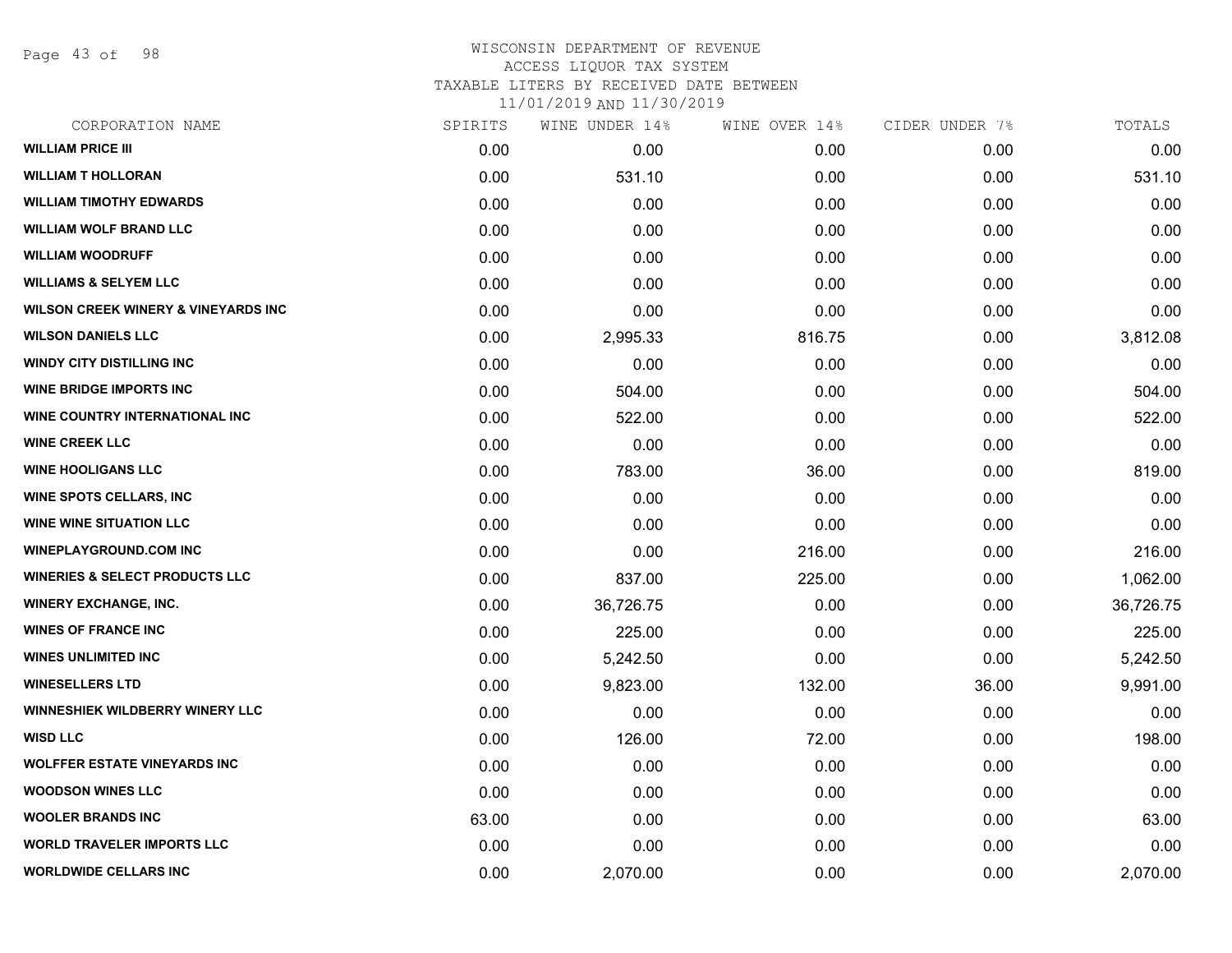Page 44 of 98

| CORPORATION NAME            | SPIRITS      | UNDER 14%<br>WINE | 14%<br>WINE OVER | CIDER<br>7%<br>UNDER | TOTALS        |
|-----------------------------|--------------|-------------------|------------------|----------------------|---------------|
| <b>WRS CO. LLC</b>          | 0.00         | 0.00              | 0.00             | 0.00                 | 0.00          |
| XXX DISTILLERY, LLC         | 0.00         | 0.00              | 0.00             | 0.00                 | 0.00          |
| YAEGAKI CORPORATION OF USA  | 0.00         | 792.00            | 169.20           | 0.00                 | 961.20        |
| YORKVILLE CELLARS INC       | 0.00         | 0.00              | 0.00             | 0.00                 | 0.00          |
| YOUNTVILLE WINE IMPORTS LLC | 0.00         | 0.00              | 0.00             | 0.00                 | 0.00          |
| <b>ZACH HOLLINGSWORTH</b>   | 0.00         | 0.00              | 0.00             | 0.00                 | 0.00          |
| <b>ZD WINES LLC</b>         | 0.00         | 0.00              | 0.00             | 0.00                 | 0.00          |
| <b>ZEILER SPIRITS LLC</b>   | 0.00         | 0.00              | 0.00             | 0.00                 | 0.00          |
| <b>ZONIN USA INC</b>        | 0.00         | 21,538.69         | 216.00           | 0.00                 | 21,754.69     |
| TOTAL LITERS FOR 11/30/2019 | 5,124,975.98 | 4,399,799.09      | 424,072.40       | 219,783.00           | 10,168,630.47 |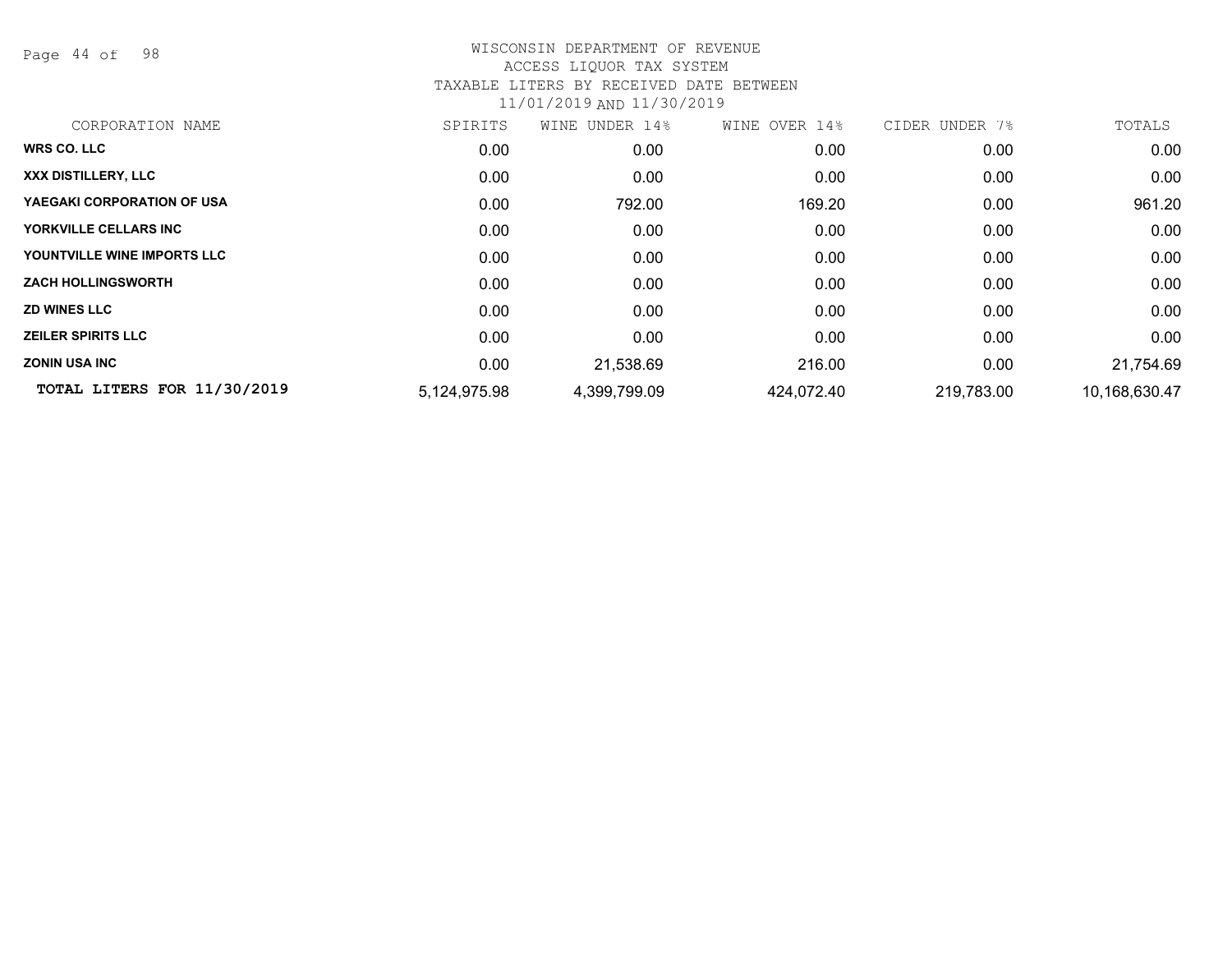Page 45 of 98

## WISCONSIN DEPARTMENT OF REVENUE ACCESS LIQUOR TAX SYSTEM TAXABLE LITERS BY RECEIVED DATE BETWEEN 11/01/2019 AND 11/30/2019

CORPORATION NAME SPIRITS WINE UNDER 14% WINE OVER 14% CIDER UNDER 7% TOTALS

**IN STATE WHOLESALER (W)**

| <b>1848 DISTRIBUTING COMPANY, LLC</b>         | 0.00       | 0.00      | 0.00     | 0.00 | 0.00       |
|-----------------------------------------------|------------|-----------|----------|------|------------|
| ALLSTATE LIQUOR & WINE COMPANY, INC.          | 0.00       | 0.00      | 0.00     | 0.00 | 0.00       |
| <b>AVA WINE &amp; SPIRITS LLC</b>             | 0.00       | 0.00      | 0.00     | 0.00 | 0.00       |
| <b>BADGER DISTRIBUTING OF MILWAUKEE LLC</b>   | 0.00       | 0.00      | 0.00     | 0.00 | 0.00       |
| <b>BADGER LIQUOR CO. INC.</b>                 | 174,943.05 | 67,015.44 | 4,416.00 | 0.00 | 246,374.49 |
| <b>BADGER STATE WINERY COOPERATIVE</b>        | 0.00       | 0.00      | 0.00     | 0.00 | 0.00       |
| <b>BADGER WINE &amp; SPIRITS LLC</b>          | 0.00       | 0.00      | 0.00     | 0.00 | 0.00       |
| BEECHWOOD DISTRIBUTORS, INC.                  | 0.00       | $-835.00$ | 0.00     | 0.00 | $-835.00$  |
| BEER CAPITOL DISTRIBUTING LLC                 | 0.00       | 0.00      | 0.00     | 0.00 | 0.00       |
| <b>BILJANA KLATT</b>                          | 444.75     | 0.00      | 0.00     | 0.00 | 444.75     |
| BILL'S DISTRIBUTING, LTD.                     | 0.00       | 0.00      | 0.00     | 0.00 | 0.00       |
| <b>BRANT T NEHMER</b>                         | 0.00       | 0.00      | 0.00     | 0.00 | 0.00       |
| <b>BREAKTHRU BEVERAGE GROUP LLC</b>           | 0.00       | 0.00      | 0.00     | 0.00 | 0.00       |
| <b>BREAKTHRU BEVERAGE GROUP LLC</b>           | 64,512.19  | 25,200.13 | 504.00   | 0.00 | 90,216.32  |
| <b>BREAKTHRU BEVERAGE WISCONSIN NORTH LLC</b> | 0.00       | 0.00      | 0.00     | 0.00 | 0.00       |
| <b>C.J.W., INC.</b>                           | 0.00       | 0.00      | 0.00     | 0.00 | 0.00       |
| <b>CAPITOL-HUSTING COMPANY, INC.</b>          | 62,597.25  | 91,318.46 | 3,108.00 | 0.00 | 157,023.71 |
| <b>CHAS A BERNICK INC</b>                     | 0.00       | 0.00      | 0.00     | 0.00 | 0.00       |
| <b>CHRISTY SMITH</b>                          | 0.00       | 0.00      | 0.00     | 0.00 | 0.00       |
| <b>CHROMATIC WINE COMPANY LLC</b>             | 0.00       | 0.00      | 0.00     | 0.00 | 0.00       |
| DE PERE LIQUOR CO LLC                         | 0.00       | 0.00      | 0.00     | 0.00 | 0.00       |
| <b>DEAN DISTRIBUTING, INC.</b>                | 0.00       | 0.00      | 0.00     | 0.00 | 0.00       |
| <b>DEAN DISTRIBUTING, INC.</b>                | 0.00       | 0.00      | 0.00     | 0.00 | 0.00       |
| DEWITT CHURCH GOODS, INC.                     | 0.00       | 0.00      | 0.00     | 0.00 | 0.00       |
| <b>DIONYSUS DISTRIBUTORS, LLC</b>             | 0.00       | 0.00      | 0.00     | 0.00 | 0.00       |
| <b>FABIANO BROTHERS - WISCONSIN LLC</b>       | 0.00       | 0.00      | 0.00     | 0.00 | 0.00       |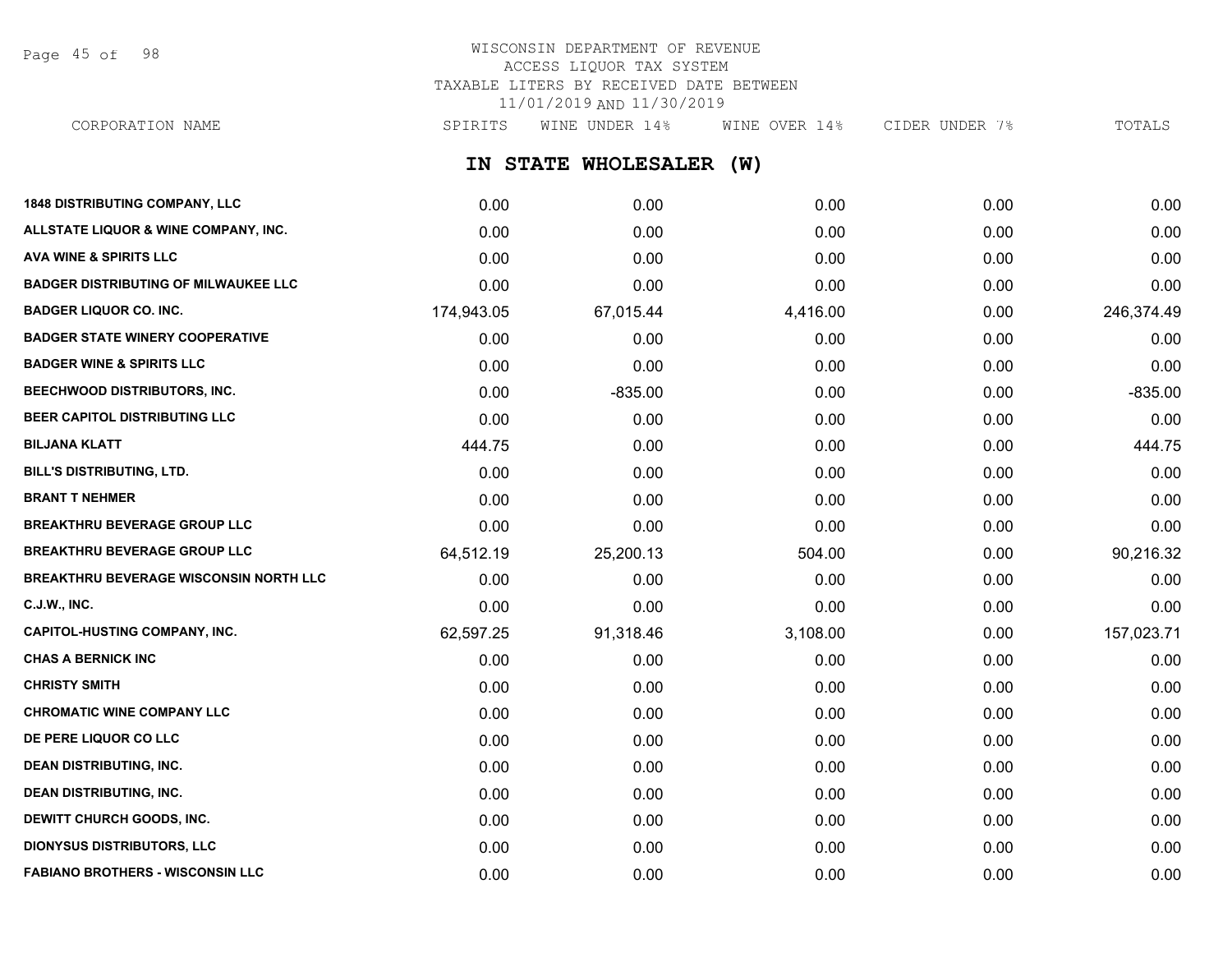Page 46 of 98

## WISCONSIN DEPARTMENT OF REVENUE ACCESS LIQUOR TAX SYSTEM TAXABLE LITERS BY RECEIVED DATE BETWEEN

| CORPORATION NAME                                 | SPIRITS   | WINE UNDER 14% | WINE OVER 14% | CIDER UNDER 7% | TOTALS      |
|--------------------------------------------------|-----------|----------------|---------------|----------------|-------------|
| <b>FAUSTO FIORAVANTI</b>                         | 0.00      | 0.00           | 0.00          | 0.00           | 0.00        |
| FLANIGAN DISTRIBUTING OF DOOR COUNTY, INC.       | 0.00      | 0.00           | 0.00          | 0.00           | 0.00        |
| FOUR SEASONS BEER DISTRIBUTORS INC               | 0.00      | 0.00           | 0.00          | 0.00           | 0.00        |
| <b>FRANK BEER DISTRIBUTORS, INC.</b>             | 0.00      | 0.00           | 0.00          | 0.00           | 0.00        |
| <b>FRANK J MIRENDA SR</b>                        | 0.00      | 0.00           | 0.00          | 0.00           | 0.00        |
| <b>FRANK LIQUOR COMPANY, INC.</b>                | 55,987.51 | 18,570.57      | 0.00          | 0.00           | 74,558.08   |
| <b>FRANK LIQUORS OF LA CROSSE, INC.</b>          | 0.00      | 0.00           | 0.00          | 0.00           | 0.00        |
| <b>GENERAL BEER DISTRIBUTORS CO.</b>             | 0.00      | 0.00           | 0.00          | 0.00           | 0.00        |
| <b>GENERAL BEER DISTRIBUTORS CO. - MILWAUKEE</b> | 0.00      | 0.00           | 0.00          | 0.00           | 0.00        |
| <b>GENERAL BEER-NORTHEAST INC</b>                | 0.00      | 0.00           | 0.00          | 0.00           | 0.00        |
| <b>GENERAL BEER-NORTHEAST INC</b>                | 0.00      | 0.00           | 0.00          | 0.00           | 0.00        |
| <b>GENERAL BEER-NORTHWEST, INC.</b>              | 0.00      | 0.00           | 0.00          | 0.00           | 0.00        |
| <b>GENERAL BEER-NORTHWEST, INC.</b>              | 0.00      | 0.00           | 0.00          | 0.00           | 0.00        |
| <b>GENERAL BEVERAGE SALES CO.</b>                | 0.00      | 26,797.50      | 2,097.00      | 0.00           | 28,894.50   |
| <b>GENERAL BEVERAGE SALES CO. - OSHKOSH</b>      | 0.00      | 0.00           | 0.00          | 0.00           | 0.00        |
| <b>GENERAL BEVERAGE SALES CO.-MILWAUKEE</b>      | 0.00      | 41,892.00      | 0.00          | 0.00           | 41,892.00   |
| <b>GIUSEPPE GAGLIANELLO</b>                      | 0.00      | 0.00           | 0.00          | 0.00           | 0.00        |
| <b>GLORIA R RAGSDALE</b>                         | 0.00      | 0.00           | 0.00          | 0.00           | 0.00        |
| <b>HENDRICKS BEVERAGE, INC.</b>                  | 0.00      | 0.00           | 0.00          | 0.00           | 0.00        |
| <b>IRL, INCORPORATED</b>                         | 0.00      | 0.00           | 0.00          | 0.00           | 0.00        |
| <b>JACQUES VIEAU, INC.</b>                       | 0.00      | 0.00           | 0.00          | 0.00           | 0.00        |
| <b>JANDRAIN RELIGIOUS SUPPLY, INC.</b>           | 0.00      | 0.00           | 0.00          | 0.00           | 0.00        |
| <b>JANSEN INTERNATIONAL LLC</b>                  | $-30.50$  | 999.00         | 0.00          | 0.00           | 968.50      |
| <b>JAW PROPERTIES LLC</b>                        | 0.00      | 0.00           | 0.00          | 0.00           | 0.00        |
| <b>JOHN J COLLETTI</b>                           | 0.00      | $-1,098.00$    | 0.00          | 0.00           | $-1,098.00$ |
| JOHNSON BROTHERS OF WISCONSIN INC                | 14,356.22 | 21,302.33      | $-45.00$      | 0.00           | 35,613.55   |
| <b>JONATHON LODUCA</b>                           | 0.00      | 0.00           | 0.00          | 0.00           | 0.00        |
| <b>JOSEPH A TRYGAR</b>                           | 0.00      | 0.00           | 0.00          | 0.00           | 0.00        |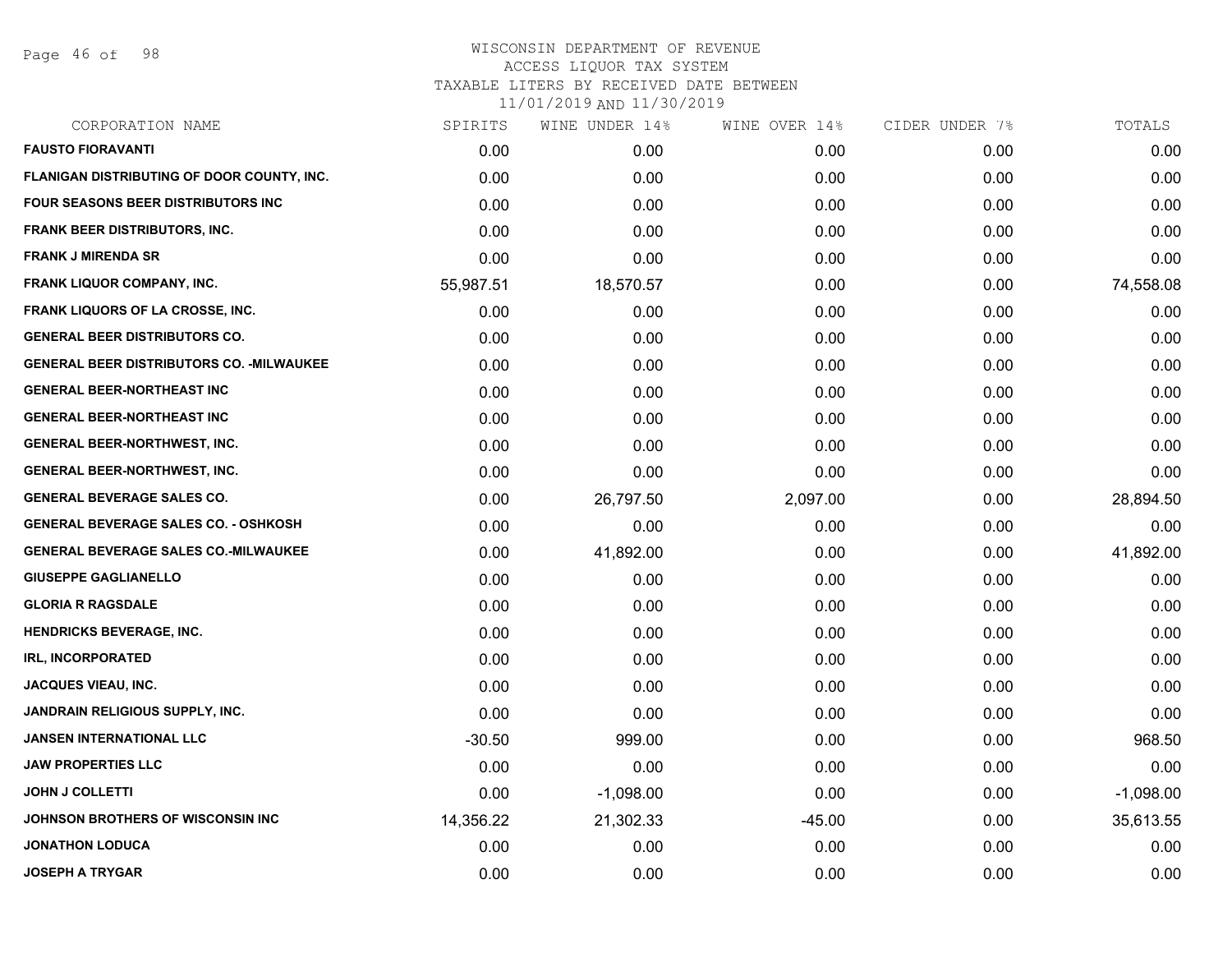Page 47 of 98

| CORPORATION NAME                        | SPIRITS   | WINE UNDER 14% | WINE OVER 14% | CIDER UNDER 7% | TOTALS    |
|-----------------------------------------|-----------|----------------|---------------|----------------|-----------|
| <b>JOYVINE LLC</b>                      | 0.00      | 0.00           | 0.00          | 0.00           | 0.00      |
| KAY BEER DISTRIBUTING, INC.             | 0.00      | 0.00           | 0.00          | 0.00           | 0.00      |
| <b>KRH ENTERPRISES, LLC</b>             | 0.00      | 0.00           | 0.00          | 0.00           | 0.00      |
| <b>LA CROSSE BEVERAGE LLC</b>           | 0.00      | 0.00           | 0.00          | 0.00           | 0.00      |
| <b>LARRY'S DISTRIBUTING CO., INC.</b>   | 0.00      | 0.00           | 0.00          | 0.00           | 0.00      |
| LEE BEVERAGE OF WISCONSIN LLC           | 0.00      | 0.00           | 0.00          | 0.00           | 0.00      |
| LEE BEVERAGE OF WISCONSIN LLC           | 0.00      | 0.00           | 0.00          | 0.00           | 0.00      |
| LEE BEVERAGE-CIDERS WINES & SPIRITS LLC | 0.00      | 0.00           | 0.00          | 0.00           | 0.00      |
| <b>L'EFT BANK WINE COMPANY LIMITED</b>  | 6,393.00  | 37,461.75      | 3,246.75      | 0.00           | 47,101.50 |
| LETRAH INTERNATIONAL CORPORATION        | 0.00      | 0.00           | 0.00          | 0.00           | 0.00      |
| LIB DIB, LLC                            | 0.00      | 0.00           | 0.00          | 0.00           | 0.00      |
| LO DUCA BROS., INC.                     | 0.00      | 8,510.25       | 0.00          | 0.00           | 8,510.25  |
| <b>LORI SCOTT</b>                       | 0.00      | 0.00           | 0.00          | 0.00           | 0.00      |
| LOS ALTOS AGAVE DISTRIBUTOR INC         | 1,200.00  | 0.00           | 0.00          | 0.00           | 1,200.00  |
| <b>LOVINO LLC</b>                       | 0.00      | 0.00           | 0.00          | 0.00           | 0.00      |
| <b>LYNDA MALMBERG</b>                   | 0.00      | 0.00           | 0.00          | 0.00           | 0.00      |
| <b>M SHIRAZ LLC</b>                     | 0.00      | 0.00           | 0.00          | 0.00           | 0.00      |
| <b>MICCA HUTCHINS</b>                   | 0.00      | 0.00           | 0.00          | 0.00           | 0.00      |
| <b>MICHAEL G ANSAY</b>                  | 0.00      | 821.00         | 0.00          | 282.56         | 1,103.56  |
| <b>MICHAEL LENTINO</b>                  | 0.00      | 0.00           | 0.00          | 0.00           | 0.00      |
| MIDWEST SALES & SERVICE, INC.           | 0.00      | 0.00           | 0.00          | 0.00           | 0.00      |
| <b>NOELKE DISTRIBUTORS, INC.</b>        | 0.00      | 0.00           | 0.00          | 0.00           | 0.00      |
| <b>NOUVEAU VENTURES LLC</b>             | $-37.50$  | $-63.00$       | 0.00          | 0.00           | $-100.50$ |
| OTT SCHWEITZER DISTRIBUTORSHIP, INC.    | 0.00      | 0.00           | 0.00          | 0.00           | 0.00      |
| PARK RIDGE DISTRIBUTING, INC.           | 0.00      | 0.00           | 0.00          | 0.00           | 0.00      |
| PEHLER DISTRIBUTING, INC.               | 0.00      | 0.00           | 0.00          | 0.00           | 0.00      |
| PHILLIPS DISTRIBUTING CORPORATION       | 10,474.80 | 0.00           | 0.00          | 0.00           | 10,474.80 |
| PHILLIPS WINE COMPANY                   | 0.00      | 5,623.42       | 4,188.00      | 0.00           | 9,811.42  |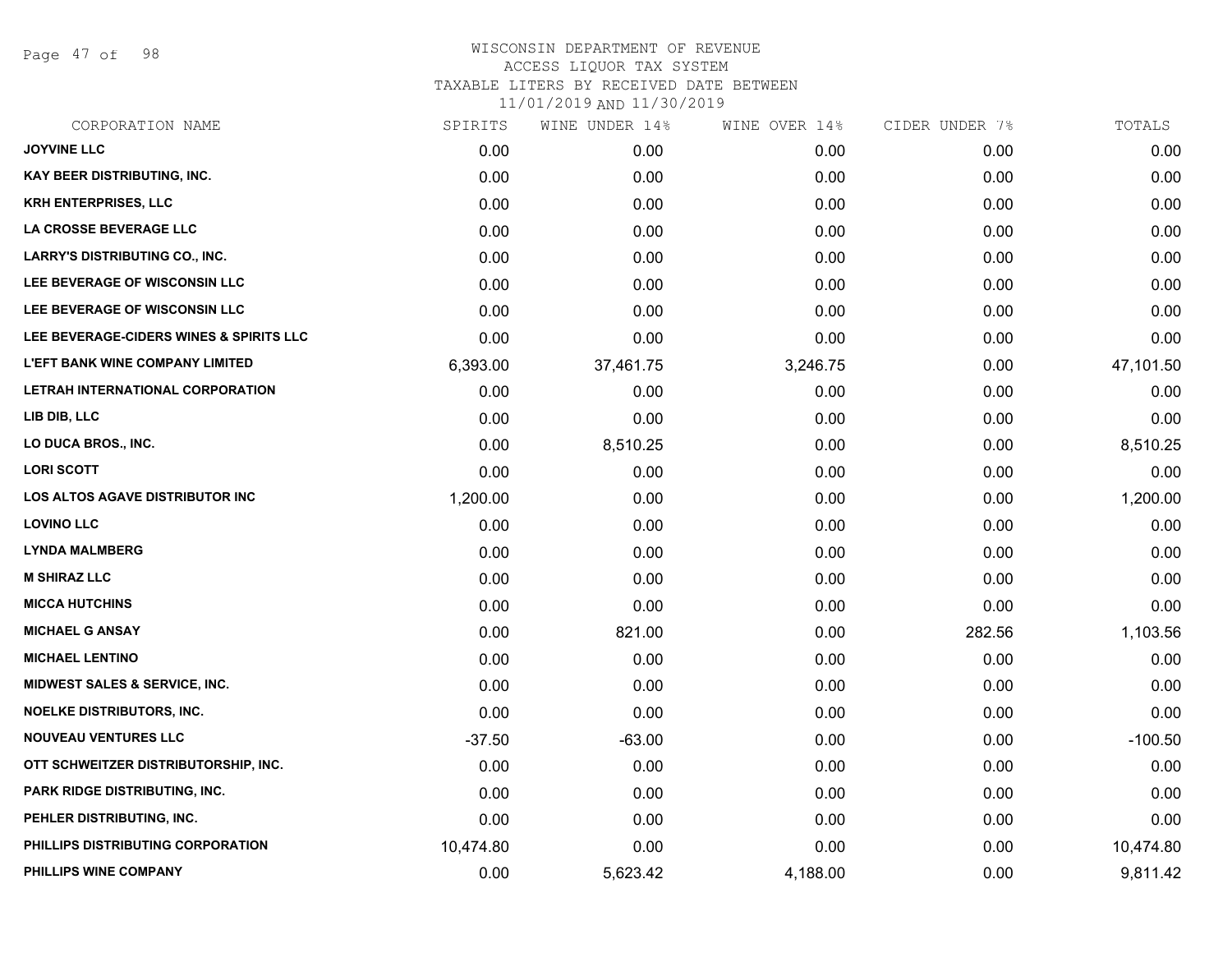Page 48 of 98

| CORPORATION NAME                               | SPIRITS | WINE UNDER 14% | WINE OVER 14% | CIDER UNDER 7% | TOTALS    |
|------------------------------------------------|---------|----------------|---------------|----------------|-----------|
| <b>PURE WINE WISCONSIN INC</b>                 | 0.00    | 0.00           | 0.00          | 0.00           | 0.00      |
| PURPLE FEET WINES, LLC                         | 0.00    | 0.00           | 0.00          | 0.00           | 0.00      |
| <b>PVD ENTERPRISES LLC</b>                     | 0.00    | 0.00           | 0.00          | 0.00           | 0.00      |
| <b>RATAS WHOLESALE LIQUOR COMPANY</b>          | 0.00    | 0.00           | 0.00          | 0.00           | 0.00      |
| S. & S. DISTRIBUTING, INC.                     | 0.00    | 0.00           | 0.00          | 0.00           | 0.00      |
| S. & S. DISTRIBUTING, INC.                     | 0.00    | 0.00           | 0.00          | 0.00           | 0.00      |
| <b>SALIM M SHAMMO</b>                          | 0.00    | 0.00           | 0.00          | 0.00           | 0.00      |
| SARATOGA LIQUOR CO., INC.                      | 0.00    | 0.00           | 0.00          | 0.00           | 0.00      |
| SMALL LOT WINE WI, INC.                        | 0.00    | 0.00           | 0.00          | 0.00           | 0.00      |
| <b>SP3 LLC</b>                                 | 0.00    | 0.00           | 0.00          | 0.00           | 0.00      |
| <b>SUPERIOR BEVERAGES LLC</b>                  | 0.00    | 0.00           | 0.00          | $-646.36$      | $-646.36$ |
| T.H. STEMPER COMPANY, INC.                     | 0.00    | 0.00           | 0.00          | 0.00           | 0.00      |
| <b>THOMAS PROBST</b>                           | 0.00    | 0.00           | 0.00          | 0.00           | 0.00      |
| <b>TIMOTHY REILLY SR</b>                       | 0.00    | 0.00           | 0.00          | 0.00           | 0.00      |
| TJ INTERNATIONAL LTD                           | 0.00    | 0.00           | 0.00          | 0.00           | 0.00      |
| <b>TORI-VERDI GROUP LLC</b>                    | 0.00    | 0.00           | 0.00          | 0.00           | 0.00      |
| <b>TRANSNATIONAL ENTERPRISES, INCORPORATED</b> | 0.00    | 0.00           | 0.00          | 0.00           | 0.00      |
| TRIANGLE DISTRIBUTING COMPANY, INC.            | 0.00    | 0.00           | 0.00          | 0.00           | 0.00      |
| TRI-MART COMPANY LLC                           | 0.00    | 0.00           | 0.00          | 0.00           | 0.00      |
| <b>VINO VERITAS, LTD.</b>                      | 0.00    | 918.00         | 315.00        | 0.00           | 1,233.00  |
| <b>WDI LLC</b>                                 | 0.00    | 0.00           | 0.00          | 0.00           | 0.00      |
| <b>WDI LLC</b>                                 | 0.00    | 0.00           | 0.00          | 0.00           | 0.00      |
| <b>WILLIAM D HANSEN</b>                        | 0.00    | 0.00           | 0.00          | 0.00           | 0.00      |
| <b>WISCONSIN DISTRIBUTORS EAST LLC</b>         | 0.00    | 0.00           | 0.00          | 0.00           | 0.00      |
| <b>WISCONSIN DISTRIBUTORS NORTH LLC</b>        | 0.00    | 0.00           | 0.00          | 0.00           | 0.00      |
| <b>WISCONSIN DISTRIBUTORS SOUTH LLC</b>        | 0.00    | 0.00           | 0.00          | 0.00           | 0.00      |
| <b>WISCONSIN WINERY CO-OP</b>                  | 0.00    | 0.00           | 0.00          | 0.00           | 0.00      |
| <b>WOODFIELD DISTRIBUTION LLC</b>              | 0.00    | 0.00           | 0.00          | 0.00           | 0.00      |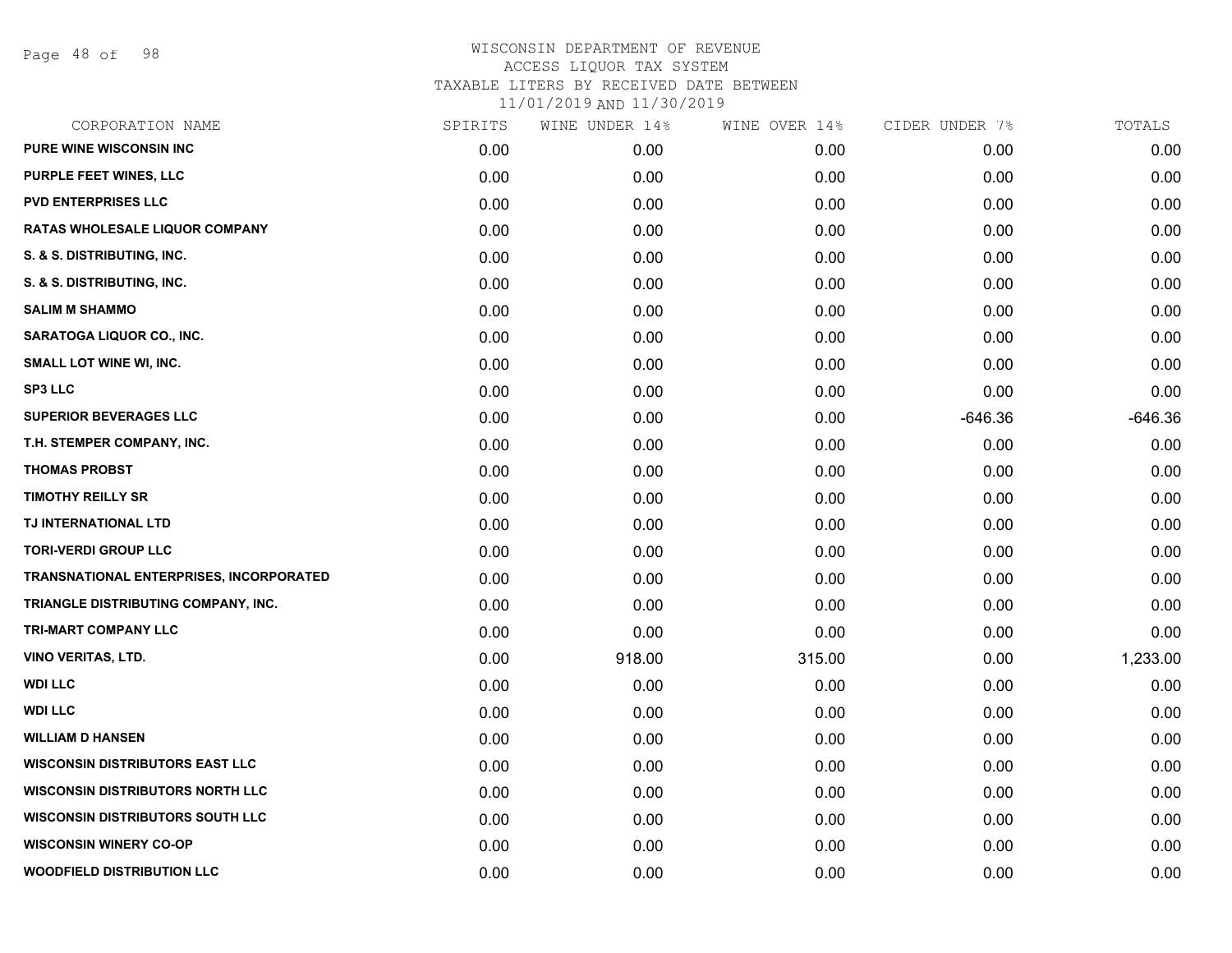| Page | 49 of |  | 98 |
|------|-------|--|----|
|------|-------|--|----|

| CORPORATION NAME            | SPIRITS    | WINE UNDER 14% | WINE OVER 14% | CIDER UNDER 7% | TOTALS     |
|-----------------------------|------------|----------------|---------------|----------------|------------|
| ZASTROW THE BEER MAN. INC.  | ა.00       | 0.00           | 0.00          | 0.00           | $0.00\,$   |
| TOTAL LITERS FOR 11/30/2019 | 390,840.77 | 344,433.85     | '7,829.75     | $-363.80$      | 752,740.57 |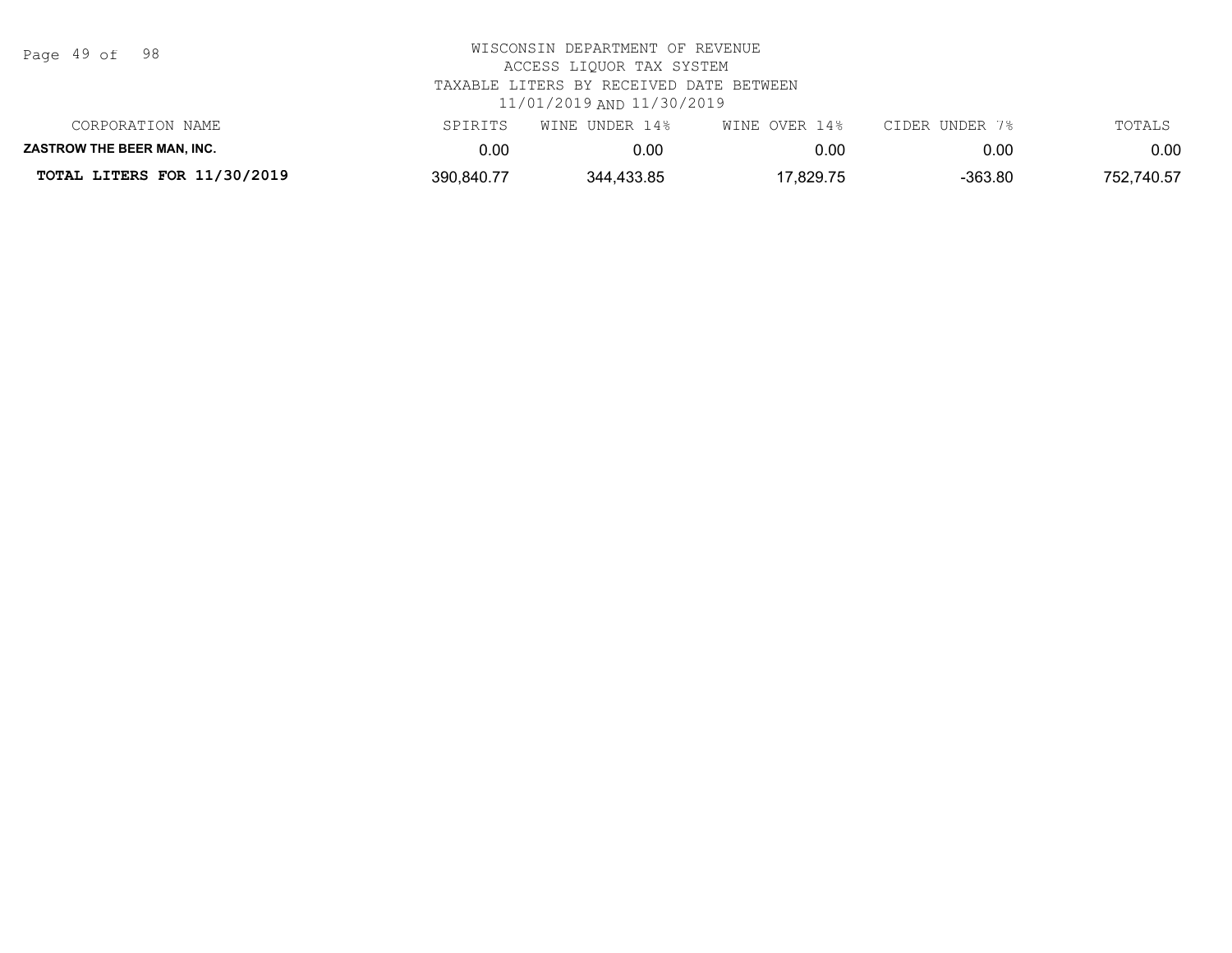Page 50 of 98

## WISCONSIN DEPARTMENT OF REVENUE ACCESS LIQUOR TAX SYSTEM TAXABLE LITERS BY RECEIVED DATE BETWEEN 11/01/2019 AND 11/30/2019

CORPORATION NAME SPIRITS WINE UNDER 14% WINE OVER 14% CIDER UNDER 7% TOTALS

**IN STATE MANUFACTURER (WM)**

| 45TH PARALLEL SPIRITS, LLC                | 0.00      | 0.00     | 0.00 | 0.00 | 0.00      |
|-------------------------------------------|-----------|----------|------|------|-----------|
| ACE ETHANOL, LLC                          | 0.00      | 0.00     | 0.00 | 0.00 | 0.00      |
| <b>AEPPELTREOW INC</b>                    | 249.00    | 0.00     | 0.00 | 0.00 | 249.00    |
| <b>ANGRY SPIRITS DISTILLING LLC</b>       | 0.00      | 0.00     | 0.00 | 0.00 | 0.00      |
| <b>B &amp; E DISTILLERY INC.</b>          | 0.00      | 0.00     | 0.00 | 0.00 | 0.00      |
| <b>BRIAN SAMMONS</b>                      | 1,846.25  | 0.00     | 0.00 | 0.00 | 1,846.25  |
| <b>C &amp; N CORPORATION</b>              | 3,504.18  | 0.00     | 0.00 | 0.00 | 3,504.18  |
| <b>CENTRAL STANDARD LLC</b>               | 0.00      | 0.00     | 0.00 | 0.00 | 0.00      |
| <b>CENTRAL STANDARD LLC</b>               | 11,039.93 | 0.00     | 0.00 | 0.00 | 11,039.93 |
| CENTRAL TIME DISTILLERY AND WINERY, INC.  | 739.70    | 0.00     | 0.00 | 0.00 | 739.70    |
| CHIPPEWA RIVER DISTILLERY AND BREWERY LLC | 756.10    | 0.00     | 0.00 | 0.00 | 756.10    |
| <b>CLOVER MEADOW LLC</b>                  | 0.00      | 0.00     | 0.00 | 0.00 | 0.00      |
| <b>COPPER CROW DISTILLERY LLC</b>         | 0.00      | 0.00     | 0.00 | 0.00 | 0.00      |
| <b>CULLEN AND HARRISON LLC</b>            | 0.00      | 0.00     | 0.00 | 0.00 | 0.00      |
| <b>DANCING GOAT DISTILLERY, LLC</b>       | 0.00      | 0.00     | 0.00 | 0.00 | 0.00      |
| <b>DENNIS E ERB</b>                       | 0.00      | 0.00     | 0.00 | 0.00 | 0.00      |
| <b>DISTILLERY PARTNERS, LLC</b>           | 0.00      | 0.00     | 0.00 | 0.00 | 0.00      |
| <b>DOUNDRINS DISTILLING</b>               | 111.00    | 0.00     | 0.00 | 0.00 | 111.00    |
| DRIFTLESS GLEN DISTILLERY LLC             | 4,607.53  | 0.00     | 0.00 | 0.00 | 4,607.53  |
| <b>DRIFTLESS PURE LLC</b>                 | 1,315.13  | 0.00     | 0.00 | 0.00 | 1,315.13  |
| <b>EMCO CHEMICAL DISTRIBUTORS, INC.</b>   | 0.00      | 0.00     | 0.00 | 0.00 | 0.00      |
| <b>FREDERICK QUANDT</b>                   | 0.00      | 2,682.71 | 0.00 | 0.00 | 2,682.71  |
| <b>GLOBAL UNIVERSAL SRL</b>               | 6,452.60  | 510.34   | 0.00 | 0.00 | 6,962.94  |
| <b>GRANT J VAN DRIEST</b>                 | 0.00      | 0.00     | 0.00 | 0.00 | 0.00      |
| <b>GREAT LAKES DISTILLERY LLC</b>         | 1,939.88  | 0.00     | 0.00 | 0.00 | 1,939.88  |
| HENDRICKS FAMILY DISTILLERY LLC           | 760.49    | 0.00     | 0.00 | 0.00 | 760.49    |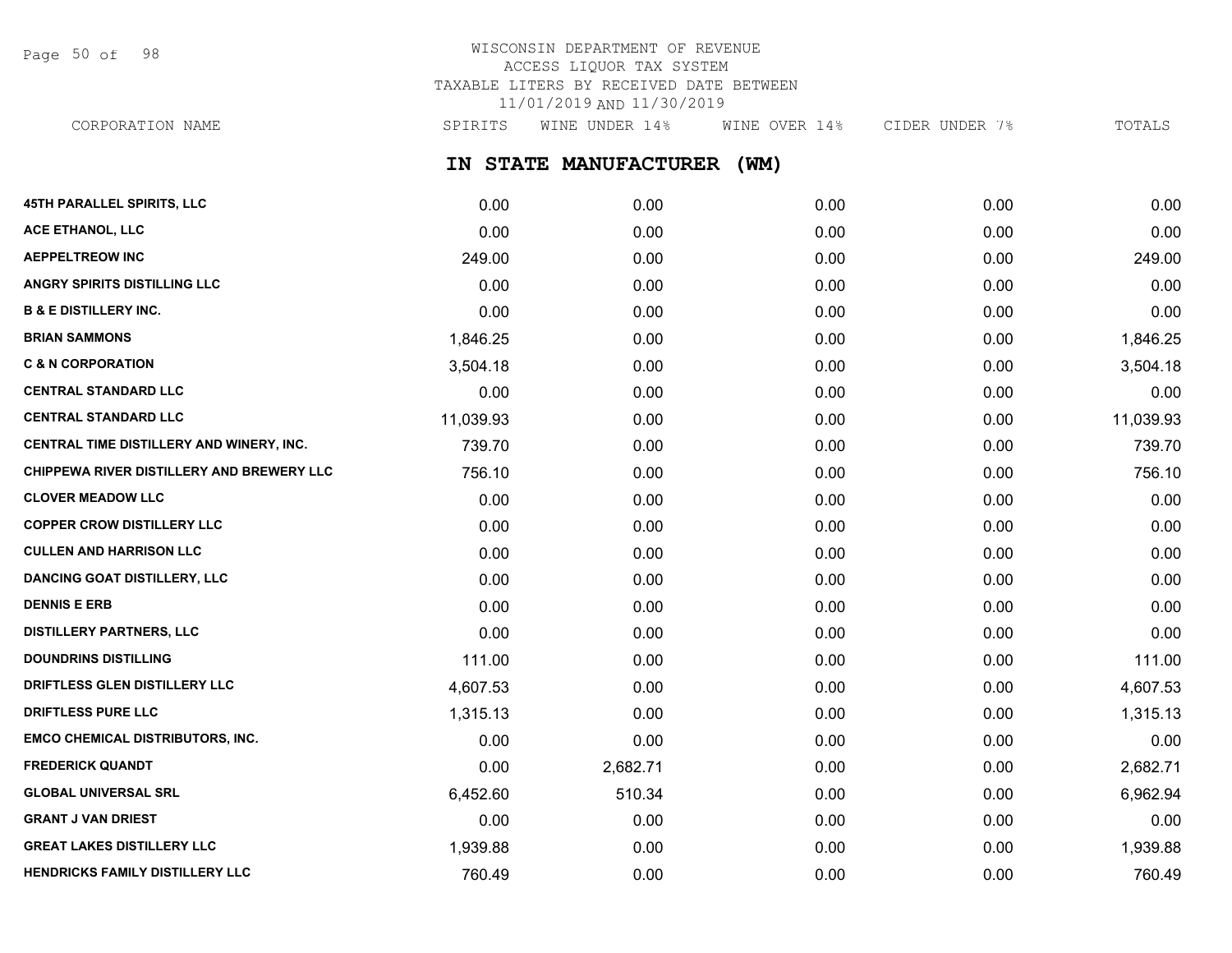Page 51 of 98

#### WISCONSIN DEPARTMENT OF REVENUE ACCESS LIQUOR TAX SYSTEM TAXABLE LITERS BY RECEIVED DATE BETWEEN

| CORPORATION NAME                      | SPIRITS   | WINE UNDER 14% | WINE OVER 14% | CIDER UNDER 7% | TOTALS    |
|---------------------------------------|-----------|----------------|---------------|----------------|-----------|
| <b>HICKORY VIEW DISTILLERY LLC</b>    | 2,310.00  | 0.00           | 0.00          | 0.00           | 2,310.00  |
| <b>ISAAC SHOWAKI</b>                  | 0.00      | 0.00           | 0.00          | 13,333.01      | 13,333.01 |
| <b>JACKSON WINE LLC</b>               | 0.00      | 3,342.02       | 137.97        | 0.00           | 3,479.99  |
| <b>JAMES PLOETZ</b>                   | 21.77     | 0.00           | 0.00          | 0.00           | 21.77     |
| <b>JARIN K GELHAR</b>                 | 180.98    | 0.00           | 0.00          | 0.00           | 180.98    |
| JKLM DISTILLING PARTNERS LLC          | 267.74    | 0.00           | 0.00          | 0.00           | 267.74    |
| <b>JOSEPH RETZER III</b>              | 335.27    | 0.00           | 0.00          | 0.00           | 335.27    |
| <b>KATCHEVER &amp; CO LLC</b>         | 0.00      | 0.00           | 0.00          | 0.00           | 0.00      |
| <b>MATTHEW RICK</b>                   | 894.00    | 6,666.59       | 667.48        | 0.00           | 8,228.07  |
| MEISENBURG BREWING AND DISTILLING LLC | 0.00      | 0.00           | 0.00          | 0.00           | 0.00      |
| <b>MILLERCOORS LLC</b>                | 0.00      | 0.00           | 0.00          | 0.00           | 0.00      |
| NATHAN G GREENAWALT                   | 1,046.26  | 29.34          | 0.00          | 562.13         | 1,637.73  |
| <b>NORTHERN WATERS DISTILLERY LLC</b> | 1,321.90  | 0.00           | 0.00          | 0.00           | 1,321.90  |
| PABST HOLDINGS LLC                    | 0.00      | 0.00           | 0.00          | 0.00           | 0.00      |
| PERLICK DISTILLERY, LLC               | 675.09    | 0.00           | 0.00          | 0.00           | 675.09    |
| RIVER BEND VINEYARD & WINERY LLC      | 190.48    | 0.00           | 0.00          | 0.00           | 190.48    |
| <b>SENSIENT FLAVORS LLC</b>           | 0.00      | 0.00           | 0.00          | 0.00           | 0.00      |
| <b>ST CROIX SPIRITS LLC</b>           | 0.00      | 0.00           | 0.00          | 0.00           | 0.00      |
| <b>STATE LINE DISTILLERY, LLC</b>     | 1,601.26  | 0.00           | 0.00          | 0.00           | 1,601.26  |
| <b>SUGAR RIVER DISTILLERY INC</b>     | 0.00      | 0.00           | 0.00          | 0.00           | 0.00      |
| THE NORTH WOODS DISTILLERY LLC        | 729.00    | 0.00           | 0.00          | 0.00           | 729.00    |
| TWO TALL GUYS LLC                     | 1,468.21  | 0.00           | 0.00          | 0.00           | 1,468.21  |
| WHITE WINTER WINERY INC               | 0.00      | 0.00           | 0.00          | 0.00           | 0.00      |
| <b>WOLLERSHEIM WINERY, INC.</b>       | 1,876.50  | 0.76           | 1,620.00      | 0.00           | 3,497.26  |
| YAHARA BAY DISTILLERS, INC.           | 2,109.11  | 0.00           | 0.00          | 0.00           | 2,109.11  |
| TOTAL LITERS FOR 11/30/2019           | 48,349.36 | 13,231.76      | 2,425.45      | 13,895.14      | 77,901.71 |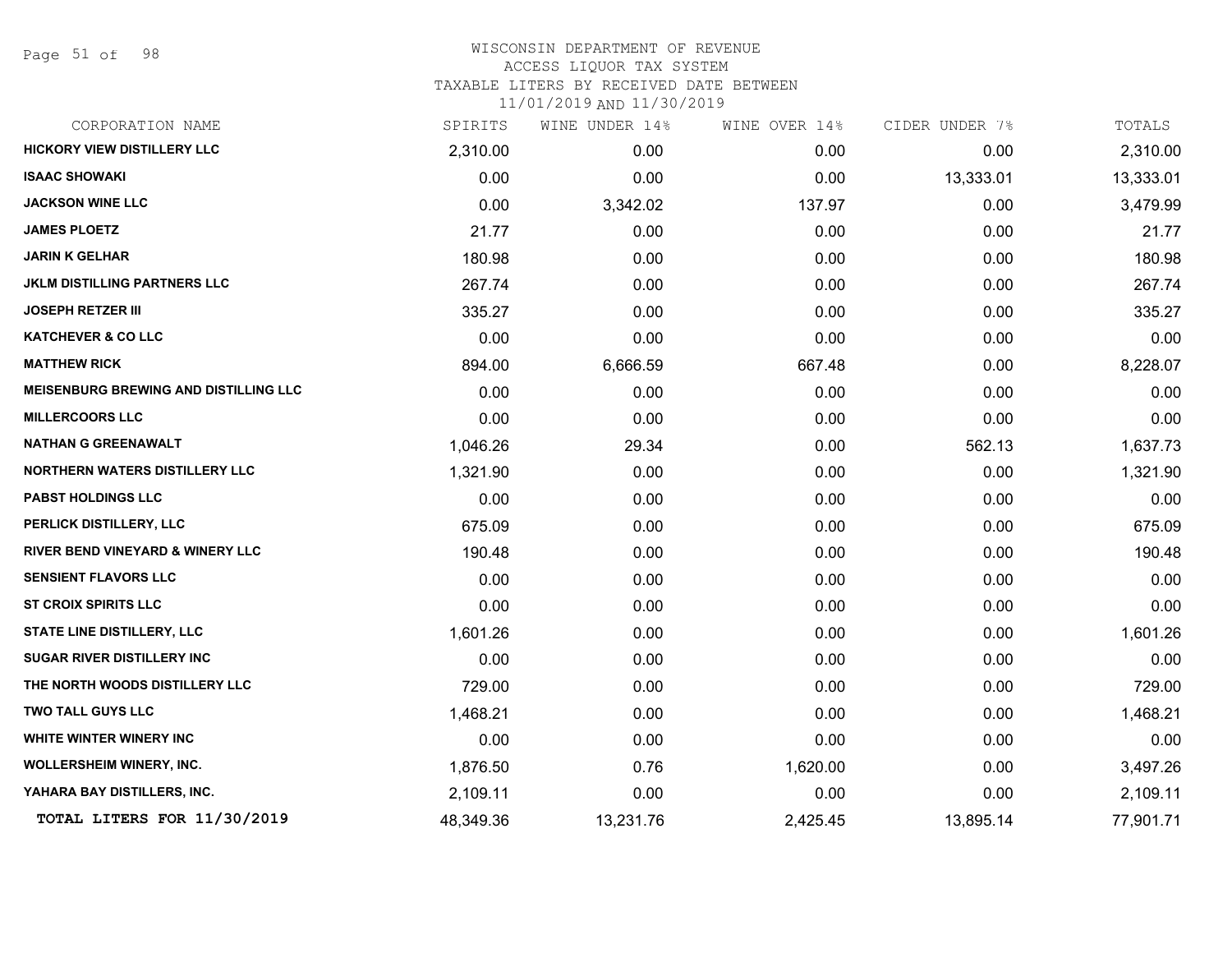Page 52 of 98

## WISCONSIN DEPARTMENT OF REVENUE ACCESS LIQUOR TAX SYSTEM TAXABLE LITERS BY RECEIVED DATE BETWEEN 11/01/2019 AND 11/30/2019 CORPORATION NAME SPIRITS WINE UNDER 14% WINE OVER 14% CIDER UNDER 7% TOTALS

## **IN STATE RECTIFIER (WR)**

| 45TH PARALLEL SPIRITS, LLC                   | 2,609.25  | 0.00     | 0.00 | 0.00 | 2,609.25  |
|----------------------------------------------|-----------|----------|------|------|-----------|
| <b>ARTYS</b>                                 | 8,967.80  | 0.00     | 0.00 | 0.00 | 8,967.80  |
| <b>CENTRAL STANDARD LLC</b>                  | 0.00      | 0.00     | 0.00 | 0.00 | 0.00      |
| <b>CITY BREWING COMPANY, LLC</b>             | $-7.10$   | 0.00     | 0.00 | 0.00 | $-7.10$   |
| <b>DANCING GOAT DISTILLERY, LLC</b>          | 0.00      | 0.00     | 0.00 | 0.00 | 0.00      |
| <b>DISTILLERY PARTNERS, LLC</b>              | 0.00      | 0.00     | 0.00 | 0.00 | 0.00      |
| <b>DOUNDRINS DISTILLING</b>                  | 0.00      | 0.00     | 0.00 | 0.00 | 0.00      |
| <b>FREDERICK QUANDT</b>                      | 0.00      | 690.84   | 0.00 | 0.00 | 690.84    |
| <b>GALLOWAY COMPANY</b>                      | 0.00      | 0.00     | 0.00 | 0.00 | 0.00      |
| <b>GLOBAL UNIVERSAL SRL</b>                  | 0.00      | 0.00     | 0.00 | 0.00 | 0.00      |
| <b>GREAT LAKES DISTILLERY LLC</b>            | 2,362.88  | 0.00     | 0.00 | 0.00 | 2,362.88  |
| <b>HENRY FARMS PRAIRIE SPIRITS LLC</b>       | $-450.00$ | 0.00     | 0.00 | 0.00 | $-450.00$ |
| <b>JACKSON WINE LLC</b>                      | 0.00      | 0.00     | 0.00 | 0.00 | 0.00      |
| <b>KELLY M YOCOM</b>                         | 31.50     | 45.00    | 0.00 | 0.00 | 76.50     |
| <b>MEISENBURG BREWING AND DISTILLING LLC</b> | 0.00      | 0.00     | 0.00 | 0.00 | 0.00      |
| <b>MIDWEST CUSTOM BOTTLING LLC</b>           | 2,703.54  | 7,252.41 | 0.00 | 0.00 | 9,955.95  |
| <b>NATHAN G GREENAWALT</b>                   | 0.00      | 0.00     | 0.00 | 0.00 | 0.00      |
| YAHARA BAY DISTILLERS, INC.                  | 0.00      | 0.00     | 0.00 | 0.00 | 0.00      |
| YAHARA BAY DISTILLERS, INC.                  | 0.00      | 0.00     | 0.00 | 0.00 | 0.00      |
| TOTAL LITERS FOR 11/30/2019                  | 16,217.87 | 7,988.25 | 0.00 | 0.00 | 24,206.12 |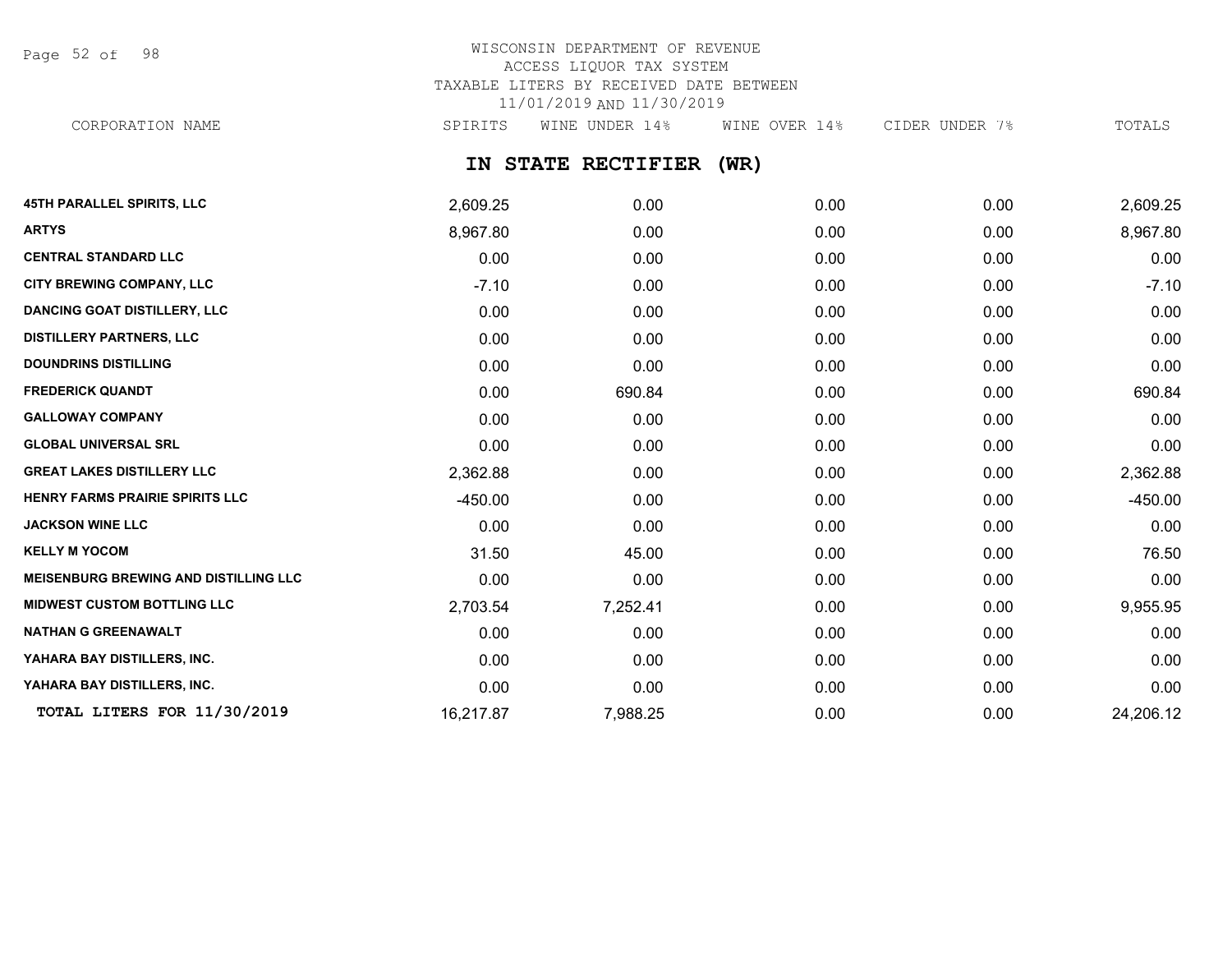Page 53 of 98

## WISCONSIN DEPARTMENT OF REVENUE ACCESS LIQUOR TAX SYSTEM TAXABLE LITERS BY RECEIVED DATE BETWEEN 11/01/2019 AND 11/30/2019

CORPORATION NAME SPIRITS WINE UNDER 14% WINE OVER 14% CIDER UNDER 7% TOTALS

**IN STATE WINERY (WWI)**

| <b>AEPPELTREOW INC</b>                            | 0.00 | 617.78    | 86.69  | 2,191.52 | 2,895.99  |
|---------------------------------------------------|------|-----------|--------|----------|-----------|
| <b>AMANDA STEFL</b>                               | 0.00 | 294.01    | 0.00   | 0.00     | 294.01    |
| <b>ANDREW J HEINZL</b>                            | 0.00 | 0.00      | 0.00   | 59.62    | 59.62     |
| <b>BADGER STATE BREWING COMPANY LLC</b>           | 0.00 | 0.00      | 0.00   | 0.00     | 0.00      |
| <b>BAYFIELD WINERY, LTD.</b>                      | 0.00 | 0.00      | 0.00   | 0.00     | 0.00      |
| <b>BELLEVINEZ LLC</b>                             | 0.00 | 1,016.99  | 0.00   | 0.00     | 1,016.99  |
| <b>BLIND HORSE WINERY LLC</b>                     | 0.00 | 0.00      | 0.00   | 0.00     | 0.00      |
| <b>BOTHAM BRANDS LLC</b>                          | 0.00 | 1,862.42  | 0.00   | 0.00     | 1,862.42  |
| <b>BRADLEY L ALLEN</b>                            | 0.00 | 461.21    | 0.00   | 0.00     | 461.21    |
| <b>BRANCHES WINERY LLC</b>                        | 0.00 | 0.00      | 0.00   | 0.00     | 0.00      |
| <b>BRIAN C LOKRANTZ</b>                           | 0.00 | 0.00      | 0.00   | 0.00     | 0.00      |
| <b>BRIGADOON FARM &amp; WINERY LLC</b>            | 0.00 | 761.24    | 0.00   | 0.00     | 761.24    |
| <b>BRIX CIDER LLC</b>                             | 0.00 | 0.00      | 0.00   | 1,791.71 | 1,791.71  |
| <b>C &amp; N CORPORATION</b>                      | 0.00 | 65,327.88 | 282.01 | 0.00     | 65,609.89 |
| <b>CHATEAU ST CROIX WINERY &amp; VINEYARD LLC</b> | 0.00 | 5,070.75  | 335.26 | 0.00     | 5,406.01  |
| <b>CHERYL JOHNSON</b>                             | 0.00 | 0.00      | 0.00   | 0.00     | 0.00      |
| <b>CIDER HOUSE OF WISCONSIN LLC</b>               | 0.00 | 0.00      | 0.00   | 2,926.18 | 2,926.18  |
| <b>CLAY JAR HOLDINGS LLC</b>                      | 0.00 | 306.20    | 21.08  | 0.00     | 327.28    |
| <b>CLOVER MEADOW LLC</b>                          | 0.00 | 359.61    | 378.54 | 0.00     | 738.15    |
| <b>COLLEEN M BOS</b>                              | 0.00 | 1,112.07  | 0.00   | 0.00     | 1,112.07  |
| <b>CRAIG FLETCHER</b>                             | 0.00 | 905.32    | 0.00   | 0.00     | 905.32    |
| <b>DANIEL J KOEPKE</b>                            | 0.00 | 0.00      | 0.00   | 0.00     | 0.00      |
| <b>DANZINGER VINEYARDS LLC</b>                    | 0.00 | 21,983.02 | 0.00   | 0.00     | 21,983.02 |
| <b>DAVID F MAHER</b>                              | 0.00 | 0.00      | 0.00   | 0.00     | 0.00      |
| <b>DEAN L BAUMGARTEN</b>                          | 0.00 | 0.00      | 0.00   | 0.00     | 0.00      |
| <b>DIANA HOBSON</b>                               | 0.00 | 2,282.08  | 0.00   | 0.00     | 2,282.08  |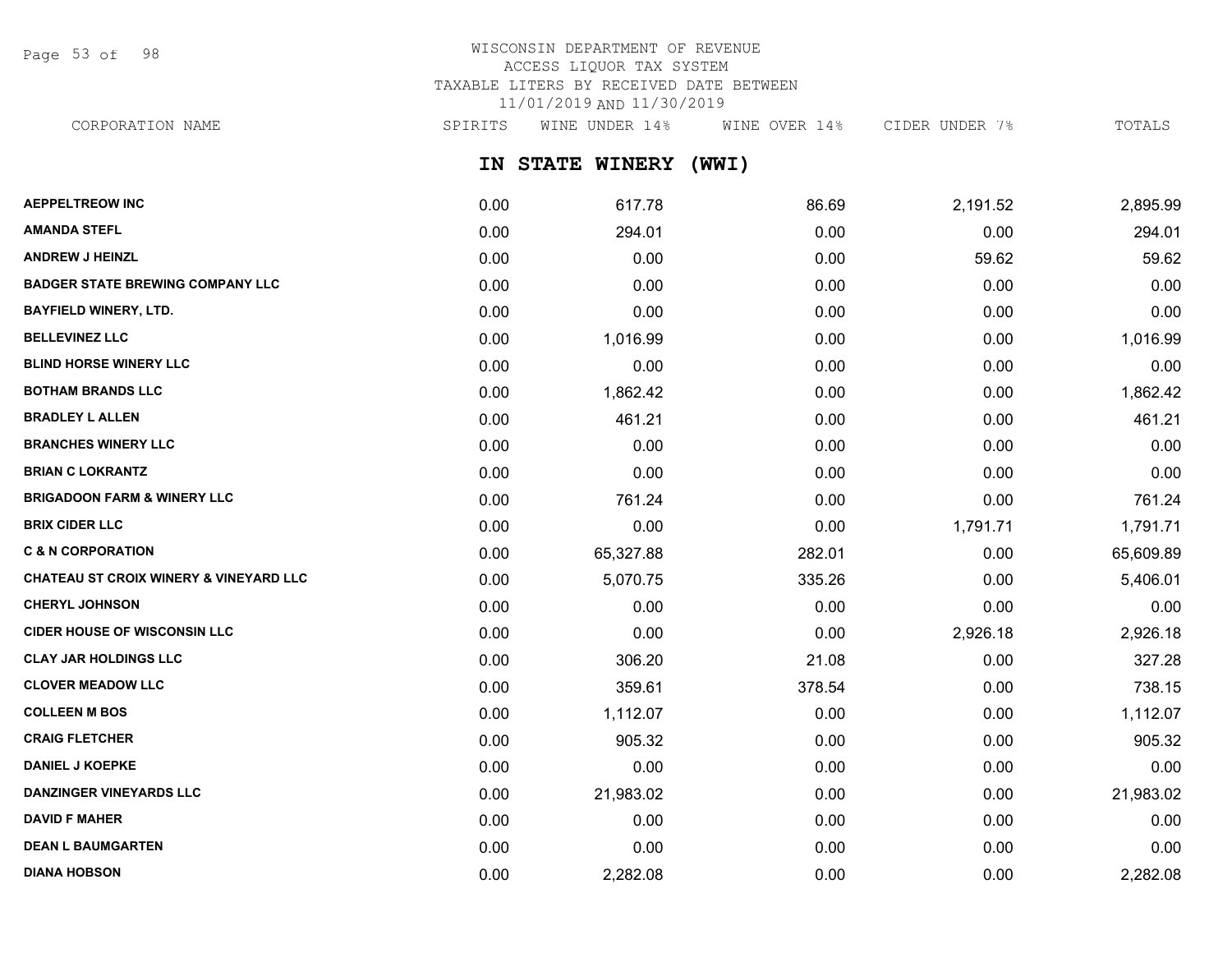Page 54 of 98

#### WISCONSIN DEPARTMENT OF REVENUE ACCESS LIQUOR TAX SYSTEM TAXABLE LITERS BY RECEIVED DATE BETWEEN

| CORPORATION NAME                     | SPIRITS | WINE UNDER 14% | WINE OVER 14% | CIDER UNDER 7% | TOTALS    |
|--------------------------------------|---------|----------------|---------------|----------------|-----------|
| <b>DON GRASSE</b>                    | 0.00    | 27.00          | 0.00          | 0.00           | 27.00     |
| DRUMLIN RIDGE WINERY LLC             | 0.00    | 1,173.47       | 1,128.05      | 0.00           | 2,301.52  |
| <b>EASTERN RIDGES VINEYARD, LLC</b>  | 0.00    | 0.00           | 0.00          | 0.00           | 0.00      |
| <b>EDWARD J RINK</b>                 | 0.00    | 36.00          | 18.02         | 0.00           | 54.02     |
| <b>ELISABETH W KLEIN</b>             | 0.00    | 359.61         | 0.00          | 0.00           | 359.61    |
| <b>FAWN CREEK WINERY LLC</b>         | 0.00    | 5,661.75       | 0.00          | 0.00           | 5,661.75  |
| <b>FERMENTING CELLARS LLC</b>        | 0.00    | 264.38         | 11.62         | 0.00           | 276.00    |
| FISHER KING WINERY, LLC              | 0.00    | 1,298.39       | 0.00          | 0.00           | 1,298.39  |
| <b>FRESAR INC</b>                    | 0.00    | 43.53          | 0.00          | 0.00           | 43.53     |
| FRUIT OF THE WOODS WINE CELLAR, INC. | 0.00    | 20,865.00      | 0.00          | 0.00           | 20,865.00 |
| <b>HALF KRAKT LLC</b>                | 0.00    | 0.00           | 0.00          | 0.00           | 0.00      |
| <b>HALF MOON HILL LLC</b>            | 0.00    | 60.00          | 0.00          | 96.79          | 156.79    |
| <b>HARALD TOMESCH</b>                | 0.00    | 0.00           | 0.00          | 0.00           | 0.00      |
| <b>HARBOR RIDGE WINERY INC.</b>      | 0.00    | 0.00           | 0.00          | 0.00           | 0.00      |
| HAYWARD LAKES WINERY, LLC            | 0.00    | 0.00           | 0.00          | 0.00           | 0.00      |
| <b>HERDIE BAISDEN</b>                | 0.00    | 90.84          | 0.00          | 3,134.31       | 3,225.15  |
| <b>ISLAND ORCHARD CIDER LLC</b>      | 0.00    | 0.00           | 0.00          | 0.00           | 0.00      |
| <b>JAMES F HAUSER JR</b>             | 0.00    | 0.00           | 0.00          | 0.00           | 0.00      |
| <b>JAMES PLOETZ</b>                  | 0.00    | 404.95         | 6.02          | 0.00           | 410.97    |
| <b>JEFFERY BEMIS</b>                 | 0.00    | 2,608.14       | 0.00          | 0.00           | 2,608.14  |
| <b>JEFFREY L STOEGER</b>             | 0.00    | 0.00           | 0.00          | 0.00           | 0.00      |
| <b>JOHN BIONDI</b>                   | 0.00    | 1,091.90       | 0.00          | 1,400.60       | 2,492.50  |
| <b>JONATHAN DALE</b>                 | 0.00    | 0.00           | 0.00          | 0.00           | 0.00      |
| <b>JORNY'S END LLC</b>               | 0.00    | 325.54         | 0.00          | 0.00           | 325.54    |
| <b>JORNY'S END LLC</b>               | 0.00    | 3,092.67       | 0.00          | 0.00           | 3,092.67  |
| <b>JOSEPH CALLOW</b>                 | 0.00    | 5,688.01       | 0.00          | 242.27         | 5,930.28  |
| <b>JOSEPH STALLER</b>                | 0.00    | 0.00           | 0.00          | 0.00           | 0.00      |
| <b>JOSEPH WYNIMKO</b>                | 0.00    | 582.42         | 0.00          | 0.00           | 582.42    |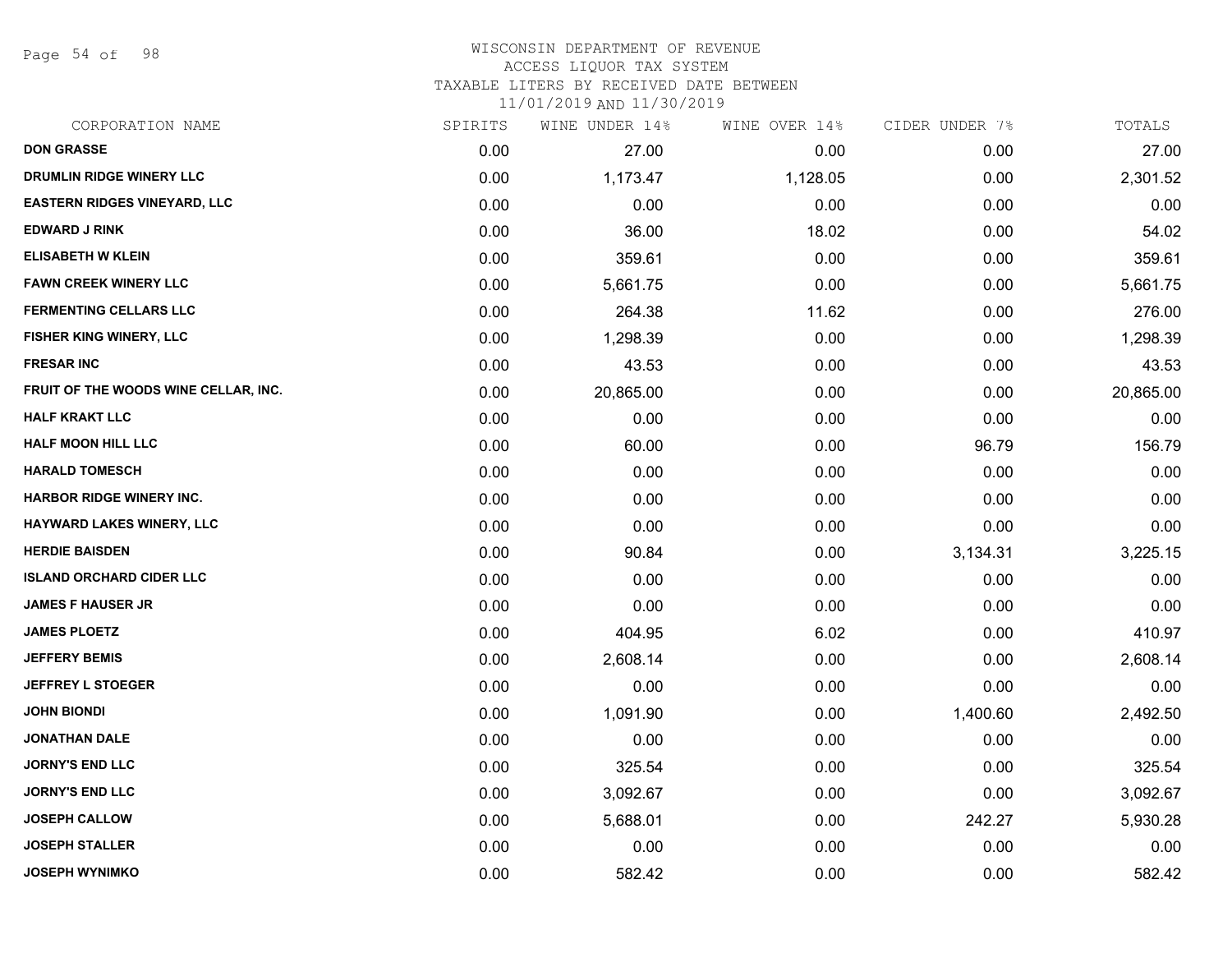Page 55 of 98

#### WISCONSIN DEPARTMENT OF REVENUE ACCESS LIQUOR TAX SYSTEM

TAXABLE LITERS BY RECEIVED DATE BETWEEN

| CORPORATION NAME                        | SPIRITS | WINE UNDER 14% | WINE OVER 14% | CIDER UNDER 7% | TOTALS    |
|-----------------------------------------|---------|----------------|---------------|----------------|-----------|
| <b>JULIE A ANDRZEJCZAK</b>              | 0.00    | 515.57         | 14.39         | 0.00           | 529.96    |
| <b>KATCHEVER &amp; CO LLC</b>           | 0.00    | 0.00           | 0.00          | 0.00           | 0.00      |
| <b>KEVIN BEHNKE</b>                     | 0.00    | 206.99         | 0.00          | 0.00           | 206.99    |
| <b>KRISTIN HARRINGTON-BOEGNER</b>       | 0.00    | 3,153.24       | 0.00          | 0.00           | 3,153.24  |
| <b>LAKE NOKOMIS CRANBERRIES INC</b>     | 0.00    | 551.91         | 0.00          | 0.00           | 551.91    |
| <b>LANDTA WINES LLC</b>                 | 0.00    | 522.39         | 0.00          | 0.00           | 522.39    |
| LAUTENBACH'S ORCHARD COUNTRY INC        | 0.00    | 15,839.82      | 0.00          | 0.00           | 15,839.82 |
| <b>LEDGESTONE ESTATE LLC</b>            | 0.00    | 425.90         | 204.16        | 0.00           | 630.06    |
| LIL' OLE WINEMAKER SHOPPE LLC           | 0.00    | 426.77         | 0.00          | 0.00           | 426.77    |
| <b>LOST ISLAND WINE LLC</b>             | 0.00    | 604.53         | 0.00          | 357.00         | 961.53    |
| <b>LUCKY DOG WINERY</b>                 | 0.00    | 0.00           | 0.00          | 0.00           | 0.00      |
| LUNCH CREEK VINEYARDS LLC               | 0.00    | 0.00           | 0.00          | 0.00           | 0.00      |
| <b>MARTIN E SELL</b>                    | 0.00    | 380.05         | 14.95         | 0.00           | 395.00    |
| <b>MARY BELLAZZINI</b>                  | 0.00    | 0.00           | 321.65        | 0.00           | 321.65    |
| <b>MATENAER CORPORATION</b>             | 0.00    | 0.00           | 0.00          | 0.00           | 0.00      |
| <b>MATTHEW RICK</b>                     | 0.00    | 0.00           | 0.00          | 0.00           | 0.00      |
| <b>MCFLESHMAN'S BREWING CO., LLC.</b>   | 0.00    | 0.00           | 0.00          | 0.00           | 0.00      |
| <b>MCILQUHAM LLC</b>                    | 0.00    | 5,652.02       | 0.00          | 0.00           | 5,652.02  |
| <b>MERSHONIAN CIDERY LLC</b>            | 0.00    | 529.96         | 0.00          | 529.96         | 1,059.92  |
| <b>MILLERCOORS LLC</b>                  | 0.00    | 0.00           | 0.00          | 0.00           | 0.00      |
| <b>MILLERCOORS USA LLC</b>              | 0.00    | 0.00           | 0.00          | 0.00           | 0.00      |
| <b>MOBCRAFT BEER INC</b>                | 0.00    | 0.00           | 0.00          | 0.00           | 0.00      |
| <b>MOONDANCER LLC</b>                   | 0.00    | 84.76          | 66.74         | 0.00           | 151.50    |
| <b>MUNSON BRIDGE WINERY INC</b>         | 0.00    | 2,203.10       | 291.48        | 0.00           | 2,494.58  |
| <b>MUSETTA WINERY, LLC</b>              | 0.00    | 9,834.73       | $-9.00$       | 0.00           | 9,825.73  |
| <b>NOBLE ROOTS BREWING COMPANY, LLC</b> | 0.00    | 0.00           | 0.00          | 0.00           | 0.00      |
| <b>NORTHLEAF WINERY, LLC</b>            | 0.00    | 1,440.00       | 49.51         | 0.00           | 1,489.51  |
| <b>ODILON FORD WINERY INC</b>           | 0.00    | 0.00           | 0.00          | 0.00           | 0.00      |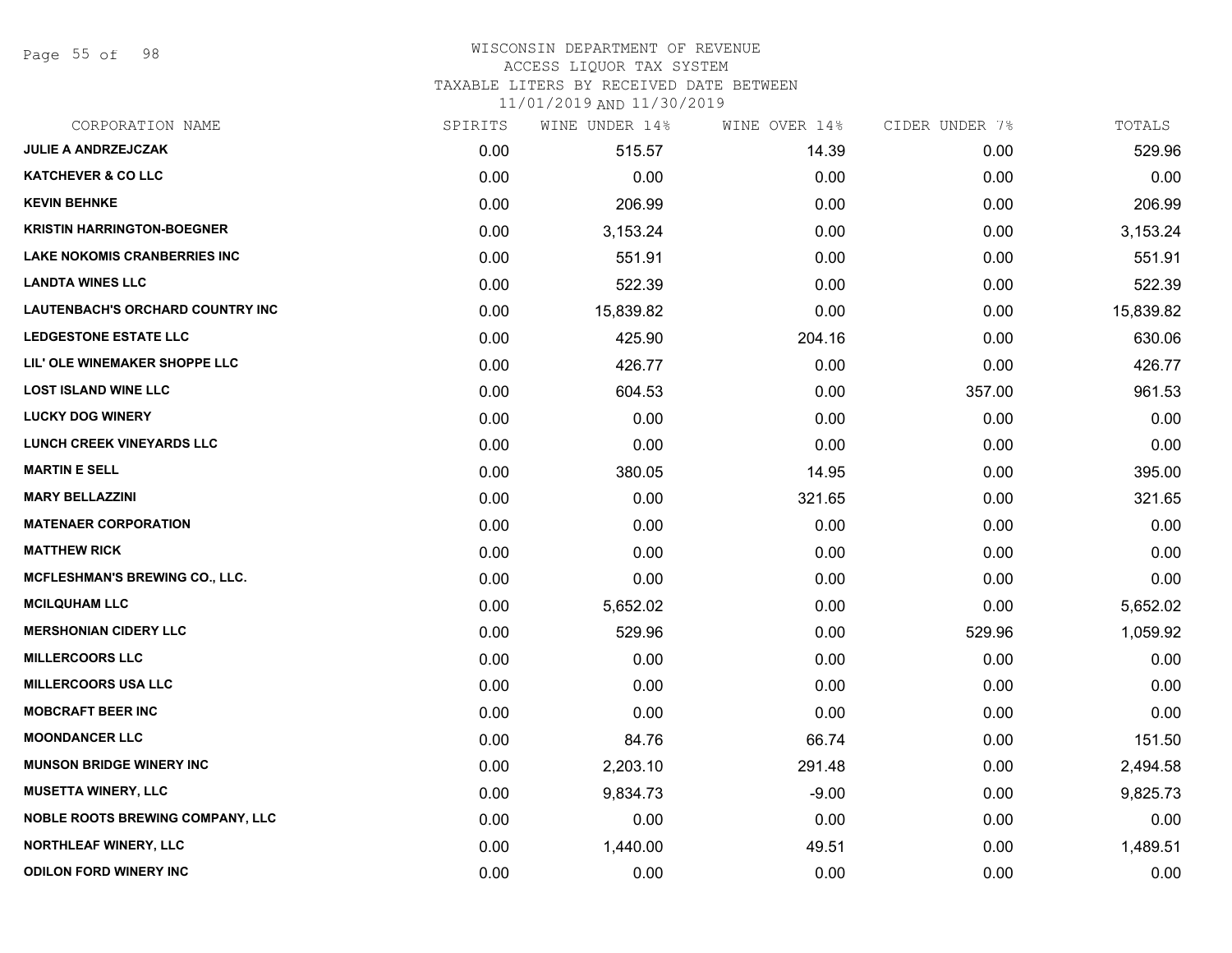Page 56 of 98

### WISCONSIN DEPARTMENT OF REVENUE ACCESS LIQUOR TAX SYSTEM TAXABLE LITERS BY RECEIVED DATE BETWEEN

| CORPORATION NAME                                 | SPIRITS | WINE UNDER 14% | WINE OVER 14% | CIDER UNDER 7% | TOTALS    |
|--------------------------------------------------|---------|----------------|---------------|----------------|-----------|
| <b>ORGANIC ELIXIR WINERY INC</b>                 | 0.00    | 0.00           | 0.00          | 0.00           | 0.00      |
| PARALLEL 44 VINEYARD & WINERY, INC.              | 0.00    | 8,952.02       | 0.00          | 0.00           | 8,952.02  |
| PARALLEL 44 VINEYARD & WINERY, INC.              | 0.00    | 1,692.00       | 0.00          | 0.00           | 1,692.00  |
| <b>PATRICK ARNDT</b>                             | 0.00    | 113.56         | 0.00          | 0.00           | 113.56    |
| <b>PAUL D ASPER</b>                              | 0.00    | 0.00           | 0.00          | 1,800.15       | 1,800.15  |
| <b>PAUL G BLOMMEL</b>                            | 0.00    | 0.00           | 0.00          | 409.54         | 409.54    |
| <b>PAUL HAMMEN</b>                               | 0.00    | 0.00           | 0.00          | 0.00           | 0.00      |
| <b>PAUL J FRANZEN</b>                            | 0.00    | 0.00           | 0.00          | 0.00           | 0.00      |
| <b>PIEPERTK LLC</b>                              | 0.00    | 1,897.51       | 16.13         | 0.00           | 1,913.64  |
| PRAIRIE HAWK WINERY INC                          | 0.00    | 637.50         | 0.00          | 99.00          | 736.50    |
| <b>RED OAK VINEYARD INC</b>                      | 0.00    | 624.59         | 3,422.00      | 0.00           | 4,046.59  |
| <b>RIO LOBO LLC</b>                              | 0.00    | 0.00           | 0.00          | 0.00           | 0.00      |
| <b>RIVER BEND VINEYARD &amp; WINERY LLC</b>      | 0.00    | 2,889.02       | 0.00          | 0.00           | 2,889.02  |
| <b>ROBERT J FOWLER</b>                           | 0.00    | 0.00           | 0.00          | 0.00           | 0.00      |
| <b>ROCK N WOOL WINERY LLC</b>                    | 0.00    | 3,028.32       | 0.00          | 0.00           | 3,028.32  |
| <b>RUSHFORD MEADERY AND WINERY LLC</b>           | 0.00    | 489.83         | 0.00          | 0.00           | 489.83    |
| <b>RYAN K ZAHLER</b>                             | 0.00    | 0.00           | 0.00          | 0.00           | 0.00      |
| <b>RYAN PRELLWITZ</b>                            | 0.00    | 0.00           | 0.00          | 0.00           | 0.00      |
| <b>SANDSTONE RIDGE VINEYARD &amp; WINERY LLC</b> | 0.00    | 180.00         | 0.00          | 0.00           | 180.00    |
| <b>SEVEN HAWKS VINEYARDS LLC</b>                 | 0.00    | 0.00           | 0.00          | 0.00           | 0.00      |
| <b>SEVEN HAWKS VINEYARDS LLC</b>                 | 0.00    | 0.00           | 0.00          | 0.00           | 0.00      |
| <b>SHARON L PINGEL</b>                           | 0.00    | 0.00           | 0.00          | 0.00           | 0.00      |
| <b>SHERRY HARDIE</b>                             | 0.00    | 444.00         | 0.00          | 0.00           | 444.00    |
| <b>SIMON CREEK VINEYARD LLC</b>                  | 0.00    | 4,679.97       | 551.99        | 0.00           | 5,231.96  |
| SINNIPEE VALLEY VINEYARD LLC                     | 0.00    | 738.00         | 0.00          | 0.00           | 738.00    |
| <b>SPB LLC</b>                                   | 0.00    | 0.00           | 0.00          | 34,175.89      | 34,175.89 |
| SPIRITS OF NORWAY VINEYARD LLC                   | 0.00    | 414.75         | 0.00          | 0.00           | 414.75    |
| SPRECHER BREWING COMPANY, INC.                   | 0.00    | 0.00           | 18.02         | 5,274.96       | 5,292.98  |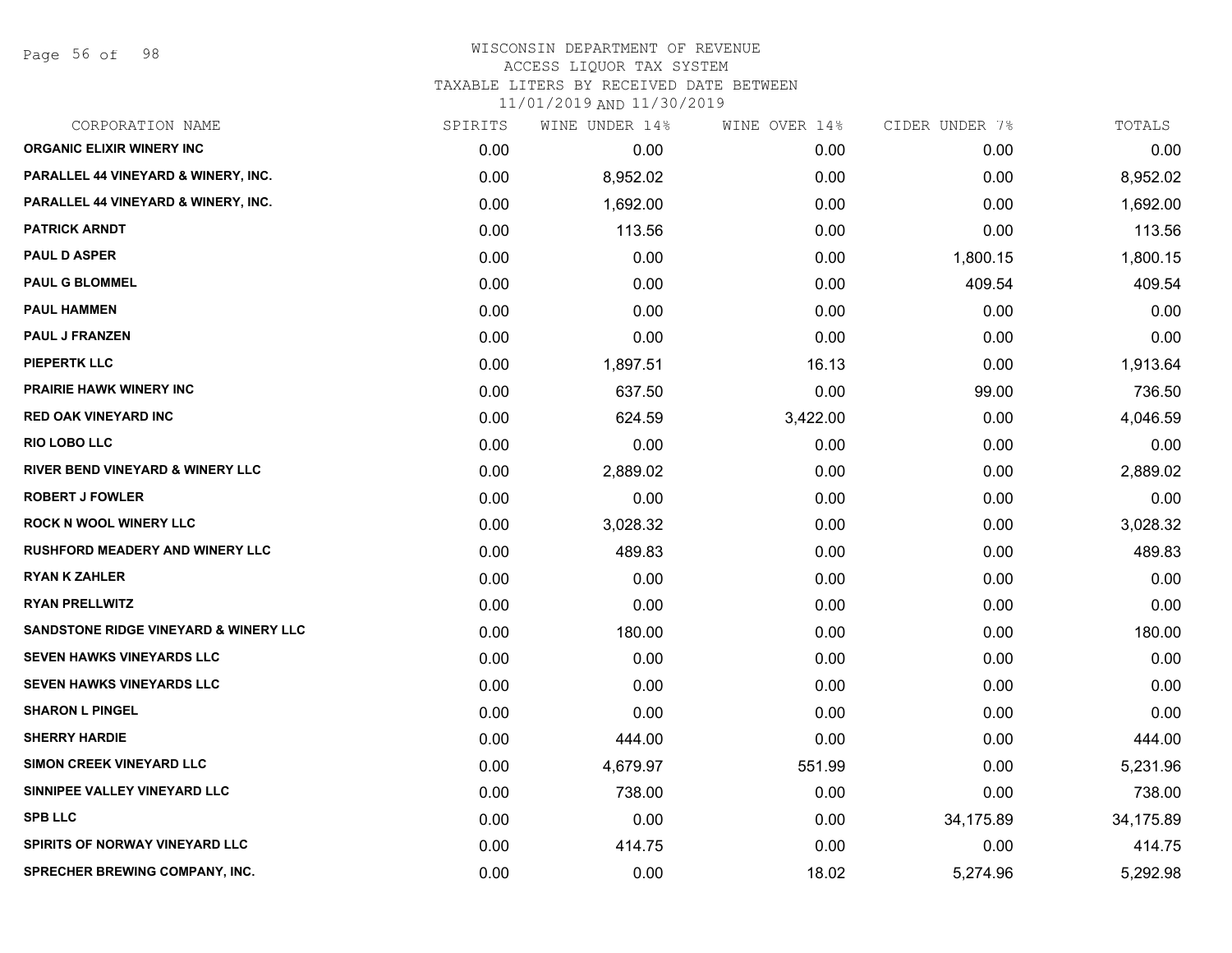## WISCONSIN DEPARTMENT OF REVENUE

## ACCESS LIQUOR TAX SYSTEM

TAXABLE LITERS BY RECEIVED DATE BETWEEN

| CORPORATION NAME                           | SPIRITS | WINE UNDER 14% | WINE OVER 14% | CIDER UNDER 7% | TOTALS   |
|--------------------------------------------|---------|----------------|---------------|----------------|----------|
| <b>SPURGEON VINEYARDS &amp; WINERY LLC</b> | 0.00    | 2,432.40       | 126.05        | 0.00           | 2,558.45 |
| <b>STEPHEN M KENNEDY</b>                   | 0.00    | 1,648.92       | 0.00          | 0.00           | 1,648.92 |
| <b>STEVEN DEBAKER</b>                      | 0.00    | 0.00           | 0.00          | 0.00           | 0.00     |
| STEVEN M & JUDITH A JACOBSON LLC           | 0.00    | 3,809.55       | 0.00          | 0.00           | 3,809.55 |
| <b>STILLMANK BREWING COMPANY</b>           | 0.00    | 0.00           | 0.00          | 0.00           | 0.00     |
| <b>STONES THROW WINERY INC</b>             | 0.00    | 0.00           | 0.00          | 0.00           | 0.00     |
| <b>SUNSET HOLLOW RANCH</b>                 | 0.00    | 88.46          | 0.00          | 0.00           | 88.46    |
| <b>SUNSET POINT WINERY LLC</b>             | 0.00    | 1,299.75       | 95.43         | 0.00           | 1,395.18 |
| <b>TENBA RIDGE WINERY LLC</b>              | 0.00    | 1,779.74       | 55.49         | 0.00           | 1,835.23 |
| THE RUM TREE, INC.                         | 0.00    | 0.00           | 0.00          | 0.00           | 0.00     |
| THE WINE VINEYARD LLC                      | 0.00    | 2,628.59       | 0.00          | 0.00           | 2,628.59 |
| THE WOODLAND TRAIL BEVERAGE COMPANY, INC.  | 0.00    | 0.00           | 0.00          | 0.00           | 0.00     |
| <b>TIMOTHY D GUILD</b>                     | 0.00    | 3,149.45       | 0.00          | 0.00           | 3,149.45 |
| <b>TIMOTHY P MCDONALD</b>                  | 0.00    | 0.00           | 0.00          | 0.00           | 0.00     |
| <b>TODD KUEHL</b>                          | 0.00    | 0.00           | 0.00          | 0.00           | 0.00     |
| <b>TOMMYS TOO HIGH WINES LLC</b>           | 0.00    | 1,415.74       | 0.00          | 0.00           | 1,415.74 |
| <b>TRACY A SOMERVILLE</b>                  | 0.00    | 454.25         | 0.00          | 0.00           | 454.25   |
| <b>TROY LANDWEHR</b>                       | 0.00    | 704.25         | 81.75         | 0.00           | 786.00   |
| <b>TWO BROTHERS WINES LLC</b>              | 0.00    | 1,762.48       | 0.00          | 0.00           | 1,762.48 |
| <b>UPSTREAM CIDER LLC</b>                  | 0.00    | 0.00           | 0.00          | 0.00           | 0.00     |
| VAN WYCHEN WINES INC.                      | 0.00    | 0.00           | 0.00          | 0.00           | 0.00     |
| <b>VERNON VINEYARDS LTD</b>                | 0.00    | 777.90         | 0.00          | 0.00           | 777.90   |
| <b>VINES TO CELLAR, INC.</b>               | 0.00    | 382.50         | 0.00          | 0.00           | 382.50   |
| <b>VON KLAUS WINERY LLC</b>                | 0.00    | 1,129.56       | 0.00          | 0.00           | 1,129.56 |
| VON STIEHL WINERY LTD.                     | 0.00    | 0.00           | 0.00          | 0.00           | 0.00     |
| VON STIEHL WINERY LTD.                     | 0.00    | 7,586.82       | $-26.12$      | 1,617.57       | 9,178.27 |
| <b>VON STIEHL WINERY LTD.</b>              | 0.00    | 0.00           | 0.00          | 0.00           | 0.00     |
| <b>WEST PRAIRIE WINERY LLC</b>             | 0.00    | 2,100.00       | 0.00          | 0.00           | 2,100.00 |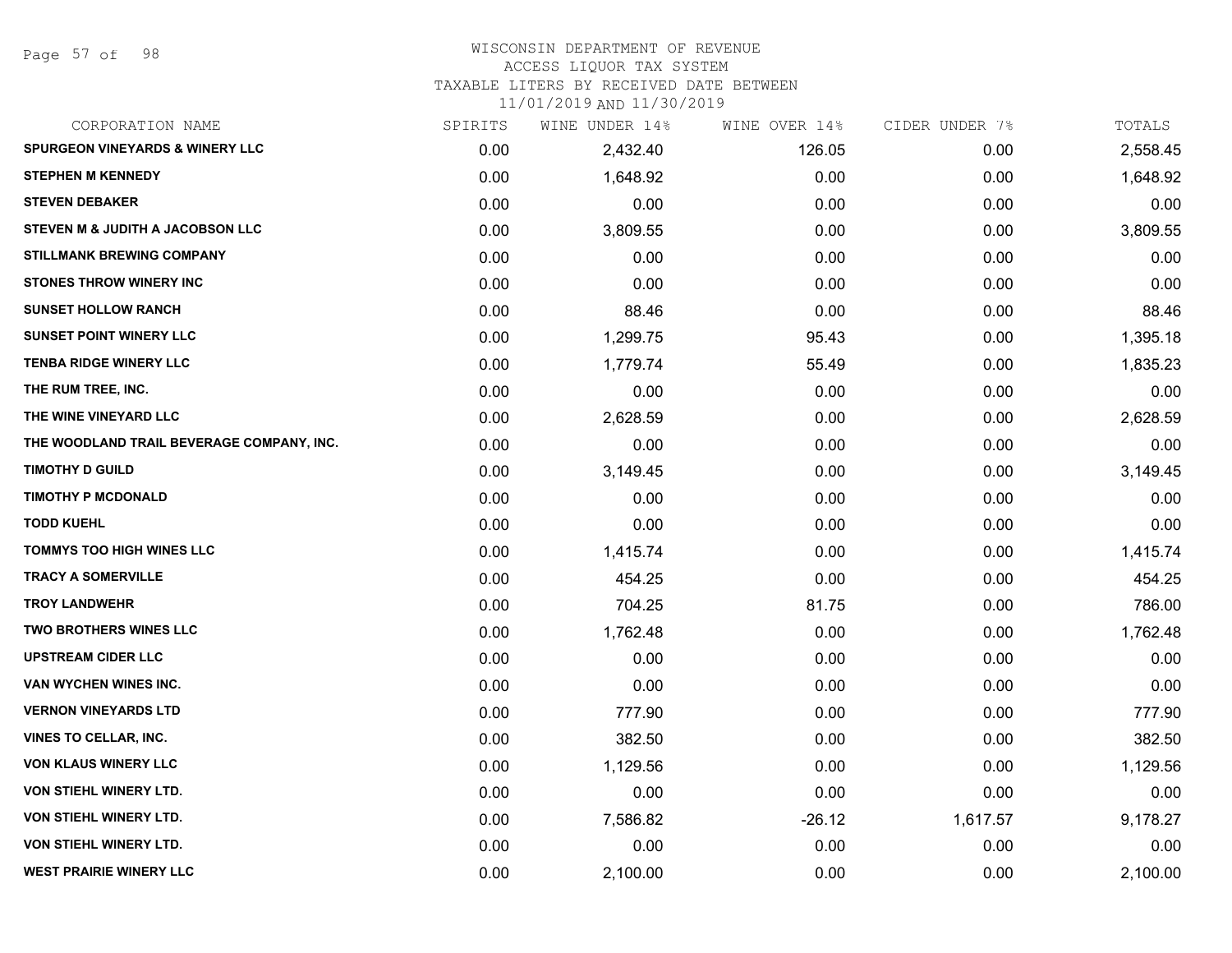Page 58 of 98

### WISCONSIN DEPARTMENT OF REVENUE ACCESS LIQUOR TAX SYSTEM TAXABLE LITERS BY RECEIVED DATE BETWEEN

| CORPORATION NAME                        | SPIRITS           | WINE<br>UNDER 14% | WINE OVER 14% | CIDER UNDER 7% | TOTALS     |
|-----------------------------------------|-------------------|-------------------|---------------|----------------|------------|
| WHISPERING BLUFFS VINEYARD & WINERY LTD | 0.00              | 589.50            | 18.00         | 0.00           | 607.50     |
| <b>WHITE BEAR SPIRITS LLC</b>           | 0.00              | 0.00              | 0.00          | 0.00           | 0.00       |
| WHITE WINTER WINERY INC                 | 0.00              | 0.00              | 241.51        | 489.14         | 730.65     |
| <b>WILD EPITOME LLC</b>                 | 0.00              | 95.24             | 0.00          | 0.00           | 95.24      |
| <b>WILD HARE LLC</b>                    | 0.00              | 0.00              | 0.00          | 0.00           | 0.00       |
| <b>WILLIAM F BLUHM</b>                  | 0.00 <sub>1</sub> | 5,316.61          | 0.00          | 0.00           | 5,316.61   |
| <b>WINEMAKER'S DAUGHTER LLC</b>         | 0.00              | 162.77            | 0.00          | 0.00           | 162.77     |
| <b>WINESITTER BREWHOUSE LLC</b>         | 0.00              | 0.00              | 0.00          | 0.00           | 0.00       |
| <b>WOLLERSHEIM WINERY, INC.</b>         | 0.00              | 54,210.92         | 2,882.98      | 0.00           | 57,093.90  |
| <b>WOLLERSHEIM WINERY, INC.</b>         | 0.00 <sub>1</sub> | 7,466.64          | 610.39        | 0.00           | 8,077.03   |
| TOTAL LITERS FOR 11/30/2019             | 0.00              | 316,179.03        | 11,314.79     | 56,596.21      | 384,090.03 |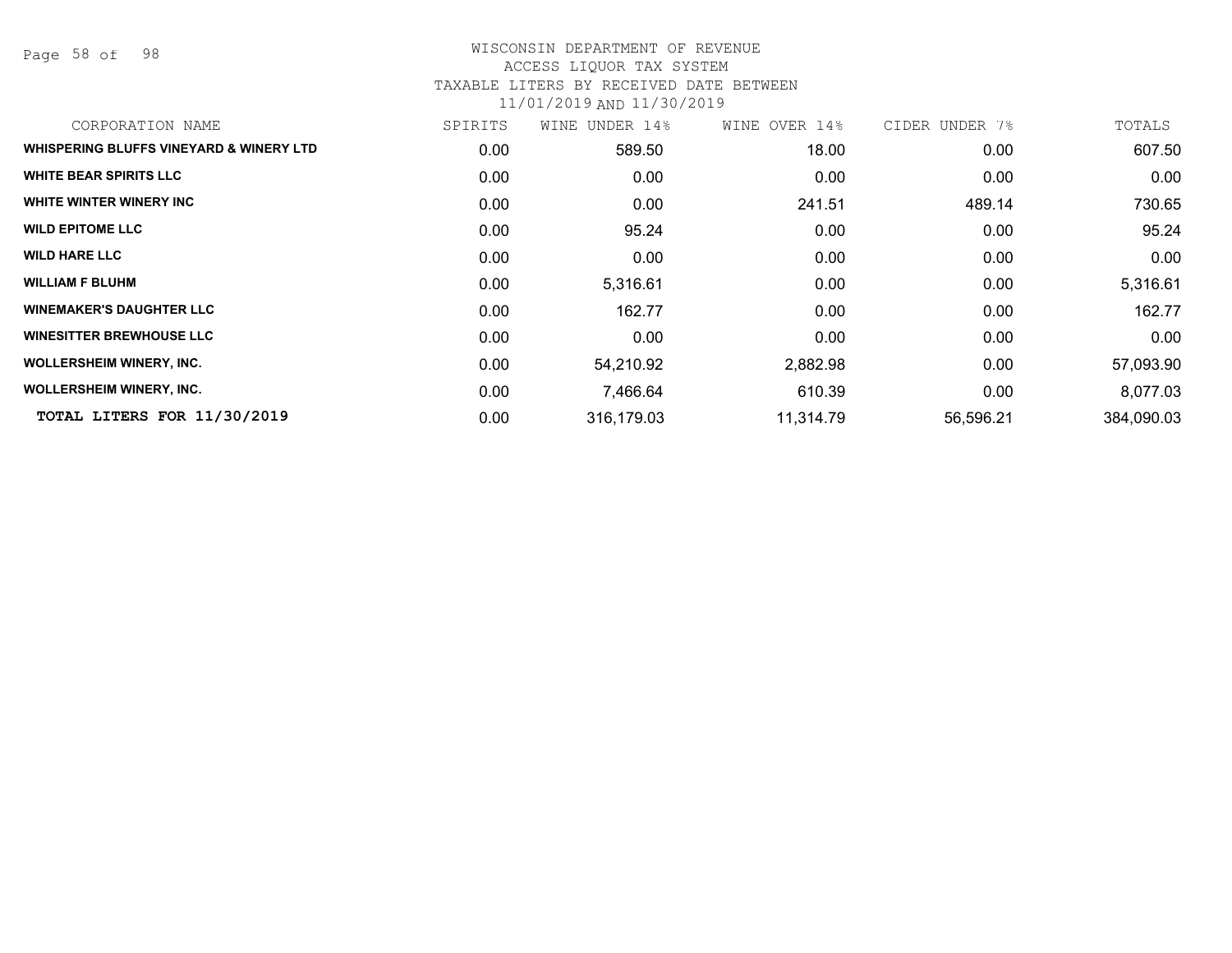Page 59 of 98

## WISCONSIN DEPARTMENT OF REVENUE ACCESS LIQUOR TAX SYSTEM TAXABLE LITERS BY RECEIVED DATE BETWEEN 11/01/2019 AND 11/30/2019

**WINE DIRECT SHIPPER (WDS) 1-800 WINESHOP.COM INC** 0.00 0.00 0.00 0.00 0.00 CORPORATION NAME SPIRITS WINE UNDER 14% WINE OVER 14% CIDER UNDER 7% TOTALS

| 2HAWK, LLC                                  | 0.00 | 0.00 | 0.00 | 0.00 | 0.00 |
|---------------------------------------------|------|------|------|------|------|
| A DONKEY AND GOAT LLC                       | 0.00 | 0.00 | 0.00 | 0.00 | 0.00 |
| A TO Z WINEWORKS LLC                        | 0.00 | 0.00 | 0.00 | 0.00 | 0.00 |
| <b>ABACELA VINEYARDS &amp; WINERY INC</b>   | 0.00 | 0.00 | 0.00 | 0.00 | 0.00 |
| <b>ABREU VINEYARDS INC</b>                  | 0.00 | 0.00 | 0.00 | 0.00 | 0.00 |
| AC VIN CO LLC                               | 0.00 | 0.00 | 0.00 | 0.00 | 0.00 |
| <b>ACCOLADE WINES NORTH AMERICA INC.</b>    | 0.00 | 0.00 | 0.00 | 0.00 | 0.00 |
| <b>ACKLEY BRANDS LTD</b>                    | 0.00 | 0.00 | 0.00 | 0.00 | 0.00 |
| <b>ACORN ALEGRIA WINERY</b>                 | 0.00 | 0.00 | 0.00 | 0.00 | 0.00 |
| <b>ADAM H LEE</b>                           | 0.00 | 0.00 | 0.00 | 0.00 | 0.00 |
| <b>ADAMS WINERY LLC</b>                     | 0.00 | 0.00 | 0.00 | 0.00 | 0.00 |
| <b>ADELAIDA CELLARS INC</b>                 | 0.00 | 0.00 | 0.00 | 0.00 | 0.00 |
| <b>ADELSHEIM VINEYARD LLC</b>               | 0.00 | 0.00 | 0.00 | 0.00 | 0.00 |
| ADLER DEUTSCH VINEYARD LLC                  | 0.00 | 0.00 | 0.00 | 0.00 | 0.00 |
| AH WINES INC                                | 0.00 | 0.00 | 0.00 | 0.00 | 0.00 |
| <b>AIRPORT RANCH ESTATES LLC</b>            | 0.00 | 0.00 | 0.00 | 0.00 | 0.00 |
| <b>AKA WINES LLC</b>                        | 0.00 | 0.00 | 0.00 | 0.00 | 0.00 |
| ALEJANDRO BULGHERONI ESTATE LLC             | 0.00 | 0.00 | 0.00 | 0.00 | 0.00 |
| ALEXANDRIA NICOLE CELLARS LLC               | 0.00 | 0.00 | 0.00 | 0.00 | 0.00 |
| <b>ALOFT WINES LLC</b>                      | 0.00 | 0.00 | 0.00 | 0.00 | 0.00 |
| <b>ALPHA &amp; OMEGA WINERY LLC</b>         | 0.00 | 0.00 | 0.00 | 0.00 | 0.00 |
| <b>ALTAMURA WINERY INC</b>                  | 0.00 | 0.00 | 0.00 | 0.00 | 0.00 |
| <b>ALVAREZ VINEYARDS LLC</b>                | 0.00 | 2.25 | 0.75 | 0.00 | 3.00 |
| <b>AMANDA STEFL</b>                         | 0.00 | 0.00 | 0.00 | 0.00 | 0.00 |
| <b>AMAPOLA CREEK VINEYARDS &amp; WINERY</b> | 0.00 | 0.00 | 0.00 | 0.00 | 0.00 |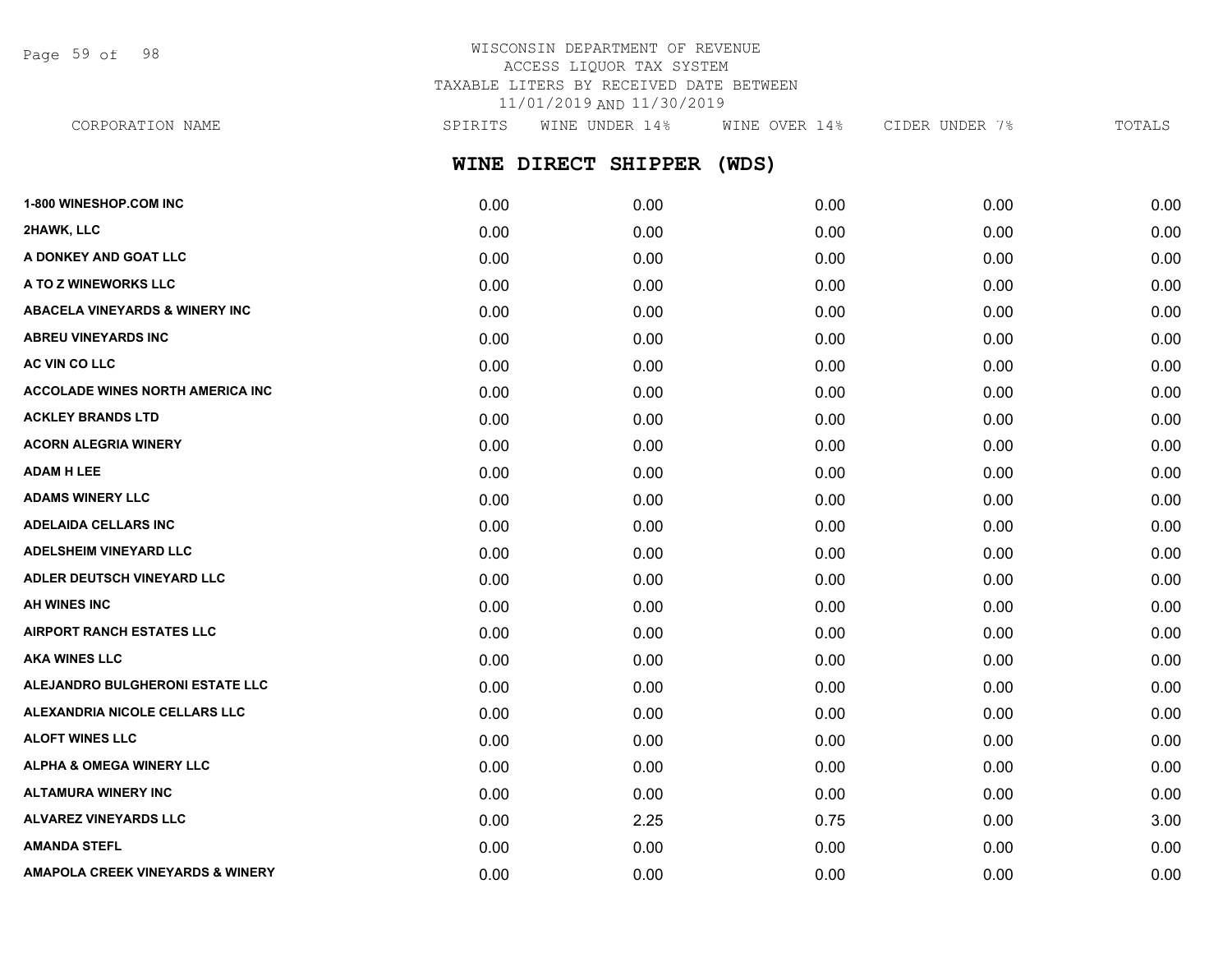Page 60 of 98

| CORPORATION NAME                       | SPIRITS | WINE UNDER 14% | WINE OVER 14% | CIDER UNDER 7% | TOTALS |
|----------------------------------------|---------|----------------|---------------|----------------|--------|
| <b>AMAVI CELLARS LLC</b>               | 0.00    | 0.00           | 0.00          | 0.00           | 0.00   |
| <b>AMERICAN WINE TRADE INC</b>         | 0.00    | 0.00           | 0.00          | 0.00           | 0.00   |
| <b>AMICI CELLARS INC</b>               | 0.00    | 0.00           | 0.00          | 0.00           | 0.00   |
| <b>AMIZETTA VINEYARDS WINERY LLC</b>   | 0.00    | 0.00           | 0.00          | 0.00           | 0.00   |
| <b>AMPELOS CELLARS INC</b>             | 0.00    | 0.00           | 0.00          | 0.00           | 0.00   |
| <b>AMUSE BOUCHE LLC</b>                | 0.00    | 0.00           | 0.00          | 0.00           | 0.00   |
| <b>ANCIEN WINES INC</b>                | 0.00    | 0.00           | 0.00          | 0.00           | 0.00   |
| <b>ANCIENT PEAK INC</b>                | 0.00    | 0.00           | 0.00          | 0.00           | 0.00   |
| ANDERSONS CONN VALLEY WINERY INC       | 0.00    | 0.00           | 0.00          | 0.00           | 0.00   |
| <b>ANDREW J HEINZL</b>                 | 0.00    | 0.00           | 0.00          | 0.00           | 0.00   |
| <b>ANDREW TOW</b>                      | 0.00    | 0.00           | 0.00          | 0.00           | 0.00   |
| <b>ANIMO LP</b>                        | 0.00    | 0.00           | 0.00          | 0.00           | 0.00   |
| <b>ANOMALY VINEYARDS LLC</b>           | 0.00    | 0.00           | 0.00          | 0.00           | 0.00   |
| <b>ANTHILL FARMS LLC</b>               | 0.00    | 0.00           | 0.00          | 0.00           | 0.00   |
| <b>ANTHONY M TRUCHARD</b>              | 0.00    | 0.00           | 0.00          | 0.00           | 0.00   |
| <b>ANTHONY ROAD WINE CO INC</b>        | 0.00    | 0.00           | 0.00          | 0.00           | 0.00   |
| <b>APPELLATION TRADING COMPANY LLC</b> | 0.00    | 0.00           | 0.00          | 0.00           | 0.00   |
| <b>AQUA PUMPKIN INC</b>                | 0.00    | 0.00           | 0.00          | 0.00           | 0.00   |
| <b>ARC WINERY LLC</b>                  | 0.00    | 0.00           | 0.00          | 0.00           | 0.00   |
| <b>ARCHANGEL INVESTMENTS LLC</b>       | 0.00    | 0.00           | 0.00          | 0.00           | 0.00   |
| <b>ARETE WINES LLC</b>                 | 0.00    | 0.00           | 0.00          | 0.00           | 0.00   |
| <b>ARIETTA INC</b>                     | 0.00    | 0.00           | 0.00          | 0.00           | 0.00   |
| <b>ARISTA WINES LLC</b>                | 0.00    | 0.00           | 0.00          | 0.00           | 0.00   |
| ARIZONA STRONGHOLD VINEYARDS LLC       | 0.00    | 0.00           | 0.00          | 0.00           | 0.00   |
| <b>ARKENSTONE VINEYARDS LLC</b>        | 0.00    | 0.00           | 0.00          | 0.00           | 0.00   |
| <b>ARMIDA WINERY INC</b>               | 0.00    | 0.00           | 0.00          | 0.00           | 0.00   |
| <b>ARMSTRONG FAMILY WINERY LLC</b>     | 0.00    | 0.00           | 0.00          | 0.00           | 0.00   |
| <b>ARMSTRONG VINEYARDS INC</b>         | 0.00    | 0.00           | 0.00          | 0.00           | 0.00   |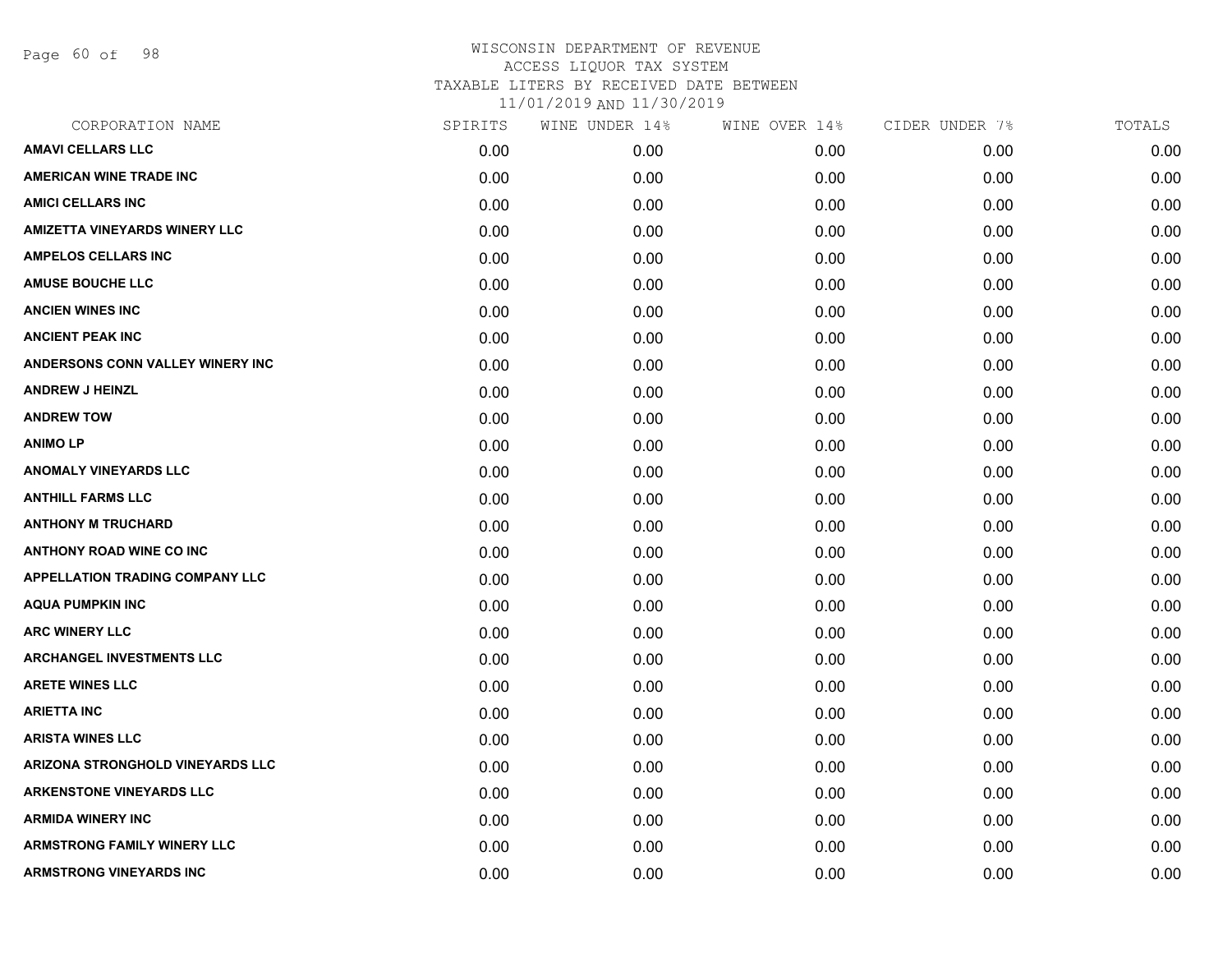Page 61 of 98

| CORPORATION NAME                       | SPIRITS | WINE UNDER 14% | WINE OVER 14% | CIDER UNDER 7% | TOTALS |
|----------------------------------------|---------|----------------|---------------|----------------|--------|
| <b>ARRINGTON VINEYARDS LLC</b>         | 0.00    | 0.00           | 0.00          | 0.00           | 0.00   |
| <b>ARTISTE MANAGEMENT CO LLC</b>       | 0.00    | 0.00           | 0.00          | 0.00           | 0.00   |
| AU BON CLIMAT LLC                      | 0.00    | 0.00           | 0.00          | 0.00           | 0.00   |
| <b>AUBERT WINEGROWING INC</b>          | 0.00    | 0.00           | 0.00          | 0.00           | 0.00   |
| <b>AUGUST BRIGGS JR INC</b>            | 0.00    | 0.00           | 0.00          | 0.00           | 0.00   |
| <b>AUSTIN NICHOLS &amp; CO INC.</b>    | 0.00    | 0.00           | 0.00          | 0.00           | 0.00   |
| AVV WINERY CO LLC                      | 0.00    | 0.00           | 0.00          | 0.00           | 0.00   |
| <b>B &amp; B ORGANICS, LLC</b>         | 0.00    | 0.00           | 0.00          | 0.00           | 0.00   |
| <b>B WISE VINEYARDS LLC</b>            | 0.00    | 0.00           | 0.00          | 0.00           | 0.00   |
| <b>BABCOCK ENTERPRISES INC</b>         | 0.00    | 0.00           | 0.00          | 0.00           | 0.00   |
| <b>BADGER MOUNTAIN INC</b>             | 0.00    | 0.00           | 0.00          | 0.00           | 0.00   |
| <b>BALBOA WINERY LLC</b>               | 0.00    | 0.00           | 0.00          | 0.00           | 0.00   |
| <b>BALLENTINE VINEYARDS INC</b>        | 0.00    | 0.00           | 0.00          | 0.00           | 0.00   |
| <b>BALTIMORE BEND VINEYARD LLC</b>     | 0.00    | 0.00           | 0.00          | 0.00           | 0.00   |
| <b>BANSHEE WINES LLC</b>               | 0.00    | 0.00           | 0.00          | 0.00           | 0.00   |
| <b>BARGETTOS SANTA CRUZ WINERY INC</b> | 0.00    | 0.00           | 0.00          | 0.00           | 0.00   |
| <b>BARLOW VINEYARDS LLC</b>            | 0.00    | 0.00           | 0.00          | 0.00           | 0.00   |
| <b>BARNARD GRIFFIN INC</b>             | 0.00    | 0.00           | 0.00          | 0.00           | 0.00   |
| <b>BARNETT VINEYARDS LP</b>            | 0.00    | 0.00           | 0.00          | 0.00           | 0.00   |
| <b>BATTLE FAMILY VINEYARDS LLC</b>     | 0.00    | 0.00           | 0.00          | 0.00           | 0.00   |
| <b>BAW INC</b>                         | 0.00    | 0.00           | 0.00          | 0.00           | 0.00   |
| <b>BAYFIELD WINERY, LTD.</b>           | 0.00    | 0.00           | 0.00          | 0.00           | 0.00   |
| <b>BEAUX FRERES LLC</b>                | 0.00    | 0.00           | 0.00          | 0.00           | 0.00   |
| <b>BECKER FARMS INC</b>                | 0.00    | 0.00           | 0.00          | 0.00           | 0.00   |
| <b>BEDELL NORTH FORK LLC</b>           | 0.00    | 0.00           | 0.00          | 0.00           | 0.00   |
| <b>BEDROCK WINE COMPANY LP</b>         | 0.00    | 0.00           | 0.00          | 0.00           | 0.00   |
| <b>BEHRENS AND DRINKWARD</b>           | 0.00    | 0.00           | 0.00          | 0.00           | 0.00   |
| <b>BEL VINO LLC</b>                    | 0.00    | 0.00           | 0.00          | 0.00           | 0.00   |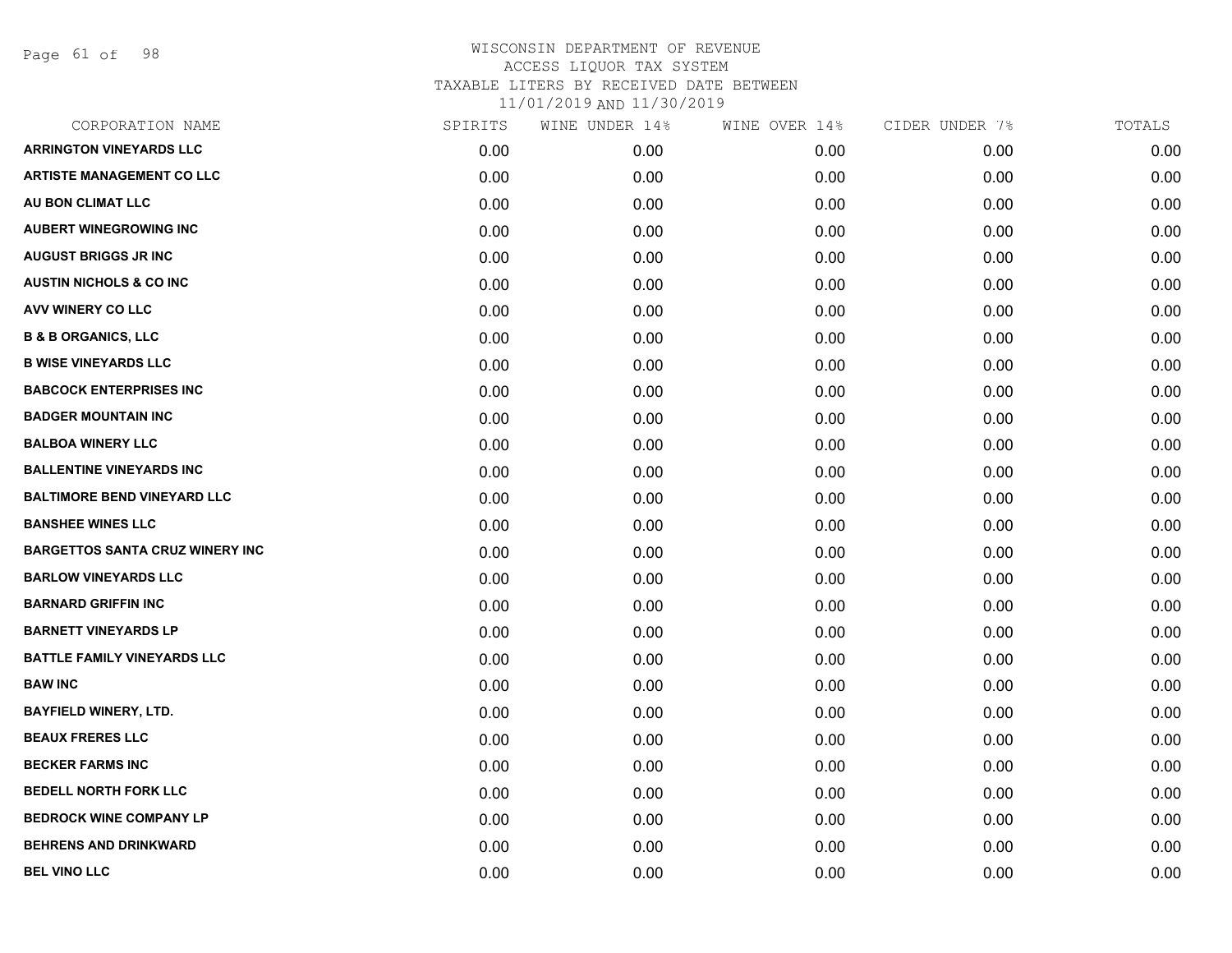Page 62 of 98

| CORPORATION NAME                                | SPIRITS | WINE UNDER 14% | WINE OVER 14% | CIDER UNDER 7% | TOTALS |
|-------------------------------------------------|---------|----------------|---------------|----------------|--------|
| <b>BELLAVINI WINERY</b>                         | 0.00    | 0.00           | 0.00          | 0.00           | 0.00   |
| <b>BELLEVINEZ LLC</b>                           | 0.00    | 0.00           | 0.00          | 0.00           | 0.00   |
| <b>BENESSERE VINEYARDS LTD</b>                  | 0.00    | 0.00           | 0.00          | 0.00           | 0.00   |
| <b>BENNETT LANE WINERY LLC</b>                  | 0.00    | 0.00           | 0.00          | 0.00           | 0.00   |
| <b>BENOVIA WINERY LLC</b>                       | 0.00    | 0.00           | 0.00          | 0.00           | 0.00   |
| <b>BENT CREEK WINERY LLC</b>                    | 0.00    | 0.00           | 0.00          | 0.00           | 0.00   |
| <b>BERGSTROM WINES LLC</b>                      | 0.00    | 0.00           | 0.00          | 0.00           | 0.00   |
| <b>BERNARDUS LLC</b>                            | 0.00    | 0.00           | 0.00          | 0.00           | 0.00   |
| BETHEL HEIGHTS VINEYARD INC                     | 0.00    | 0.00           | 0.00          | 0.00           | 0.00   |
| BETTER BRANDS INTERNATIONAL                     | 0.00    | 0.00           | 0.00          | 0.00           | 0.00   |
| <b>BETZ CELLARS LLC</b>                         | 0.00    | 0.00           | 0.00          | 0.00           | 0.00   |
| <b>BEVAN CELLARS, LLC</b>                       | 0.00    | 0.00           | 0.00          | 0.00           | 0.00   |
| BIEN NACIDO VINEYARDS OF RANCHO TEPUSQUET<br>LP | 0.00    | 0.00           | 0.00          | 0.00           | 0.00   |
| <b>BIG TABLE FARM, INC</b>                      | 0.00    | 0.00           | 0.00          | 0.00           | 0.00   |
| <b>BILTMORE ESTATE WINE COMPANY</b>             | 0.00    | 0.00           | 0.00          | 0.00           | 0.00   |
| <b>BLACK CAT VINEYARD LLC</b>                   | 0.00    | 0.00           | 0.00          | 0.00           | 0.00   |
| <b>BLACK MESA WINERY LLC</b>                    | 0.00    | 0.00           | 0.00          | 0.00           | 0.00   |
| <b>BLACKBIRD VINEYARDS LLC</b>                  | 0.00    | 0.00           | 0.00          | 0.00           | 0.00   |
| <b>BLAIR VINEYARDS LLC</b>                      | 0.00    | 0.00           | 0.00          | 0.00           | 0.00   |
| <b>BLANKIET ESTATE LLC</b>                      | 0.00    | 0.00           | 0.00          | 0.00           | 0.00   |
| <b>BLIND HORSE WINERY LLC</b>                   | 0.00    | 0.00           | 0.00          | 0.00           | 0.00   |
| <b>BLUE FARM, LLC</b>                           | 0.00    | 0.00           | 0.00          | 0.00           | 0.00   |
| <b>BLUE SKY VINTNERS LLC</b>                    | 0.00    | 0.00           | 0.00          | 0.00           | 0.00   |
| <b>BNA WINE GROUP LLC</b>                       | 0.00    | 0.00           | 0.00          | 0.00           | 0.00   |
| <b>BOARS VIEW LLC</b>                           | 0.00    | 0.00           | 0.00          | 0.00           | 0.00   |
| <b>BOEDECKER CELLARS, LLC</b>                   | 0.00    | 0.00           | 0.00          | 0.00           | 0.00   |
| <b>BOEGER WINERY INC</b>                        | 0.00    | 0.00           | 0.00          | 0.00           | 0.00   |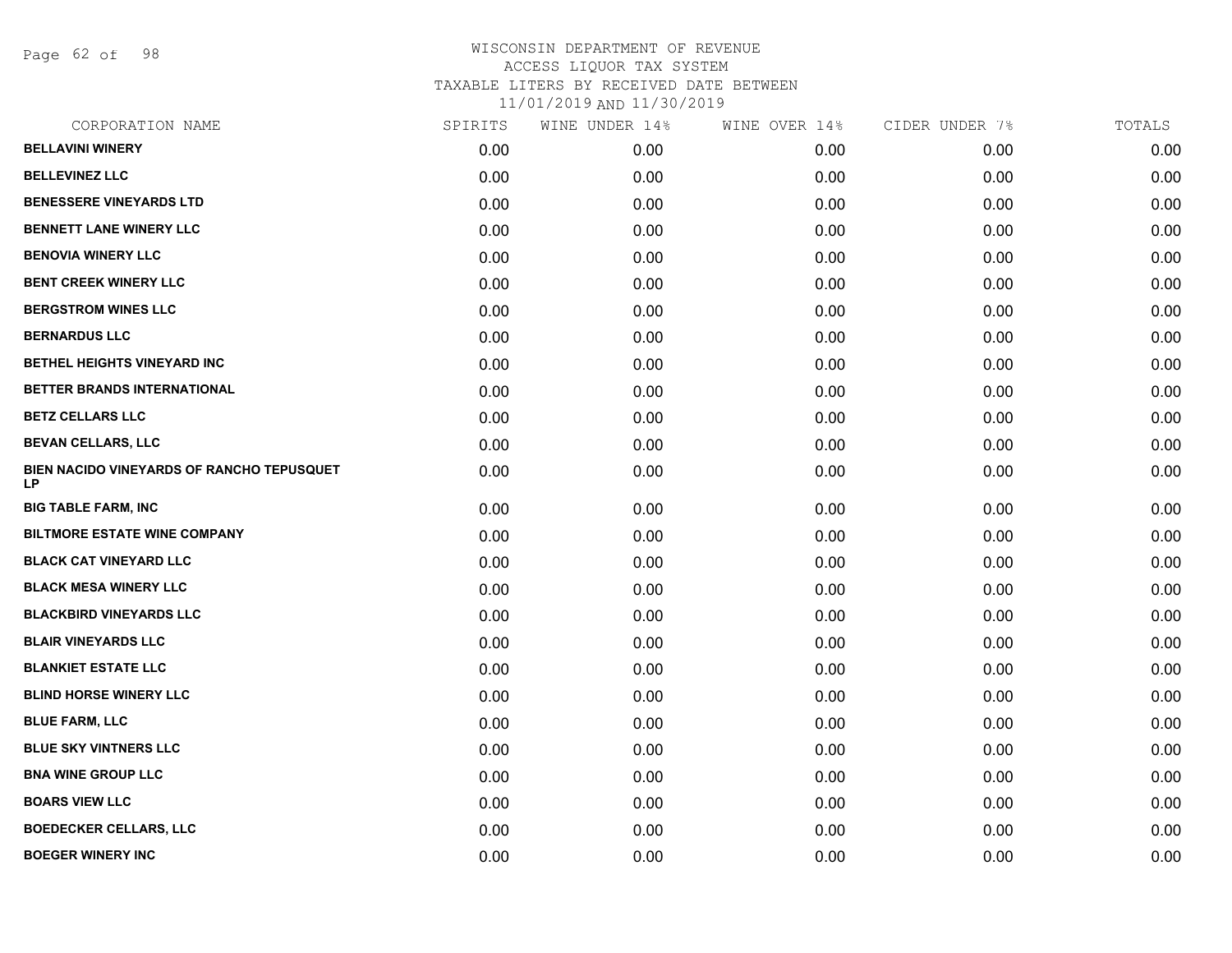Page 63 of 98

| CORPORATION NAME                              | SPIRITS | WINE UNDER 14% | WINE OVER 14% | CIDER UNDER 7% | TOTALS |
|-----------------------------------------------|---------|----------------|---------------|----------------|--------|
| <b>BOEKENOOGEN WINERY LLC</b>                 | 0.00    | 0.00           | 0.00          | 0.00           | 0.00   |
| <b>BOGLE VINEYARDS INC</b>                    | 0.00    | 0.00           | 0.00          | 0.00           | 0.00   |
| <b>BOLO CELLARS, LLC</b>                      | 0.00    | 0.00           | 0.00          | 0.00           | 0.00   |
| <b>BONNY DOON WINERY INC</b>                  | 0.00    | 0.00           | 0.00          | 0.00           | 0.00   |
| <b>BOOKWALTER WINERY LLC</b>                  | 0.00    | 0.00           | 0.00          | 0.00           | 0.00   |
| <b>BOTHAM BRANDS LLC</b>                      | 0.00    | 0.00           | 0.00          | 0.00           | 0.00   |
| <b>BOUCHAINE VINEYARDS INC</b>                | 0.00    | 0.00           | 0.00          | 0.00           | 0.00   |
| <b>BOUNDARY BREAKS LLC</b>                    | 0.00    | 0.00           | 0.00          | 0.00           | 0.00   |
| <b>BOWERS HARBOR VINEYARDS AND WINERY INC</b> | 0.00    | 0.00           | 0.00          | 0.00           | 0.00   |
| <b>BRADLEY GEARHART</b>                       | 0.00    | 0.00           | 0.00          | 0.00           | 0.00   |
| <b>BRADLEY L ALLEN</b>                        | 0.00    | 0.00           | 0.00          | 0.00           | 0.00   |
| <b>BRANCHES WINERY LLC</b>                    | 0.00    | 0.00           | 0.00          | 0.00           | 0.00   |
| <b>BRASSFIELD ESTATE WINERY LLC</b>           | 0.00    | 0.00           | 0.00          | 0.00           | 0.00   |
| <b>BRECON ESTATE INC</b>                      | 0.00    | 0.00           | 0.00          | 0.00           | 0.00   |
| <b>BRET LOPEZ</b>                             | 0.00    | 0.00           | 0.00          | 0.00           | 0.00   |
| <b>BRIAN C LOKRANTZ</b>                       | 0.00    | 0.00           | 0.00          | 0.00           | 0.00   |
| <b>BRIAN CARTER CELLARS LLC</b>               | 0.00    | 0.00           | 0.00          | 0.00           | 0.00   |
| <b>BRIAN M HEATH</b>                          | 0.00    | 0.00           | 0.00          | 0.00           | 0.00   |
| <b>BRICOLEUR VINEYARDS LLC</b>                | 0.00    | 0.00           | 0.00          | 0.00           | 0.00   |
| <b>BRIDGEVIEW VINEYARDS INC</b>               | 0.00    | 0.00           | 0.00          | 0.00           | 0.00   |
| <b>BRIGADOON FARM &amp; WINERY LLC</b>        | 0.00    | 0.00           | 0.00          | 0.00           | 0.00   |
| <b>BRIGHT CELLARS INC</b>                     | 0.00    | 0.00           | 0.00          | 0.00           | 0.00   |
| <b>BRIX CIDER LLC</b>                         | 0.00    | 0.00           | 0.00          | 0.00           | 0.00   |
| <b>BRONCO WINE COMPANY</b>                    | 0.00    | 0.00           | 0.00          | 0.00           | 0.00   |
| BROWN COUNTY WINE COMPANY, INC.               | 0.00    | 0.00           | 0.00          | 0.00           | 0.00   |
| <b>BROWN ESTATE VINEYARDS LLC</b>             | 0.00    | 0.00           | 0.00          | 0.00           | 0.00   |
| <b>BROWNE FAMILY WINES LLC</b>                | 0.00    | 0.00           | 0.00          | 0.00           | 0.00   |
| <b>BRUTOCAO CELLARS LP</b>                    | 0.00    | 0.00           | 0.00          | 0.00           | 0.00   |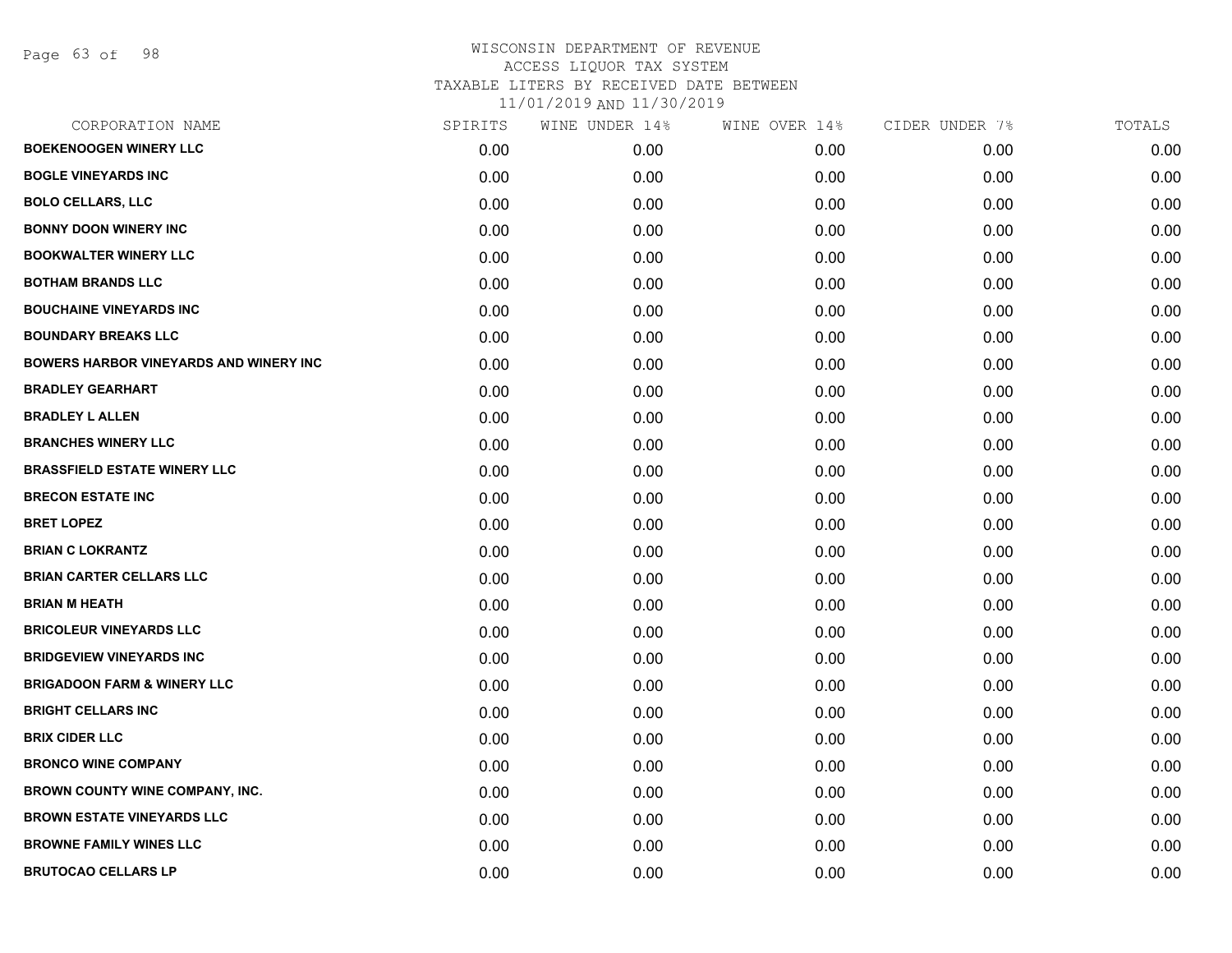Page 64 of 98

| CORPORATION NAME                           | SPIRITS | WINE UNDER 14% | WINE OVER 14% | CIDER UNDER 7% | TOTALS |
|--------------------------------------------|---------|----------------|---------------|----------------|--------|
| <b>BRYANT VINEYARDS INC</b>                | 0.00    | 0.00           | 0.00          | 0.00           | 0.00   |
| <b>BUCKLER FAMILY VINEYARDS LLC</b>        | 0.00    | 0.00           | 0.00          | 0.00           | 0.00   |
| <b>BUEHLER VINEYARDS INC</b>               | 0.00    | 0.00           | 0.00          | 0.00           | 0.00   |
| <b>BULLY HILL VINEYARDS INC</b>            | 0.00    | 0.00           | 0.00          | 0.00           | 0.00   |
| <b>BURGESS CELLARS INC</b>                 | 0.00    | 0.00           | 0.00          | 0.00           | 0.00   |
| <b>BURRELL SCHOOL VINEYARDS INC</b>        | 0.00    | 0.00           | 0.00          | 0.00           | 0.00   |
| <b>BUTTONWOOD FARM WINERY INC</b>          | 0.00    | 0.00           | 0.00          | 0.00           | 0.00   |
| <b>BWSC LLC</b>                            | 0.00    | 0.00           | 0.00          | 0.00           | 0.00   |
| <b>C &amp; C WINE SERVICES INC</b>         | 0.00    | 0.00           | 0.00          | 0.00           | 0.00   |
| <b>C &amp; N CORPORATION</b>               | 0.00    | 0.00           | 0.00          | 0.00           | 0.00   |
| C G DI ARIE VINEYARD & WINERY LLC          | 0.00    | 0.00           | 0.00          | 0.00           | 0.00   |
| <b>C MONDAVI &amp; SONS</b>                | 0.00    | 0.00           | 0.00          | 0.00           | 0.00   |
| <b>CADA LLC</b>                            | 0.00    | 0.00           | 0.00          | 0.00           | 0.00   |
| <b>CAIN CELLARS INC</b>                    | 0.00    | 0.00           | 0.00          | 0.00           | 0.00   |
| <b>CAKEBREAD CELLARS</b>                   | 0.00    | 0.00           | 0.00          | 0.00           | 0.00   |
| <b>CALCAREOUS VINEYARD LLC</b>             | 0.00    | 0.00           | 0.00          | 0.00           | 0.00   |
| <b>CALDWELL WINERY LLC</b>                 | 0.00    | 0.00           | 0.00          | 0.00           | 0.00   |
| <b>CALLAWAY TEMECULA LP</b>                | 0.00    | 0.00           | 0.00          | 0.00           | 0.00   |
| CALWD, INC.                                | 0.00    | 0.00           | 0.00          | 0.00           | 0.00   |
| <b>CAMARDA CORP</b>                        | 0.00    | 0.00           | 0.00          | 0.00           | 0.00   |
| <b>CARACCIOLI CELLARS INC</b>              | 0.00    | 0.00           | 0.00          | 0.00           | 0.00   |
| <b>CARHARTT VINEYARD, INC.</b>             | 0.00    | 0.00           | 0.00          | 0.00           | 0.00   |
| <b>CARL THOMA</b>                          | 0.00    | 0.00           | 0.00          | 0.00           | 0.00   |
| <b>CARLISLE WINERY &amp; VINEYARDS LLC</b> | 0.00    | 0.00           | 0.00          | 0.00           | 0.00   |
| <b>CARLSON VINEYARDS INC</b>               | 0.00    | 0.00           | 0.00          | 0.00           | 0.00   |
| <b>CARNEROS WINE COMPANY INC</b>           | 0.00    | 0.00           | 0.00          | 0.00           | 0.00   |
| <b>CARR WINERY INC</b>                     | 0.00    | 0.00           | 0.00          | 0.00           | 0.00   |
| <b>CASTORO CELLARS</b>                     | 0.00    | 0.00           | 0.00          | 0.00           | 0.00   |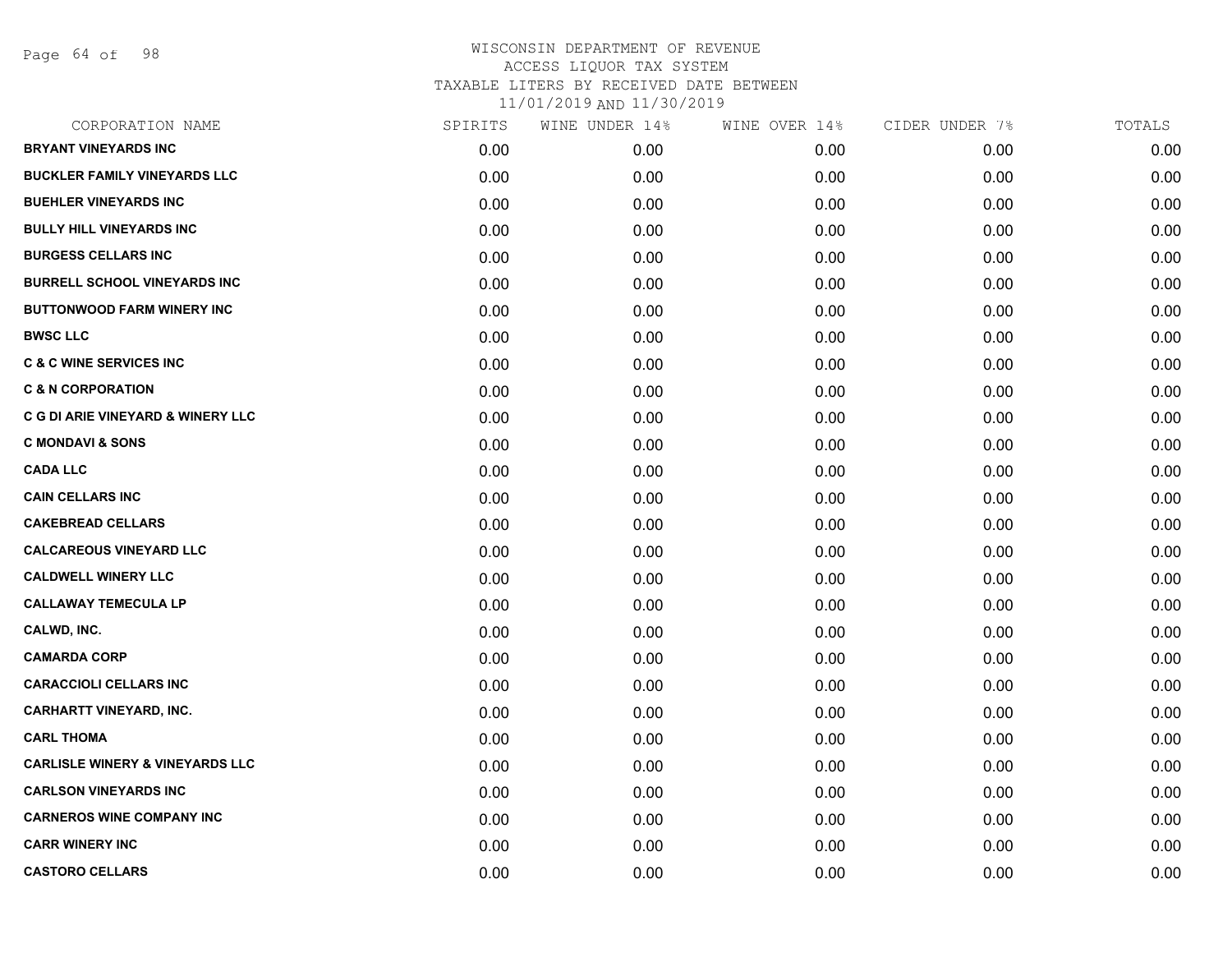Page 65 of 98

| CORPORATION NAME                                  | SPIRITS | WINE UNDER 14% | WINE OVER 14% | CIDER UNDER 7% | TOTALS |
|---------------------------------------------------|---------|----------------|---------------|----------------|--------|
| <b>CATHERINE ELIZABETH INC</b>                    | 0.00    | 0.00           | 0.00          | 0.00           | 0.00   |
| <b>CAYMUS VINEYARDS INC</b>                       | 0.00    | 0.00           | 0.00          | 0.00           | 0.00   |
| <b>CECIL A ZERBA</b>                              | 0.00    | 0.00           | 0.00          | 0.00           | 0.00   |
| <b>CEDAR KNOLL VINEYARDS INC</b>                  | 0.00    | 0.00           | 0.00          | 0.00           | 0.00   |
| <b>CEJA VINEYARDS INC</b>                         | 0.00    | 0.00           | 0.00          | 0.00           | 0.00   |
| <b>CELLAR RAT CELLARS LLC</b>                     | 0.00    | 0.00           | 0.00          | 0.00           | 0.00   |
| <b>CHACEWATER LLC</b>                             | 0.00    | 0.00           | 0.00          | 0.00           | 0.00   |
| <b>CHAPPELLET WINERY INC</b>                      | 0.00    | 0.00           | 0.00          | 0.00           | 0.00   |
| <b>CHARLES &amp; MARTHA BARRA</b>                 | 0.00    | 0.00           | 0.00          | 0.00           | 0.00   |
| <b>CHARLES REININGER LLC</b>                      | 0.00    | 0.00           | 0.00          | 0.00           | 0.00   |
| <b>CHATEAU BIANCA INC</b>                         | 0.00    | 10.50          | 0.00          | 0.00           | 10.50  |
| <b>CHATEAU DIANA LLC</b>                          | 0.00    | 0.00           | 0.00          | 0.00           | 0.00   |
| <b>CHATEAU GRAND TRAVERSE LTD</b>                 | 0.00    | 0.00           | 0.00          | 0.00           | 0.00   |
| <b>CHATEAU MARGENE INC</b>                        | 0.00    | 0.00           | 0.00          | 0.00           | 0.00   |
| <b>CHATEAU MORRISETTE INC</b>                     | 0.00    | 0.00           | 0.00          | 0.00           | 0.00   |
| <b>CHATEAU OPERATIONS, LTD.</b>                   | 0.00    | 0.00           | 0.00          | 0.00           | 0.00   |
| <b>CHATEAU POTELLE HOLDINGS LLC</b>               | 0.00    | 0.00           | 0.00          | 0.00           | 0.00   |
| <b>CHATEAU ST CROIX WINERY &amp; VINEYARD LLC</b> | 0.00    | 0.00           | 0.00          | 0.00           | 0.00   |
| <b>CHERRY HILL LLC</b>                            | 0.00    | 0.00           | 0.00          | 0.00           | 0.00   |
| <b>CHIARELLO FAMILY VINEYARDS LLC</b>             | 0.00    | 0.00           | 0.00          | 0.00           | 0.00   |
| <b>CHILDRESS WINERY, LLC</b>                      | 0.00    | 0.00           | 0.00          | 0.00           | 0.00   |
| <b>CHIMNEY ROCK WINERY LLC</b>                    | 0.00    | 0.00           | 0.00          | 0.00           | 0.00   |
| <b>CHRISTOPHE BARON</b>                           | 0.00    | 0.00           | 0.00          | 0.00           | 0.00   |
| <b>CHRISTOPHER FIGGINS</b>                        | 0.00    | 0.00           | 0.00          | 0.00           | 0.00   |
| <b>CHRISTOPHER L SHOWN</b>                        | 0.00    | 0.00           | 0.00          | 0.00           | 0.00   |
| <b>CIDER HOUSE OF WISCONSIN LLC</b>               | 0.00    | 0.00           | 0.00          | 0.00           | 0.00   |
| <b>CINNABAR WINERY LLC</b>                        | 0.00    | 0.00           | 0.00          | 0.00           | 0.00   |
| <b>CIPCO INC.</b>                                 | 0.00    | 0.00           | 0.00          | 0.00           | 0.00   |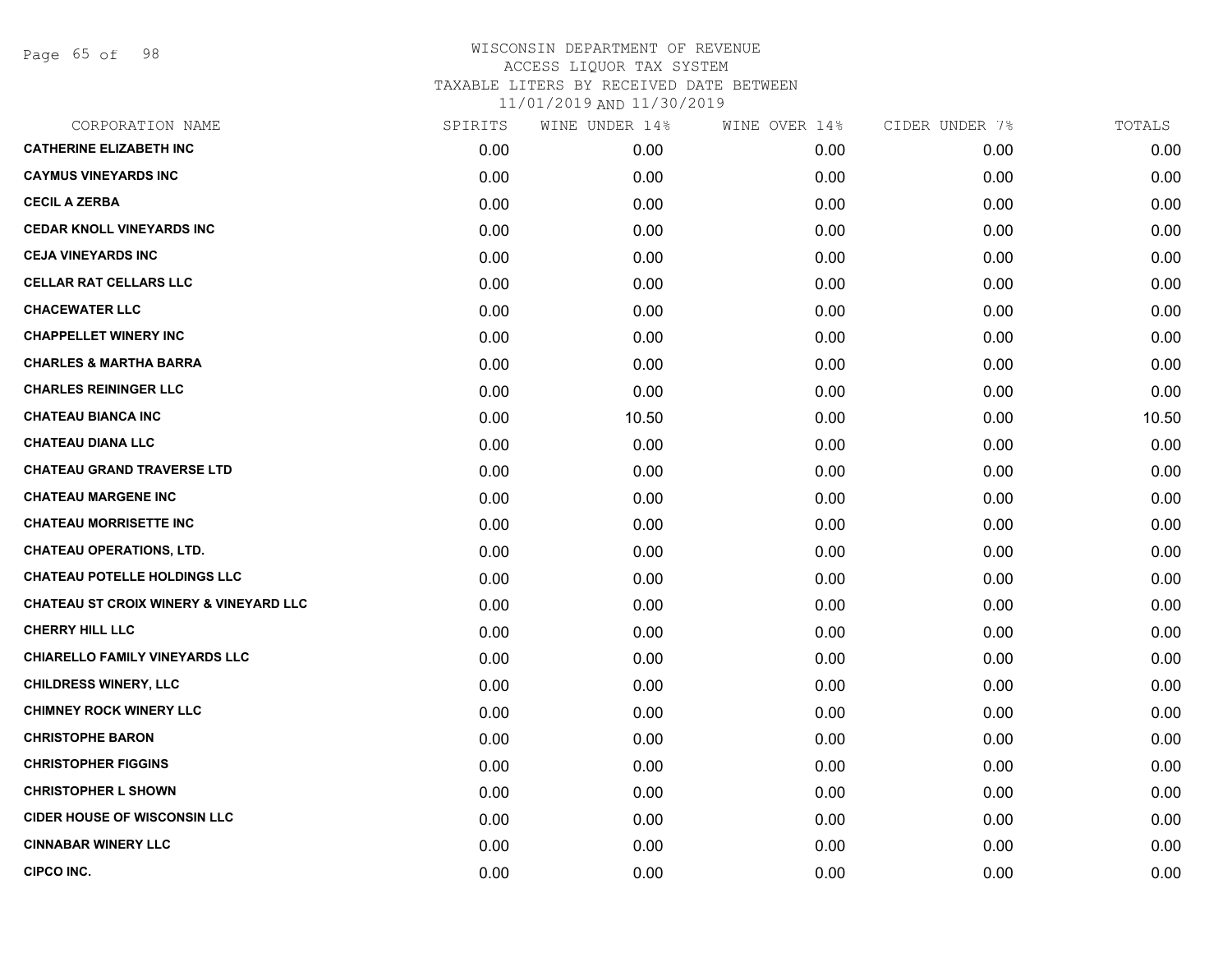Page 66 of 98

| CORPORATION NAME                             | SPIRITS | WINE UNDER 14% | WINE OVER 14% | CIDER UNDER 7% | TOTALS |
|----------------------------------------------|---------|----------------|---------------|----------------|--------|
| <b>CLAY JAR HOLDINGS LLC</b>                 | 0.00    | 0.00           | 0.00          | 0.00           | 0.00   |
| <b>CLEARWATER CANYON CELLARS LLC</b>         | 0.00    | 0.00           | 0.00          | 0.00           | 0.00   |
| <b>CLIF BAR FAMILY WINERY &amp; FARM LLC</b> | 0.00    | 0.00           | 0.00          | 0.00           | 0.00   |
| <b>CLINE CELLARS INC</b>                     | 0.00    | 0.00           | 0.00          | 0.00           | 0.00   |
| <b>CLOS DU VAL WINE CO LTD</b>               | 0.00    | 0.00           | 0.00          | 0.00           | 0.00   |
| <b>CLOS LACHANCE WINES LLC</b>               | 0.00    | 0.00           | 0.00          | 0.00           | 0.00   |
| <b>COCKERELL WINE CONSULTING LLC</b>         | 0.00    | 0.00           | 0.00          | 0.00           | 0.00   |
| <b>CODORNIU NAPA INC</b>                     | 0.00    | 0.00           | 0.00          | 0.00           | 0.00   |
| <b>COELHO WINERY INC</b>                     | 0.00    | 0.00           | 0.00          | 0.00           | 0.00   |
| <b>COL SOLARE, LLP</b>                       | 0.00    | 0.00           | 0.00          | 0.00           | 0.00   |
| <b>COLGIN PARTNERS LLC</b>                   | 0.00    | 0.00           | 0.00          | 0.00           | 0.00   |
| <b>COLLEEN M BOS</b>                         | 0.00    | 0.00           | 0.00          | 0.00           | 0.00   |
| <b>COLONIAL GREEN TRUST</b>                  | 0.00    | 0.00           | 0.00          | 0.00           | 0.00   |
| <b>COLUMBIA RIVER WINERY INC</b>             | 0.00    | 0.00           | 0.00          | 0.00           | 0.00   |
| <b>CONSTELLATION BRANDS U.S. OPERATIONS</b>  | 0.00    | 0.00           | 0.00          | 0.00           | 0.00   |
| <b>CONUNDRUM WINERY LLC</b>                  | 0.00    | 0.00           | 0.00          | 0.00           | 0.00   |
| <b>CONWAY VINEYARDS INC</b>                  | 0.00    | 0.00           | 0.00          | 0.00           | 0.00   |
| <b>COOL HAND VINEYARDS LLC</b>               | 0.00    | 0.00           | 0.00          | 0.00           | 0.00   |
| <b>COPPER CANE LLC</b>                       | 0.00    | 0.00           | 0.00          | 0.00           | 0.00   |
| <b>CORISON WINERY INC</b>                    | 0.00    | 0.00           | 0.00          | 0.00           | 0.00   |
| <b>CORNERSTONE CELLARS LLC</b>               | 0.00    | 0.00           | 0.00          | 0.00           | 0.00   |
| <b>CORY J MICHAL</b>                         | 0.00    | 0.00           | 0.00          | 0.00           | 0.00   |
| <b>COTE D'OR IMPORTS LLC</b>                 | 0.00    | 0.00           | 0.00          | 0.00           | 0.00   |
| <b>COURAGEOUS INC</b>                        | 0.00    | 0.00           | 0.00          | 0.00           | 0.00   |
| <b>CRAIG FLETCHER</b>                        | 0.00    | 0.00           | 0.00          | 0.00           | 0.00   |
| <b>CRAIG S HANDLY</b>                        | 0.00    | 0.00           | 0.00          | 0.00           | 0.00   |
| <b>CREATIVE WINE CONCEPTS INC</b>            | 0.00    | 0.00           | 0.00          | 0.00           | 0.00   |
| <b>CREW WINE COMPANY LLC</b>                 | 0.00    | 0.00           | 0.00          | 0.00           | 0.00   |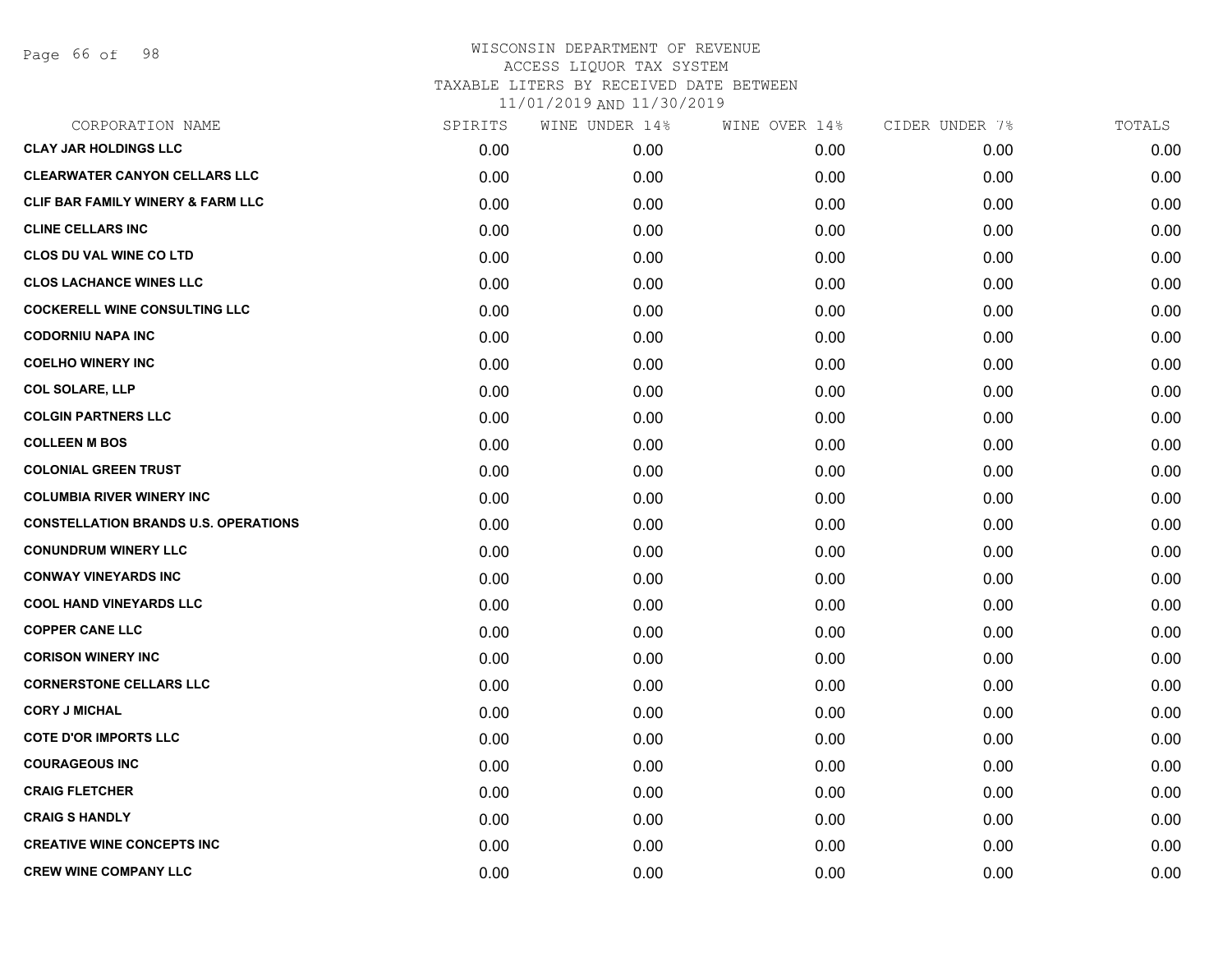Page 67 of 98

| CORPORATION NAME                       | SPIRITS | WINE UNDER 14% | WINE OVER 14% | CIDER UNDER 7% | TOTALS |
|----------------------------------------|---------|----------------|---------------|----------------|--------|
| <b>CRIMSON WINE GROUP LTD</b>          | 0.00    | 0.00           | 0.00          | 0.00           | 0.00   |
| <b>CRISTOM VINEYARDS INC</b>           | 0.00    | 0.00           | 0.00          | 0.00           | 0.00   |
| <b>CROCKER &amp; STARR WINE CO LLC</b> | 0.00    | 0.00           | 0.00          | 0.00           | 0.00   |
| <b>CROFT LLC</b>                       | 0.00    | 0.00           | 0.00          | 0.00           | 0.00   |
| <b>CROWN POINT WINERY LLC</b>          | 0.00    | 0.00           | 0.00          | 0.00           | 0.00   |
| <b>CRUSE WINE COMPANY, LLC</b>         | 0.00    | 0.00           | 0.00          | 0.00           | 0.00   |
| <b>CUNAT PREMIUM VINEYARDS LLC</b>     | 0.00    | 0.00           | 0.00          | 0.00           | 0.00   |
| <b>CUSHMAN WINERY CORPORATION</b>      | 0.00    | 0.00           | 0.00          | 0.00           | 0.00   |
| <b>CUVAISON INC</b>                    | 0.00    | 0.00           | 0.00          | 0.00           | 0.00   |
| <b>CWC WINERY LLC</b>                  | 0.00    | 0.00           | 0.00          | 0.00           | 0.00   |
| <b>D MYERS LLC</b>                     | 0.00    | 0.00           | 0.00          | 0.00           | 0.00   |
| <b>DADY CAPITAL LLLP</b>               | 0.00    | 0.00           | 0.00          | 0.00           | 0.00   |
| <b>DAMIANI WINE CELLARS, LLC</b>       | 0.00    | 0.00           | 0.00          | 0.00           | 0.00   |
| <b>DANA ESTATES INC</b>                | 0.00    | 0.00           | 0.00          | 0.00           | 0.00   |
| <b>DANICA PATRICK</b>                  | 0.00    | 0.00           | 0.00          | 0.00           | 0.00   |
| <b>DANIEL J KOEPKE</b>                 | 0.00    | 0.00           | 0.00          | 0.00           | 0.00   |
| DANZA DEL SOL WINERY INC               | 0.00    | 0.00           | 0.00          | 0.00           | 0.00   |
| <b>DANZINGER VINEYARDS LLC</b>         | 0.00    | 0.00           | 0.00          | 0.00           | 0.00   |
| <b>DAOU VINEYARDS LLC</b>              | 0.00    | 0.00           | 0.00          | 0.00           | 0.00   |
| <b>DARIOUSH KHALEDI WINERY LLC</b>     | 0.00    | 0.00           | 0.00          | 0.00           | 0.00   |
| <b>DAVERO SONOMA, INC</b>              | 0.00    | 0.00           | 0.00          | 0.00           | 0.00   |
| <b>DAVID BRUCE WINERY INC</b>          | 0.00    | 0.00           | 0.00          | 0.00           | 0.00   |
| <b>DAVID COFFARO</b>                   | 0.00    | 0.00           | 0.00          | 0.00           | 0.00   |
| <b>DAVID F MAHER</b>                   | 0.00    | 0.00           | 0.00          | 0.00           | 0.00   |
| <b>DAVID J MATTHEWS</b>                | 0.00    | 0.00           | 0.00          | 0.00           | 0.00   |
| <b>DAVID JAMES LLC</b>                 | 0.00    | 26.25          | 4.50          | 0.00           | 30.75  |
| <b>DAVID L MCGEE</b>                   | 0.00    | 0.00           | 0.00          | 0.00           | 0.00   |
| <b>DAVIS ESTATES LLC</b>               | 0.00    | 0.00           | 0.00          | 0.00           | 0.00   |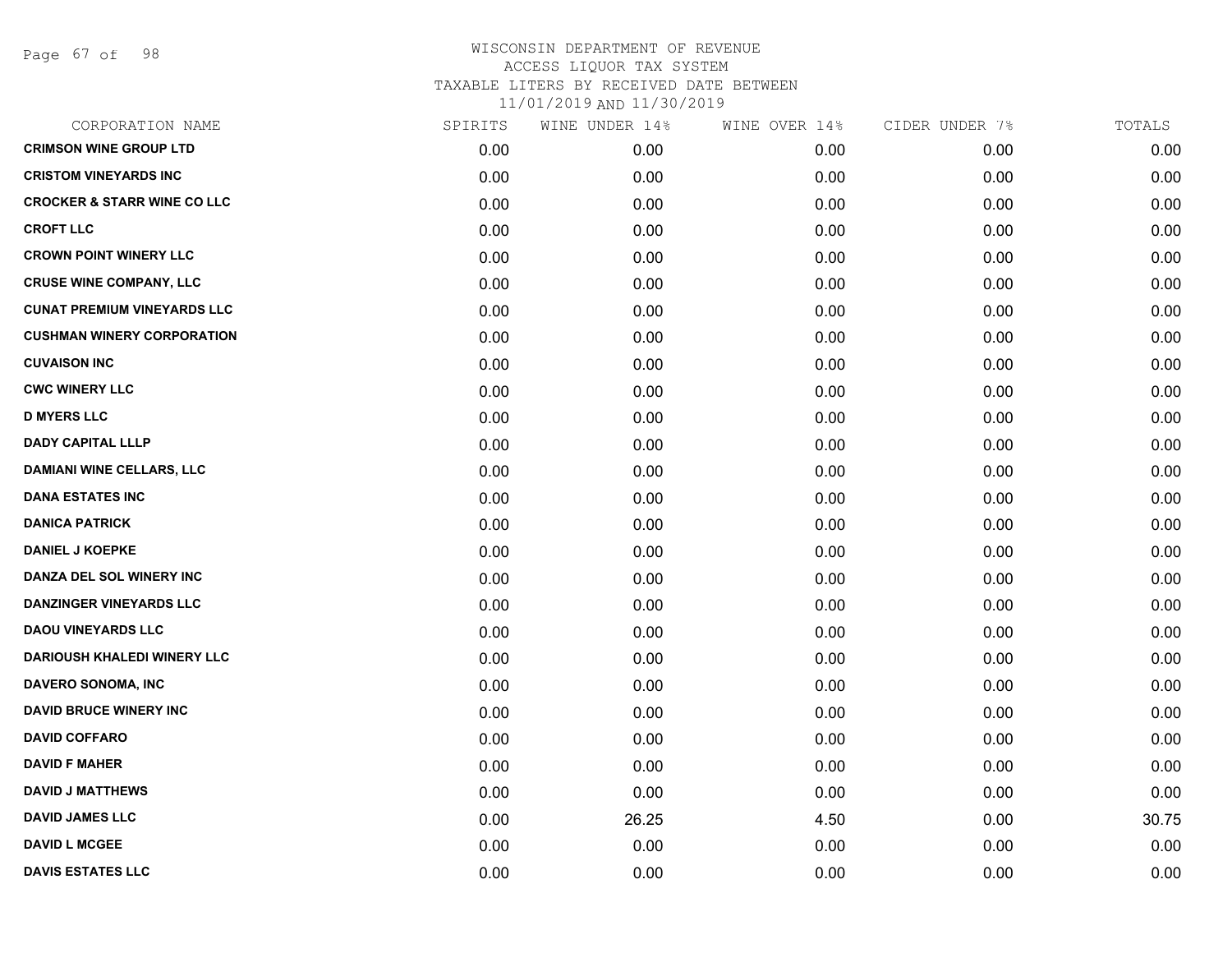Page 68 of 98

| CORPORATION NAME                                                         | SPIRITS | WINE UNDER 14% | WINE OVER 14% | CIDER UNDER 7% | TOTALS |
|--------------------------------------------------------------------------|---------|----------------|---------------|----------------|--------|
| <b>DAWN'S DREAM LLC</b>                                                  | 0.00    | 0.00           | 0.00          | 0.00           | 0.00   |
| DE LA MONTANYA WINERY INC                                                | 0.00    | 0.00           | 0.00          | 0.00           | 0.00   |
| DEERFIELD RANCH WINERY LLC                                               | 0.00    | 0.00           | 0.00          | 0.00           | 0.00   |
| <b>DEL DOTTO VINEYARDS INC.</b>                                          | 0.00    | 0.00           | 0.00          | 0.00           | 0.00   |
| <b>DELICATO VINEYARDS INC</b>                                            | 0.00    | 0.00           | 0.00          | 0.00           | 0.00   |
| <b>DELILLE CELLARS LLC</b>                                               | 0.00    | 0.00           | 0.00          | 0.00           | 0.00   |
| <b>DENNIS R ONEIL</b>                                                    | 0.00    | 0.00           | 0.00          | 0.00           | 0.00   |
| DH GUSTAFSON FAMILY VINEYARDS LLC                                        | 0.00    | 0.00           | 0.00          | 0.00           | 0.00   |
| <b>DIANA HOBSON</b>                                                      | 0.00    | 0.00           | 0.00          | 0.00           | 0.00   |
| <b>DOMAINE CARNEROS LTD</b>                                              | 0.00    | 0.00           | 0.00          | 0.00           | 0.00   |
| <b>DOMAINE CHANDON INC</b>                                               | 0.00    | 0.00           | 0.00          | 0.00           | 0.00   |
| <b>DOMAINE DE MARIA SOTER LLC</b>                                        | 0.00    | 0.00           | 0.00          | 0.00           | 0.00   |
| <b>DOMAINE DROUHIN OREGON LLC</b>                                        | 0.00    | 0.00           | 0.00          | 0.00           | 0.00   |
| <b>DOMAINE SERENE VINEYARDS &amp; WINERY INC</b>                         | 0.00    | 0.00           | 0.00          | 0.00           | 0.00   |
| <b>DOMINICK CHIRICHILLO</b>                                              | 0.00    | 0.00           | 0.00          | 0.00           | 0.00   |
| <b>DON GRASSE</b>                                                        | 0.00    | 0.00           | 0.00          | 0.00           | 0.00   |
| <b>DON SEBASTIANI &amp; SONS INTERNATIONAL WINE</b><br><b>NEGOCIANTS</b> | 0.00    | 0.00           | 0.00          | 0.00           | 0.00   |
| <b>DONALD PHILLIPS HILL JR</b>                                           | 0.00    | 0.00           | 0.00          | 0.00           | 0.00   |
| DONATI FAMILY VINEYARD INC                                               | 0.00    | 0.00           | 0.00          | 0.00           | 0.00   |
| DONATI FAMILY VINEYARD, INC                                              | 0.00    | 0.00           | 0.00          | 0.00           | 0.00   |
| DONELAN FAMILY WINE CELLARS LLC                                          | 0.00    | 0.00           | 0.00          | 0.00           | 0.00   |
| DONGYI INTERNATIONAL LLC                                                 | 0.00    | 0.00           | 0.00          | 0.00           | 0.00   |
| <b>DOROTHY PANELLA</b>                                                   | 0.00    | 0.00           | 0.00          | 0.00           | 0.00   |
| <b>DOSSEY VINEYARDS LLC</b>                                              | 0.00    | 0.00           | 0.00          | 0.00           | 0.00   |
| <b>DOUBLE CANYON VINEYARDS LLC</b>                                       | 0.00    | 0.00           | 0.00          | 0.00           | 0.00   |
| <b>DRAGONETTE CELLARS LLC</b>                                            | 0.00    | 0.00           | 0.00          | 0.00           | 0.00   |
| DRAKE MAKES WINE, INC.                                                   | 0.00    | 0.00           | 0.00          | 0.00           | 0.00   |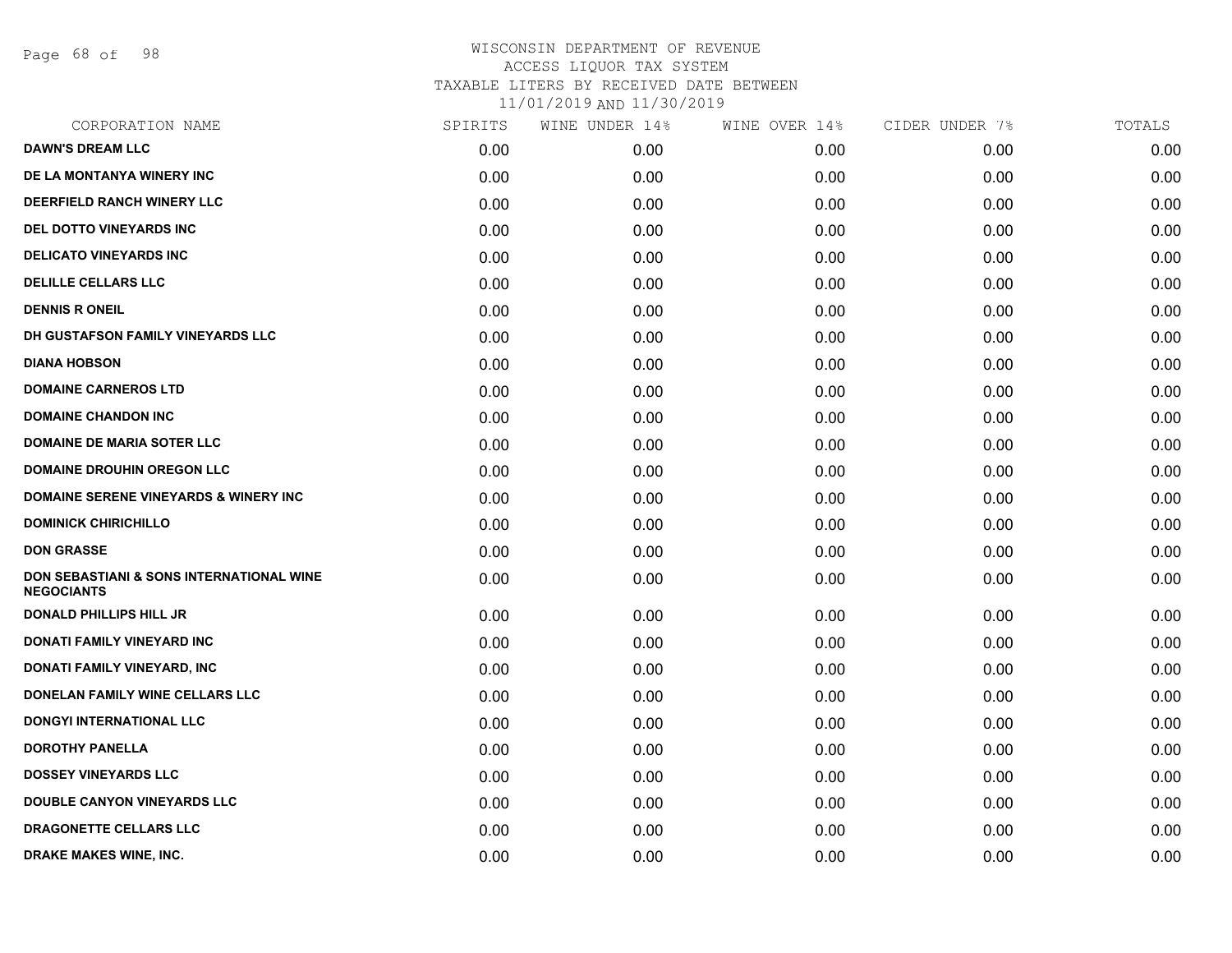Page 69 of 98

| CORPORATION NAME                         | SPIRITS | WINE UNDER 14% | WINE OVER 14% | CIDER UNDER 7% | TOTALS |
|------------------------------------------|---------|----------------|---------------|----------------|--------|
| DRUMLIN RIDGE WINERY LLC                 | 0.00    | 0.00           | 0.00          | 0.00           | 0.00   |
| DRY CREEK VINEYARD INC                   | 0.00    | 0.00           | 0.00          | 0.00           | 0.00   |
| <b>DSC INVESTORS INC</b>                 | 0.00    | 0.00           | 2.38          | 0.00           | 2.38   |
| <b>DUCKHORN WINE COMPANY</b>             | 0.00    | 0.00           | 0.00          | 0.00           | 0.00   |
| <b>DUMOL WINERY LLC</b>                  | 0.00    | 0.00           | 0.00          | 0.00           | 0.00   |
| <b>DUNHAM CELLARS LLC</b>                | 0.00    | 0.00           | 0.00          | 0.00           | 0.00   |
| <b>DUNN VINEYARDS LLC</b>                | 0.00    | 0.00           | 0.00          | 0.00           | 0.00   |
| <b>DUPLIN WINE CELLARS INC</b>           | 0.00    | 0.00           | 0.00          | 0.00           | 0.00   |
| DUTTON GOLDFIELD WINERY LLC              | 0.00    | 0.00           | 0.00          | 0.00           | 0.00   |
| <b>E &amp; J GALLO WINERY</b>            | 0.00    | 0.00           | 0.00          | 0.00           | 0.00   |
| <b>E STRING CELLARS LLC</b>              | 0.00    | 0.00           | 0.00          | 0.00           | 0.00   |
| <b>EAGLES LANDING WINERY LLC</b>         | 0.00    | 0.00           | 0.00          | 0.00           | 0.00   |
| <b>EASTERN RIDGES VINEYARD, LLC</b>      | 0.00    | 0.00           | 0.00          | 0.00           | 0.00   |
| <b>EBERLE WINERY LP</b>                  | 0.00    | 0.00           | 0.00          | 0.00           | 0.00   |
| EDEN ICE CIDER COMPANY INC.              | 0.00    | 0.00           | 0.00          | 0.00           | 0.00   |
| <b>EDWARD J RINK</b>                     | 0.00    | 0.00           | 0.00          | 0.00           | 0.00   |
| EHREN JORDAN WINE CELLARS LLC            | 0.00    | 0.00           | 0.00          | 0.00           | 0.00   |
| <b>EILEEN BRYS</b>                       | 0.00    | 0.00           | 0.00          | 0.00           | 0.00   |
| <b>ELEGANCE PROPERTIES LLC</b>           | 0.00    | 0.00           | 0.00          | 0.00           | 0.00   |
| <b>ELISABETH W KLEIN</b>                 | 0.00    | 0.00           | 0.00          | 0.00           | 0.00   |
| ELK COVE VINEYARDS INC                   | 0.00    | 0.00           | 0.00          | 0.00           | 0.00   |
| <b>ELV-OREGON LLC</b>                    | 0.00    | 0.00           | 0.00          | 0.00           | 0.00   |
| <b>ELYSE WINERY LLC</b>                  | 0.00    | 0.00           | 0.00          | 0.00           | 0.00   |
| <b>EMILIO GUGLIELMO WINERY INC</b>       | 0.00    | 0.00           | 0.00          | 0.00           | 0.00   |
| <b>ENTENTE SPIRITS LLC</b>               | 0.00    | 0.00           | 0.00          | 0.00           | 0.00   |
| <b>EOLA HILLS WINE CELLARS INC</b>       | 0.00    | 0.00           | 0.00          | 0.00           | 0.00   |
| <b>ERIC TRUMP WINE MANUFACTURING LLC</b> | 0.00    | 0.00           | 0.00          | 0.00           | 0.00   |
| <b>ERNEST VINEYARDS LLC</b>              | 0.00    | 0.00           | 0.00          | 0.00           | 0.00   |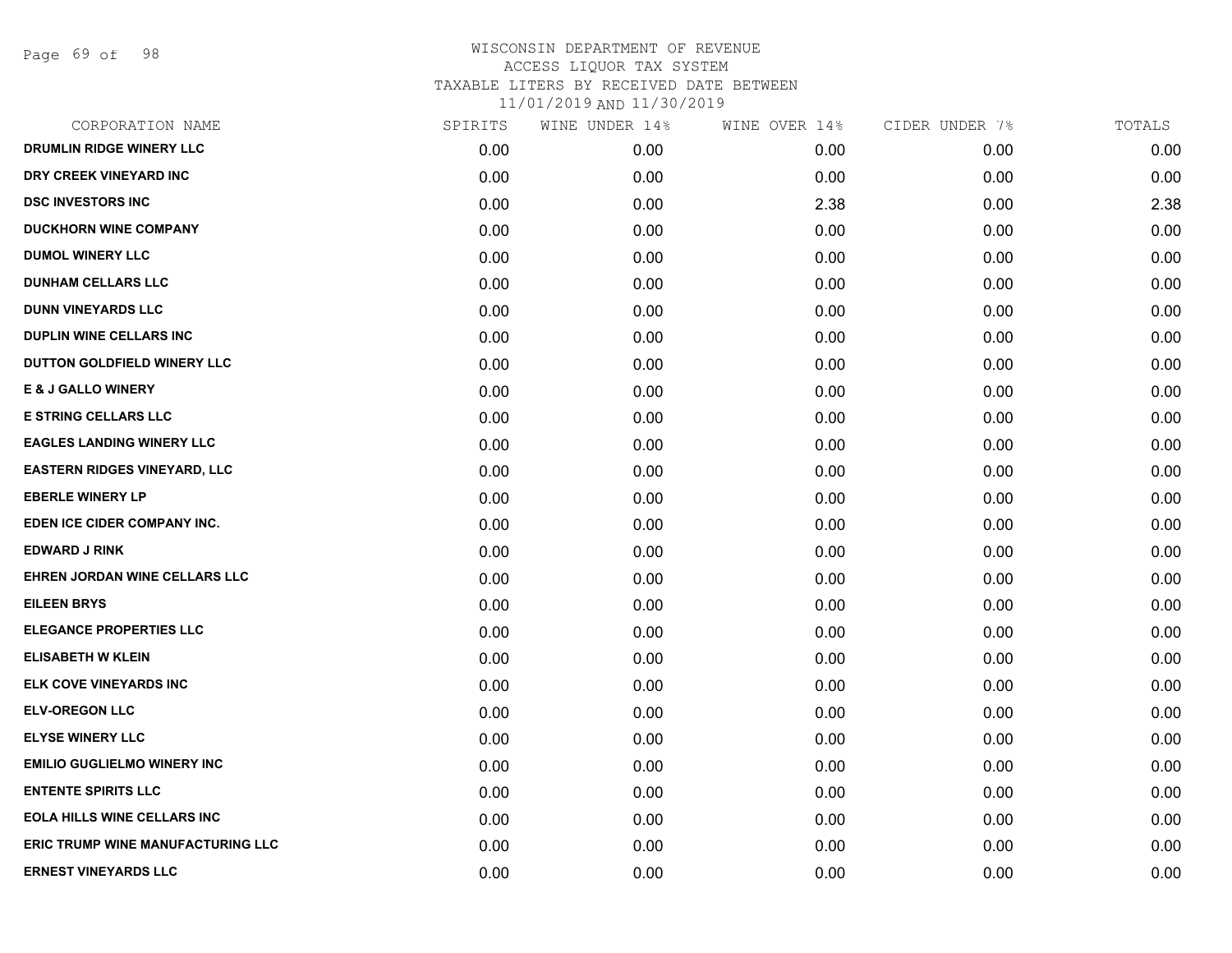Page 70 of 98

| CORPORATION NAME                        | SPIRITS | WINE UNDER 14% | WINE OVER 14% | CIDER UNDER 7% | TOTALS |
|-----------------------------------------|---------|----------------|---------------|----------------|--------|
| <b>EUGENE PERATA</b>                    | 0.00    | 0.00           | 0.00          | 0.00           | 0.00   |
| <b>F KORBEL &amp; BROS INC</b>          | 0.00    | 0.00           | 0.00          | 0.00           | 0.00   |
| <b>FAETHM INC</b>                       | 0.00    | 0.00           | 0.00          | 0.00           | 0.00   |
| <b>FANTESCA LLC</b>                     | 0.00    | 0.00           | 0.00          | 0.00           | 0.00   |
| <b>FAT BOYS INC</b>                     | 0.00    | 0.00           | 0.00          | 0.00           | 0.00   |
| <b>FAWN CREEK WINERY LLC</b>            | 0.00    | 0.00           | 0.00          | 0.00           | 0.00   |
| <b>FAZELI VINEYARDS, LLC</b>            | 0.00    | 0.00           | 0.00          | 0.00           | 0.00   |
| <b>FENESTRA WINERY INC</b>              | 0.00    | 0.00           | 0.00          | 0.00           | 0.00   |
| FENN VALLEY VINEYARDS, INC.             | 0.00    | 0.00           | 0.00          | 0.00           | 0.00   |
| <b>FERMENTING CELLARS LLC</b>           | 0.00    | 0.00           | 0.00          | 0.00           | 0.00   |
| <b>FERNRAY LLC</b>                      | 0.00    | 0.00           | 0.00          | 0.00           | 0.00   |
| FERRARI CARANO VINEYARDS & WINERY LLC   | 0.00    | 0.00           | 0.00          | 0.00           | 0.00   |
| <b>FETZER VINEYARDS</b>                 | 0.00    | 0.00           | 0.00          | 0.00           | 0.00   |
| <b>FICKLIN VINEYARDS INC</b>            | 0.00    | 0.00           | 0.00          | 0.00           | 0.00   |
| <b>FIDDLEHEAD CELLARS LP</b>            | 0.00    | 0.00           | 0.00          | 0.00           | 0.00   |
| <b>FIDELITAS WINES LLC</b>              | 0.00    | 0.00           | 0.00          | 0.00           | 0.00   |
| FIESTA VINEYARD & WINERY LLC            | 0.00    | 0.00           | 0.00          | 0.00           | 0.00   |
| <b>FINKELSTEIN VINEYARDS INC</b>        | 0.00    | 0.00           | 0.00          | 0.00           | 0.00   |
| <b>FIRESTEED CORPORATION</b>            | 0.00    | 0.00           | 0.00          | 0.00           | 0.00   |
| FISHER KING WINERY, LLC                 | 0.00    | 0.00           | 0.00          | 0.00           | 0.00   |
| <b>FISHER VINEYARDS</b>                 | 0.00    | 0.00           | 0.00          | 0.00           | 0.00   |
| <b>FITVINE LLC</b>                      | 0.00    | 0.00           | 0.00          | 0.00           | 0.00   |
| <b>FIVE VINES LLC</b>                   | 0.00    | 0.00           | 0.00          | 0.00           | 0.00   |
| <b>FLOOD RANCH COMPANY</b>              | 0.00    | 0.00           | 0.00          | 0.00           | 0.00   |
| <b>FLORA SPRINGS WINE COMPANY</b>       | 0.00    | 0.00           | 0.00          | 0.00           | 0.00   |
| <b>FLORIDA ORANGE GROVES INC</b>        | 0.00    | 0.00           | 0.00          | 0.00           | 0.00   |
| <b>FLOWERS VINEYARD AND WINERY, LLC</b> | 0.00    | 0.00           | 0.00          | 0.00           | 0.00   |
| <b>FLYING B VINEYARD LP</b>             | 0.00    | 0.00           | 0.00          | 0.00           | 0.00   |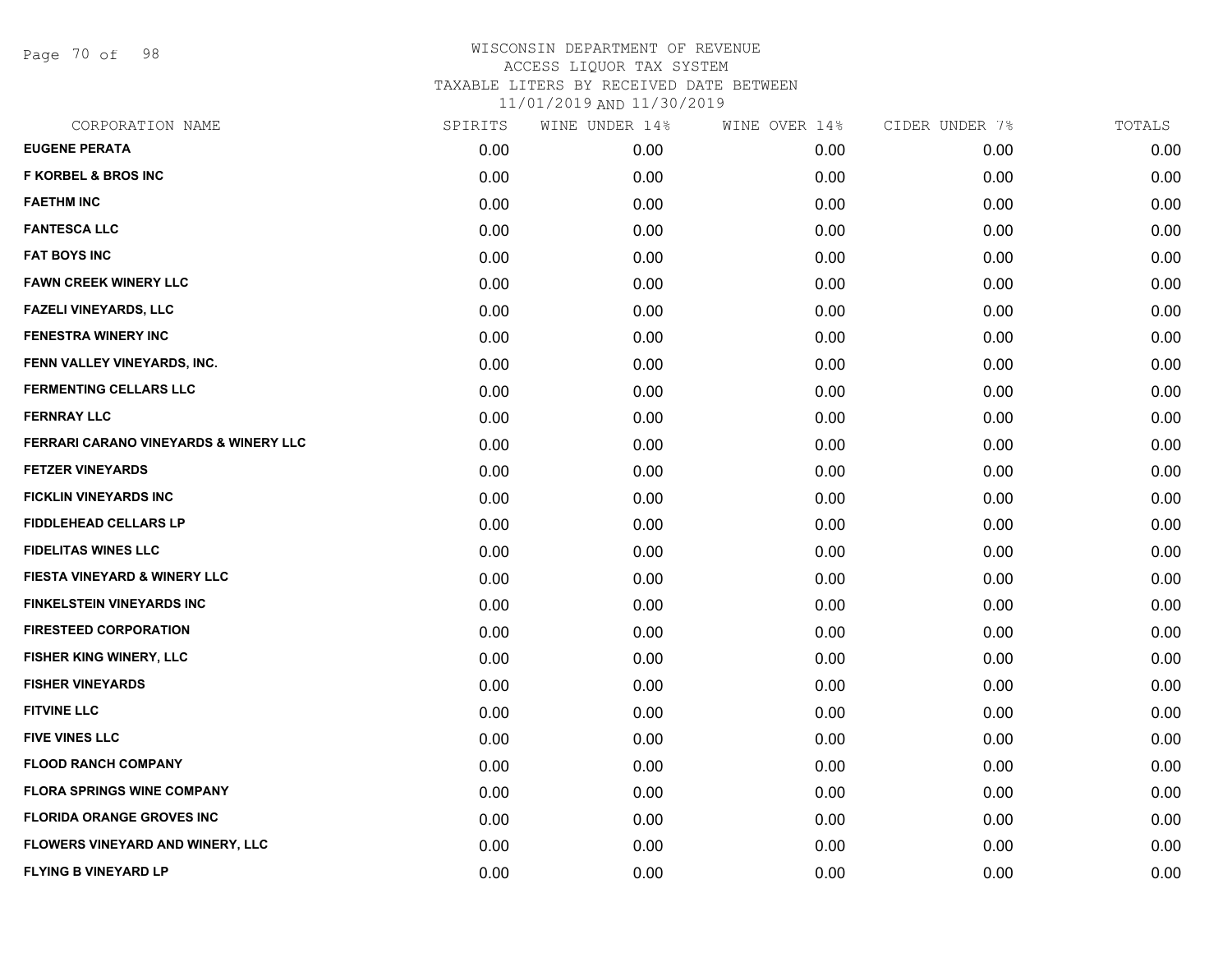Page 71 of 98

| CORPORATION NAME                               | SPIRITS | WINE UNDER 14% | WINE OVER 14% | CIDER UNDER 7% | TOTALS |
|------------------------------------------------|---------|----------------|---------------|----------------|--------|
| FN CELLARS LLC                                 | 0.00    | 0.00           | 0.00          | 0.00           | 0.00   |
| <b>FOLEY ESTATES VINEYARD &amp; WINERY LLC</b> | 0.00    | 0.00           | 0.00          | 0.00           | 0.00   |
| <b>FOLEY FAMILY WINES INC</b>                  | 0.00    | 0.00           | 0.00          | 0.00           | 0.00   |
| <b>FOLIO WINE COMPANY LLC</b>                  | 0.00    | 0.00           | 0.00          | 0.00           | 0.00   |
| <b>FONTANELLA WINES LLC</b>                    | 0.00    | 0.00           | 0.00          | 0.00           | 0.00   |
| <b>FORT ROSS VINEYARD &amp; WINERY LLC</b>     | 0.00    | 0.00           | 0.00          | 0.00           | 0.00   |
| <b>FORWARD CIDER LLC</b>                       | 0.00    | 0.00           | 0.00          | 0.00           | 0.00   |
| <b>FOUR BEARS WINERY LLC</b>                   | 0.00    | 0.00           | 0.00          | 0.00           | 0.00   |
| FOUR DAUGHTERS VINEYARD AND WINERY LLC         | 0.00    | 0.00           | 0.00          | 0.00           | 0.00   |
| <b>FOX RUN VINEYARDS INC</b>                   | 0.00    | 0.00           | 0.00          | 0.00           | 0.00   |
| <b>FOXEN VINEYARD INC</b>                      | 0.00    | 0.00           | 0.00          | 0.00           | 0.00   |
| <b>FRANCIS COPPOLA WINERY LLC</b>              | 0.00    | 0.00           | 0.00          | 0.00           | 0.00   |
| <b>FRANCISCAN VINEYARDS INC</b>                | 0.00    | 0.00           | 0.00          | 0.00           | 0.00   |
| <b>FRANK FAMILY VINEYARDS LLC</b>              | 0.00    | 0.00           | 0.00          | 0.00           | 0.00   |
| <b>FRED C SCHERRER</b>                         | 0.00    | 0.00           | 0.00          | 0.00           | 0.00   |
| <b>FREDERICK QUANDT</b>                        | 0.00    | 0.00           | 0.00          | 0.00           | 0.00   |
| <b>FREIXENET SONOMA CAVES INC</b>              | 0.00    | 0.00           | 0.00          | 0.00           | 0.00   |
| FREY FAMILY WINERY LLC                         | 0.00    | 0.00           | 0.00          | 0.00           | 0.00   |
| <b>FREY VINEYARDS LTD</b>                      | 0.00    | 0.00           | 0.00          | 0.00           | 0.00   |
| <b>FROGS LEAP WINERY</b>                       | 0.00    | 0.00           | 0.00          | 0.00           | 0.00   |
| <b>FROGTOWN CELLARS LLP</b>                    | 0.00    | 0.00           | 0.00          | 0.00           | 0.00   |
| FRUIT OF THE WOODS WINE CELLAR, INC.           | 0.00    | 0.00           | 0.00          | 0.00           | 0.00   |
| <b>FULCRUM WINES LLC</b>                       | 0.00    | 0.00           | 0.00          | 0.00           | 0.00   |
| <b>FULKERSON WINE CELLARS LLC</b>              | 0.00    | 0.00           | 0.00          | 0.00           | 0.00   |
| <b>FULLERTON WINES, INC</b>                    | 0.00    | 0.00           | 0.00          | 0.00           | 0.00   |
| <b>FURTHERMORE LLC</b>                         | 0.00    | 0.00           | 0.00          | 0.00           | 0.00   |
| <b>G GRAHAM WINES INC</b>                      | 0.00    | 0.00           | 0.00          | 0.00           | 0.00   |
| <b>GALANTE FAMILY WINERY INC</b>               | 0.00    | 0.00           | 0.00          | 0.00           | 0.00   |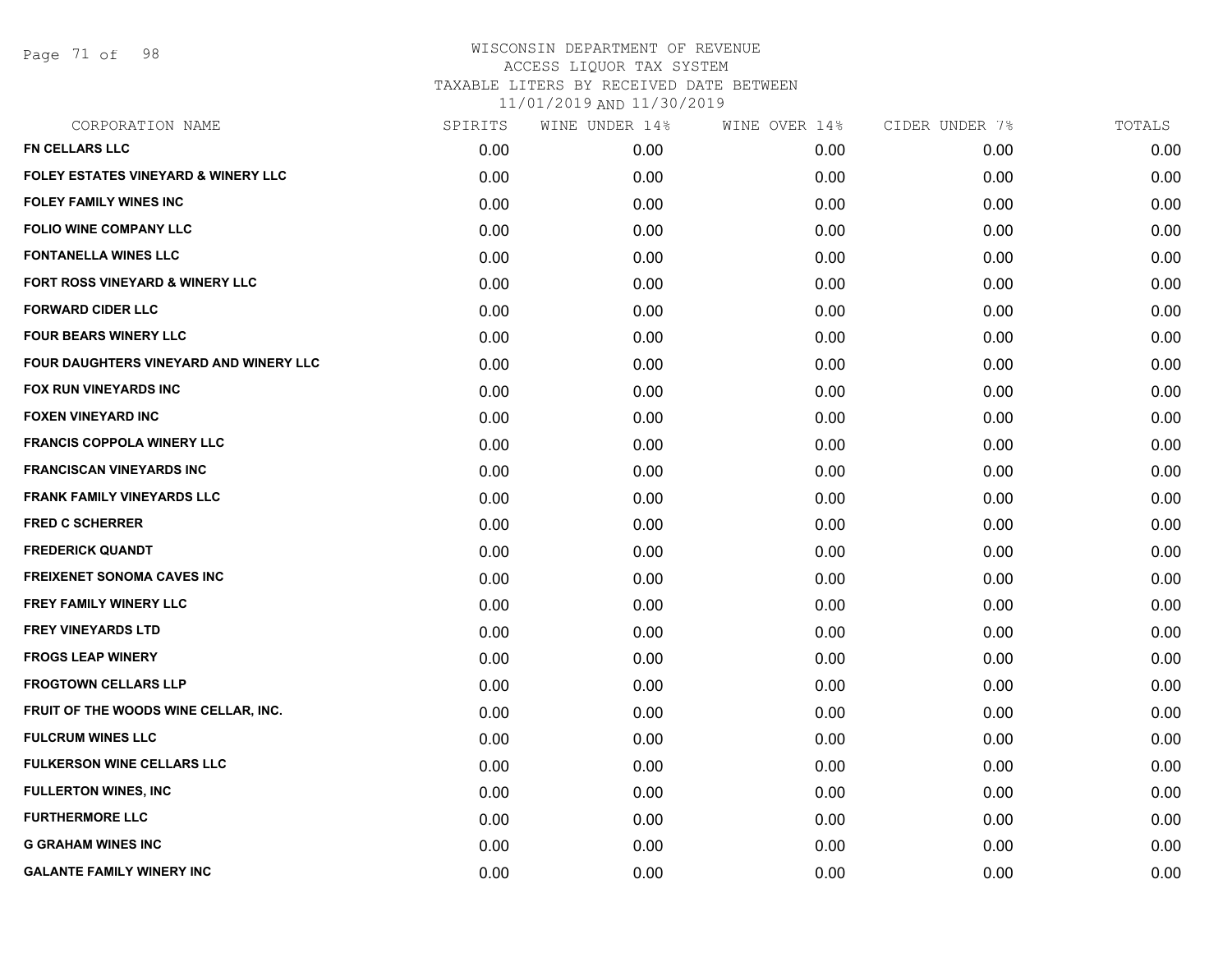Page 72 of 98

#### WISCONSIN DEPARTMENT OF REVENUE ACCESS LIQUOR TAX SYSTEM TAXABLE LITERS BY RECEIVED DATE BETWEEN

| CORPORATION NAME                           | SPIRITS | WINE UNDER 14% | WINE OVER 14% | CIDER UNDER 7% | TOTALS |
|--------------------------------------------|---------|----------------|---------------|----------------|--------|
| <b>GALENA CELLARS INC</b>                  | 0.00    | 92.25          | 4.94          | 0.00           | 97.19  |
| <b>GALLICA WINES LLC</b>                   | 0.00    | 0.00           | 0.00          | 0.00           | 0.00   |
| <b>GAMBLE FAMILY VINEYARDS LLC</b>         | 0.00    | 0.00           | 0.00          | 0.00           | 0.00   |
| <b>GANDONA INC</b>                         | 0.00    | 0.00           | 0.00          | 0.00           | 0.00   |
| <b>GARGIULO VINEYARD LLC</b>               | 0.00    | 0.00           | 0.00          | 0.00           | 0.00   |
| <b>GARROD TRUST</b>                        | 0.00    | 0.00           | 0.00          | 0.00           | 0.00   |
| <b>GARVIN HEIGHTS VINEYARDS, LLC</b>       | 0.00    | 0.00           | 0.00          | 0.00           | 0.00   |
| <b>GARY FRANSCIONI, INC.</b>               | 0.00    | 0.00           | 0.00          | 0.00           | 0.00   |
| <b>GEARY MARKET INVESTMENT COMPANY LTD</b> | 0.00    | 0.00           | 0.00          | 0.00           | 0.00   |
| <b>GEMSTONE VINEYARDS LLC</b>              | 0.00    | 0.00           | 0.00          | 0.00           | 0.00   |
| <b>GENERATIONS OF SONOMA LLC</b>           | 0.00    | 0.00           | 0.00          | 0.00           | 0.00   |
| <b>GENESEO PARTNERS LP</b>                 | 0.00    | 0.00           | 0.00          | 0.00           | 0.00   |
| <b>GEORGE O HENDRY</b>                     | 0.00    | 0.00           | 0.00          | 0.00           | 0.00   |
| <b>GEORGE RONALD DENNER</b>                | 0.00    | 0.00           | 0.00          | 0.00           | 0.00   |
| <b>GERALD E FORTH</b>                      | 0.00    | 0.00           | 0.00          | 0.00           | 0.00   |
| GERBER, GERBER & GERBER DISCLAIMER TRUST   | 0.00    | 0.00           | 0.00          | 0.00           | 0.00   |
| <b>GF WINES LLC</b>                        | 0.00    | 0.00           | 0.00          | 0.00           | 0.00   |
| <b>GHOST HILL CELLARS LLC</b>              | 0.00    | 0.00           | 0.00          | 0.00           | 0.00   |
| <b>GIFT SERVICES INC</b>                   | 0.00    | 0.00           | 0.00          | 0.00           | 0.00   |
| <b>GLOBAL UNIVERSAL SRL</b>                | 0.00    | 0.00           | 0.00          | 0.00           | 0.00   |
| <b>GOLDIN INVESTMENT II INC</b>            | 0.00    | 0.00           | 0.00          | 0.00           | 0.00   |
| <b>GOLDRIDGEPINOT.COM LLC</b>              | 0.00    | 0.00           | 0.00          | 0.00           | 0.00   |
| <b>GOOD FOUNDATIONS INC</b>                | 0.00    | 0.00           | 0.00          | 0.00           | 0.00   |
| <b>GOOSE EGG, LLC</b>                      | 0.00    | 0.00           | 0.00          | 0.00           | 0.00   |
| <b>GOOSE RIDGE LLC</b>                     | 0.00    | 0.00           | 0.00          | 0.00           | 0.00   |
| <b>GRAPE VISIONS LLC</b>                   | 0.00    | 0.00           | 0.00          | 0.00           | 0.00   |
| <b>GRAPESEED WINE FUND LLC</b>             | 0.00    | 0.00           | 0.00          | 0.00           | 0.00   |
| <b>GRASSINI FAMILY VINEYARDS LLC</b>       | 0.00    | 0.00           | 0.00          | 0.00           | 0.00   |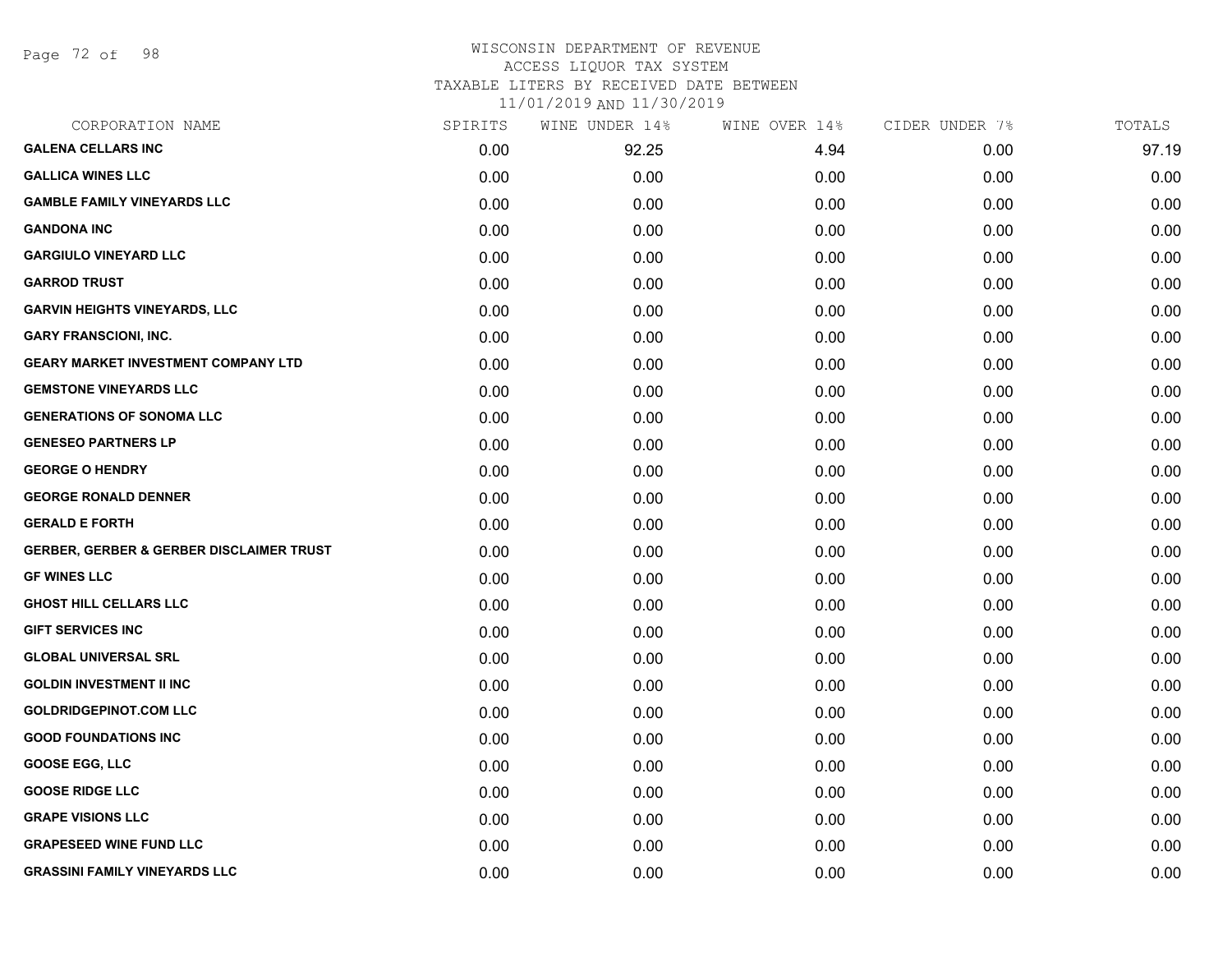Page 73 of 98

| CORPORATION NAME                        | SPIRITS | WINE UNDER 14% | WINE OVER 14% | CIDER UNDER 7% | TOTALS |
|-----------------------------------------|---------|----------------|---------------|----------------|--------|
| <b>GREEN FAMILY WINERY LLC</b>          | 0.00    | 0.00           | 0.00          | 0.00           | 0.00   |
| <b>GREG SANDERS</b>                     | 0.00    | 0.00           | 0.00          | 0.00           | 0.00   |
| <b>GREGORY GRAZIANO</b>                 | 0.00    | 0.00           | 0.00          | 0.00           | 0.00   |
| <b>GRGICH HILLS CELLAR</b>              | 0.00    | 0.00           | 0.00          | 0.00           | 0.00   |
| <b>GRIEB OPTIMAL WINECRAFTING LLC</b>   | 0.00    | 0.00           | 0.00          | 0.00           | 0.00   |
| <b>GROTH VINEYARDS &amp; WINERY LLC</b> | 0.00    | 0.00           | 0.00          | 0.00           | 0.00   |
| <b>GULLETT &amp; GULLETT</b>            | 0.00    | 0.00           | 0.00          | 0.00           | 0.00   |
| H DE V LLC                              | 0.00    | 0.00           | 0.00          | 0.00           | 0.00   |
| <b>HAFNER VINEYARD LLC</b>              | 0.00    | 0.00           | 0.00          | 0.00           | 0.00   |
| <b>HAGAFEN CELLARS INC</b>              | 0.00    | 0.00           | 0.00          | 0.00           | 0.00   |
| <b>HAHN ESTATE</b>                      | 0.00    | 0.00           | 0.00          | 0.00           | 0.00   |
| <b>HALF KRAKT LLC</b>                   | 0.00    | 0.00           | 0.00          | 0.00           | 0.00   |
| <b>HALF MOON HILL LLC</b>               | 0.00    | 0.00           | 0.00          | 0.00           | 0.00   |
| <b>HALL WINES LLC</b>                   | 0.00    | 0.00           | 0.00          | 0.00           | 0.00   |
| <b>HAMEL FAMILY WINES LLC</b>           | 0.00    | 0.00           | 0.00          | 0.00           | 0.00   |
| <b>HAMMLER WINE CORP</b>                | 0.00    | 0.00           | 0.00          | 0.00           | 0.00   |
| HANDLEY CELLARS LIMITED PARTNERSHIP     | 0.00    | 0.00           | 0.00          | 0.00           | 0.00   |
| <b>HANNA WINERY INC</b>                 | 0.00    | 0.00           | 0.00          | 0.00           | 0.00   |
| <b>HANSJOERG WYSS</b>                   | 0.00    | 0.00           | 0.00          | 0.00           | 0.00   |
| <b>HARALD TOMESCH</b>                   | 0.00    | 0.00           | 0.00          | 0.00           | 0.00   |
| <b>HARBOR RIDGE WINERY INC.</b>         | 0.00    | 0.00           | 0.00          | 0.00           | 0.00   |
| <b>HARLAN ESTATE WINERY INC</b>         | 0.00    | 0.00           | 0.00          | 0.00           | 0.00   |
| <b>HARMELL CELLARS LLC</b>              | 0.00    | 0.00           | 0.00          | 0.00           | 0.00   |
| <b>HARRIS &amp; HARRIS</b>              | 0.00    | 0.00           | 0.00          | 0.00           | 0.00   |
| <b>HARRY &amp; DAVID HOLDINGS INC</b>   | 0.00    | 0.00           | 0.00          | 0.00           | 0.00   |
| HAWK AND HORSE VINEYARDS LLC            | 0.00    | 0.00           | 0.00          | 0.00           | 0.00   |
| <b>HAWKES LLC</b>                       | 0.00    | 0.00           | 0.00          | 0.00           | 0.00   |
| <b>HAZLITT 1852 VINEYARDS INC</b>       | 0.00    | 0.00           | 0.00          | 0.00           | 0.00   |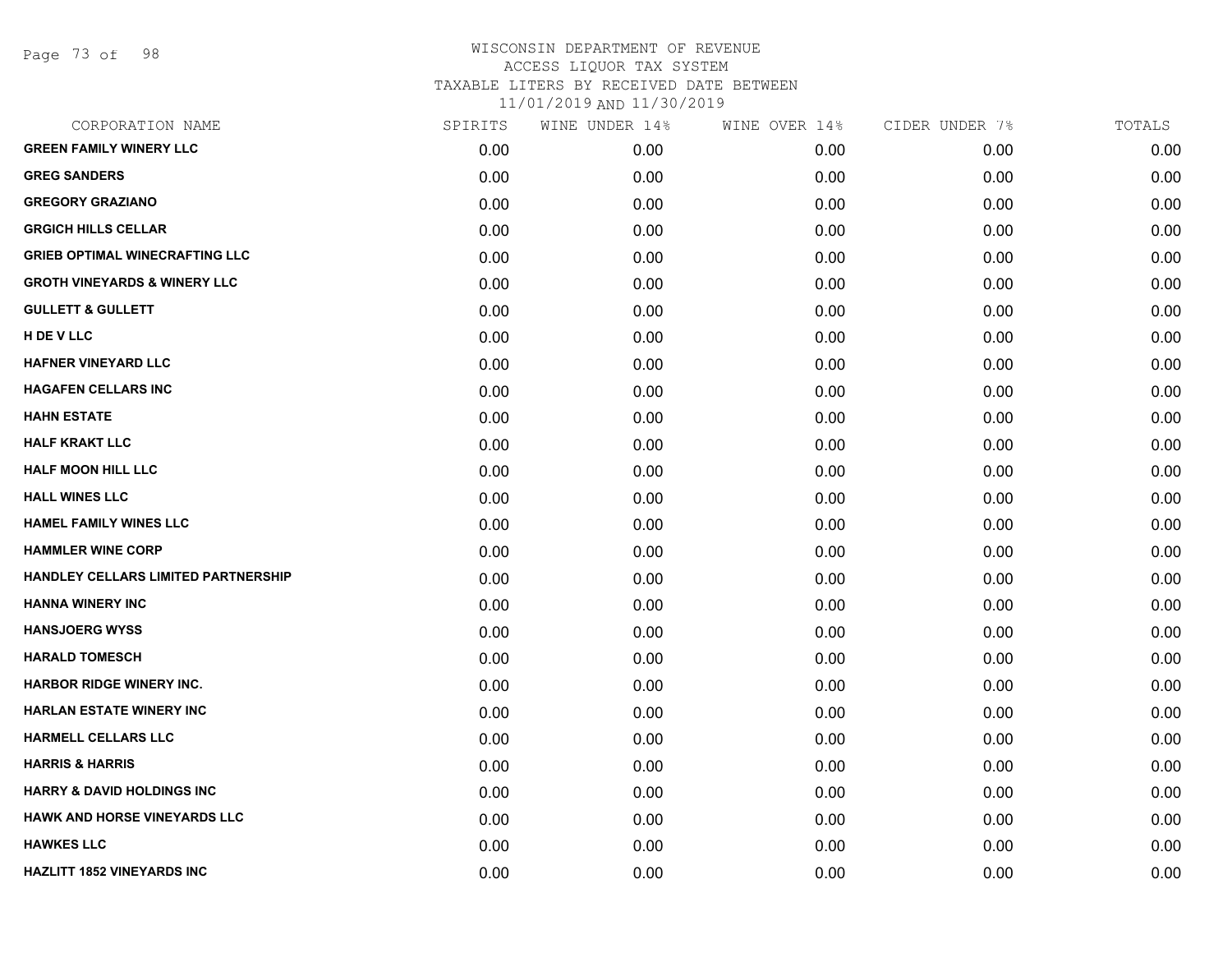Page 74 of 98

| CORPORATION NAME                   | SPIRITS | WINE UNDER 14% | WINE OVER 14% | CIDER UNDER 7% | TOTALS |
|------------------------------------|---------|----------------|---------------|----------------|--------|
| <b>HDD LLC</b>                     | 0.00    | 0.00           | 0.00          | 0.00           | 0.00   |
| <b>HEITZ WINE CELLARS</b>          | 0.00    | 0.00           | 0.00          | 0.00           | 0.00   |
| <b>HEMISPHERE WINE COMPANY INC</b> | 0.00    | 0.00           | 0.00          | 0.00           | 0.00   |
| <b>HEMISPHERES LLC</b>             | 0.00    | 0.00           | 0.00          | 0.00           | 0.00   |
| <b>HERB LAMB VINEYARDS, LLC</b>    | 0.00    | 0.00           | 0.00          | 0.00           | 0.00   |
| <b>HERDIE BAISDEN</b>              | 0.00    | 0.00           | 0.00          | 0.00           | 0.00   |
| <b>HERON HILL VINEYARDS INC</b>    | 0.00    | 0.00           | 0.00          | 0.00           | 0.00   |
| <b>HERRERA &amp; HERRERA</b>       | 0.00    | 0.00           | 0.00          | 0.00           | 0.00   |
| <b>HESTAN VINEYARDS LLC</b>        | 0.00    | 0.00           | 0.00          | 0.00           | 0.00   |
| <b>HIDDEN RIDGE VINEYARD LLC</b>   | 0.00    | 0.00           | 0.00          | 0.00           | 0.00   |
| <b>HILL ESTATES INC</b>            | 0.00    | 0.00           | 0.00          | 0.00           | 0.00   |
| <b>HIRSCH WINERY LLC</b>           | 0.00    | 0.00           | 0.00          | 0.00           | 0.00   |
| <b>HOLLYS HILL VINEYARDS LLC</b>   | 0.00    | 0.00           | 0.00          | 0.00           | 0.00   |
| HONIG VINEYARD AND WINERY LLC      | 0.00    | 0.00           | 0.00          | 0.00           | 0.00   |
| <b>HOPE WINE LLC</b>               | 0.00    | 0.00           | 0.00          | 0.00           | 0.00   |
| <b>HOUDINI INC</b>                 | 0.00    | 0.00           | 0.00          | 0.00           | 0.00   |
| <b>HOURGLASS WINE COMPANY INC</b>  | 0.00    | 0.00           | 0.00          | 0.00           | 0.00   |
| <b>HUA YUAN</b>                    | 0.00    | 0.00           | 0.00          | 0.00           | 0.00   |
| <b>HUNEEUS VINTNERS LLC</b>        | 0.00    | 0.00           | 0.00          | 0.00           | 0.00   |
| HUNT COUNTRY VINEYARDS LLC         | 0.00    | 0.00           | 0.00          | 0.00           | 0.00   |
| <b>HUSCH VINEYARDS INC</b>         | 0.00    | 0.00           | 0.00          | 0.00           | 0.00   |
| <b>INCEPTION WINES LLC</b>         | 0.00    | 0.00           | 0.00          | 0.00           | 0.00   |
| <b>INMAN FAMILY WINES LLC</b>      | 0.00    | 0.00           | 0.00          | 0.00           | 0.00   |
| <b>INVESTOR'S OF AMERICA LP</b>    | 0.00    | 0.00           | 0.00          | 0.00           | 0.00   |
| <b>IRON HORSE VINEYARDS LP</b>     | 0.00    | 0.00           | 0.00          | 0.00           | 0.00   |
| <b>ISENHOWER CELLARS LLC</b>       | 0.00    | 0.00           | 0.00          | 0.00           | 0.00   |
| <b>ISLAND ORCHARD CIDER LLC</b>    | 0.00    | 0.00           | 0.00          | 0.00           | 0.00   |
| <b>ISR VINEYARDS ASSOCIATION</b>   | 0.00    | 0.00           | 0.00          | 0.00           | 0.00   |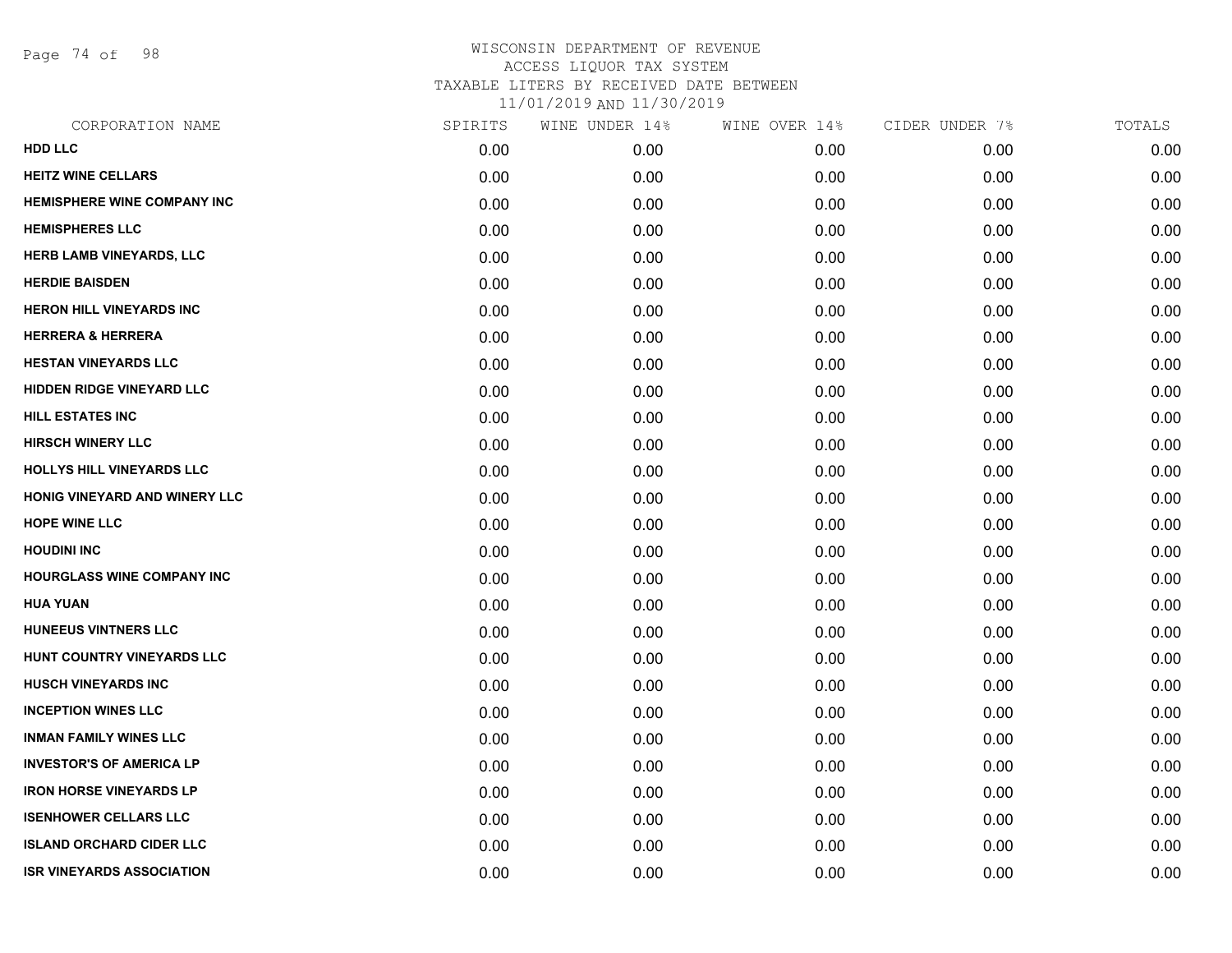Page 75 of 98

| CORPORATION NAME                                    | SPIRITS | WINE UNDER 14% | WINE OVER 14% | CIDER UNDER 7% | TOTALS |
|-----------------------------------------------------|---------|----------------|---------------|----------------|--------|
| <b>J BLAIR PENCE, TRUSTEE OF PENCE FAMILY TRUST</b> | 0.00    | 0.00           | 0.00          | 0.00           | 0.00   |
| <b>J CELLARS INVESTMENTS LLC</b>                    | 0.00    | 0.00           | 0.00          | 0.00           | 0.00   |
| <b>J LOHR WINERY CORP</b>                           | 0.00    | 0.00           | 0.00          | 0.00           | 0.00   |
| <b>J PEDRONCELLI WINERY</b>                         | 0.00    | 0.00           | 0.00          | 0.00           | 0.00   |
| <b>J RICKARDS WINERY LLC</b>                        | 0.00    | 0.00           | 152.25        | 0.00           | 152.25 |
| <b>J WILLETT COMPANIES</b>                          | 0.00    | 0.00           | 0.00          | 0.00           | 0.00   |
| <b>J.W. THOMAS LLC</b>                              | 0.00    | 0.00           | 0.00          | 0.00           | 0.00   |
| <b>J3 WINE PARTNERS LLC</b>                         | 0.00    | 0.00           | 0.00          | 0.00           | 0.00   |
| JACK JOHN INVESTMENTS INC                           | 0.00    | 0.00           | 0.00          | 0.00           | 0.00   |
| <b>JACKSON FAMILY WINES INC</b>                     | 0.00    | 0.00           | 0.00          | 0.00           | 0.00   |
| <b>JACKSON WINE LLC</b>                             | 0.00    | 0.00           | 0.00          | 0.00           | 0.00   |
| <b>JACKSON WINERY &amp; VINEYARDS</b>               | 0.00    | 0.00           | 0.00          | 0.00           | 0.00   |
| <b>JACUZZI FAMILY VINEYARDS LLC</b>                 | 0.00    | 0.00           | 0.00          | 0.00           | 0.00   |
| <b>JAM CELLARS INC</b>                              | 0.00    | 0.00           | 0.00          | 0.00           | 0.00   |
| <b>JAMES L LAMBERT</b>                              | 0.00    | 0.00           | 0.00          | 0.00           | 0.00   |
| <b>JAMES P PROSSER</b>                              | 0.00    | 0.00           | 0.00          | 0.00           | 0.00   |
| <b>JB GEORGE LLC</b>                                | 0.00    | 0.00           | 0.00          | 0.00           | 0.00   |
| <b>JC CELLARS INC</b>                               | 0.00    | 0.00           | 0.00          | 0.00           | 0.00   |
| <b>JEFFERY BEMIS</b>                                | 0.00    | 0.00           | 0.00          | 0.00           | 0.00   |
| <b>JEFFERY M GORDON</b>                             | 0.00    | 0.00           | 0.00          | 0.00           | 0.00   |
| <b>JEFFREY L STOEGER</b>                            | 0.00    | 0.00           | 0.00          | 0.00           | 0.00   |
| JENNIFER L JACKSON-HARTFORD                         | 0.00    | 0.00           | 0.00          | 0.00           | 0.00   |
| <b>JESSIES GROVE WINERY INC</b>                     | 0.00    | 0.00           | 0.00          | 0.00           | 0.00   |
| <b>JESSUP CELLARS HOLDING CO LLC</b>                | 0.00    | 0.00           | 0.00          | 0.00           | 0.00   |
| <b>JM CELLARS COMPANY</b>                           | 0.00    | 0.00           | 0.00          | 0.00           | 0.00   |
| <b>J-NH WINE GROUP LLC</b>                          | 0.00    | 0.00           | 0.00          | 0.00           | 0.00   |
| JOHN ANTHONY VINEYARDS LLC                          | 0.00    | 0.00           | 0.00          | 0.00           | 0.00   |
| <b>JONATHAN DALE</b>                                | 0.00    | 0.00           | 0.00          | 0.00           | 0.00   |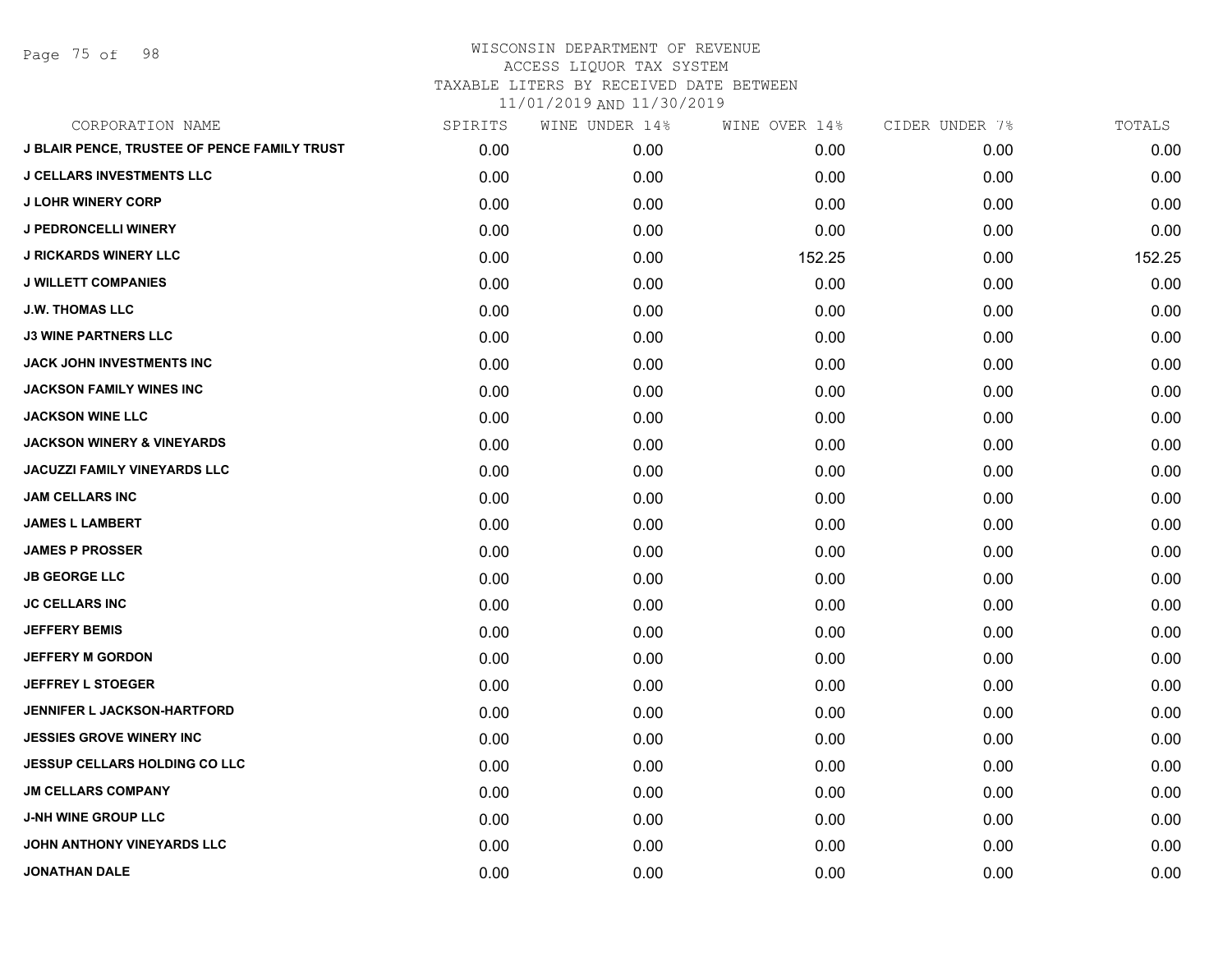Page 76 of 98

| CORPORATION NAME                         | SPIRITS | WINE UNDER 14% | WINE OVER 14% | CIDER UNDER 7% | TOTALS |
|------------------------------------------|---------|----------------|---------------|----------------|--------|
| JONES FAMILY WINERY LLC                  | 0.00    | 0.00           | 0.00          | 0.00           | 0.00   |
| <b>JORNY'S END LLC</b>                   | 0.00    | 0.00           | 0.00          | 0.00           | 0.00   |
| <b>JOSEPH ALEXANDER VILLICANA II</b>     | 0.00    | 0.00           | 0.00          | 0.00           | 0.00   |
| <b>JOSEPH CALLOW</b>                     | 0.00    | 0.00           | 0.00          | 0.00           | 0.00   |
| <b>JOSEPH PHELPS VINEYARDS LLC</b>       | 0.00    | 0.00           | 0.00          | 0.00           | 0.00   |
| <b>JOSEPH STALLER</b>                    | 0.00    | 0.00           | 0.00          | 0.00           | 0.00   |
| <b>JOSEPH WYNIMKO</b>                    | 0.00    | 0.00           | 0.00          | 0.00           | 0.00   |
| <b>JOYCE VINEYARDS LLC</b>               | 0.00    | 0.00           | 0.00          | 0.00           | 0.00   |
| JULIE A ANDRZEJCZAK                      | 0.00    | 0.00           | 0.00          | 0.00           | 0.00   |
| <b>JUSTIN VINEYARDS &amp; WINERY LLC</b> | 0.00    | 0.00           | 0.00          | 0.00           | 0.00   |
| <b>JVW CORPORATION</b>                   | 0.00    | 0.00           | 0.00          | 0.00           | 0.00   |
| <b>K VINTNERS LLC</b>                    | 0.00    | 0.00           | 0.00          | 0.00           | 0.00   |
| <b>KACHINA CELLARS LLC</b>               | 0.00    | 0.00           | 0.00          | 0.00           | 0.00   |
| <b>KAMEN WINES LLC</b>                   | 0.00    | 0.00           | 0.00          | 0.00           | 0.00   |
| <b>KANGARU ENTERPRISES LLC</b>           | 0.00    | 0.00           | 0.00          | 0.00           | 0.00   |
| <b>KDS LLC</b>                           | 0.00    | 0.00           | 0.00          | 0.00           | 0.00   |
| <b>KEEVER VINEYARDS LLC</b>              | 0.00    | 0.00           | 0.00          | 0.00           | 0.00   |
| <b>KEN BROWN WINES LLC</b>               | 0.00    | 0.00           | 0.00          | 0.00           | 0.00   |
| <b>KENEFICK RANCHES WINERY LLC</b>       | 0.00    | 0.00           | 0.00          | 0.00           | 0.00   |
| <b>KENT HUMPHREY</b>                     | 0.00    | 0.00           | 0.00          | 0.00           | 0.00   |
| <b>KENWARD FAMILY VINEYARDS, LLC</b>     | 0.00    | 0.00           | 0.00          | 0.00           | 0.00   |
| <b>KENZO ESTATE INC</b>                  | 0.00    | 0.00           | 0.00          | 0.00           | 0.00   |
| <b>KERWIN ESTATE LLC</b>                 | 0.00    | 0.00           | 0.00          | 0.00           | 0.00   |
| <b>KESTREL PROPERTIES LLC</b>            | 0.00    | 0.00           | 0.00          | 0.00           | 0.00   |
| <b>KEVIN BEHNKE</b>                      | 0.00    | 0.00           | 0.00          | 0.00           | 0.00   |
| <b>KEVIN C MILLER</b>                    | 0.00    | 0.00           | 0.00          | 0.00           | 0.00   |
| <b>KING ESTATE WINERY LP</b>             | 0.00    | 0.00           | 0.00          | 0.00           | 0.00   |
| KISMET WINE, INC.                        | 0.00    | 0.00           | 0.00          | 0.00           | 0.00   |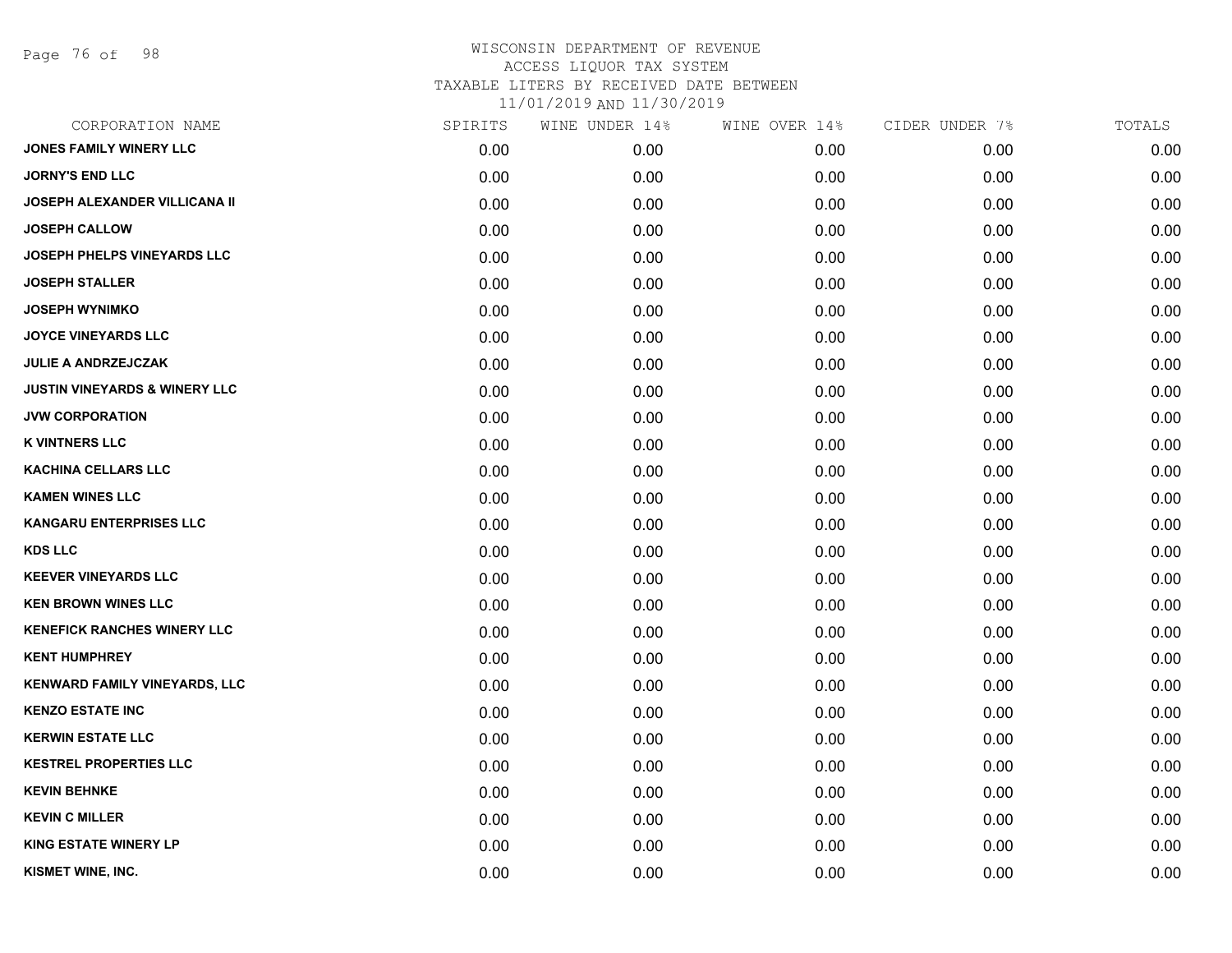Page 77 of 98

| CORPORATION NAME                                  | SPIRITS | WINE UNDER 14% | WINE OVER 14% | CIDER UNDER 7% | TOTALS |
|---------------------------------------------------|---------|----------------|---------------|----------------|--------|
| <b>KISTLER VINEYARDS, LLC</b>                     | 0.00    | 0.00           | 0.00          | 0.00           | 0.00   |
| <b>KLEIN FOODS INC</b>                            | 0.00    | 0.00           | 0.00          | 0.00           | 0.00   |
| <b>KNIGHTS BRIDGE WINERY LLC</b>                  | 0.00    | 0.00           | 0.00          | 0.00           | 0.00   |
| <b>KOEHLER WINERY LLC</b>                         | 0.00    | 0.00           | 0.00          | 0.00           | 0.00   |
| <b>KONSTANTIN D FRANK &amp; SONS</b>              | 0.00    | 0.00           | 0.00          | 0.00           | 0.00   |
| <b>KOPRI INC</b>                                  | 0.00    | 0.00           | 0.00          | 0.00           | 0.00   |
| <b>KRAUSE FAMILY CELLARS LLC</b>                  | 0.00    | 0.00           | 0.00          | 0.00           | 0.00   |
| <b>KRISTIN HARRINGTON-BOEGNER</b>                 | 0.00    | 0.00           | 0.00          | 0.00           | 0.00   |
| <b>KRUPP BROTHERS LLC</b>                         | 0.00    | 0.00           | 0.00          | 0.00           | 0.00   |
| <b>KSSM LLC</b>                                   | 0.00    | 0.00           | 0.00          | 0.00           | 0.00   |
| <b>KT WINECO LLC</b>                              | 0.00    | 0.00           | 0.00          | 0.00           | 0.00   |
| <b>KULETO VILLA LLC</b>                           | 0.00    | 0.00           | 0.00          | 0.00           | 0.00   |
| <b>KUNDE ENTERPRISES INC</b>                      | 0.00    | 0.00           | 0.00          | 0.00           | 0.00   |
| <b>LC WINE</b>                                    | 0.00    | 0.00           | 0.00          | 0.00           | 0.00   |
| L FOPPIANO WINE CO INC                            | 0.00    | 0.00           | 0.00          | 0.00           | 0.00   |
| L18 HOLDINGS, INC.                                | 0.00    | 0.00           | 0.00          | 0.00           | 0.00   |
| <b>LADERA WINERY LLC</b>                          | 0.00    | 0.00           | 0.00          | 0.00           | 0.00   |
| <b>LAETITIA VINEYARD &amp; WINERY INC</b>         | 0.00    | 0.00           | 0.00          | 0.00           | 0.00   |
| <b>LAGUNA OAKS VINEYARD &amp; WINERY INC</b>      | 0.00    | 0.00           | 0.00          | 0.00           | 0.00   |
| <b>LAIL VINEYARDS LLC</b>                         | 0.00    | 0.00           | 0.00          | 0.00           | 0.00   |
| <b>LAIRD FAMILY ESTATE LLC</b>                    | 0.00    | 0.00           | 0.00          | 0.00           | 0.00   |
| <b>LAKE NOKOMIS CRANBERRIES INC</b>               | 0.00    | 0.00           | 0.00          | 0.00           | 0.00   |
| <b>LAMBERT BRIDGE WINERY INC</b>                  | 0.00    | 0.00           | 0.00          | 0.00           | 0.00   |
| <b>LAMBORN FAMILY WINE COMPANY LP</b>             | 0.00    | 0.00           | 0.00          | 0.00           | 0.00   |
| <b>LAMOREAUX LANDING WINE CELLARS LLC</b>         | 0.00    | 0.00           | 0.00          | 0.00           | 0.00   |
| <b>LANCASTER ESTATE VINEYARD &amp; WINERY LLC</b> | 0.00    | 0.00           | 0.00          | 0.00           | 0.00   |
| <b>LANGE WINERY LLC</b>                           | 0.00    | 0.00           | 0.00          | 0.00           | 0.00   |
| <b>LANGETWINS WINE CO INC</b>                     | 0.00    | 0.00           | 0.00          | 0.00           | 0.00   |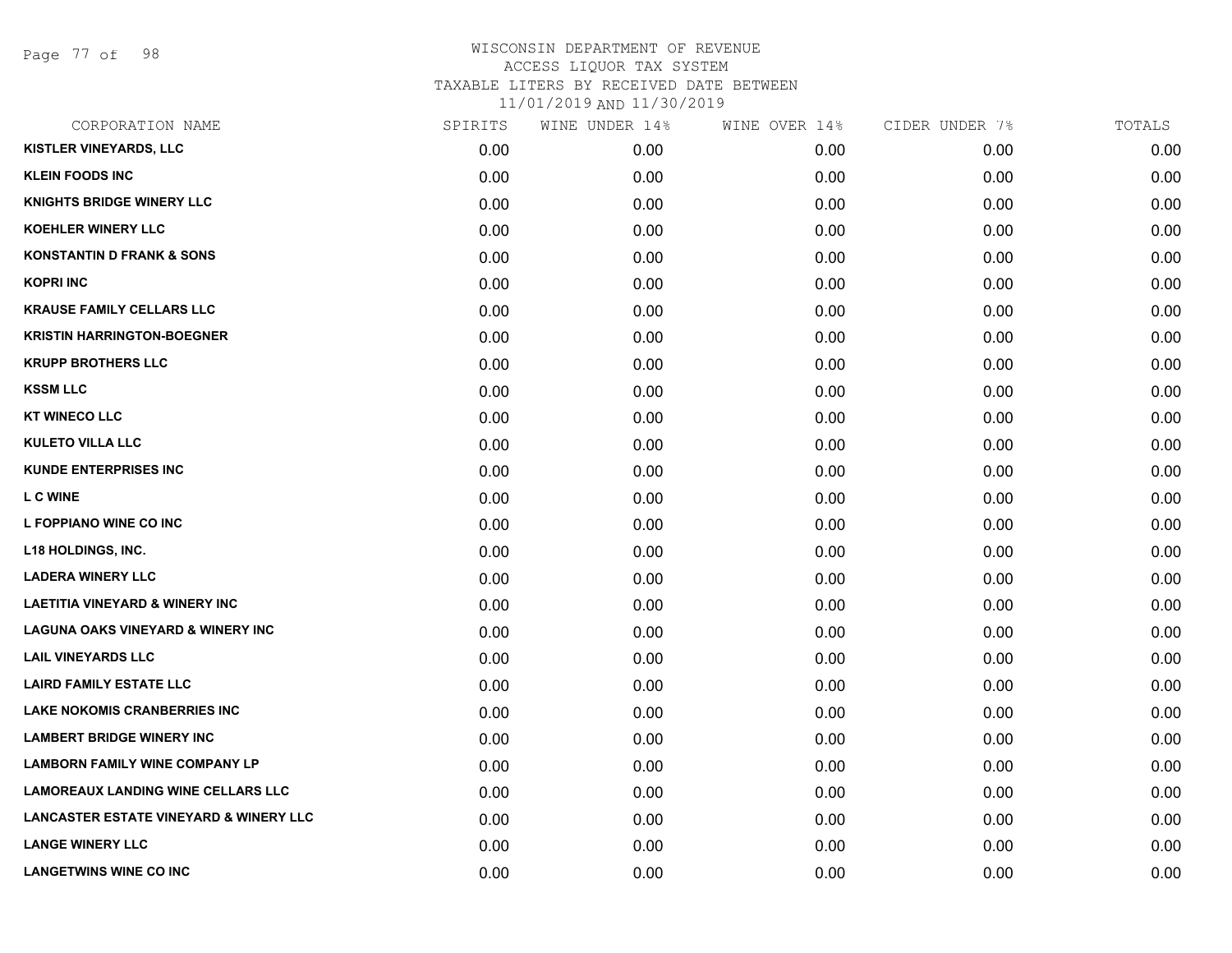Page 78 of 98

| CORPORATION NAME                          | SPIRITS | WINE UNDER 14% | WINE OVER 14% | CIDER UNDER 7% | TOTALS |
|-------------------------------------------|---------|----------------|---------------|----------------|--------|
| <b>LANGTRY VINEYARD &amp; WINERY, LLC</b> | 0.00    | 0.00           | 0.00          | 0.00           | 0.00   |
| <b>LARKMEAD VINEYARDS INC</b>             | 0.00    | 0.00           | 0.00          | 0.00           | 0.00   |
| <b>LARSON FAMILY WINERY INC</b>           | 0.00    | 0.00           | 0.00          | 0.00           | 0.00   |
| <b>LASSETER FAMILY WINERY LLC</b>         | 0.00    | 0.00           | 0.00          | 0.00           | 0.00   |
| <b>LATAH CREEK WINE CELLARS LTD</b>       | 0.00    | 0.00           | 0.00          | 0.00           | 0.00   |
| <b>LAURO GUERRA</b>                       | 0.00    | 0.00           | 0.00          | 0.00           | 0.00   |
| LAUTENBACH'S ORCHARD COUNTRY INC          | 0.00    | 0.00           | 0.00          | 0.00           | 0.00   |
| <b>LAVA SPRINGS INC</b>                   | 0.00    | 0.00           | 0.00          | 0.00           | 0.00   |
| <b>LAW ESTATE WINES</b>                   | 0.00    | 0.00           | 0.00          | 0.00           | 0.00   |
| <b>LAWER FAMILY WINERY INC</b>            | 0.00    | 0.00           | 0.00          | 0.00           | 0.00   |
| LE CEP II INC                             | 0.00    | 0.00           | 0.00          | 0.00           | 0.00   |
| <b>LEAL VINEYARDS INC</b>                 | 0.00    | 0.00           | 0.00          | 0.00           | 0.00   |
| <b>LEDGESTONE ESTATE LLC</b>              | 0.00    | 0.00           | 0.00          | 0.00           | 0.00   |
| LEELANAU WINE CELLARS, LTD.               | 0.00    | 0.00           | 0.00          | 0.00           | 0.00   |
| LEFT COAST CELLARS LLC                    | 0.00    | 0.00           | 0.00          | 0.00           | 0.00   |
| <b>LEMELSON WINERY LLC</b>                | 0.00    | 0.00           | 0.00          | 0.00           | 0.00   |
| <b>LEONARDINI FAMILY WINERY LLC</b>       | 0.00    | 0.00           | 0.00          | 0.00           | 0.00   |
| <b>LEONESSE CELLARS LLC</b>               | 0.00    | 0.00           | 0.00          | 0.00           | 0.00   |
| <b>LEONETTI CELLAR LLC</b>                | 0.00    | 0.00           | 0.00          | 0.00           | 0.00   |
| LIFE IS SHORT! LLC                        | 0.00    | 0.00           | 0.00          | 0.00           | 0.00   |
| LIL' OLE WINEMAKER SHOPPE LLC             | 0.00    | 0.00           | 0.00          | 0.00           | 0.00   |
| <b>LIMERICK LANE CELLARS INC</b>          | 0.00    | 0.00           | 0.00          | 0.00           | 0.00   |
| LINGUA FRANCA-LS VINEYARDS HOLDINGS, LLC  | 0.00    | 0.00           | 0.00          | 0.00           | 0.00   |
| <b>LINSFIELD WINE CO., LLC</b>            | 0.00    | 0.00           | 0.00          | 0.00           | 0.00   |
| <b>LION NATHAN USA INC</b>                | 0.00    | 0.00           | 0.00          | 0.00           | 0.00   |
| <b>LIONS PEAK</b>                         | 0.00    | 0.00           | 0.00          | 0.00           | 0.00   |
| <b>LLOYD CELLARS INC</b>                  | 0.00    | 0.00           | 0.00          | 0.00           | 0.00   |
| <b>LLOYD W DAVIS</b>                      | 0.00    | 0.00           | 0.00          | 0.00           | 0.00   |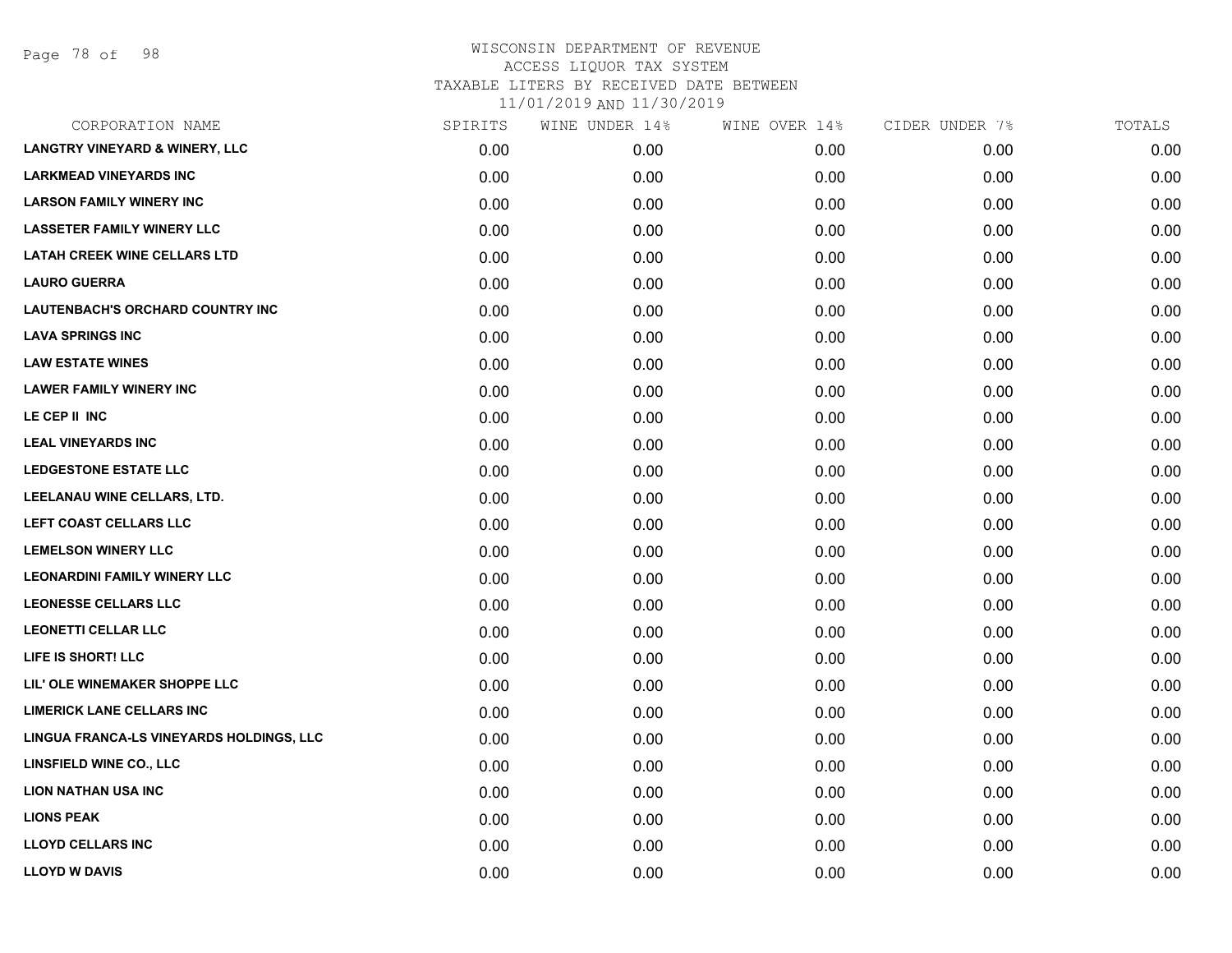Page 79 of 98

| CORPORATION NAME                          | SPIRITS | WINE UNDER 14% | WINE OVER 14% | CIDER UNDER 7% | TOTALS |
|-------------------------------------------|---------|----------------|---------------|----------------|--------|
| <b>LOBO WINES LLC</b>                     | 0.00    | 0.00           | 0.00          | 0.00           | 0.00   |
| LONG MEADOW RANCH WINERY INC              | 0.00    | 0.00           | 0.00          | 0.00           | 0.00   |
| <b>LONG SHADOWS VINTNERS LLC</b>          | 0.00    | 0.00           | 0.00          | 0.00           | 0.00   |
| <b>LONGBOARD VINEYARDS LLC</b>            | 0.00    | 0.00           | 0.00          | 0.00           | 0.00   |
| <b>LONGORIA &amp; LONGORIA</b>            | 0.00    | 0.00           | 0.00          | 0.00           | 0.00   |
| <b>LORIMAR WINERY INC</b>                 | 0.00    | 0.00           | 0.00          | 0.00           | 0.00   |
| <b>LOST ISLAND WINE LLC</b>               | 0.00    | 0.00           | 0.00          | 0.00           | 0.00   |
| <b>LOUIDAR LLC</b>                        | 0.00    | 0.00           | 0.00          | 0.00           | 0.00   |
| <b>LOWDEN SCHOOLHOUSE CORPORATION</b>     | 0.00    | 0.00           | 0.00          | 0.00           | 0.00   |
| <b>LUCAS &amp; LEWELLEN VINEYARDS INC</b> | 0.00    | 0.00           | 0.00          | 0.00           | 0.00   |
| <b>LUNA VINEYARDS INC</b>                 | 0.00    | 0.00           | 0.00          | 0.00           | 0.00   |
| <b>LYNFRED WINERY INC</b>                 | 0.00    | 0.00           | 0.00          | 0.00           | 0.00   |
| <b>LYNMAR WINERY LLC</b>                  | 0.00    | 0.00           | 0.00          | 0.00           | 0.00   |
| <b>M &amp; J MONDAVI FAMILY LLC</b>       | 0.00    | 0.00           | 0.00          | 0.00           | 0.00   |
| <b>M.A.C. WINES, LLC</b>                  | 0.00    | 0.00           | 0.00          | 0.00           | 0.00   |
| <b>MADRIGAL FAMILY WINERY LLC</b>         | 0.00    | 0.00           | 0.00          | 0.00           | 0.00   |
| <b>MADRONA VINEYARDS LP</b>               | 0.00    | 0.00           | 0.00          | 0.00           | 0.00   |
| <b>MAKK WINE LLC</b>                      | 0.00    | 0.00           | 0.00          | 0.00           | 0.00   |
| <b>MANO'S INC</b>                         | 0.00    | 0.00           | 0.00          | 0.00           | 0.00   |
| <b>MARGERUM WINE COMPANY INC</b>          | 0.00    | 0.00           | 0.00          | 0.00           | 0.00   |
| <b>MARIETTA CELLARS INC</b>               | 0.00    | 0.00           | 0.00          | 0.00           | 0.00   |
| <b>MARK HEROLD</b>                        | 0.00    | 0.00           | 0.00          | 0.00           | 0.00   |
| <b>MARK RYAN WINERY, LLC</b>              | 0.00    | 0.00           | 0.00          | 0.00           | 0.00   |
| <b>MARKHAM VINEYARDS</b>                  | 0.00    | 0.00           | 0.00          | 0.00           | 0.00   |
| <b>MARTIN E SELL</b>                      | 0.00    | 0.00           | 0.00          | 0.00           | 0.00   |
| <b>MARTIN RAY WINERY INC</b>              | 0.00    | 0.00           | 0.00          | 0.00           | 0.00   |
| <b>MARTINELLI WINERY INC</b>              | 0.00    | 0.00           | 0.00          | 0.00           | 0.00   |
| <b>MARYANN MCNALLY</b>                    | 0.00    | 0.00           | 0.00          | 0.00           | 0.00   |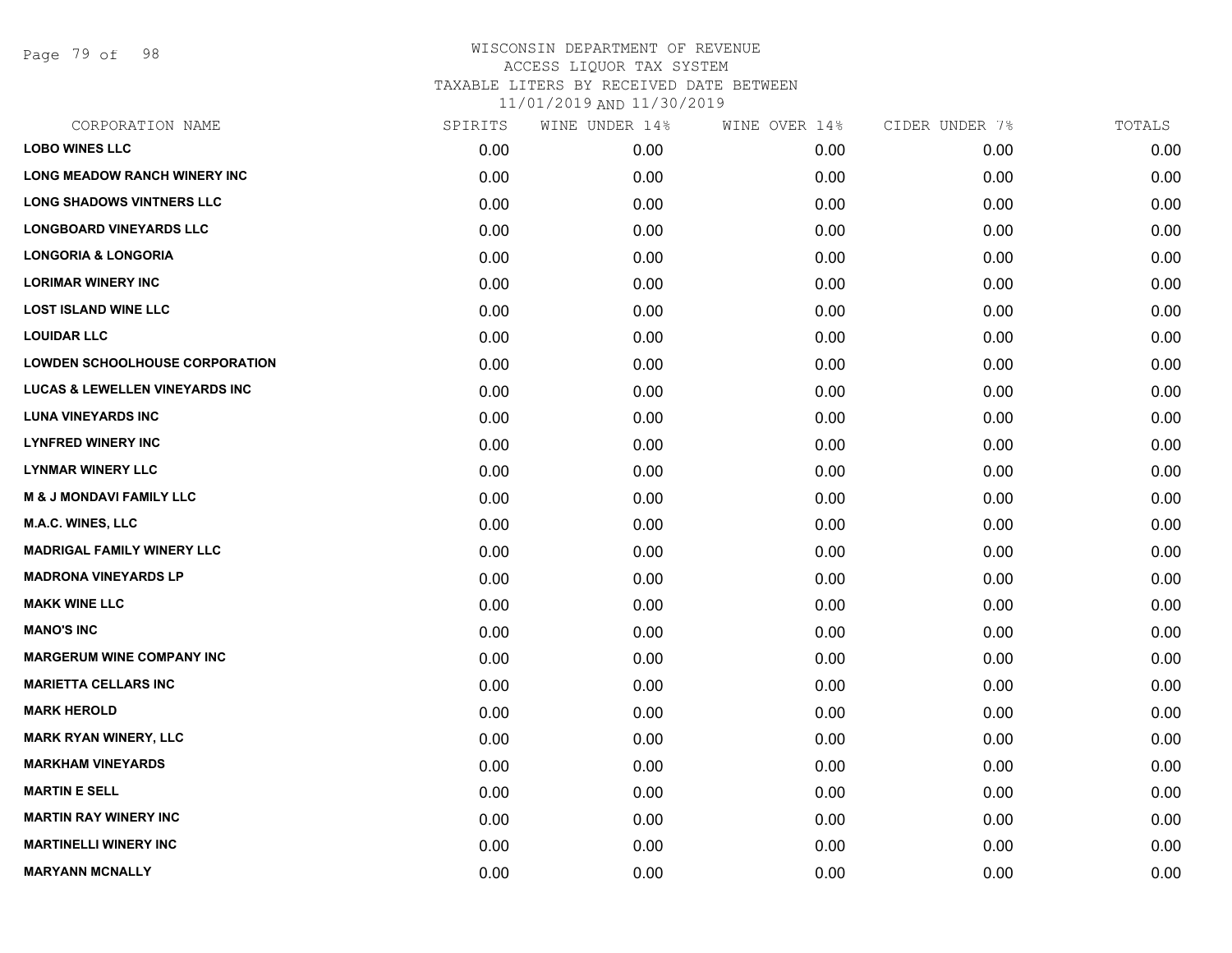Page 80 of 98

| SPIRITS | WINE UNDER 14% | WINE OVER 14% | CIDER UNDER 7% | TOTALS |
|---------|----------------|---------------|----------------|--------|
| 0.00    | 0.00           | 0.00          | 0.00           | 0.00   |
| 0.00    | 0.00           | 0.00          | 0.00           | 0.00   |
| 0.00    | 0.00           | 0.00          | 0.00           | 0.00   |
| 0.00    | 0.00           | 0.00          | 0.00           | 0.00   |
| 0.00    | 0.00           | 0.00          | 0.00           | 0.00   |
| 0.00    | 0.00           | 0.00          | 0.00           | 0.00   |
| 0.00    | 0.00           | 0.00          | 0.00           | 0.00   |
| 0.00    | 0.00           | 0.00          | 0.00           | 0.00   |
| 0.00    | 0.00           | 0.00          | 0.00           | 0.00   |
| 0.00    | 0.00           | 0.00          | 0.00           | 0.00   |
| 0.00    | 0.00           | 0.00          | 0.00           | 0.00   |
| 0.00    | 0.00           | 0.00          | 0.00           | 0.00   |
| 0.00    | 0.00           | 0.00          | 0.00           | 0.00   |
| 0.00    | 0.00           | 0.00          | 0.00           | 0.00   |
| 0.00    | 0.00           | 0.00          | 0.00           | 0.00   |
| 0.00    | 0.00           | 0.00          | 0.00           | 0.00   |
| 0.00    | 0.00           | 0.00          | 0.00           | 0.00   |
| 0.00    | 0.00           | 0.00          | 0.00           | 0.00   |
| 0.00    | 0.00           | 0.00          | 0.00           | 0.00   |
| 0.00    | 0.00           | 0.00          | 0.00           | 0.00   |
| 0.00    | 0.00           | 0.00          | 0.00           | 0.00   |
| 0.00    | 0.00           | 0.00          | 0.00           | 0.00   |
| 0.00    | 0.00           | 0.00          | 0.00           | 0.00   |
| 0.00    | 0.00           | 0.00          | 0.00           | 0.00   |
| 0.00    | 0.00           | 0.00          | 0.00           | 0.00   |
| 0.00    | 0.00           | 0.00          | 0.00           | 0.00   |
| 0.00    | 0.00           | 0.00          | 0.00           | 0.00   |
| 0.00    | 0.00           | 0.00          | 0.00           | 0.00   |
|         |                |               |                |        |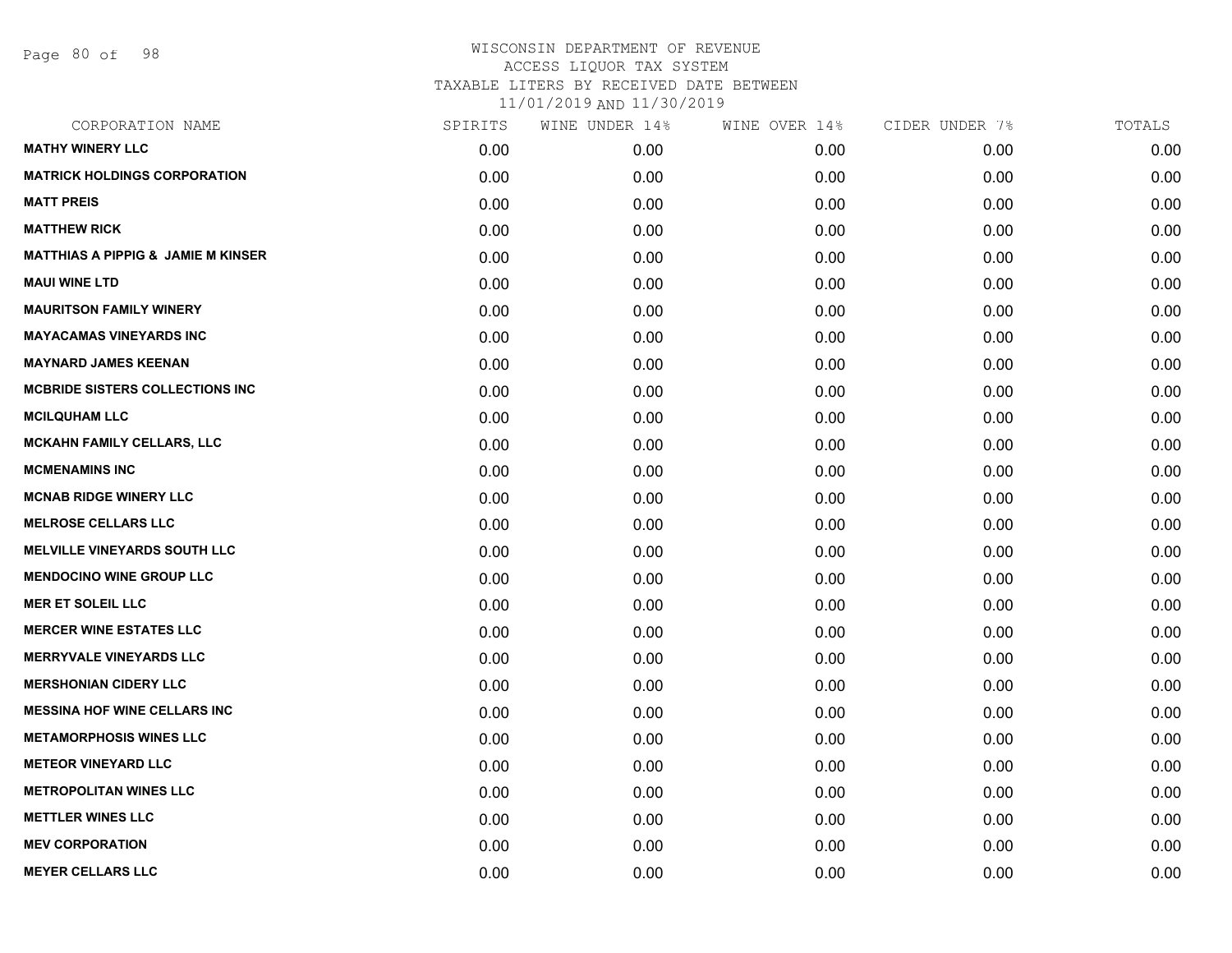Page 81 of 98

| CORPORATION NAME                                  | SPIRITS | WINE UNDER 14% | WINE OVER 14% | CIDER UNDER 7% | TOTALS |
|---------------------------------------------------|---------|----------------|---------------|----------------|--------|
| <b>MICHEAL DASHE</b>                              | 0.00    | 0.00           | 0.00          | 0.00           | 0.00   |
| <b>MIDDLETON FAMILY WINES LLC</b>                 | 0.00    | 0.00           | 0.00          | 0.00           | 0.00   |
| <b>MIDNIGHT CELLARS INC</b>                       | 0.00    | 0.00           | 0.00          | 0.00           | 0.00   |
| MILBRANDT FAMILY WINES LLC                        | 0.00    | 0.00           | 0.00          | 0.00           | 0.00   |
| <b>MILDARA BLASS INC</b>                          | 0.00    | 0.00           | 0.00          | 0.00           | 0.00   |
| <b>MILL CREEK VINEYARDS</b>                       | 0.00    | 0.00           | 0.00          | 0.00           | 0.00   |
| <b>MILLBROOK WINERY INC</b>                       | 0.00    | 0.00           | 0.00          | 0.00           | 0.00   |
| <b>MINER FAMILY WINERY LLC</b>                    | 0.00    | 0.00           | 0.00          | 0.00           | 0.00   |
| <b>MINNESOTAS FINEST FERMENTED PRODUCTS</b>       | 0.00    | 0.00           | 0.00          | 0.00           | 0.00   |
| <b>MIRA WINERY LLC</b>                            | 0.00    | 0.00           | 0.00          | 0.00           | 0.00   |
| <b>MIRAMONT ESTATE VINEYARDS &amp; WINERY INC</b> | 0.00    | 0.00           | 0.00          | 0.00           | 0.00   |
| <b>MIRASOL WINE LLC</b>                           | 0.00    | 0.00           | 0.00          | 0.00           | 0.00   |
| <b>MOBCRAFT BEER INC</b>                          | 0.00    | 0.00           | 0.00          | 0.00           | 0.00   |
| <b>MODERN DEVELOPMENT COMPANY</b>                 | 0.00    | 0.00           | 0.00          | 0.00           | 0.00   |
| <b>MOLLY AIDA INC</b>                             | 0.00    | 0.00           | 0.00          | 0.00           | 0.00   |
| <b>MOLLYDOOKER INTERNATIONAL LLC</b>              | 0.00    | 0.00           | 0.00          | 0.00           | 0.00   |
| <b>MONTEREY WINE AND PRODUCE CORP</b>             | 0.00    | 0.00           | 0.00          | 0.00           | 0.00   |
| <b>MONTICELLO CELLARS INC</b>                     | 0.00    | 0.00           | 0.00          | 0.00           | 0.00   |
| <b>MOONDANCER LLC</b>                             | 0.00    | 0.00           | 0.00          | 0.00           | 0.00   |
| <b>MORCHELLA WINE CELLARS LLC</b>                 | 0.00    | 0.00           | 0.00          | 0.00           | 0.00   |
| <b>MOSHIN VINEYARDS INC</b>                       | 0.00    | 0.00           | 0.00          | 0.00           | 0.00   |
| <b>MULLIGAN &amp; MULLIGAN</b>                    | 0.00    | 0.00           | 0.00          | 0.00           | 0.00   |
| <b>MUNCH &amp; FOX</b>                            | 0.00    | 0.00           | 0.00          | 0.00           | 0.00   |
| <b>MUNSON BRIDGE WINERY INC</b>                   | 0.00    | 0.00           | 0.00          | 0.00           | 0.00   |
| <b>MUSCARDINI CELLARS, LLC</b>                    | 0.00    | 0.00           | 0.00          | 0.00           | 0.00   |
| <b>MUSETTA WINERY, LLC</b>                        | 0.00    | 0.00           | 0.00          | 0.00           | 0.00   |
| <b>NCWGINC</b>                                    | 0.00    | 0.00           | 0.00          | 0.00           | 0.00   |
| <b>NABOR WINES LLC</b>                            | 0.00    | 0.00           | 0.00          | 0.00           | 0.00   |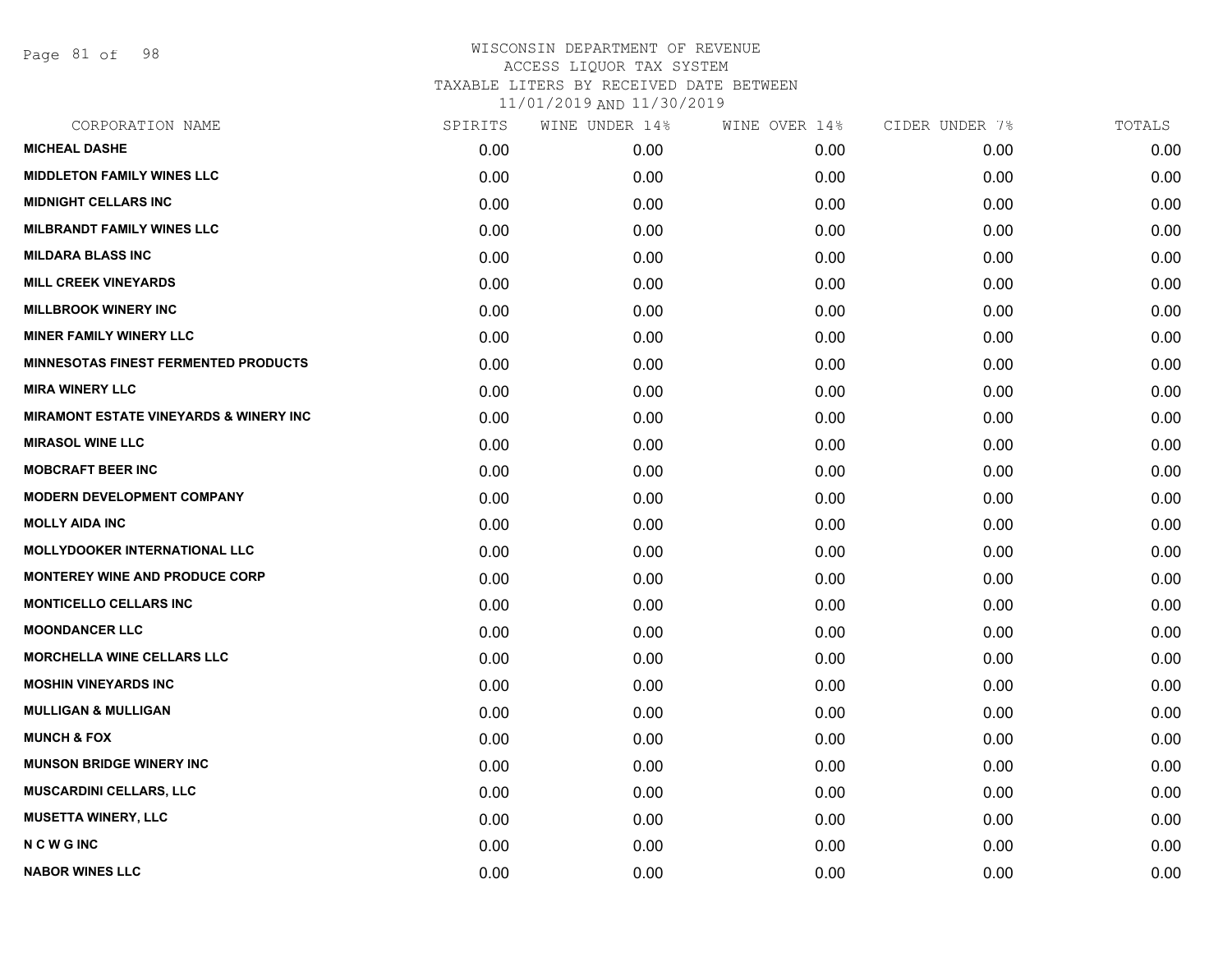Page 82 of 98

| CORPORATION NAME                  | SPIRITS | WINE UNDER 14% | WINE OVER 14% | CIDER UNDER 7% | TOTALS |
|-----------------------------------|---------|----------------|---------------|----------------|--------|
| <b>NAKED WINES LLC</b>            | 0.00    | 0.00           | 0.00          | 0.00           | 0.00   |
| <b>NAKED WINES LLC</b>            | 0.00    | 0.00           | 0.00          | 0.00           | 0.00   |
| <b>NAKEDWINES.COM INC</b>         | 0.00    | 0.00           | 0.00          | 0.00           | 0.00   |
| <b>NAPA WINE CELLAR, INC.</b>     | 0.00    | 0.00           | 0.00          | 0.00           | 0.00   |
| <b>NAPA WINERY GROUP, LLC</b>     | 0.00    | 0.00           | 0.00          | 0.00           | 0.00   |
| <b>NAVARRE CELLARS LTD</b>        | 0.00    | 0.00           | 0.00          | 0.00           | 0.00   |
| <b>NAVARRO VINEYARDS, LLC</b>     | 0.00    | 188.62         | 21.00         | 0.00           | 209.62 |
| <b>NEFF CELLARS LLC</b>           | 0.00    | 0.00           | 0.00          | 0.00           | 0.00   |
| <b>NEVADA WINE CELLARS INC</b>    | 0.00    | 0.00           | 0.00          | 0.00           | 0.00   |
| <b>NEW VAVIN INC</b>              | 0.00    | 0.00           | 0.00          | 0.00           | 0.00   |
| <b>NEWBERG MAIL ROOM INC</b>      | 0.00    | 0.00           | 0.00          | 0.00           | 0.00   |
| <b>NEWTON VINEYARD LLC</b>        | 0.00    | 0.00           | 0.00          | 0.00           | 0.00   |
| NICALI, LLC                       | 0.00    | 0.00           | 0.00          | 0.00           | 0.00   |
| <b>NICHOLSON RANCH LLC</b>        | 0.00    | 0.00           | 0.00          | 0.00           | 0.00   |
| NIEBAUM-COPPOLA ESTATE WINERY LP  | 0.00    | 0.00           | 0.00          | 0.00           | 0.00   |
| <b>NINER WINE ESTATES LLC</b>     | 0.00    | 0.00           | 0.00          | 0.00           | 0.00   |
| <b>NORMAN LEE WILLIAMS</b>        | 0.00    | 0.00           | 0.00          | 0.00           | 0.00   |
| <b>NORTHLEAF WINERY, LLC</b>      | 0.00    | 0.00           | 0.00          | 0.00           | 0.00   |
| NOTRE VUE ESTATE WINE GROUP, INC. | 0.00    | 0.00           | 0.00          | 0.00           | 0.00   |
| <b>NOVA WINES, INC.</b>           | 0.00    | 0.00           | 0.00          | 0.00           | 0.00   |
| <b>NV AWG LTD</b>                 | 0.00    | 0.00           | 0.00          | 0.00           | 0.00   |
| <b>NW WINE COMPANY LLC</b>        | 0.00    | 0.00           | 0.00          | 0.00           | 0.00   |
| OAK RIDGE WINERY LLC              | 0.00    | 0.00           | 0.00          | 0.00           | 0.00   |
| <b>OAKVILLE HILLS CELLARS INC</b> | 0.00    | 0.00           | 0.00          | 0.00           | 0.00   |
| <b>OAKVILLE RANCH WINERY INC</b>  | 0.00    | 0.00           | 0.00          | 0.00           | 0.00   |
| OAT HILL CORPORATION              | 0.00    | 0.00           | 0.00          | 0.00           | 0.00   |
| OBLOQUY, INC.                     | 0.00    | 0.00           | 0.00          | 0.00           | 0.00   |
| <b>OBRIEN FAMILY VINEYARD LLC</b> | 0.00    | 0.00           | 0.00          | 0.00           | 0.00   |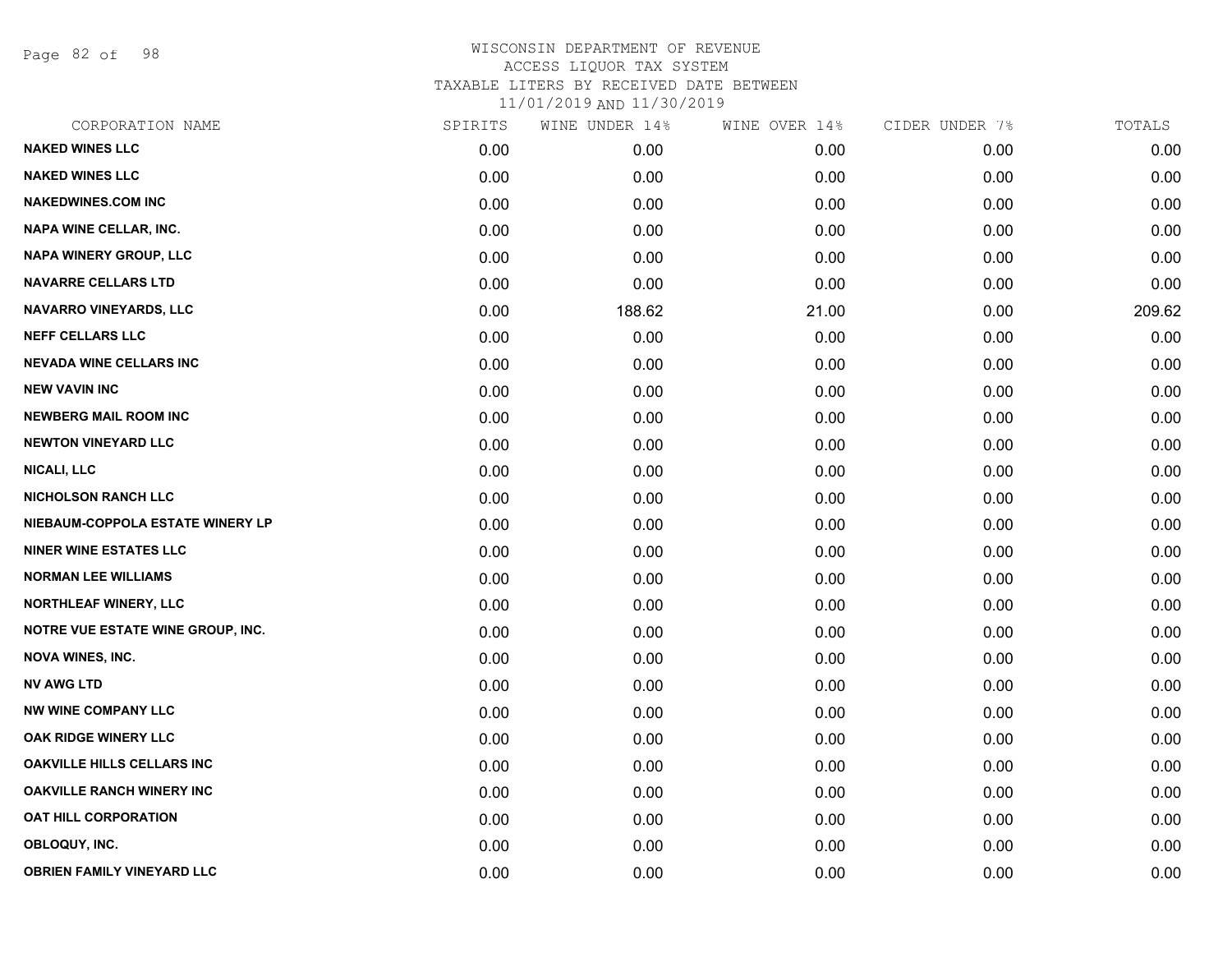Page 83 of 98

| CORPORATION NAME                    | SPIRITS | WINE UNDER 14% | WINE OVER 14% | CIDER UNDER 7% | TOTALS |
|-------------------------------------|---------|----------------|---------------|----------------|--------|
| <b>ODILON FORD WINERY INC</b>       | 0.00    | 0.00           | 0.00          | 0.00           | 0.00   |
| <b>OGB PARTNERS LLC</b>             | 0.00    | 0.00           | 0.00          | 0.00           | 0.00   |
| <b>OGILVIE MERWIN VENTURES, LLC</b> | 0.00    | 0.00           | 0.00          | 0.00           | 0.00   |
| OLD VINE WINE PARTNERS LLC          | 0.00    | 0.00           | 0.00          | 0.00           | 0.00   |
| <b>OLIVER WINE COMPANY INC</b>      | 0.00    | 0.00           | 0.00          | 0.00           | 0.00   |
| ON Q WINES, LLC                     | 0.00    | 0.00           | 0.00          | 0.00           | 0.00   |
| O'NEILL BEVERAGES CO LLC            | 0.00    | 0.00           | 0.00          | 0.00           | 0.00   |
| OPAL WEST WINES, LLC                | 0.00    | 0.00           | 0.00          | 0.00           | 0.00   |
| <b>OPOLO WINES LP</b>               | 0.00    | 0.00           | 0.00          | 0.00           | 0.00   |
| <b>OPUS ONE WINERY LLC</b>          | 0.00    | 0.00           | 0.00          | 0.00           | 0.00   |
| ORCA PROPERTIES LLC                 | 0.00    | 0.00           | 0.00          | 0.00           | 0.00   |
| <b>ORFILA VINEYARDS INC</b>         | 0.00    | 0.00           | 0.00          | 0.00           | 0.00   |
| <b>ORGANIC ELIXIR WINERY INC</b>    | 0.00    | 0.00           | 0.00          | 0.00           | 0.00   |
| <b>O'SHAUGHNESSY DEL OSO LLC</b>    | 0.00    | 0.00           | 0.00          | 0.00           | 0.00   |
| OUT FROM LAND INVESTOR GROUP LLC    | 0.00    | 0.00           | 0.00          | 0.00           | 0.00   |
| <b>OWEN ROE LLC</b>                 | 0.00    | 0.00           | 0.00          | 0.00           | 0.00   |
| <b>PAHLMEYER LLC</b>                | 0.00    | 0.00           | 0.00          | 0.00           | 0.00   |
| PAIX SUR TERRE, LLC                 | 0.00    | 0.00           | 0.00          | 0.00           | 0.00   |
| PALI WINE COMPANY LP                | 0.00    | 0.00           | 0.00          | 0.00           | 0.00   |
| PALM BAY HOLDINGS LLC               | 0.00    | 0.00           | 0.00          | 0.00           | 0.00   |
| PALOMA VINEYARD LLC                 | 0.00    | 0.00           | 0.00          | 0.00           | 0.00   |
| PAOLETTI ESTATES WINERY, INC        | 0.00    | 0.00           | 0.00          | 0.00           | 0.00   |
| <b>PARADISE RIDGE WINERY</b>        | 0.00    | 0.00           | 0.00          | 0.00           | 0.00   |
| PARAGON VINEYARD CO INC             | 0.00    | 0.00           | 0.00          | 0.00           | 0.00   |
| PARALLEL 44 VINEYARD & WINERY, INC. | 0.00    | 0.00           | 0.00          | 0.00           | 0.00   |
| <b>PARKER STATION INC</b>           | 0.00    | 0.00           | 0.00          | 0.00           | 0.00   |
| <b>PARMESON FAMILY LLC</b>          | 0.00    | 0.00           | 0.00          | 0.00           | 0.00   |
| PARSONAGE CELLARS INC               | 0.00    | 0.00           | 0.00          | 0.00           | 0.00   |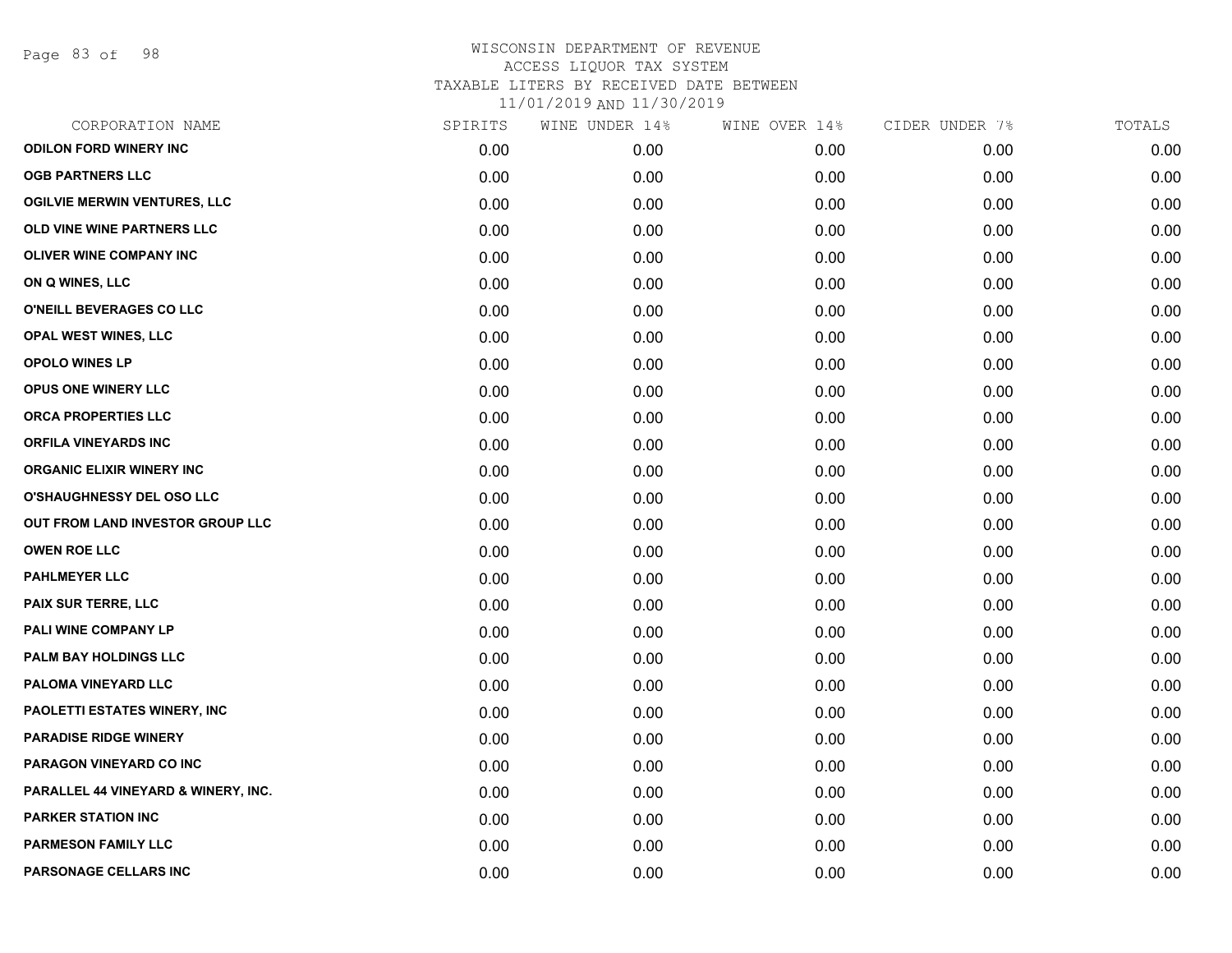Page 84 of 98

| CORPORATION NAME                     | SPIRITS | WINE UNDER 14% | WINE OVER 14% | CIDER UNDER 7% | TOTALS |
|--------------------------------------|---------|----------------|---------------|----------------|--------|
| <b>PASSAGGIO WINES LLC</b>           | 0.00    | 0.00           | 0.00          | 0.00           | 0.00   |
| <b>PATEL WINERY LLC</b>              | 0.00    | 0.00           | 0.00          | 0.00           | 0.00   |
| <b>PATRICIA A HOOVER</b>             | 0.00    | 0.00           | 0.00          | 0.00           | 0.00   |
| <b>PATRICIA GREEN CELLARS LLC</b>    | 0.00    | 0.00           | 0.00          | 0.00           | 0.00   |
| <b>PATRICK ARNDT</b>                 | 0.00    | 0.00           | 0.00          | 0.00           | 0.00   |
| <b>PAUL D ASPER</b>                  | 0.00    | 0.00           | 0.00          | 0.00           | 0.00   |
| <b>PAUL G BLOMMEL</b>                | 0.00    | 0.00           | 0.00          | 0.00           | 0.00   |
| PAUL HOBBS WINERY LP                 | 0.00    | 0.00           | 0.00          | 0.00           | 0.00   |
| <b>PAUL J FRANZEN</b>                | 0.00    | 0.00           | 0.00          | 0.00           | 0.00   |
| <b>PAVI WINES LLC</b>                | 0.00    | 0.00           | 0.00          | 0.00           | 0.00   |
| PCJ, INC.                            | 0.00    | 0.00           | 0.00          | 0.00           | 0.00   |
| PEACHY CANYON WINERY                 | 0.00    | 0.00           | 0.00          | 0.00           | 0.00   |
| PEAR VALLEY VINEYARD, INC.           | 0.00    | 0.00           | 0.00          | 0.00           | 0.00   |
| PEAY VINEYARDS LLC                   | 0.00    | 0.00           | 0.00          | 0.00           | 0.00   |
| PEJU FAMILY OPERATING PARTNERSHIP LP | 0.00    | 0.00           | 0.00          | 0.00           | 0.00   |
| PELLEGRINI RANCHES INC               | 0.00    | 0.00           | 0.00          | 0.00           | 0.00   |
| <b>PENROSE HILL, LIMITED</b>         | 0.00    | 0.00           | 0.00          | 0.00           | 0.00   |
| PEPPER BRIDGE WINERY LLC             | 0.00    | 0.00           | 0.00          | 0.00           | 0.00   |
| PERNOD RICARD KENWOOD HOLDING LLC    | 0.00    | 0.00           | 0.00          | 0.00           | 0.00   |
| <b>PERVINO INC</b>                   | 0.00    | 0.00           | 0.00          | 0.00           | 0.00   |
| PETER FRANUS WINE COMPANY INC        | 0.00    | 0.00           | 0.00          | 0.00           | 0.00   |
| PETER MICHAEL WINERY                 | 0.00    | 0.00           | 0.00          | 0.00           | 0.00   |
| PETROGLYPH WINERY LLC                | 0.00    | 6.00           | 22.50         | 0.00           | 28.50  |
| PETRONI VINEYARDS LLC                | 0.00    | 0.00           | 0.00          | 0.00           | 0.00   |
| PHASE 2 CELLARS LLC                  | 0.00    | 0.00           | 0.00          | 0.00           | 0.00   |
| PHILIP TOGNI VINEYARD LP             | 0.00    | 0.00           | 0.00          | 0.00           | 0.00   |
| <b>PHILLIPS FARMS LLC</b>            | 0.00    | 0.00           | 0.00          | 0.00           | 0.00   |
| <b>PIEPERTK LLC</b>                  | 0.00    | 0.00           | 0.00          | 0.00           | 0.00   |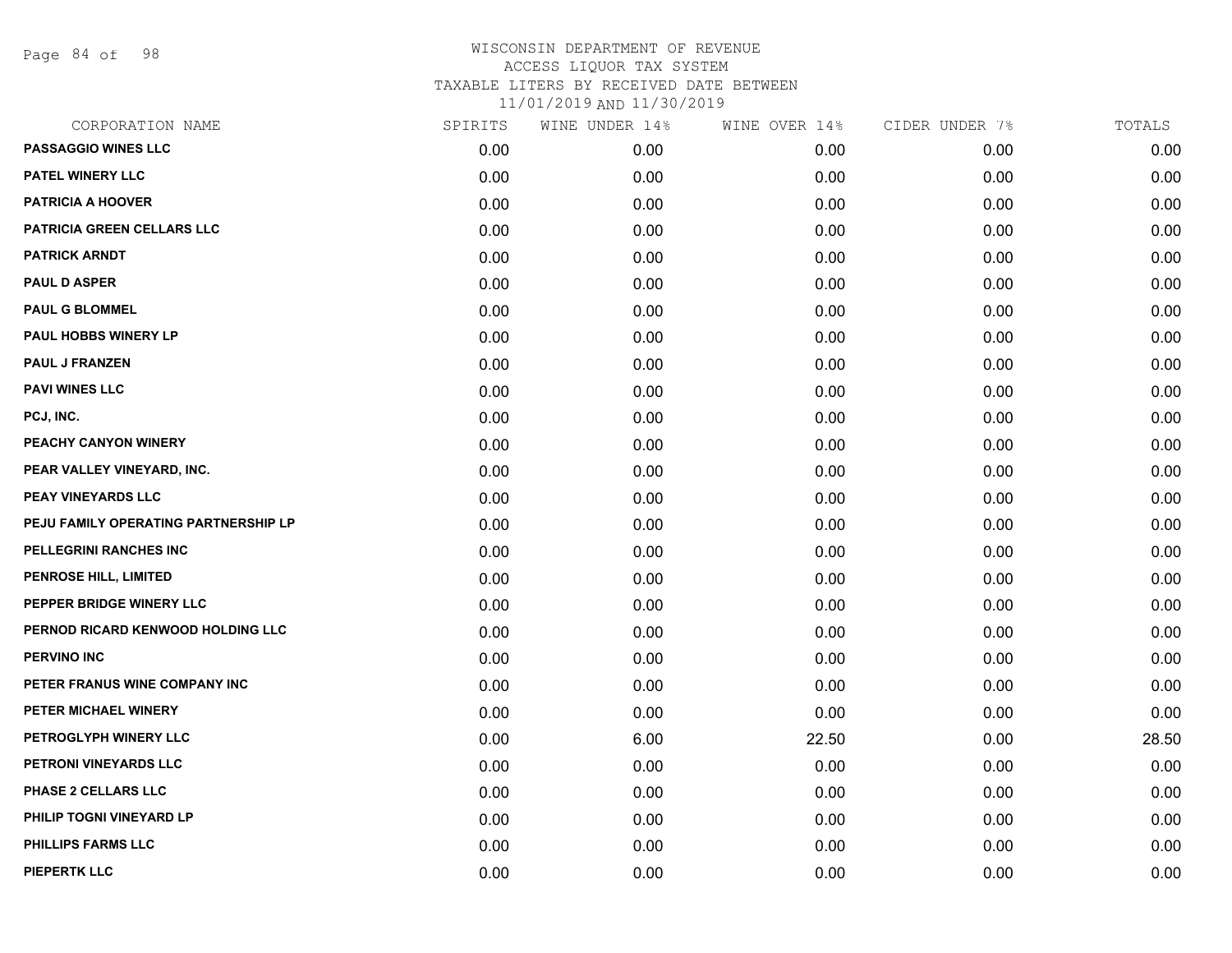Page 85 of 98

| CORPORATION NAME                         | SPIRITS | WINE UNDER 14% | WINE OVER 14% | CIDER UNDER 7% | TOTALS |
|------------------------------------------|---------|----------------|---------------|----------------|--------|
| <b>PINA CELLARS LP</b>                   | 0.00    | 0.00           | 0.00          | 0.00           | 0.00   |
| PINE RIDGE WINERY LLC                    | 0.00    | 0.00           | 0.00          | 0.00           | 0.00   |
| <b>PJK WINERY LLC</b>                    | 0.00    | 0.00           | 0.00          | 0.00           | 0.00   |
| PLYMOUTH ROCKS WINE, LLC                 | 0.00    | 0.00           | 0.00          | 0.00           | 0.00   |
| <b>PONZI VINEYARDS, LLC</b>              | 0.00    | 0.00           | 0.00          | 0.00           | 0.00   |
| POPE VALLEY WINERY LLC                   | 0.00    | 0.00           | 0.00          | 0.00           | 0.00   |
| PORTER FAMILY VINEYARDS LLC              | 0.00    | 0.00           | 0.00          | 0.00           | 0.00   |
| <b>POTT WINE</b>                         | 0.00    | 0.00           | 0.00          | 0.00           | 0.00   |
| PRAGER WINERY & PORT WORKS, INC.         | 0.00    | 0.00           | 0.00          | 0.00           | 0.00   |
| <b>PRAIRIE BERRY LLC</b>                 | 0.00    | 0.00           | 0.00          | 0.00           | 0.00   |
| PRAIRIE HAWK WINERY INC                  | 0.00    | 0.00           | 0.00          | 0.00           | 0.00   |
| PRECEPT BRANDS LLC                       | 0.00    | 0.00           | 0.00          | 0.00           | 0.00   |
| PREMIUM VINTNERS LLC                     | 0.00    | 0.00           | 0.00          | 0.00           | 0.00   |
| PRESQU'ILE WINERY                        | 0.00    | 0.00           | 0.00          | 0.00           | 0.00   |
| PRIDE MOUNTAIN VINEYARDS LLC             | 0.00    | 0.00           | 0.00          | 0.00           | 0.00   |
| PRINCE MICHEL LLC                        | 0.00    | 0.00           | 0.00          | 0.00           | 0.00   |
| PROMONTORY LLC                           | 0.00    | 0.00           | 0.00          | 0.00           | 0.00   |
| <b>PWG LLC</b>                           | 0.00    | 0.00           | 0.00          | 0.00           | 0.00   |
| <b>QUADY SOUTH WINERY LLC</b>            | 0.00    | 0.00           | 0.00          | 0.00           | 0.00   |
| QUILCEDA CREEK VINTNERS INC              | 0.00    | 0.00           | 0.00          | 0.00           | 0.00   |
| <b>QUIXOTE WINERY, LLC</b>               | 0.00    | 0.00           | 0.00          | 0.00           | 0.00   |
| RADIO-COTEAU WINE CELLARS LLC            | 0.00    | 0.00           | 0.00          | 0.00           | 0.00   |
| <b>RAMAZZOTTI WINES LLC</b>              | 0.00    | 0.00           | 0.00          | 0.00           | 0.00   |
| <b>RAMEY WINE CELLARS INC</b>            | 0.00    | 0.00           | 0.00          | 0.00           | 0.00   |
| <b>RAPTOR RIDGE WINERY LLC</b>           | 0.00    | 0.00           | 0.00          | 0.00           | 0.00   |
| <b>RASA VINEYARDS, LLC</b>               | 0.00    | 0.00           | 0.00          | 0.00           | 0.00   |
| <b>RAYMOND SIGNORELLO</b>                | 0.00    | 0.00           | 0.00          | 0.00           | 0.00   |
| <b>RAYMOND VINEYARD &amp; CELLAR INC</b> | 0.00    | 0.00           | 0.00          | 0.00           | 0.00   |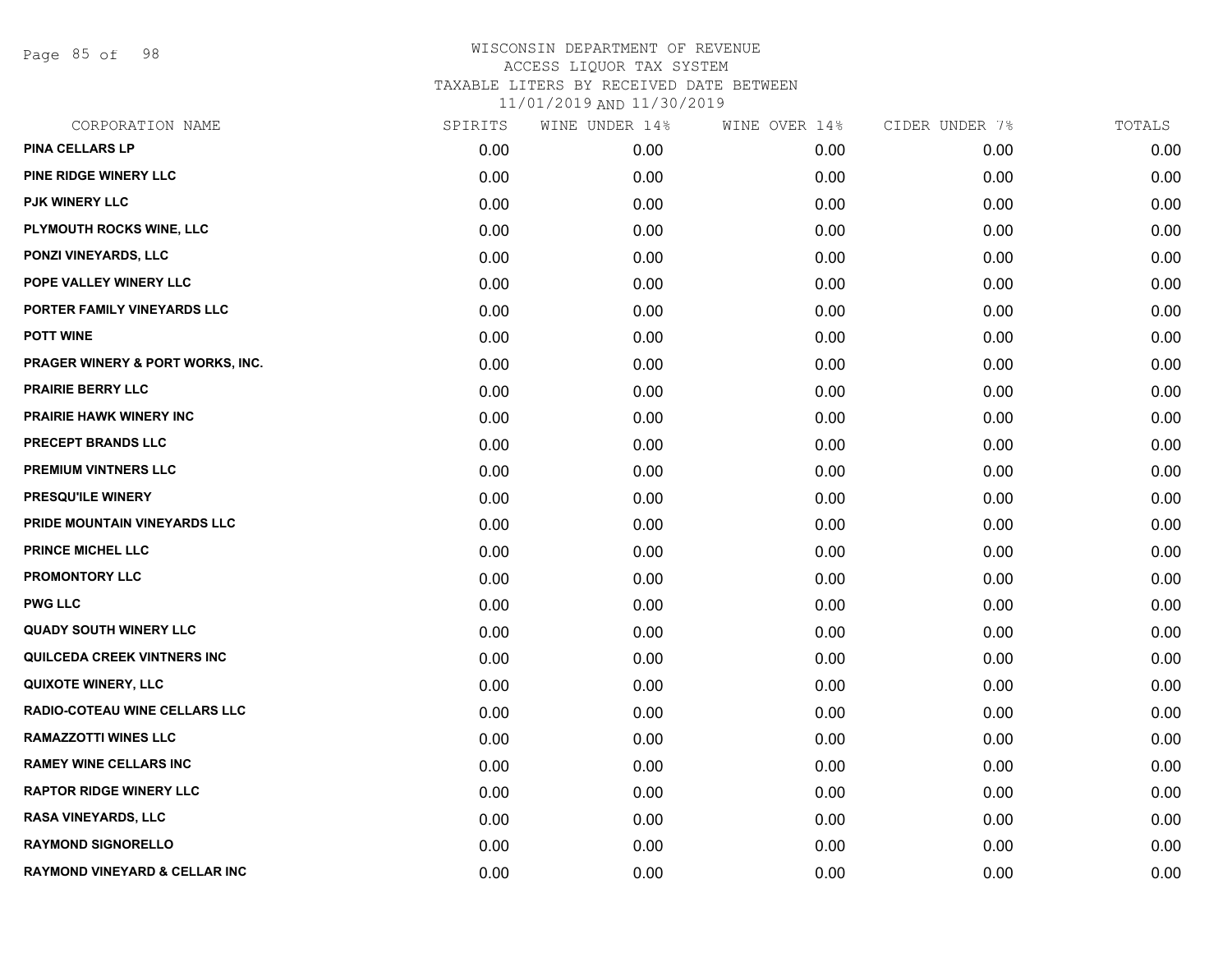Page 86 of 98

| CORPORATION NAME                            | SPIRITS | WINE UNDER 14% | WINE OVER 14% | CIDER UNDER 7% | TOTALS |
|---------------------------------------------|---------|----------------|---------------|----------------|--------|
| <b>RB WINE ASSOCIATES LLC</b>               | 0.00    | 0.00           | 0.00          | 0.00           | 0.00   |
| <b>RBZ VINEYARDS LLC</b>                    | 0.00    | 0.00           | 0.00          | 0.00           | 0.00   |
| <b>RED CAR WINE COMPANY LLC</b>             | 0.00    | 0.00           | 0.00          | 0.00           | 0.00   |
| <b>RED MARE WINES LLC</b>                   | 0.00    | 0.00           | 0.00          | 0.00           | 0.00   |
| <b>RED OAK VINEYARD INC</b>                 | 0.00    | 0.00           | 0.00          | 0.00           | 0.00   |
| <b>REGENERATIVE GIFT, LLC</b>               | 0.00    | 0.00           | 0.00          | 0.00           | 0.00   |
| <b>REGUSCI WINERY INC</b>                   | 0.00    | 0.00           | 0.00          | 0.00           | 0.00   |
| <b>REVANA FAMILY PARTNERS LP</b>            | 0.00    | 0.00           | 0.00          | 0.00           | 0.00   |
| <b>REVANA FAMILY PARTNERS LP</b>            | 0.00    | 0.00           | 0.00          | 0.00           | 0.00   |
| <b>REVELRY VINTNERS LLC</b>                 | 0.00    | 0.00           | 0.00          | 0.00           | 0.00   |
| <b>REYNOLDS CREATIVE PRODUCTS INC</b>       | 0.00    | 0.00           | 0.00          | 0.00           | 0.00   |
| <b>RHYS VINEYARDS LLC</b>                   | 0.00    | 0.00           | 0.00          | 0.00           | 0.00   |
| <b>RICHARD A LUMPKIN</b>                    | 0.00    | 0.00           | 0.00          | 0.00           | 0.00   |
| <b>RICHARD E LIBBY</b>                      | 0.00    | 0.00           | 0.00          | 0.00           | 0.00   |
| <b>RICHARD FORTUNE</b>                      | 0.00    | 0.00           | 0.00          | 0.00           | 0.00   |
| <b>RIDGE VINEYARDS INC</b>                  | 0.00    | 0.00           | 0.00          | 0.00           | 0.00   |
| <b>RIGHT SIDE LLC</b>                       | 0.00    | 0.00           | 0.00          | 0.00           | 0.00   |
| <b>RIO LOBO LLC</b>                         | 0.00    | 0.00           | 0.00          | 0.00           | 0.00   |
| <b>RIVER BEND VINEYARD &amp; WINERY LLC</b> | 0.00    | 0.00           | 0.00          | 0.00           | 0.00   |
| <b>RIVER VALLEY VINEYARD INC</b>            | 0.00    | 0.00           | 0.00          | 0.00           | 0.00   |
| <b>RIVERBENCH LLC</b>                       | 0.00    | 0.00           | 0.00          | 0.00           | 0.00   |
| <b>ROBERT CRAIG WINERY LP</b>               | 0.00    | 0.00           | 0.00          | 0.00           | 0.00   |
| <b>ROBERT FOLEY LLC</b>                     | 0.00    | 0.00           | 0.00          | 0.00           | 0.00   |
| <b>ROBERT J BRAKESMAN</b>                   | 0.00    | 0.00           | 0.00          | 0.00           | 0.00   |
| <b>ROBERT MUELLER CELLARS</b>               | 0.00    | 0.00           | 0.00          | 0.00           | 0.00   |
| ROBERT YOUNG ESTATE WINERY LLC              | 0.00    | 0.00           | 0.00          | 0.00           | 0.00   |
| <b>ROBIN PFEIFFER</b>                       | 0.00    | 0.00           | 0.00          | 0.00           | 0.00   |
| <b>ROBLAR LLC</b>                           | 0.00    | 0.00           | 0.00          | 0.00           | 0.00   |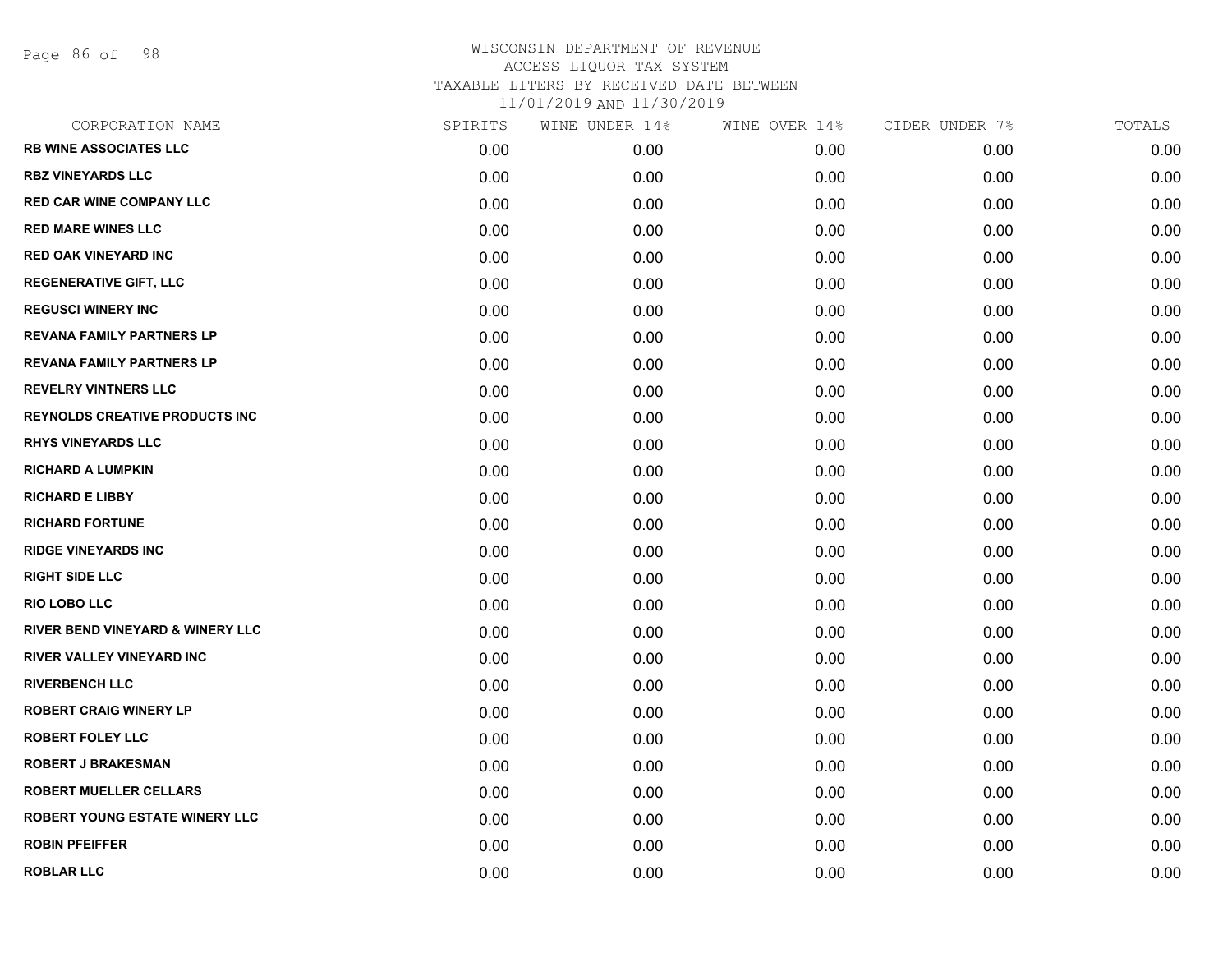| CORPORATION NAME                       | SPIRITS | WINE UNDER 14% | WINE OVER 14% | CIDER UNDER 7% | TOTALS |
|----------------------------------------|---------|----------------|---------------|----------------|--------|
| <b>ROCCA FAMILY VINEYARDS INC</b>      | 0.00    | 0.00           | 0.00          | 0.00           | 0.00   |
| <b>ROCHE WINERY LLC</b>                | 0.00    | 0.00           | 0.00          | 0.00           | 0.00   |
| <b>ROCK N WOOL WINERY LLC</b>          | 0.00    | 0.00           | 0.00          | 0.00           | 0.00   |
| <b>ROCK WALL WINE COMPANY INC</b>      | 0.00    | 0.00           | 0.00          | 0.00           | 0.00   |
| ROEDERER ESTATE INC                    | 0.00    | 0.00           | 0.00          | 0.00           | 0.00   |
| <b>ROMBAUER VINEYARDS INC</b>          | 0.00    | 0.00           | 0.00          | 0.00           | 0.00   |
| <b>RONALD L FENOLIO</b>                | 0.00    | 0.00           | 0.00          | 0.00           | 0.00   |
| <b>RONALD T RUBIN</b>                  | 0.00    | 0.00           | 0.00          | 0.00           | 0.00   |
| <b>ROUND HILL CELLARS</b>              | 0.00    | 0.00           | 0.00          | 0.00           | 0.00   |
| <b>ROUND POND ESTATE LLC</b>           | 0.00    | 0.00           | 0.00          | 0.00           | 0.00   |
| <b>ROWLEY ESTATES LLC</b>              | 0.00    | 0.00           | 0.00          | 0.00           | 0.00   |
| RRJ REAL PROPERTIES LLC                | 0.00    | 0.00           | 0.00          | 0.00           | 0.00   |
| <b>RUDD WINES INC</b>                  | 0.00    | 0.00           | 0.00          | 0.00           | 0.00   |
| <b>RUDIUS WINES, LLC</b>               | 0.00    | 0.00           | 0.00          | 0.00           | 0.00   |
| <b>RUSHFORD MEADERY AND WINERY LLC</b> | 0.00    | 0.00           | 0.00          | 0.00           | 0.00   |
| <b>RUSSIAN RIVER WINES, LLC</b>        | 0.00    | 0.00           | 0.00          | 0.00           | 0.00   |
| <b>RUTHERFORD HILL WINERY LLC</b>      | 0.00    | 0.00           | 0.00          | 0.00           | 0.00   |
| <b>RYAN K ZAHLER</b>                   | 0.00    | 0.00           | 0.00          | 0.00           | 0.00   |
| <b>RYAN PRELLWITZ</b>                  | 0.00    | 0.00           | 0.00          | 0.00           | 0.00   |
| <b>SLJ GROUP INC</b>                   | 0.00    | 0.00           | 0.00          | 0.00           | 0.00   |
| <b>SAARLOOS ESTATE VINEYARDS LLC</b>   | 0.00    | 0.00           | 0.00          | 0.00           | 0.00   |
| <b>SAINTSBURY LLC</b>                  | 0.00    | 0.00           | 0.00          | 0.00           | 0.00   |
| <b>SAMUEL P BAXTER</b>                 | 0.00    | 0.00           | 0.00          | 0.00           | 0.00   |
| <b>SANDHI VINTNERS LLC</b>             | 0.00    | 0.00           | 0.00          | 0.00           | 0.00   |
| <b>SANDPOINT WINES</b>                 | 0.00    | 0.00           | 0.00          | 0.00           | 0.00   |
| <b>SANFORD WINERY COMPANY LP</b>       | 0.00    | 0.00           | 0.00          | 0.00           | 0.00   |
| <b>SARAH J SHADONIX</b>                | 0.00    | 0.00           | 0.00          | 0.00           | 0.00   |
| <b>SAUCELITO CANYON LP</b>             | 0.00    | 0.00           | 0.00          | 0.00           | 0.00   |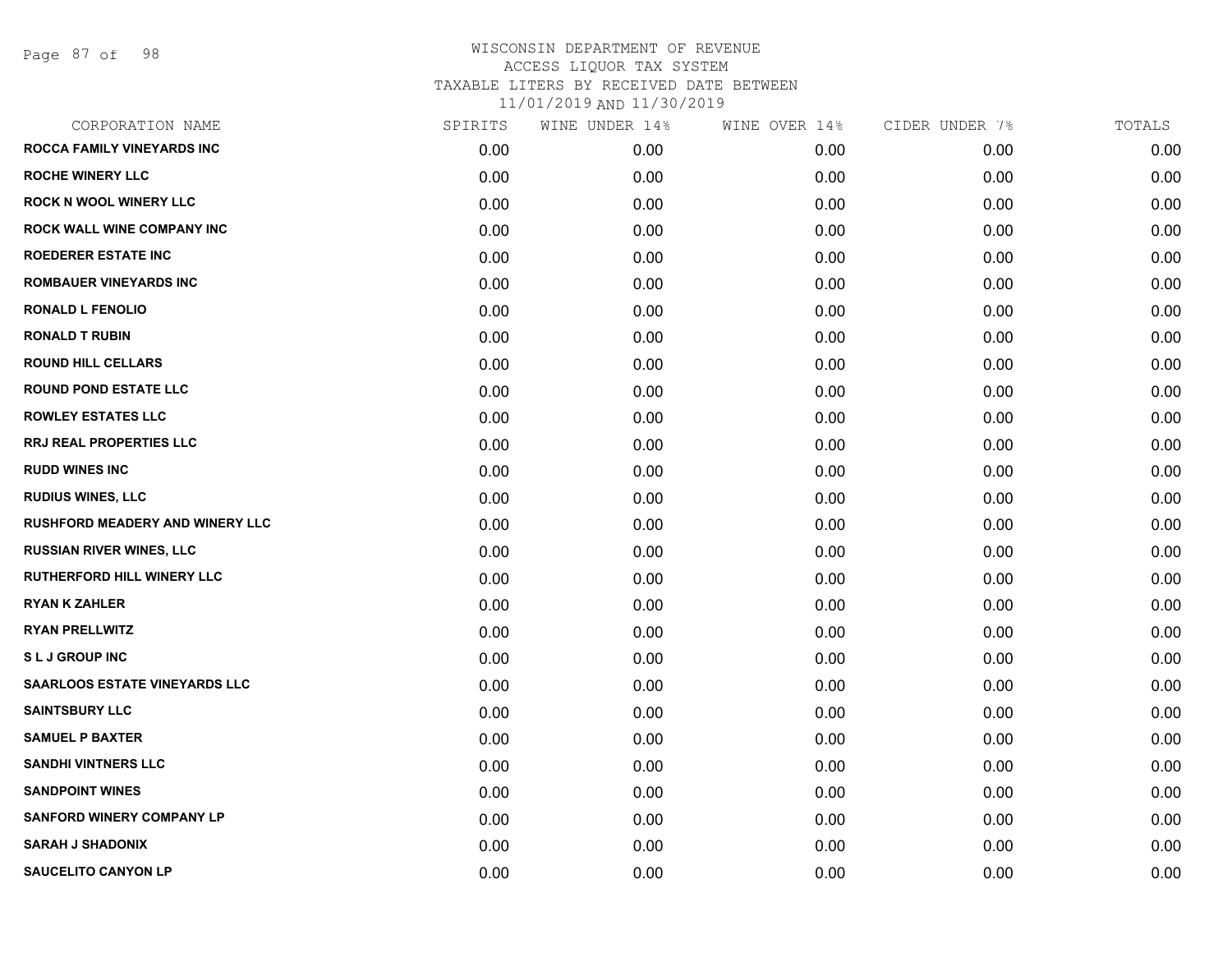| CORPORATION NAME                              | SPIRITS | WINE UNDER 14% | WINE OVER 14% | CIDER UNDER 7% | TOTALS |
|-----------------------------------------------|---------|----------------|---------------|----------------|--------|
| SAVANNAH CHANELLE VINEYARDS INC               | 0.00    | 0.00           | 0.00          | 0.00           | 0.00   |
| <b>SAVIAH ROSE WINERY LLC</b>                 | 0.00    | 0.00           | 0.00          | 0.00           | 0.00   |
| <b>SAXUM VINEYARDS INC</b>                    | 0.00    | 0.00           | 0.00          | 0.00           | 0.00   |
| <b>SBRAGIA FAMILY VINEYARDS LLC</b>           | 0.00    | 0.00           | 0.00          | 0.00           | 0.00   |
| SCHEID VINEYARDS CALIFORNIA INC               | 0.00    | 0.00           | 0.00          | 0.00           | 0.00   |
| <b>SCHLOSSADLER INC</b>                       | 0.00    | 0.00           | 0.00          | 0.00           | 0.00   |
| <b>SCHRADER CELLARS LLC</b>                   | 0.00    | 0.00           | 0.00          | 0.00           | 0.00   |
| <b>SCHRAMSBERG VINEYARDS CO INC</b>           | 0.00    | 0.00           | 0.00          | 0.00           | 0.00   |
| <b>SCHUG WINERY LLC</b>                       | 0.00    | 0.00           | 0.00          | 0.00           | 0.00   |
| <b>SCHWEIGER VINEYARDS INC</b>                | 0.00    | 0.00           | 0.00          | 0.00           | 0.00   |
| <b>SCREAMING EAGLE LLC</b>                    | 0.00    | 0.00           | 0.00          | 0.00           | 0.00   |
| <b>SEA SMOKE INC</b>                          | 0.00    | 0.00           | 0.00          | 0.00           | 0.00   |
| <b>SEAVER VINEYARDS LLC</b>                   | 0.00    | 0.00           | 0.00          | 0.00           | 0.00   |
| <b>SEAVEY VINEYARD LP</b>                     | 0.00    | 0.00           | 0.00          | 0.00           | 0.00   |
| <b>SEBASTOPOL VINEYARDS &amp; WINERY CORP</b> | 0.00    | 0.00           | 0.00          | 0.00           | 0.00   |
| <b>SELBY ENTERPRISES INC</b>                  | 0.00    | 0.00           | 0.00          | 0.00           | 0.00   |
| <b>SEQUOIA GROVE VINEYARDS LP</b>             | 0.00    | 0.00           | 0.00          | 0.00           | 0.00   |
| <b>SEVEN STONES WINERY LLC</b>                | 0.00    | 0.00           | 0.00          | 0.00           | 0.00   |
| <b>SFW, LLC</b>                               | 0.00    | 0.00           | 0.00          | 0.00           | 0.00   |
| <b>SHADY LADIES LLC</b>                       | 0.00    | 0.00           | 0.00          | 0.00           | 0.00   |
| <b>SHADYBROOK ESTATE LLC</b>                  | 0.00    | 0.00           | 0.00          | 0.00           | 0.00   |
| <b>SHAFER VINEYARDS INC</b>                   | 0.00    | 0.00           | 0.00          | 0.00           | 0.00   |
| <b>SHANNON RIDGE INC</b>                      | 0.00    | 0.00           | 0.00          | 0.00           | 0.00   |
| <b>SHARON L PINGEL</b>                        | 0.00    | 0.00           | 0.00          | 0.00           | 0.00   |
| SHELDRAKE POINT VINEYARD LLC                  | 0.00    | 0.00           | 0.00          | 0.00           | 0.00   |
| SHELTON-MACKENZIE WINE COMPANY                | 0.00    | 0.00           | 0.00          | 0.00           | 0.00   |
| <b>SHERRY HARDIE</b>                          | 0.00    | 0.00           | 0.00          | 0.00           | 0.00   |
| <b>SHERWIN FAMILY VINEYARDS LLC</b>           | 0.00    | 0.00           | 0.00          | 0.00           | 0.00   |
|                                               |         |                |               |                |        |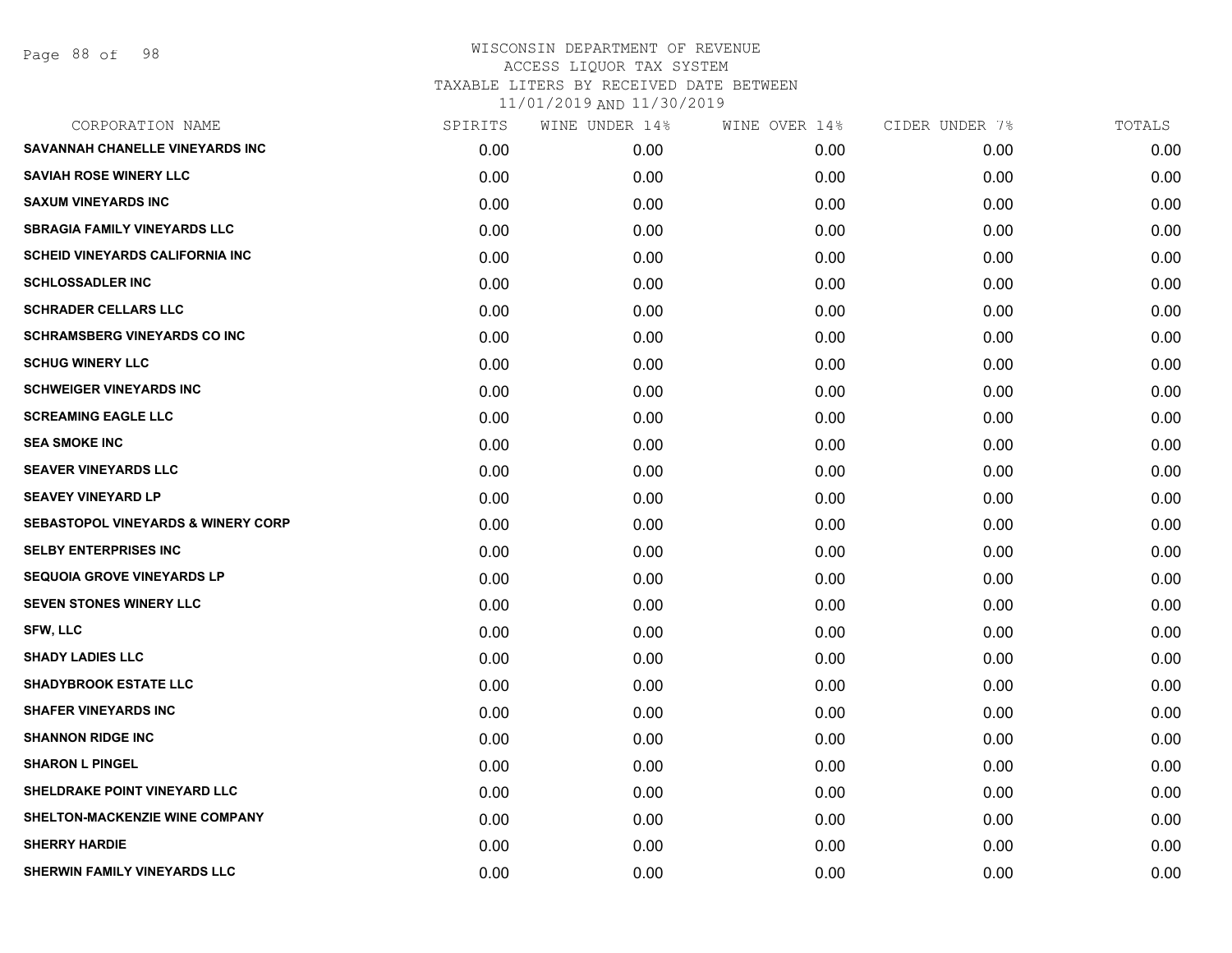Page 89 of 98

| CORPORATION NAME                           | SPIRITS | WINE UNDER 14% | WINE OVER 14% | CIDER UNDER 7% | TOTALS |
|--------------------------------------------|---------|----------------|---------------|----------------|--------|
| <b>SIERRA SUNRISE VINEYARDS</b>            | 0.00    | 0.00           | 0.00          | 0.00           | 0.00   |
| SILVER OAK WINE CELLARS LLC                | 0.00    | 0.00           | 0.00          | 0.00           | 0.00   |
| SILVER TRIDENT WINERY LLC                  | 0.00    | 0.00           | 0.00          | 0.00           | 0.00   |
| SINE QUA NON INC                           | 0.00    | 0.00           | 0.00          | 0.00           | 0.00   |
| SINNIPEE VALLEY VINEYARD LLC               | 0.00    | 0.00           | 0.00          | 0.00           | 0.00   |
| <b>SINSKEY VINEYARDS INC</b>               | 0.00    | 0.00           | 0.00          | 0.00           | 0.00   |
| <b>SIX SIGMA WINERY LLC</b>                | 0.00    | 0.00           | 0.00          | 0.00           | 0.00   |
| <b>SKYWALKER VINEYARDS, LLC</b>            | 0.00    | 0.00           | 0.00          | 0.00           | 0.00   |
| SLEIGHT OF HAND CELLARS, LLC               | 0.00    | 0.00           | 0.00          | 0.00           | 0.00   |
| <b>SMALL VINES WINES INC</b>               | 0.00    | 0.00           | 0.00          | 0.00           | 0.00   |
| SMITH ANDERSON ENTERPRISES INC             | 0.00    | 0.00           | 0.00          | 0.00           | 0.00   |
| <b>SOCIAL ENJOYMENTS LLC</b>               | 0.00    | 0.00           | 0.00          | 0.00           | 0.00   |
| <b>SOKOL BLOSSER LTD</b>                   | 0.00    | 0.00           | 0.00          | 0.00           | 0.00   |
| <b>SOMERSTON WINE COMPANY, LLC</b>         | 0.00    | 0.00           | 0.00          | 0.00           | 0.00   |
| <b>SONJA MAGDEVSKI</b>                     | 0.00    | 0.00           | 0.00          | 0.00           | 0.00   |
| SONOMA-CUTRER VINEYARDS INC                | 0.00    | 0.00           | 0.00          | 0.00           | 0.00   |
| SOUTH COAST WINERY INC                     | 0.00    | 0.00           | 0.00          | 0.00           | 0.00   |
| <b>SP GROSSNICKLE LLC</b>                  | 0.00    | 0.00           | 0.00          | 0.00           | 0.00   |
| <b>SPANOS BERBERIAN WINERY LLC</b>         | 0.00    | 0.00           | 0.00          | 0.00           | 0.00   |
| <b>SPARKLING OREGON LLC</b>                | 0.00    | 0.00           | 0.00          | 0.00           | 0.00   |
| SPIRITS OF NORWAY VINEYARD LLC             | 0.00    | 0.00           | 0.00          | 0.00           | 0.00   |
| <b>SPOTTSWOODE WINERY INC</b>              | 0.00    | 0.00           | 0.00          | 0.00           | 0.00   |
| <b>SPRECHER BREWING COMPANY, INC.</b>      | 0.00    | 0.00           | 0.00          | 0.00           | 0.00   |
| <b>SPRING MOUNTAIN VINEYARD INC</b>        | 0.00    | 0.00           | 0.00          | 0.00           | 0.00   |
| <b>SPURGEON VINEYARDS &amp; WINERY LLC</b> | 0.00    | 0.00           | 0.00          | 0.00           | 0.00   |
| <b>SQUIX LLC</b>                           | 0.00    | 0.00           | 0.00          | 0.00           | 0.00   |
| <b>ST HELENA ESTATE LLC</b>                | 0.00    | 0.00           | 0.00          | 0.00           | 0.00   |
| <b>ST JAMES WINERY INC</b>                 | 0.00    | 0.00           | 0.00          | 0.00           | 0.00   |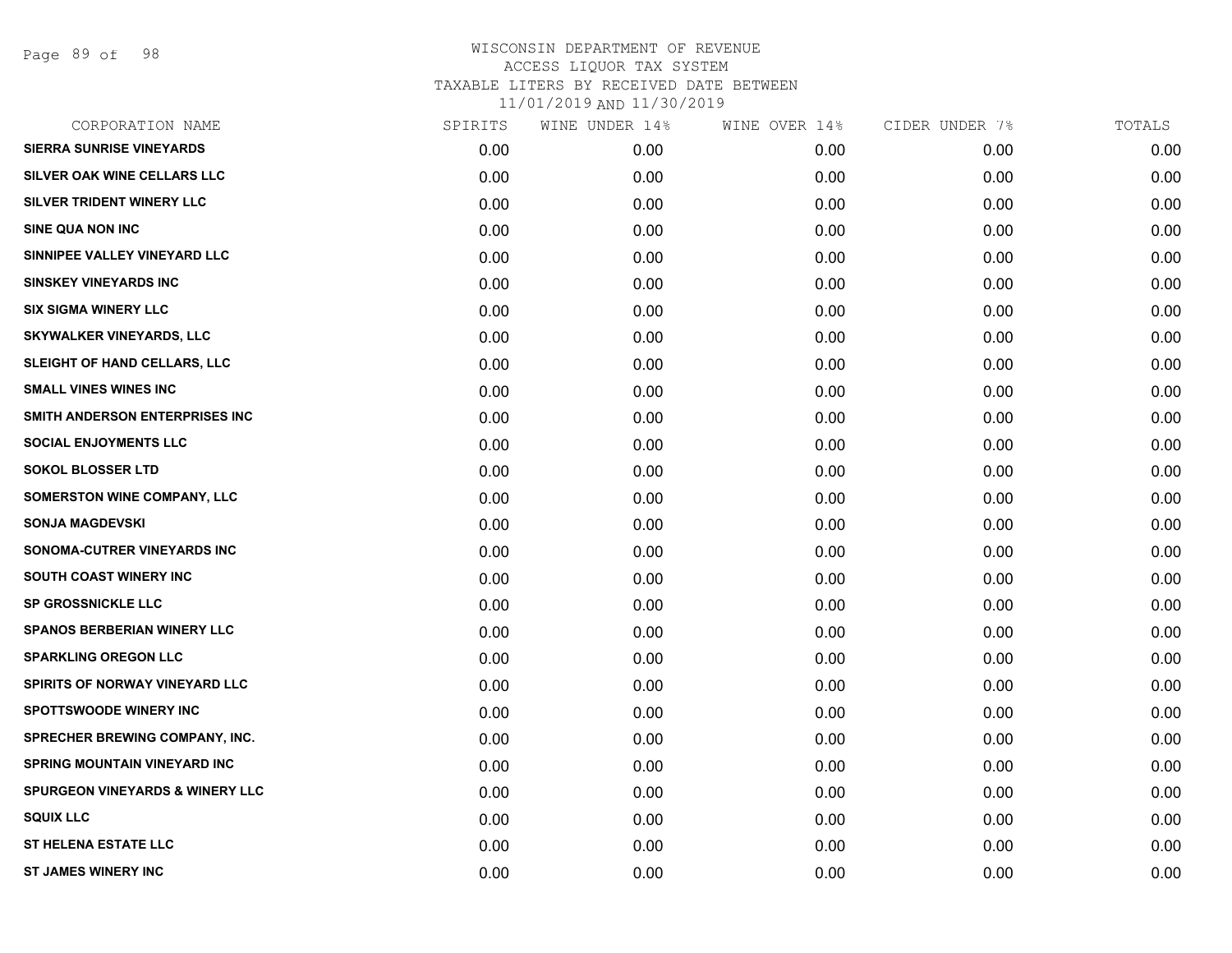| CORPORATION NAME                    | SPIRITS | WINE UNDER 14% | WINE OVER 14% | CIDER UNDER 7% | TOTALS |
|-------------------------------------|---------|----------------|---------------|----------------|--------|
| ST JULIAN WINE COMPANY INC          | 0.00    | 0.00           | 0.00          | 0.00           | 0.00   |
| <b>ST SUPERY INC</b>                | 0.00    | 0.00           | 0.00          | 0.00           | 0.00   |
| ST. FRANCIS WINERY & VINEYARD L.P.  | 0.00    | 0.00           | 0.00          | 0.00           | 0.00   |
| STAGLIN FAMILY VINEYARD LLC         | 0.00    | 0.00           | 0.00          | 0.00           | 0.00   |
| <b>STAG'S LEAP WINE CELLARS LLC</b> | 0.00    | 0.00           | 0.00          | 0.00           | 0.00   |
| <b>STANDING JOURNEY LLC</b>         | 0.00    | 0.00           | 0.00          | 0.00           | 0.00   |
| STE. MICHELLE WINE ESTATES LTD.     | 0.00    | 0.00           | 0.00          | 0.00           | 0.00   |
| <b>STEFFENS FAMILY WINES LLC</b>    | 0.00    | 0.00           | 0.00          | 0.00           | 0.00   |
| <b>STEPHAN VINEYARD INC</b>         | 0.00    | 0.00           | 0.00          | 0.00           | 0.00   |
| <b>STEPHEN A MCPHERSON</b>          | 0.00    | 0.00           | 0.00          | 0.00           | 0.00   |
| <b>STEPHEN M KENNEDY</b>            | 0.00    | 0.00           | 0.00          | 0.00           | 0.00   |
| <b>STEPHEN M REUSTLE</b>            | 0.00    | 0.00           | 0.00          | 0.00           | 0.00   |
| <b>STEVE MANNEBACH</b>              | 0.00    | 0.00           | 0.00          | 0.00           | 0.00   |
| <b>STEVEN DEBAKER</b>               | 0.00    | 0.00           | 0.00          | 0.00           | 0.00   |
| STEVEN M & JUDITH A JACOBSON LLC    | 0.00    | 0.00           | 0.00          | 0.00           | 0.00   |
| <b>STEVEN N LEDSON</b>              | 0.00    | 0.00           | 0.00          | 0.00           | 0.00   |
| <b>STEWART CELLARS, LLC</b>         | 0.00    | 0.00           | 0.00          | 0.00           | 0.00   |
| <b>STOLLER VINEYARDS INC</b>        | 0.00    | 0.00           | 0.00          | 0.00           | 0.00   |
| <b>STOLPMAN VINEYARDS LLC</b>       | 0.00    | 0.00           | 0.00          | 0.00           | 0.00   |
| <b>STONE EDGE WINERY LLC</b>        | 0.00    | 0.00           | 0.00          | 0.00           | 0.00   |
| <b>STONE HILL WINE CO INC</b>       | 0.00    | 0.00           | 0.00          | 0.00           | 0.00   |
| STONE WOLF VINEYARDS, LLC           | 0.00    | 0.00           | 0.00          | 0.00           | 0.00   |
| <b>STONECUSHION INC</b>             | 0.00    | 0.00           | 0.00          | 0.00           | 0.00   |
| STONEHAUS WINERY, INC.              | 0.00    | 0.00           | 0.00          | 0.00           | 0.00   |
| STONES THROW WINERY INC             | 0.00    | 0.00           | 0.00          | 0.00           | 0.00   |
| <b>STONY HILL VINEYARD INC</b>      | 0.00    | 0.00           | 0.00          | 0.00           | 0.00   |
| STORYBOOK MOUNTAIN WINERY INC       | 0.00    | 0.00           | 0.00          | 0.00           | 0.00   |
| STRALA VINEYARDS, LLC               | 0.00    | 0.00           | 0.00          | 0.00           | 0.00   |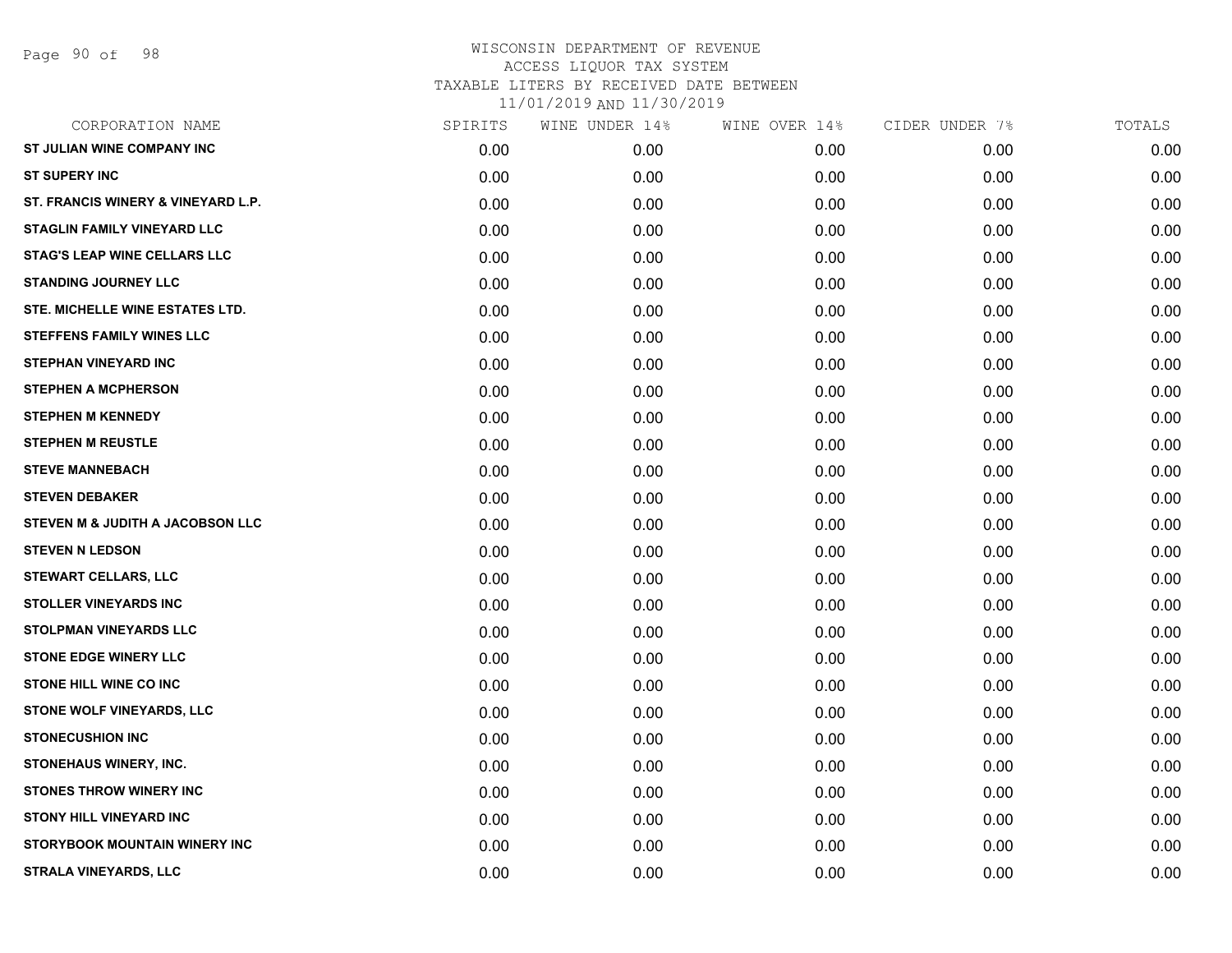Page 91 of 98

| CORPORATION NAME                           | SPIRITS | WINE UNDER 14% | WINE OVER 14% | CIDER UNDER 7% | TOTALS |
|--------------------------------------------|---------|----------------|---------------|----------------|--------|
| <b>STRATEGY PARTNERS INTERNATIONAL</b>     | 0.00    | 0.00           | 0.00          | 0.00           | 0.00   |
| <b>SULPHUR SPRINGS WINERY LLC</b>          | 0.00    | 0.00           | 0.00          | 0.00           | 0.00   |
| <b>SUMMERS WINERY LLC</b>                  | 0.00    | 0.00           | 0.00          | 0.00           | 0.00   |
| <b>SUMMERWOOD WINERY &amp; INN INC</b>     | 0.00    | 0.00           | 0.00          | 0.00           | 0.00   |
| <b>SUNSET HOLLOW RANCH</b>                 | 0.00    | 0.00           | 0.00          | 0.00           | 0.00   |
| <b>SUNSET POINT WINERY LLC</b>             | 0.00    | 0.00           | 0.00          | 0.00           | 0.00   |
| <b>SUNSTONE VINEYARDS &amp; WINERY INC</b> | 0.00    | 0.00           | 0.00          | 0.00           | 0.00   |
| <b>SUSAN M BOSWELL</b>                     | 0.00    | 0.00           | 0.00          | 0.00           | 0.00   |
| <b>SUTTER HOME WINERY INC</b>              | 0.00    | 0.00           | 0.00          | 0.00           | 0.00   |
| <b>SWEAZEY WINERY INVESTMENT LLC</b>       | 0.00    | 0.00           | 0.00          | 0.00           | 0.00   |
| <b>SWEET CHEEKS VINEYARDS INC</b>          | 0.00    | 0.00           | 0.00          | 0.00           | 0.00   |
| <b>TABLAS CREEK VINEYARD LP</b>            | 0.00    | 0.00           | 0.00          | 0.00           | 0.00   |
| <b>TAFT STREET INC</b>                     | 0.00    | 0.00           | 0.00          | 0.00           | 0.00   |
| TAKARA SAKE USA INC                        | 0.00    | 0.00           | 0.00          | 0.00           | 0.00   |
| <b>TALLEY VINEYARDS INC</b>                | 0.00    | 0.00           | 0.00          | 0.00           | 0.00   |
| <b>TAMBER BEY VINEYARDS LLC</b>            | 0.00    | 0.00           | 0.00          | 0.00           | 0.00   |
| <b>TANDEM WINES LLC</b>                    | 0.00    | 0.00           | 0.00          | 0.00           | 0.00   |
| <b>TARA BELLA WINERY LLC</b>               | 0.00    | 10.50          | 0.00          | 0.00           | 10.50  |
| <b>TEALE CREEK ASSOCIATES</b>              | 0.00    | 0.00           | 0.00          | 0.00           | 0.00   |
| <b>TENBA RIDGE WINERY LLC</b>              | 0.00    | 0.00           | 0.00          | 0.00           | 0.00   |
| <b>TERRA VINUM LLC</b>                     | 0.00    | 0.00           | 0.00          | 0.00           | 0.00   |
| <b>TERRAVANT WINE COMPANY LLC</b>          | 0.00    | 0.00           | 0.00          | 0.00           | 0.00   |
| <b>TESTAROSSA VINEYARDS LLC</b>            | 0.00    | 0.00           | 0.00          | 0.00           | 0.00   |
| <b>TEXAS FULFILLMENT SERVICES</b>          | 0.00    | 0.00           | 0.00          | 0.00           | 0.00   |
| THE ALIXIR COMPANY                         | 0.00    | 0.00           | 0.00          | 0.00           | 0.00   |
| THE BIALE ESTATE                           | 0.00    | 0.00           | 0.00          | 0.00           | 0.00   |
| THE BLEECHER FAMILY TRUST                  | 0.00    | 0.00           | 0.00          | 0.00           | 0.00   |
| THE BRANDER VINEYARD                       | 0.00    | 0.00           | 0.00          | 0.00           | 0.00   |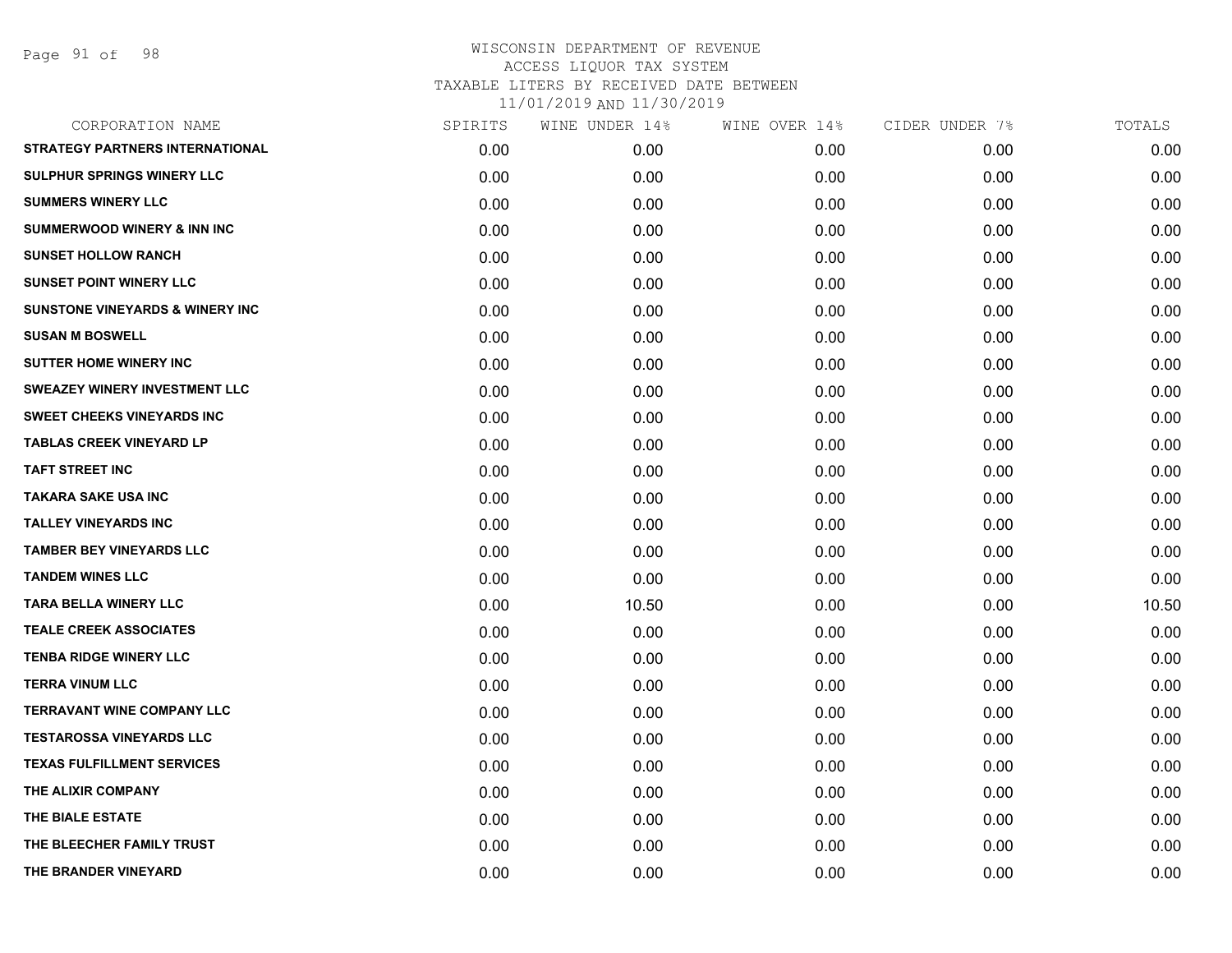Page 92 of 98

| THE CELLAR LLC<br>0.00<br>0.00<br>0.00<br>0.00<br>THE GAINEY VINEYARD<br>0.00<br>0.00<br>0.00<br>0.00<br>THE HARDER GROUP INC<br>0.00<br>0.00<br>0.00<br>0.00<br>THE HESS COLLECTION WINERY<br>0.00<br>0.00<br>0.00<br>0.00<br>THE HOGUE CELLARS LTD<br>0.00<br>0.00<br>0.00<br>0.00<br>THE INFINITE MONKEY THEOREM INC<br>0.00<br>0.00<br>0.00<br>0.00<br>THE LITTORAI WINES<br>0.00<br>0.00<br>0.00<br>0.00<br>THE LOCK AGRICULTURAL VENTURES LLC<br>0.00<br>0.00<br>0.00<br>0.00<br>THE MASCOT WINE, LLC<br>0.00<br>0.00<br>0.00<br>0.00<br>THE MEEKER VINEYARD<br>0.00<br>0.00<br>0.00<br>0.00<br>THE MORLET SELECTION INC<br>0.00<br>0.00<br>0.00<br>0.00<br>THE MORNE WINE COMPANY<br>0.00<br>0.00<br>0.00<br>0.00<br>THE RED STITCH WINE GROUP, LLC<br>0.00<br>0.00<br>0.00<br>0.00<br>THE RUM TREE, INC.<br>0.00<br>0.00<br>0.00<br>0.00<br>THE SHORES OF FAIRHAVEN INC<br>0.00<br>0.00<br>0.00<br>0.00<br>THE SILVERADO VINEYARDS<br>0.00<br>0.00<br>0.00<br>0.00<br>THE VINEYARD LLC<br>0.00<br>0.00<br>0.00<br>0.00<br>THE WILLIAMSBURG WINERY LTD<br>0.00<br>0.00<br>0.00<br>0.00<br>THE WINE GROUP INC<br>0.00<br>0.00<br>0.00<br>0.00<br>THE WINE VINEYARD LLC<br>0.00<br>0.00<br>0.00<br>0.00<br>THE WOODLAND TRAIL BEVERAGE COMPANY, INC.<br>0.00<br>0.00<br>0.00<br>0.00 | 0.00<br>0.00<br>0.00<br>0.00<br>0.00<br>0.00<br>0.00<br>0.00 |
|-------------------------------------------------------------------------------------------------------------------------------------------------------------------------------------------------------------------------------------------------------------------------------------------------------------------------------------------------------------------------------------------------------------------------------------------------------------------------------------------------------------------------------------------------------------------------------------------------------------------------------------------------------------------------------------------------------------------------------------------------------------------------------------------------------------------------------------------------------------------------------------------------------------------------------------------------------------------------------------------------------------------------------------------------------------------------------------------------------------------------------------------------------------------------------------------------------------------------------------------------------------------------------------------|--------------------------------------------------------------|
|                                                                                                                                                                                                                                                                                                                                                                                                                                                                                                                                                                                                                                                                                                                                                                                                                                                                                                                                                                                                                                                                                                                                                                                                                                                                                           |                                                              |
|                                                                                                                                                                                                                                                                                                                                                                                                                                                                                                                                                                                                                                                                                                                                                                                                                                                                                                                                                                                                                                                                                                                                                                                                                                                                                           |                                                              |
|                                                                                                                                                                                                                                                                                                                                                                                                                                                                                                                                                                                                                                                                                                                                                                                                                                                                                                                                                                                                                                                                                                                                                                                                                                                                                           |                                                              |
|                                                                                                                                                                                                                                                                                                                                                                                                                                                                                                                                                                                                                                                                                                                                                                                                                                                                                                                                                                                                                                                                                                                                                                                                                                                                                           |                                                              |
|                                                                                                                                                                                                                                                                                                                                                                                                                                                                                                                                                                                                                                                                                                                                                                                                                                                                                                                                                                                                                                                                                                                                                                                                                                                                                           |                                                              |
|                                                                                                                                                                                                                                                                                                                                                                                                                                                                                                                                                                                                                                                                                                                                                                                                                                                                                                                                                                                                                                                                                                                                                                                                                                                                                           |                                                              |
|                                                                                                                                                                                                                                                                                                                                                                                                                                                                                                                                                                                                                                                                                                                                                                                                                                                                                                                                                                                                                                                                                                                                                                                                                                                                                           |                                                              |
|                                                                                                                                                                                                                                                                                                                                                                                                                                                                                                                                                                                                                                                                                                                                                                                                                                                                                                                                                                                                                                                                                                                                                                                                                                                                                           |                                                              |
|                                                                                                                                                                                                                                                                                                                                                                                                                                                                                                                                                                                                                                                                                                                                                                                                                                                                                                                                                                                                                                                                                                                                                                                                                                                                                           | 0.00                                                         |
|                                                                                                                                                                                                                                                                                                                                                                                                                                                                                                                                                                                                                                                                                                                                                                                                                                                                                                                                                                                                                                                                                                                                                                                                                                                                                           | 0.00                                                         |
|                                                                                                                                                                                                                                                                                                                                                                                                                                                                                                                                                                                                                                                                                                                                                                                                                                                                                                                                                                                                                                                                                                                                                                                                                                                                                           | 0.00                                                         |
|                                                                                                                                                                                                                                                                                                                                                                                                                                                                                                                                                                                                                                                                                                                                                                                                                                                                                                                                                                                                                                                                                                                                                                                                                                                                                           | 0.00                                                         |
|                                                                                                                                                                                                                                                                                                                                                                                                                                                                                                                                                                                                                                                                                                                                                                                                                                                                                                                                                                                                                                                                                                                                                                                                                                                                                           | 0.00                                                         |
|                                                                                                                                                                                                                                                                                                                                                                                                                                                                                                                                                                                                                                                                                                                                                                                                                                                                                                                                                                                                                                                                                                                                                                                                                                                                                           | 0.00                                                         |
|                                                                                                                                                                                                                                                                                                                                                                                                                                                                                                                                                                                                                                                                                                                                                                                                                                                                                                                                                                                                                                                                                                                                                                                                                                                                                           | 0.00                                                         |
|                                                                                                                                                                                                                                                                                                                                                                                                                                                                                                                                                                                                                                                                                                                                                                                                                                                                                                                                                                                                                                                                                                                                                                                                                                                                                           | 0.00                                                         |
|                                                                                                                                                                                                                                                                                                                                                                                                                                                                                                                                                                                                                                                                                                                                                                                                                                                                                                                                                                                                                                                                                                                                                                                                                                                                                           | 0.00                                                         |
|                                                                                                                                                                                                                                                                                                                                                                                                                                                                                                                                                                                                                                                                                                                                                                                                                                                                                                                                                                                                                                                                                                                                                                                                                                                                                           | 0.00                                                         |
|                                                                                                                                                                                                                                                                                                                                                                                                                                                                                                                                                                                                                                                                                                                                                                                                                                                                                                                                                                                                                                                                                                                                                                                                                                                                                           | 0.00                                                         |
|                                                                                                                                                                                                                                                                                                                                                                                                                                                                                                                                                                                                                                                                                                                                                                                                                                                                                                                                                                                                                                                                                                                                                                                                                                                                                           | 0.00                                                         |
|                                                                                                                                                                                                                                                                                                                                                                                                                                                                                                                                                                                                                                                                                                                                                                                                                                                                                                                                                                                                                                                                                                                                                                                                                                                                                           | 0.00                                                         |
| <b>THERESA HIGH</b><br>0.00<br>0.00<br>0.00<br>0.00                                                                                                                                                                                                                                                                                                                                                                                                                                                                                                                                                                                                                                                                                                                                                                                                                                                                                                                                                                                                                                                                                                                                                                                                                                       | 0.00                                                         |
| THIRTY-ONE PRODUCTION LLC<br>0.00<br>0.00<br>0.00<br>0.00                                                                                                                                                                                                                                                                                                                                                                                                                                                                                                                                                                                                                                                                                                                                                                                                                                                                                                                                                                                                                                                                                                                                                                                                                                 | 0.00                                                         |
| THIS REALM LLC<br>0.00<br>0.00<br>0.00<br>0.00                                                                                                                                                                                                                                                                                                                                                                                                                                                                                                                                                                                                                                                                                                                                                                                                                                                                                                                                                                                                                                                                                                                                                                                                                                            | 0.00                                                         |
| <b>THOMAS C HOFFMAN</b><br>0.00<br>0.00<br>0.00<br>0.00                                                                                                                                                                                                                                                                                                                                                                                                                                                                                                                                                                                                                                                                                                                                                                                                                                                                                                                                                                                                                                                                                                                                                                                                                                   | 0.00                                                         |
| THOMAS FOGARTY WINERY LLC<br>0.00<br>0.00<br>0.00<br>0.00                                                                                                                                                                                                                                                                                                                                                                                                                                                                                                                                                                                                                                                                                                                                                                                                                                                                                                                                                                                                                                                                                                                                                                                                                                 | 0.00                                                         |
| THOMAS L BECKMEN & JUDITH F BECKMEN<br>0.00<br>0.00<br>0.00<br>0.00                                                                                                                                                                                                                                                                                                                                                                                                                                                                                                                                                                                                                                                                                                                                                                                                                                                                                                                                                                                                                                                                                                                                                                                                                       | 0.00                                                         |
| <b>THURMAN J RODGERS</b><br>0.00<br>0.00<br>0.00<br>0.00                                                                                                                                                                                                                                                                                                                                                                                                                                                                                                                                                                                                                                                                                                                                                                                                                                                                                                                                                                                                                                                                                                                                                                                                                                  |                                                              |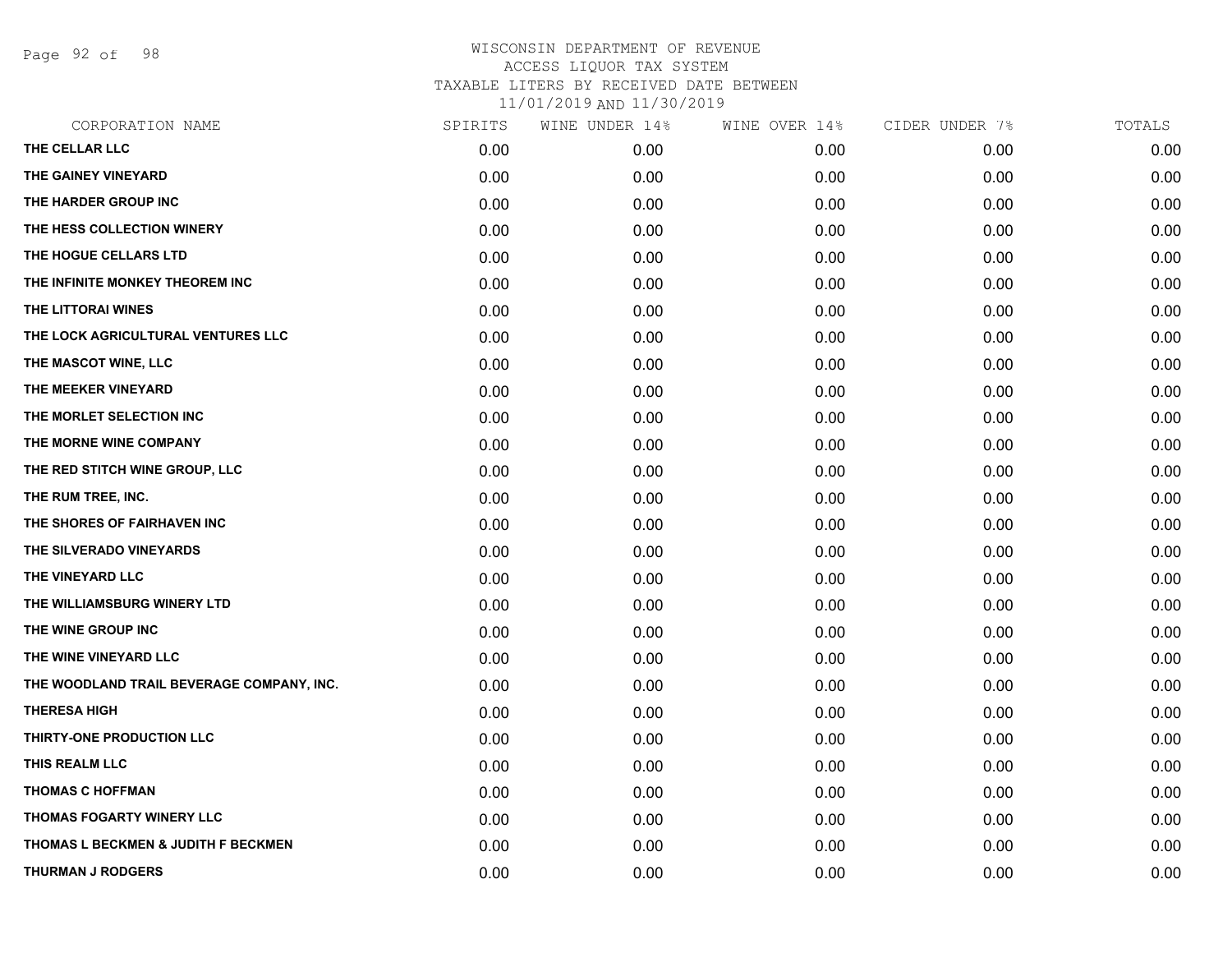Page 93 of 98

| CORPORATION NAME                       | SPIRITS | WINE UNDER 14% | WINE OVER 14% | CIDER UNDER 7% | TOTALS |
|----------------------------------------|---------|----------------|---------------|----------------|--------|
| <b>THVS CORP</b>                       | 0.00    | 0.00           | 0.00          | 0.00           | 0.00   |
| TIM BLUE WINES LLC                     | 0.00    | 0.00           | 0.00          | 0.00           | 0.00   |
| <b>TIM SLATER</b>                      | 0.00    | 0.00           | 0.00          | 0.00           | 0.00   |
| <b>TIMOTHY D GUILD</b>                 | 0.00    | 0.00           | 0.00          | 0.00           | 0.00   |
| <b>TIMOTHY P MCDONALD</b>              | 0.00    | 0.00           | 0.00          | 0.00           | 0.00   |
| TMR WINE COMPANY LLC                   | 0.00    | 0.00           | 0.00          | 0.00           | 0.00   |
| <b>TOAD HOLLOW VINEYARDS INC</b>       | 0.00    | 0.00           | 0.00          | 0.00           | 0.00   |
| <b>TOBIN JAMES CELLARS</b>             | 0.00    | 0.00           | 0.00          | 0.00           | 0.00   |
| <b>TODD KUEHL</b>                      | 0.00    | 0.00           | 0.00          | 0.00           | 0.00   |
| <b>TOLLIVER RANCH BRANDS LLC</b>       | 0.00    | 0.00           | 0.00          | 0.00           | 0.00   |
| <b>TOM MEADOWCROFT</b>                 | 0.00    | 0.00           | 0.00          | 0.00           | 0.00   |
| TOMMYS TOO HIGH WINES LLC              | 0.00    | 0.00           | 0.00          | 0.00           | 0.00   |
| TOUR DE FORCE WINE COMPANY LLC         | 0.00    | 0.00           | 0.00          | 0.00           | 0.00   |
| <b>TRACY A SOMERVILLE</b>              | 0.00    | 0.00           | 0.00          | 0.00           | 0.00   |
| <b>TREANA WINERY LLC</b>               | 0.00    | 0.00           | 0.00          | 0.00           | 0.00   |
| TREASURY WINE ESTATES AMERICAS COMPANY | 0.00    | 0.00           | 0.00          | 0.00           | 0.00   |
| TREFETHEN VINEYARDS WINERY INC         | 0.00    | 0.00           | 0.00          | 0.00           | 0.00   |
| <b>TRENTADUE WINERY LLC</b>            | 0.00    | 0.00           | 0.00          | 0.00           | 0.00   |
| <b>TRESPASS VINEYARDS INC.</b>         | 0.00    | 0.00           | 0.00          | 0.00           | 0.00   |
| TRINITAS CELLARS LLC                   | 0.00    | 0.00           | 0.00          | 0.00           | 0.00   |
| <b>TRIONE VINEYARDS LLC</b>            | 0.00    | 0.00           | 0.00          | 0.00           | 0.00   |
| <b>TROY LANDWEHR</b>                   | 0.00    | 0.00           | 0.00          | 0.00           | 0.00   |
| <b>TSG LLC</b>                         | 0.00    | 0.00           | 0.00          | 0.00           | 0.00   |
| TURKOVICH FAMILY WINES LLC             | 0.00    | 0.00           | 0.00          | 0.00           | 0.00   |
| TURLEY WINE CELLARS INC                | 0.00    | 0.00           | 0.00          | 0.00           | 0.00   |
| <b>TURNBULL WINE CELLARS</b>           | 0.00    | 0.00           | 0.00          | 0.00           | 0.00   |
| <b>TUSK ESTATES LLC</b>                | 0.00    | 0.00           | 0.00          | 0.00           | 0.00   |
| <b>TWIN PEAKS WINERY INC</b>           | 0.00    | 0.00           | 0.00          | 0.00           | 0.00   |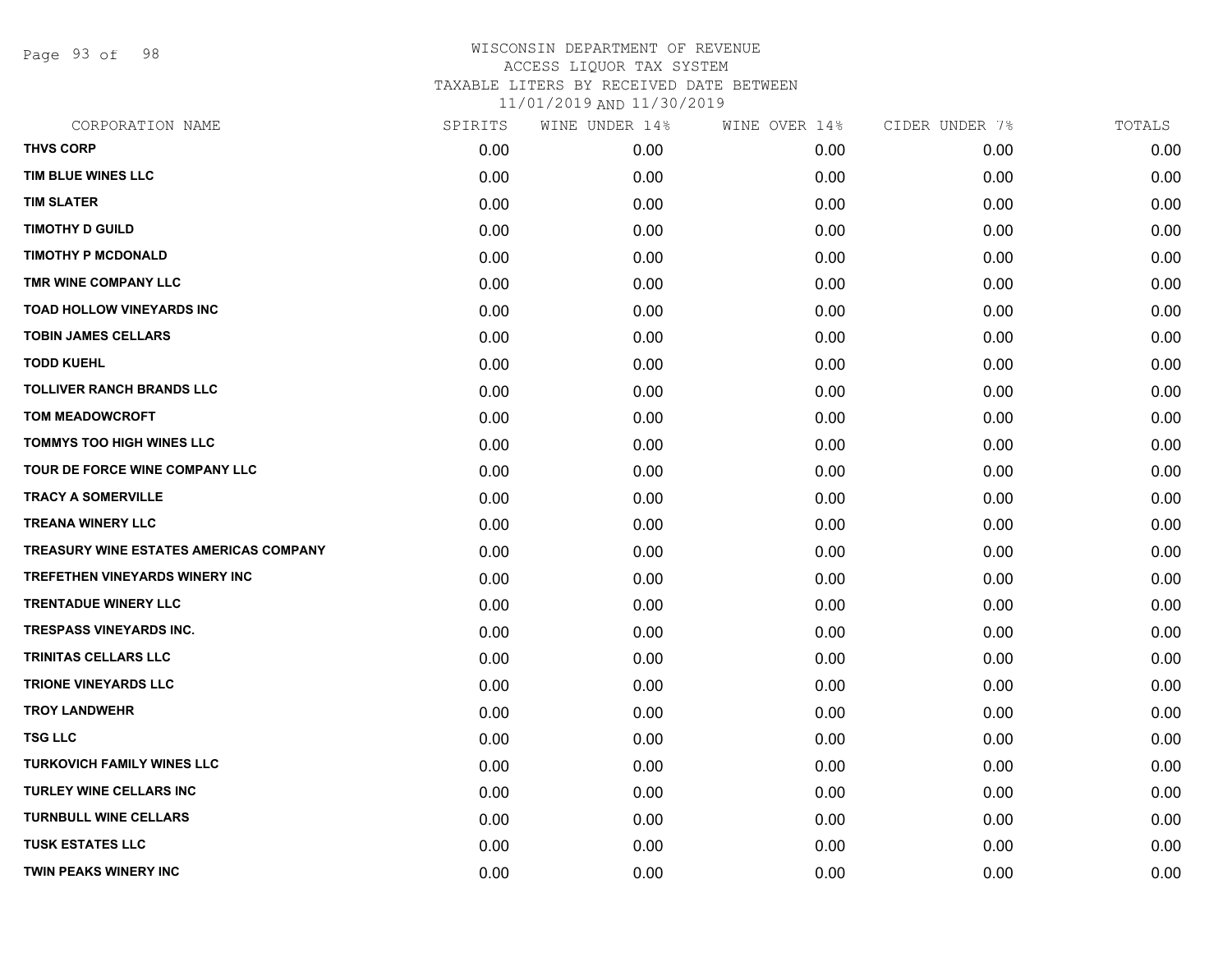Page 94 of 98

| CORPORATION NAME                 | SPIRITS | WINE UNDER 14% | WINE OVER 14% | CIDER UNDER 7% | TOTALS |
|----------------------------------|---------|----------------|---------------|----------------|--------|
| <b>TWIN RIDGE ESTATES LLC</b>    | 0.00    | 0.00           | 0.00          | 0.00           | 0.00   |
| <b>TWISTED OAK WINERY LLC</b>    | 0.00    | 0.00           | 0.00          | 0.00           | 0.00   |
| <b>TWO LADS LLC</b>              | 0.00    | 0.00           | 0.00          | 0.00           | 0.00   |
| <b>TY R CATON</b>                | 0.00    | 0.00           | 0.00          | 0.00           | 0.00   |
| <b>UNION WINE COMPANY</b>        | 0.00    | 0.00           | 0.00          | 0.00           | 0.00   |
| UNTI WINE CO LLC                 | 0.00    | 9.00           | 4.50          | 0.00           | 13.50  |
| <b>UPSTREAM CIDER LLC</b>        | 0.00    | 0.00           | 0.00          | 0.00           | 0.00   |
| <b>URBAN CELLARS LLC</b>         | 0.00    | 0.00           | 0.00          | 0.00           | 0.00   |
| <b>V&amp;CLLC</b>                | 0.00    | 0.00           | 0.00          | 0.00           | 0.00   |
| <b>V SATTUI WINERY INC</b>       | 0.00    | 0.00           | 0.00          | 0.00           | 0.00   |
| <b>V2 WINE GROUP LLC</b>         | 0.00    | 0.00           | 0.00          | 0.00           | 0.00   |
| <b>VALIANT VINEYARDS INC</b>     | 0.00    | 0.00           | 0.00          | 0.00           | 0.00   |
| VAN RUITEN FAMILY WINERY LLC     | 0.00    | 0.00           | 0.00          | 0.00           | 0.00   |
| VAN WYCHEN WINES INC.            | 0.00    | 0.00           | 0.00          | 0.00           | 0.00   |
| <b>VERMEIL WINE GROUP LLC</b>    | 0.00    | 0.00           | 0.00          | 0.00           | 0.00   |
| <b>VERNON VINEYARDS LTD</b>      | 0.00    | 0.00           | 0.00          | 0.00           | 0.00   |
| <b>VICINI ENTERPRISES LLC</b>    | 0.00    | 0.00           | 0.00          | 0.00           | 0.00   |
| <b>VIGNETTE WINERY LLC</b>       | 0.00    | 0.00           | 0.00          | 0.00           | 0.00   |
| <b>VILLA AMOROSA INC</b>         | 0.00    | 0.00           | 0.00          | 0.00           | 0.00   |
| <b>VILLA ENCINAL PARTNERS LP</b> | 0.00    | 0.00           | 0.00          | 0.00           | 0.00   |
| <b>VILLA SAN JULIETTE INC</b>    | 0.00    | 0.00           | 0.00          | 0.00           | 0.00   |
| <b>VILLA TOSCANO INC</b>         | 0.00    | 0.00           | 0.00          | 0.00           | 0.00   |
| <b>VIN DE ZO LLC</b>             | 0.00    | 0.00           | 0.00          | 0.00           | 0.00   |
| <b>VINA ROBLES INC</b>           | 0.00    | 0.00           | 0.00          | 0.00           | 0.00   |
| <b>VINCENT ARROYO WINERY INC</b> | 0.00    | 0.00           | 0.00          | 0.00           | 0.00   |
| <b>VINE &amp; SUN LLC</b>        | 0.00    | 0.00           | 0.00          | 0.00           | 0.00   |
| <b>VINE CLIFF WINERY INC</b>     | 0.00    | 0.00           | 0.00          | 0.00           | 0.00   |
| <b>VINEBURG LLC</b>              | 0.00    | 0.00           | 0.00          | 0.00           | 0.00   |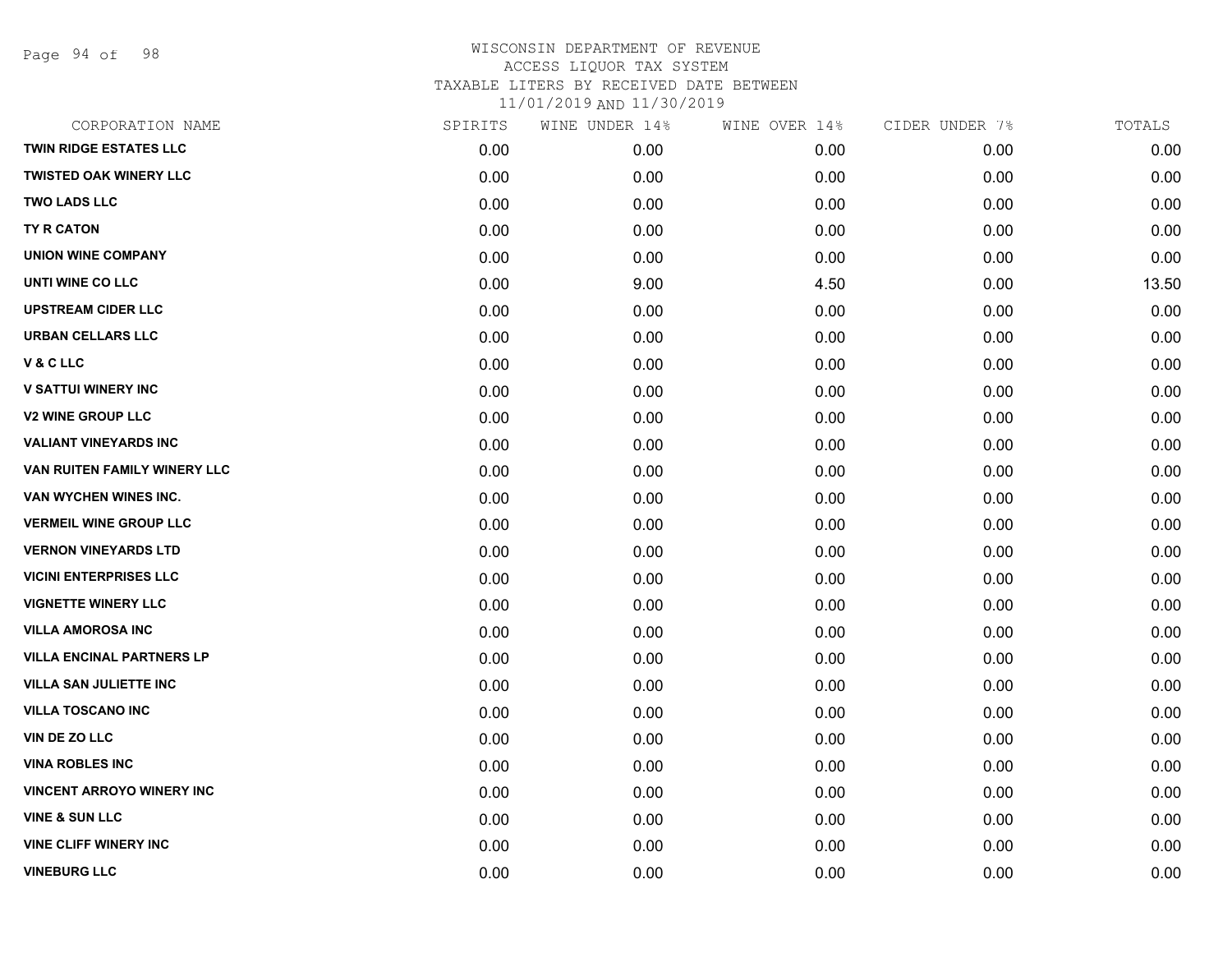Page 95 of 98

| CORPORATION NAME                     | SPIRITS | WINE UNDER 14% | WINE OVER 14% | CIDER UNDER 7% | TOTALS |
|--------------------------------------|---------|----------------|---------------|----------------|--------|
| <b>VINES TO CELLAR, INC.</b>         | 0.00    | 0.00           | 0.00          | 0.00           | 0.00   |
| <b>VINESSE LLC</b>                   | 0.00    | 0.00           | 0.00          | 0.00           | 0.00   |
| <b>VINEYARD 29 LLC</b>               | 0.00    | 0.00           | 0.00          | 0.00           | 0.00   |
| VIN-GO, LLC                          | 0.00    | 0.00           | 0.00          | 0.00           | 0.00   |
| <b>VINTAGE WINE ESTATES, INC.</b>    | 0.00    | 0.00           | 0.00          | 0.00           | 0.00   |
| <b>VINTAGE WINE ESTATES, INC.</b>    | 0.00    | 0.00           | 0.00          | 0.00           | 0.00   |
| <b>VINTAGE WINE ESTATES, INC.</b>    | 0.00    | 0.00           | 0.00          | 0.00           | 0.00   |
| <b>VINTAGE WINE ESTATES, INC.</b>    | 0.00    | 0.00           | 0.00          | 0.00           | 0.00   |
| <b>VINTAGE WINE ESTATES, INC.</b>    | 0.00    | 0.00           | 0.00          | 0.00           | 0.00   |
| <b>VINTAGE WINE ESTATES, INC.</b>    | 0.00    | 0.00           | 0.00          | 0.00           | 0.00   |
| <b>VINTAGE WINE ESTATES, INC.</b>    | 0.00    | 0.00           | 0.00          | 0.00           | 0.00   |
| <b>VINTAGE WINE ESTATES, INC.</b>    | 0.00    | 0.00           | 0.00          | 0.00           | 0.00   |
| <b>VINTAGE WINE ESTATES, INC.</b>    | 0.00    | 0.00           | 0.00          | 0.00           | 0.00   |
| <b>VINTAGE WINE ESTATES, INC.</b>    | 0.00    | 0.00           | 0.00          | 0.00           | 0.00   |
| <b>VINUM CELLARS INC</b>             | 0.00    | 0.00           | 0.00          | 0.00           | 0.00   |
| <b>VITE GALLERON ASSETS CORP</b>     | 0.00    | 0.00           | 0.00          | 0.00           | 0.00   |
| <b>VON KLAUS WINERY LLC</b>          | 0.00    | 0.00           | 0.00          | 0.00           | 0.00   |
| VON STIEHL WINERY LTD.               | 0.00    | 0.00           | 0.00          | 0.00           | 0.00   |
| W G BEST WEINKELLEREI INC            | 0.00    | 0.00           | 0.00          | 0.00           | 0.00   |
| <b>W J DEUTSCH &amp; SONS LTD</b>    | 0.00    | 0.00           | 0.00          | 0.00           | 0.00   |
| <b>WAGNER WINERY LLC</b>             | 0.00    | 0.00           | 0.00          | 0.00           | 0.00   |
| <b>WAITS-MAST FAMILY CELLARS LLC</b> | 0.00    | 0.00           | 0.00          | 0.00           | 0.00   |
| <b>WASHINGTON VINTNERS LLC</b>       | 0.00    | 0.00           | 0.00          | 0.00           | 0.00   |
| <b>WEIBEL INCORPORATED</b>           | 0.00    | 0.00           | 0.00          | 0.00           | 0.00   |
| <b>WENTE BROS</b>                    | 0.00    | 0.00           | 0.00          | 0.00           | 0.00   |
| WEST COAST WINE PARTNERS LLC         | 0.00    | 0.00           | 0.00          | 0.00           | 0.00   |
| <b>WEST PRAIRIE WINERY LLC</b>       | 0.00    | 0.00           | 0.00          | 0.00           | 0.00   |
| <b>WESTFALL WINERY LLC</b>           | 0.00    | 0.00           | 0.00          | 0.00           | 0.00   |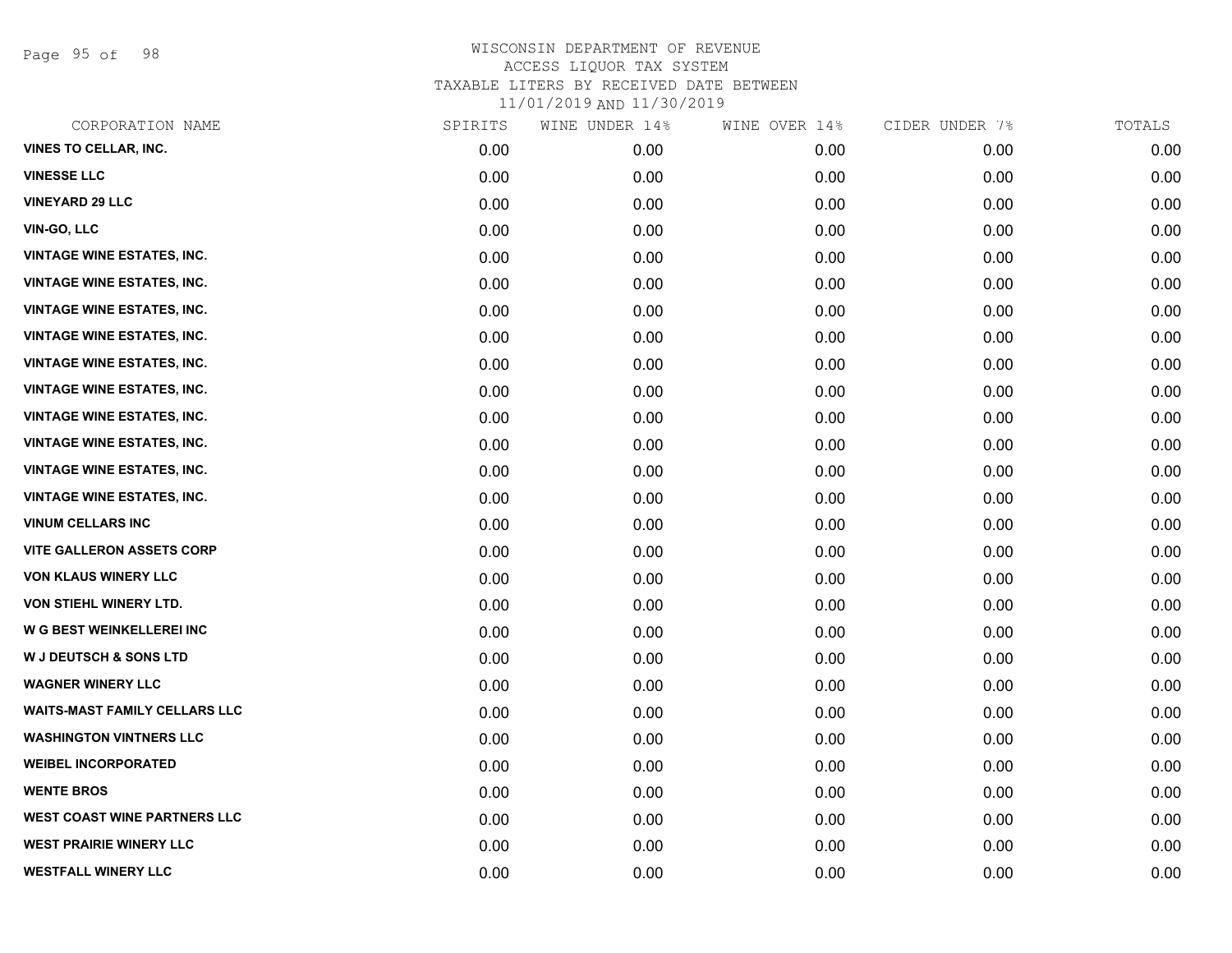| CORPORATION NAME                               | SPIRITS | WINE UNDER 14% | WINE OVER 14% | CIDER UNDER 7% | TOTALS |
|------------------------------------------------|---------|----------------|---------------|----------------|--------|
| <b>WESTPORT WINERY LLC</b>                     | 0.00    | 0.00           | 0.00          | 0.00           | 0.00   |
| <b>WHEELER WINERY INC</b>                      | 0.00    | 0.00           | 0.00          | 0.00           | 0.00   |
| <b>WHETSTONE WINE CELLARS LLC</b>              | 0.00    | 0.00           | 0.00          | 0.00           | 0.00   |
| WHISPERING BLUFFS VINEYARD & WINERY LTD        | 0.00    | 0.00           | 0.00          | 0.00           | 0.00   |
| <b>WHITE BEAR SPIRITS LLC</b>                  | 0.00    | 0.00           | 0.00          | 0.00           | 0.00   |
| <b>WHITE OAK VINEYARDS &amp; WINERY LLC</b>    | 0.00    | 7.50           | 17.25         | 0.00           | 24.75  |
| WHITE WINTER WINERY INC                        | 0.00    | 0.00           | 0.00          | 0.00           | 0.00   |
| <b>WIENS CELLARS LLC</b>                       | 0.00    | 0.00           | 0.00          | 0.00           | 0.00   |
| <b>WILD EPITOME LLC</b>                        | 0.00    | 0.00           | 0.00          | 0.00           | 0.00   |
| <b>WILDEROTTER WINERY LLC</b>                  | 0.00    | 0.00           | 0.00          | 0.00           | 0.00   |
| <b>WILLAMETTE VALLEY VINEYARDS INC</b>         | 0.00    | 0.00           | 0.00          | 0.00           | 0.00   |
| <b>WILLIAM F BLUHM</b>                         | 0.00    | 0.00           | 0.00          | 0.00           | 0.00   |
| <b>WILLIAM MOSBY</b>                           | 0.00    | 0.00           | 0.00          | 0.00           | 0.00   |
| <b>WILLIAM PRICE III</b>                       | 0.00    | 0.00           | 0.00          | 0.00           | 0.00   |
| <b>WILLIAMS &amp; SELYEM LLC</b>               | 0.00    | 0.00           | 0.00          | 0.00           | 0.00   |
| <b>WILRONA LLC</b>                             | 0.00    | 0.00           | 0.00          | 0.00           | 0.00   |
| <b>WILSON CREEK WINERY &amp; VINEYARDS INC</b> | 0.00    | 0.00           | 0.00          | 0.00           | 0.00   |
| <b>WINDERLEA WINE COMPANY LLC</b>              | 0.00    | 0.00           | 0.00          | 0.00           | 0.00   |
| <b>WINDWARD VINEYARD LLC</b>                   | 0.00    | 0.00           | 0.00          | 0.00           | 0.00   |
| <b>WINE BY JOE LLC</b>                         | 0.00    | 0.00           | 0.00          | 0.00           | 0.00   |
| WINE OF THE MONTH CLUB, INC.                   | 0.00    | 0.00           | 0.00          | 0.00           | 0.00   |
| <b>WINE ROAD VINTNERS LLC</b>                  | 0.00    | 0.00           | 0.00          | 0.00           | 0.00   |
| <b>WINE SOCIETY LLC</b>                        | 0.00    | 0.00           | 0.00          | 0.00           | 0.00   |
| <b>WINE.COM OF TEXAS LLC</b>                   | 0.00    | 0.00           | 0.00          | 0.00           | 0.00   |
| <b>WINERY AT BLACK STAR FARMS LLC</b>          | 0.00    | 0.00           | 0.00          | 0.00           | 0.00   |
| <b>WINERY EXCHANGE, INC.</b>                   | 0.00    | 0.00           | 0.00          | 0.00           | 0.00   |
| <b>WINERY FULFILLMENT SERVICES LLC</b>         | 0.00    | 0.00           | 0.00          | 0.00           | 0.00   |
| <b>WINESITTER BREWHOUSE LLC</b>                | 0.00    | 0.00           | 0.00          | 0.00           | 0.00   |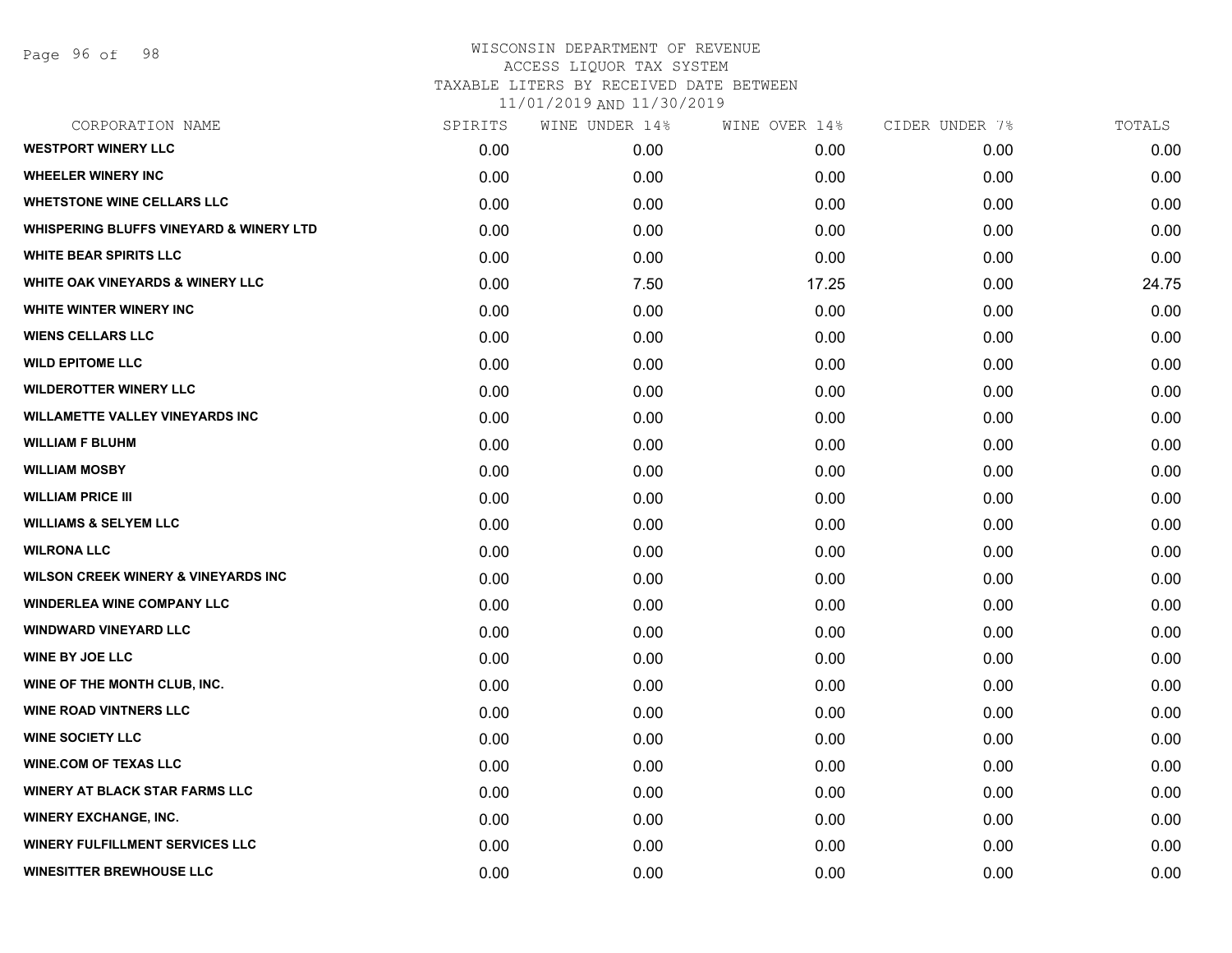Page 97 of 98

| CORPORATION NAME                   | SPIRITS | WINE UNDER 14% | WINE OVER 14% | CIDER UNDER 7% | TOTALS |
|------------------------------------|---------|----------------|---------------|----------------|--------|
| WINNESHIEK WILDBERRY WINERY LLC    | 0.00    | 0.00           | 0.00          | 0.00           | 0.00   |
| <b>WINSIDE USA INC</b>             | 0.00    | 0.00           | 0.00          | 0.00           | 0.00   |
| <b>WOLFF VINEYARD LLC</b>          | 0.00    | 0.00           | 0.00          | 0.00           | 0.00   |
| <b>WOLLERSHEIM WINERY, INC.</b>    | 0.00    | 0.00           | 0.00          | 0.00           | 0.00   |
| <b>WOLLERSHEIM WINERY, INC.</b>    | 0.00    | 0.00           | 0.00          | 0.00           | 0.00   |
| <b>WOODSON WINES LLC</b>           | 0.00    | 0.00           | 0.00          | 0.00           | 0.00   |
| <b>WOODWARD CANYON WINERY INC.</b> | 0.00    | 0.00           | 0.00          | 0.00           | 0.00   |
| YORKVILLE CELLARS INC              | 0.00    | 0.00           | 0.00          | 0.00           | 0.00   |
| <b>ZD WINES LLC</b>                | 0.00    | 0.00           | 0.00          | 0.00           | 0.00   |
| <b>ZERO LINK MARKETS INC</b>       | 0.00    | 0.00           | 0.00          | 0.00           | 0.00   |
| TOTAL LITERS FOR 11/30/2019        | 0.00    | 352.87         | 230.07        | 0.00           | 582.94 |